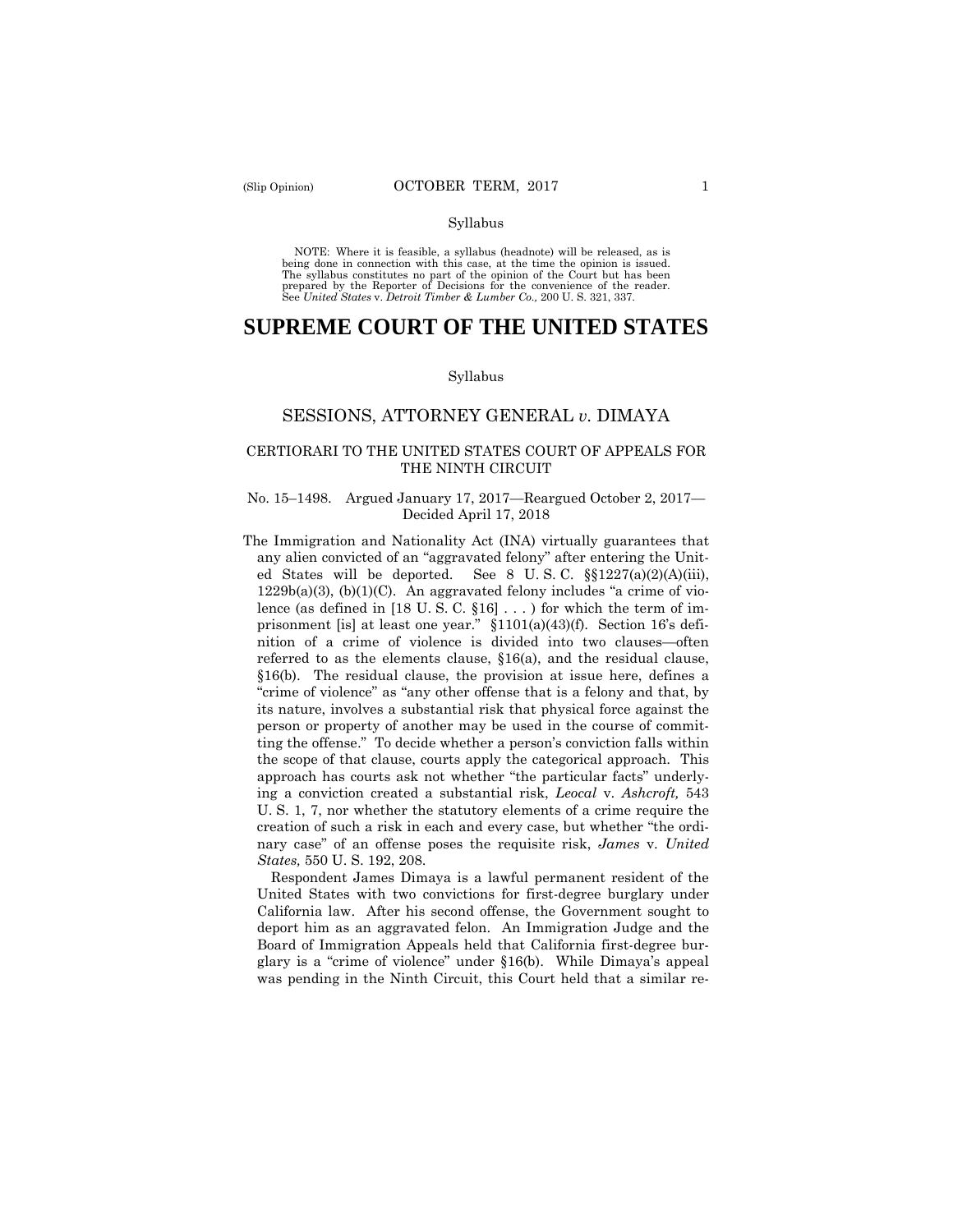under the Fifth Amendment's Due Process Clause. *Johnson* v. *Unit*sidual clause in the Armed Career Criminal Act (ACCA)—defining "violent felony" as any felony that "otherwise involves conduct that presents a serious potential risk of physical injury to another," 18 U. S. C. §924(e)(2)(B)—was unconstitutionally "void for vagueness" *ed States*, 576 U. S. \_\_\_, \_\_\_. Relying on *Johnson*, the Ninth Circuit held that  $$16(b)$ , as incorporated into the INA, was also unconstitutionally vague.

#### *Held*: The judgment is affirmed.

803 F. 3d 1110, affirmed.

JUSTICE KAGAN delivered the opinion of the Court with respect to Parts I, III, IV–B, and V, concluding that §16's residual clause is unconstitutionally vague. Pp. 6–11, 16–25.

 threshold—combined in the same constitutionally problematic way. (a) A straightforward application of *Johnson* effectively resolves this case. Section 16(b) has the same two features as ACCA's residual clause—an ordinary-case requirement and an ill-defined risk To begin, ACCA's residual clause created "grave uncertainty about how to estimate the risk posed by a crime" because it "tie[d] the judicial assessment of risk" to a speculative hypothesis about the crime's "ordinary case," but provided no guidance on how to figure out what that ordinary case was. 576 U. S., at \_\_\_. Compounding that uncertainty, ACCA's residual clause layered an imprecise "serious potential risk" standard on top of the requisite "ordinary case" inquiry. The combination of "indeterminacy about how to measure the risk posed by a crime [and] indeterminacy about how much risk it takes for the crime to qualify as a violent felony," *id.*, at \_\_\_, resulted in "more unpredictability and arbitrariness than the Due Process Clause tolerates," *id*., at \_\_\_. Section 16(b) suffers from those same two flaws. Like ACCA's residual clause, §16(b) calls for a court to identify a crime's "ordinary case" in order to measure the crime's risk but "offers no reliable way" to discern what the ordinary version of any offense looks like. *Id.*, at \_\_\_. And its "substantial risk" threshold is no more determinate than ACCA's "serious potential risk" standard. Thus, the same "[t]wo features" that "conspire[d] to make" ACCA's residual clause unconstitutionally vague also exist in §16(b), with the same result. *Id.*, at \_\_\_. Pp. 6–11.

(b) The Government identifies three textual discrepancies between ACCA's residual clause and §16(b) that it claims make §16(b) easier to apply and thus cure the constitutional infirmity. None, however, relates to the pair of features that *Johnson* found to produce impermissible vagueness or otherwise makes the statutory inquiry more determinate. Pp. 16–24.

(1) First, the Government argues that §16(b)'s express require-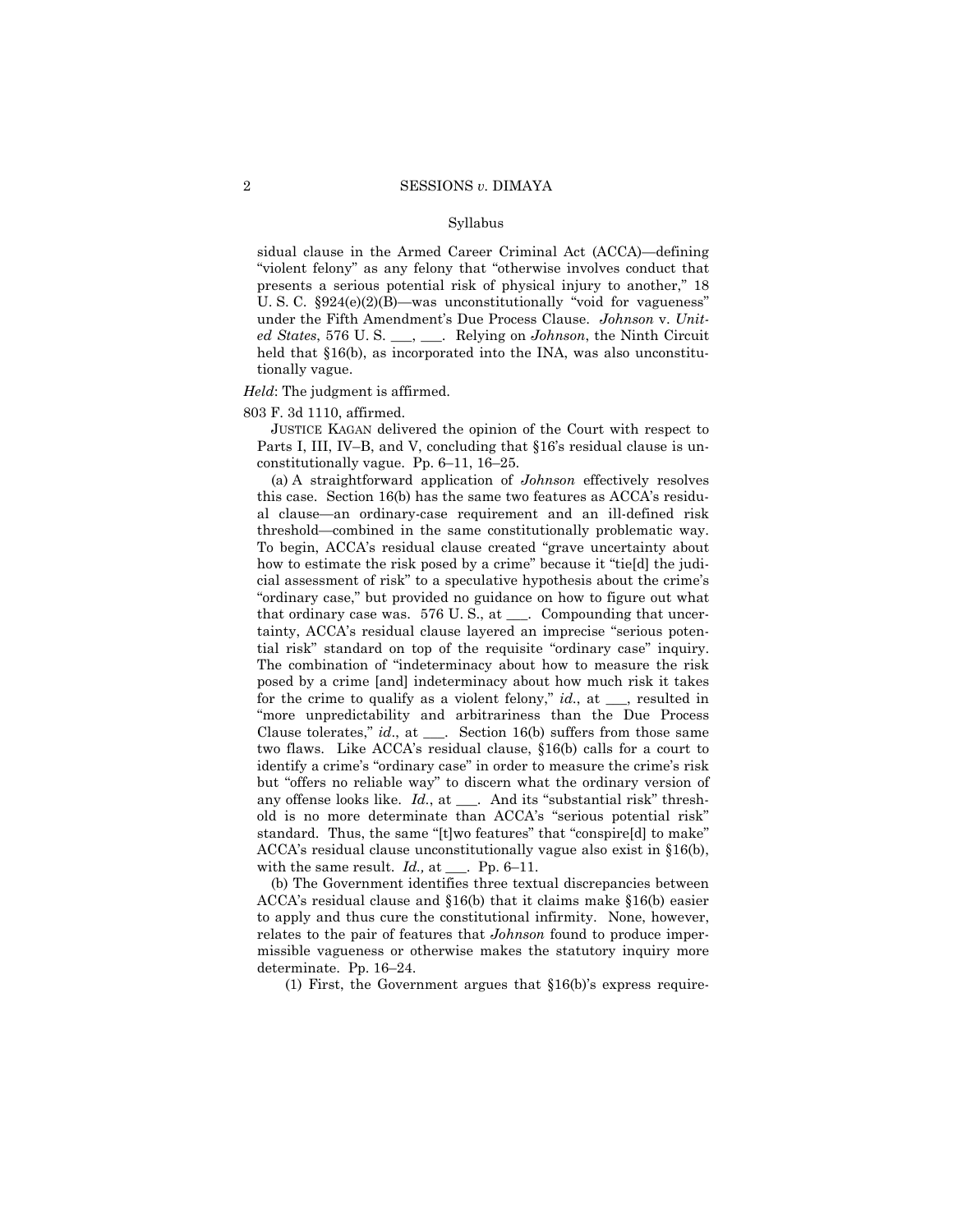ment (absent from ACCA) that the risk arise from acts taken "in the course of committing the offense," serves as a "temporal restriction" in other words, a court applying §16(b) may not "consider risks arising *after*" the offense's commission is over. Brief for Petitioner 31. But this is not a meaningful limitation: In the ordinary case of any offense, the riskiness of a crime arises from events occurring during its commission, not events occurring later. So with or without the temporal language, a court applying the ordinary case approach, whether in §16's or ACCA's residual clause, would do the same thing—ask what usually happens when a crime is committed. The phrase "in the course of" makes no difference as to either outcome or clarity and cannot cure the statutory indeterminacy *Johnson* described.

Second, the Government says that the §16(b) inquiry, which focuses on the risk of "physical force," "trains solely" on the conduct typically involved in a crime. Brief for Petitioner 36. In contrast, ACCA's residual clause asked about the risk of "physical injury," requiring a second inquiry into a speculative "chain of causation that could possibly result in a victim's injury." *Ibid.* However, this Court has made clear that "physical force" means "force capable of causing physical pain or injury." *Johnson* v. *United States,* 559 U. S. 133, 140. So under §16(b) too, a court must not only identify the conduct typically involved in a crime, but also gauge its potential consequences. Thus, the force/injury distinction does not clarify a court's analysis of whether a crime qualifies as violent.

Third, the Government notes that §16(b) avoids the vagueness of ACCA's residual clause because it is not preceded by a "confusing list of exemplar crimes." Brief for Petitioner 38. Those enumerated crimes were in fact too varied to assist this Court in giving ACCA's residual clause meaning. But to say that they failed to resolve the clause's vagueness is hardly to say they caused the problem. Pp. 16– 21.

(2) The Government also relies on judicial experience with §16(b), arguing that because it has divided lower courts less often and resulted in only one certiorari grant, it must be clearer than its ACCA counterpart. But in fact, a host of issues respecting §16(b)'s application to specific crimes divide the federal appellate courts. And while this Court has only heard oral arguments in two  $$16(b)$  cases, this Court vacated the judgments in a number of other §16(b) cases, remanding them for further consideration in light of ACCA decisions. Pp. 21–24.

JUSTICE KAGAN, joined by JUSTICE GINSBURG, JUSTICE BREYER, and JUSTICE SOTOMAYOR, concluded in Parts II and IV–A:

(a) The Government argues that a more permissive form of the void-for-vagueness doctrine applies than the one *Johnson* employed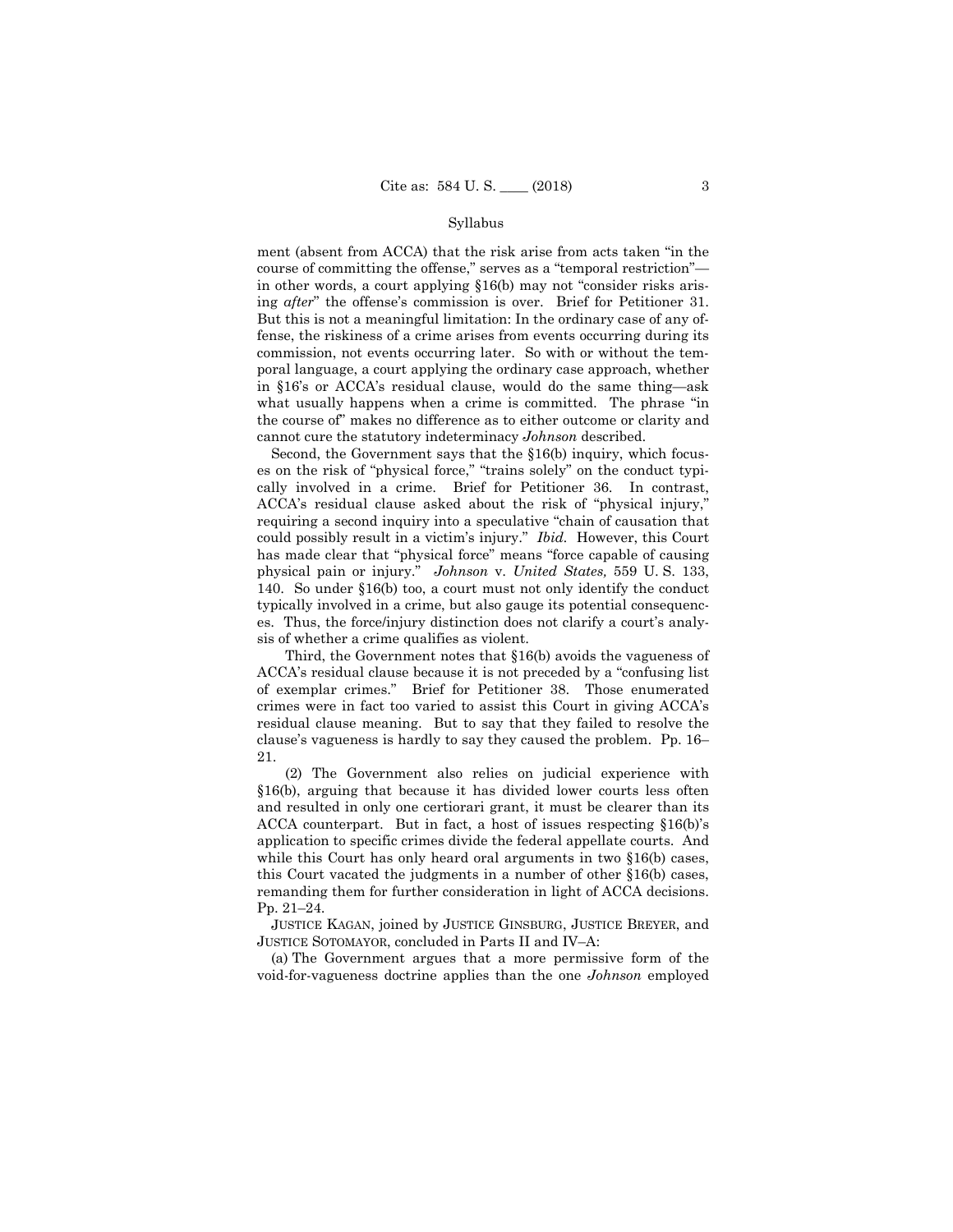standard must apply. *Id.,* at 231. Nothing in the ensuing years calls because the removal of an alien is a civil matter rather than a criminal case. This Court's precedent forecloses that argument. In *Jordan* v. *De George*, 341 U. S. 223, the Court considered what vagueness standard applied in removal cases and concluded that, "in view of the grave nature of deportation," the most exacting vagueness that reasoning into question. This Court has reiterated that deportation is "a particularly severe penalty," which may be of greater concern to a convicted alien than "any potential jail sentence." *Jae Lee* v. *United States*, 582 U. S. \_\_\_, \_\_\_. Pp. 4–6.

(b) Section 16(b) demands a categorical, ordinary-case approach. For reasons expressed in *Johnson*, that approach cannot be abandoned in favor of a conduct-based approach, which asks about the specific way in which a defendant committed a crime. To begin, the Government once again "has not asked [the Court] to abandon the categorical approach in residual-clause cases," suggesting the factbased approach is an untenable interpretation of §16(b). 576 U. S., at Moreover, a fact-based approach would generate constitutional questions. In any event, §16(b)'s text demands a categorical approach. This Court's decisions have consistently understood language in the residual clauses of both ACCA and §16 to refer to "the statute of conviction, not to the facts of each defendant's conduct." *Taylor* v. *United States,* 495 U. S. 575, 601. And the words "by its nature" in §16(b) even more clearly compel an inquiry into an offense's normal and characteristic quality—that is, what the offense ordinarily entails. Finally, given the daunting difficulties of accurately "reconstruct[ing]," often many years later, "the conduct underlying [a] conviction," the conduct-based approach's "utter impracticability"and associated inequities—is as great in §16(b) as in ACCA. *Johnson,* 576 U. S., at \_\_\_. Pp. 12–15.

JUSTICE GORSUCH, agreeing that the Immigration and Nationality Act provision at hand is unconstitutionally vague for the reasons identified in *Johnson* v. *United States*, 576 U. S. \_\_\_, concluded that the void for vagueness doctrine, at least properly conceived, serves as a faithful expression of ancient due process and separation of powers principles the Framers recognized as vital to ordered liberty under the Constitution. The Government's argument that a less-than-fairnotice standard should apply where (as here) a person faces only civil, not criminal, consequences from a statute's operation is unavailing. In the criminal context, the law generally must afford "ordinary people . . . fair notice of the conduct it punishes," *id.*, at \_\_\_, and it is hard to see how the Due Process Clause might often require any less than that in the civil context. Nor is there any good reason to single out civil deportation for assessment under the fair notice standard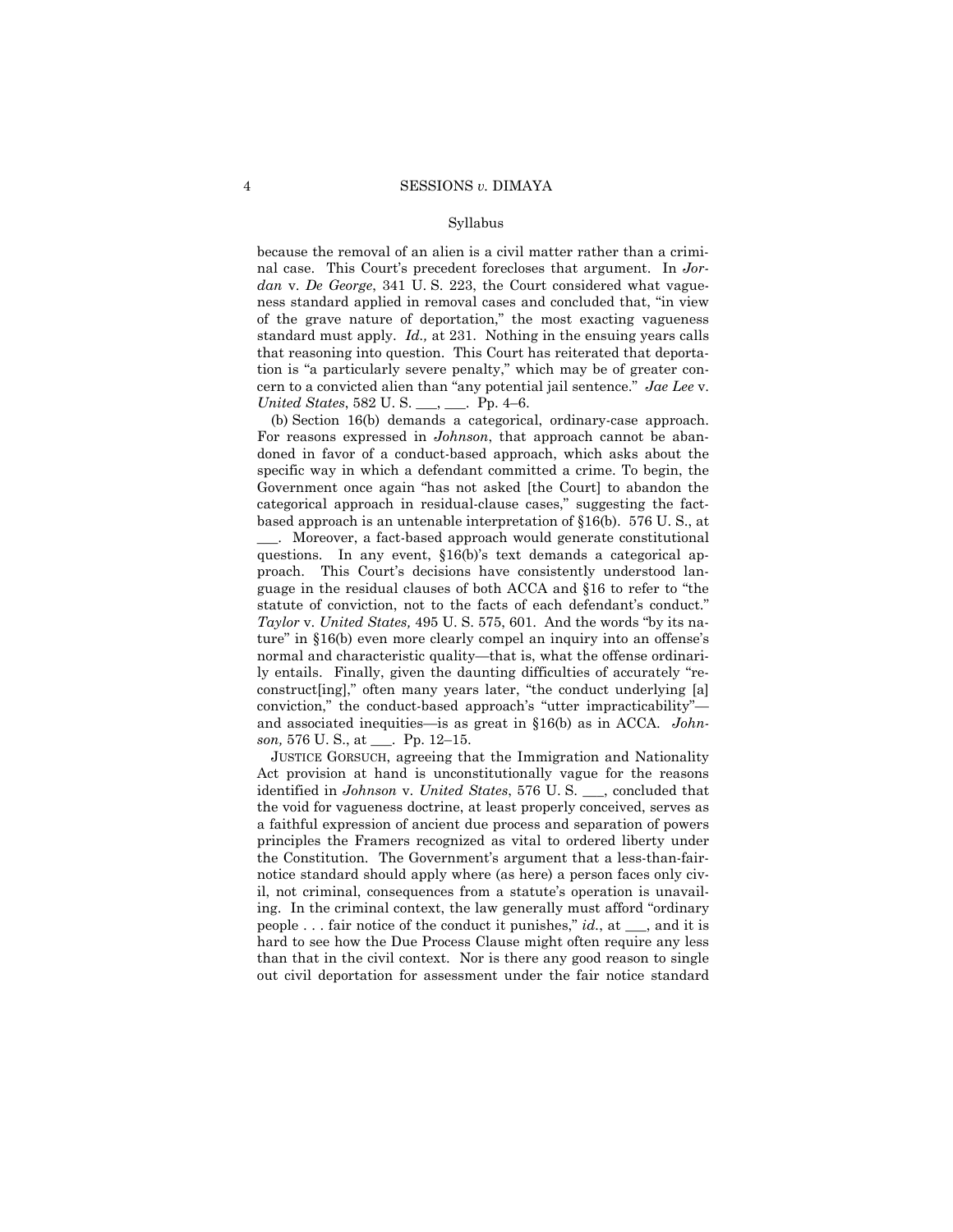because of the special gravity of its penalty when so many civil laws impose so many similarly severe sanctions. Alternative approaches that do not concede the propriety of the categorical ordinary case analysis are more properly addressed in another case, involving either the Immigration and Nationality Act or another statute, where the parties have a chance to be heard. Pp. 1–19.

KAGAN, J., announced the judgment of the Court and delivered the opinion of the Court with respect to Parts I, III, IV–B, and V, in which GINSBURG, BREYER, SOTOMAYOR, and GORSUCH, JJ., joined, and an opinion with respect to Parts II and IV–A, in which GINSBURG, BREYER, and SOTOMAYOR, JJ., joined. GORSUCH, J., filed an opinion concurring in part and concurring in the judgment. ROBERTS, C. J., filed a dissenting opinion, in which KENNEDY, THOMAS, and ALITO, JJ., joined. THOMAS, J., filed a dissenting opinion, in which KENNEDY and ALITO, JJ., joined as to Parts I–C–2, II–A–1, and II–B.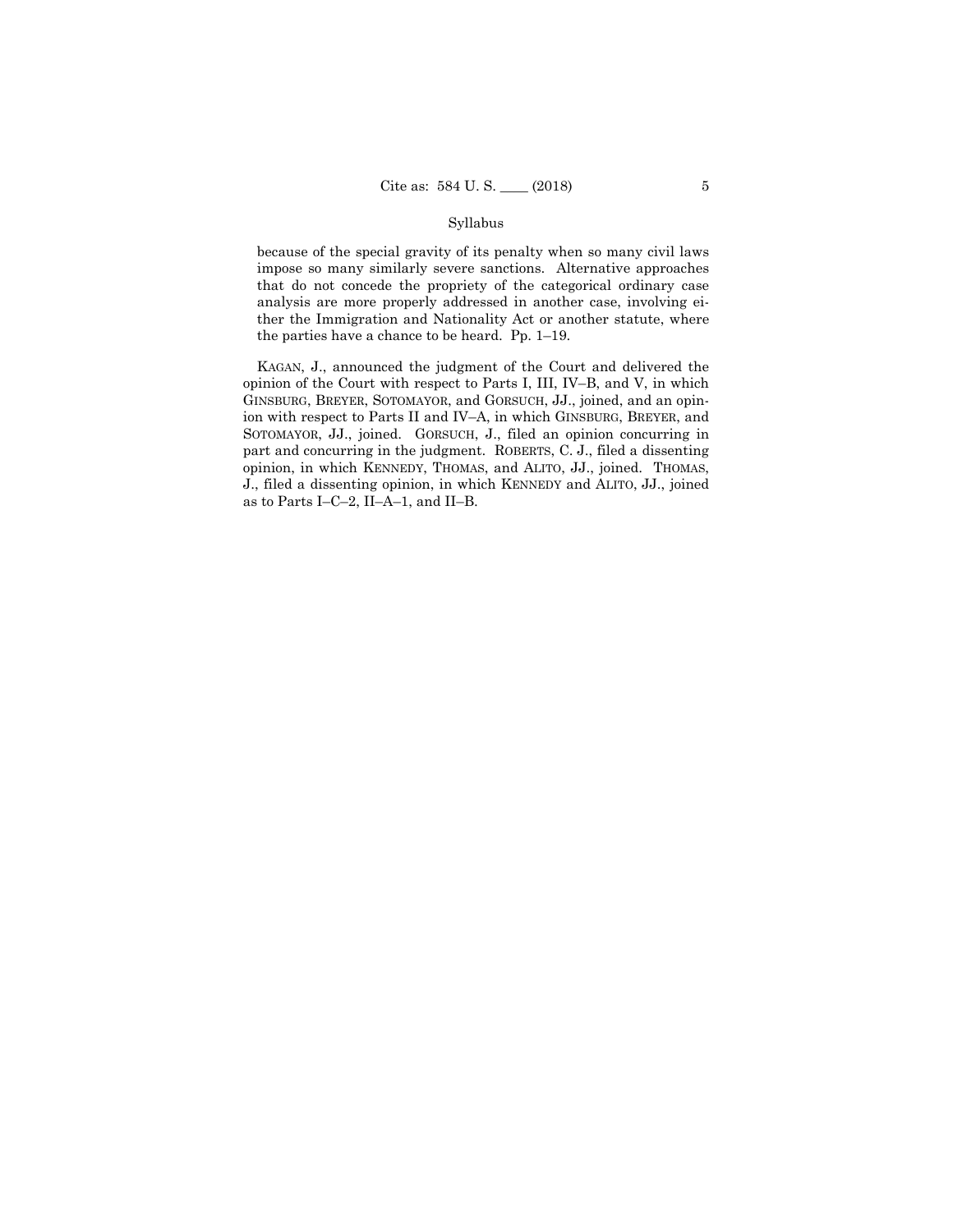preliminary print of the United States Reports. Readers are requested to notify the Reporter of Decisions, Supreme Court of the United States, Wash- ington, D. C. 20543, of any typographical or other formal errors, in order that corrections may be made before the preliminary print goes to press. NOTICE: This opinion is subject to formal revision before publication in the

## $\frac{1}{2}$  ,  $\frac{1}{2}$  ,  $\frac{1}{2}$  ,  $\frac{1}{2}$  ,  $\frac{1}{2}$  ,  $\frac{1}{2}$  ,  $\frac{1}{2}$ **SUPREME COURT OF THE UNITED STATES**

## $\frac{1}{2}$  ,  $\frac{1}{2}$  ,  $\frac{1}{2}$  ,  $\frac{1}{2}$  ,  $\frac{1}{2}$  ,  $\frac{1}{2}$ No. 15–1498

# JEFFERSON B. SESSIONS, III, ATTORNEY GENERAL, PETITIONER *v.* JAMES GARCIA DIMAYA

## ON WRIT OF CERTIORARI TO THE UNITED STATES COURT OF APPEALS FOR THE NINTH CIRCUIT

#### [April 17, 2018]

 JUSTICE KAGAN announced the judgment of the Court and delivered the opinion of the Court with respect to Parts I, III, IV–B, and V, and an opinion with respect to Parts II and IV–A, in which JUSTICE GINSBURG, JUSTICE BREYER, and JUSTICE SOTOMAYOR join.

Three Terms ago, in *Johnson* v. *United States*, this Court held that part of a federal law's definition of "violent felony" was impermissibly vague. See 576 U.S. (2015). The question in this case is whether a similarly worded clause in a statute's definition of "crime of violence" suffers from the same constitutional defect. Adhering to our analysis in *Johnson*, we hold that it does.

I

 allowing some deportable aliens to remain in the country. The Immigration and Nationality Act (INA) renders deportable any alien convicted of an "aggravated felony" after entering the United States. 8 U. S. C.  $§1227(a)(2)(A)(iii)$ . Such an alien is also ineligible for cancellation of removal, a form of discretionary relief See  $\S(1229b(a)(3), (b)(1)(C)$ . Accordingly, removal is a virtual certainty for an alien found to have an aggravated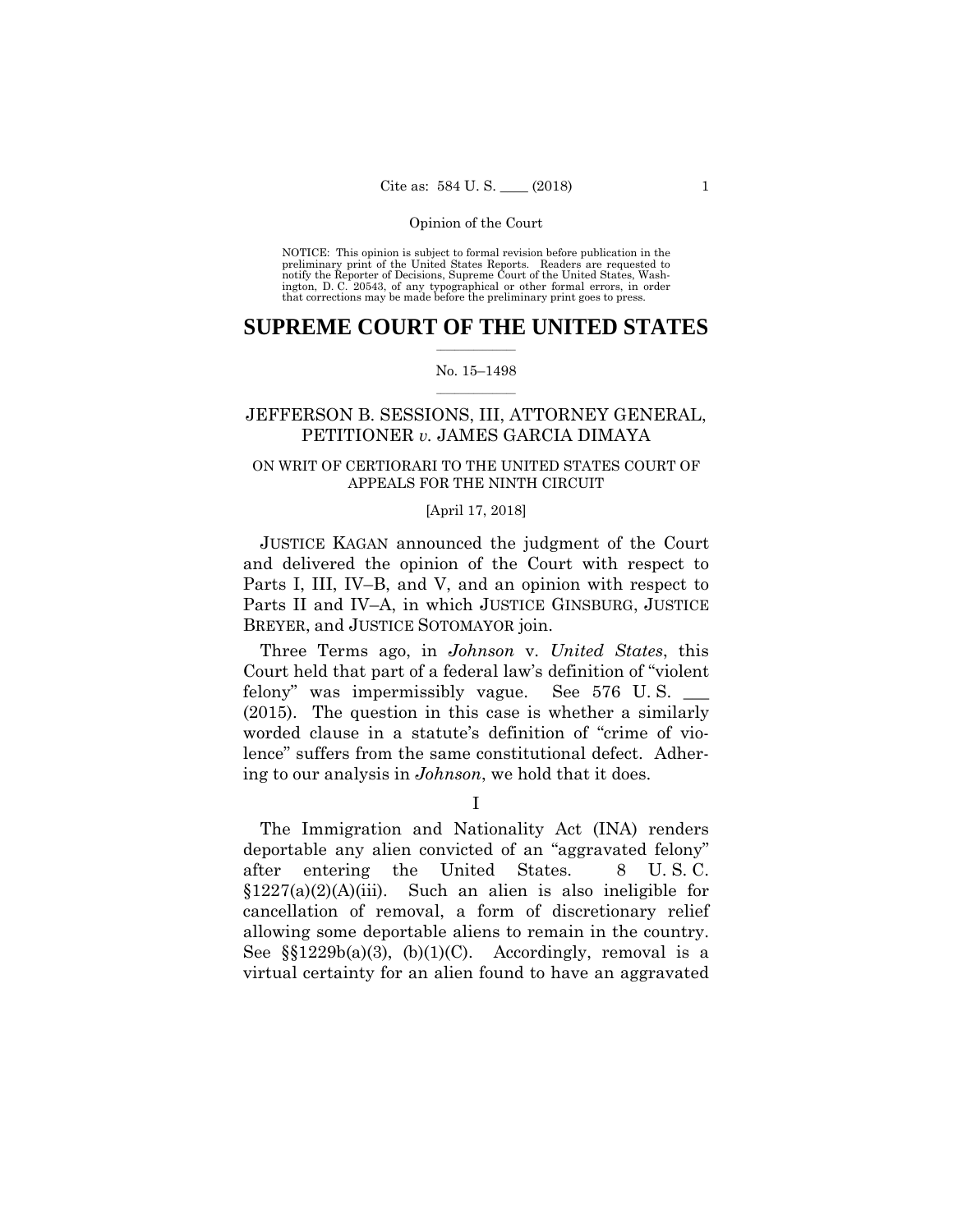### Opinion of the Court

felony conviction, no matter how long he has previously resided here.

The INA defines "aggravated felony" by listing numerous offenses and types of offenses, often with crossreferences to federal criminal statutes.  $$1101(a)(43)$ ; see *Luna Torres* v. *Lynch*, 578 U. S. \_\_\_, \_\_\_ (2016) (slip op., at 2). According to one item on that long list, an aggravated felony includes "a crime of violence (as defined in section 16 of title 18 . . . ) for which the term of imprisonment [is] at least one year." §1101(a)(43)(F). The specified statute, 18 U. S. C. §16, provides the federal criminal code's definition of "crime of violence." Its two parts, often known as the elements clause and the residual clause, cover:

"(a) an offense that has as an element the use, attempted use, or threatened use of physical force against the person or property of another, or

"(b) any other offense that is a felony and that, by its nature, involves a substantial risk that physical force against the person or property of another may be used in the course of committing the offense."

Section 16(b), the residual clause, is the part of the statute at issue in this case.

To decide whether a person's conviction "falls within the ambit" of that clause, courts use a distinctive form of what we have called the categorical approach. *Leocal* v. *Ashcroft*, 543 U.S. 1, 7 (2004). The question, we have explained, is not whether "the particular facts" underlying a conviction posed the substantial risk that §16(b) demands. *Ibid.* Neither is the question whether the statutory elements of a crime require (or entail) the creation of such a risk in each case that the crime covers.<sup>1</sup> The  $$16(b)$  in-

<sup>&</sup>lt;sup>1</sup>The analysis thus differs from the form of categorical approach used to determine whether a prior conviction is for a particular listed offense (say, murder or arson). In that context, courts ask what the elements of a given crime always require—in effect, what is legally necessary for a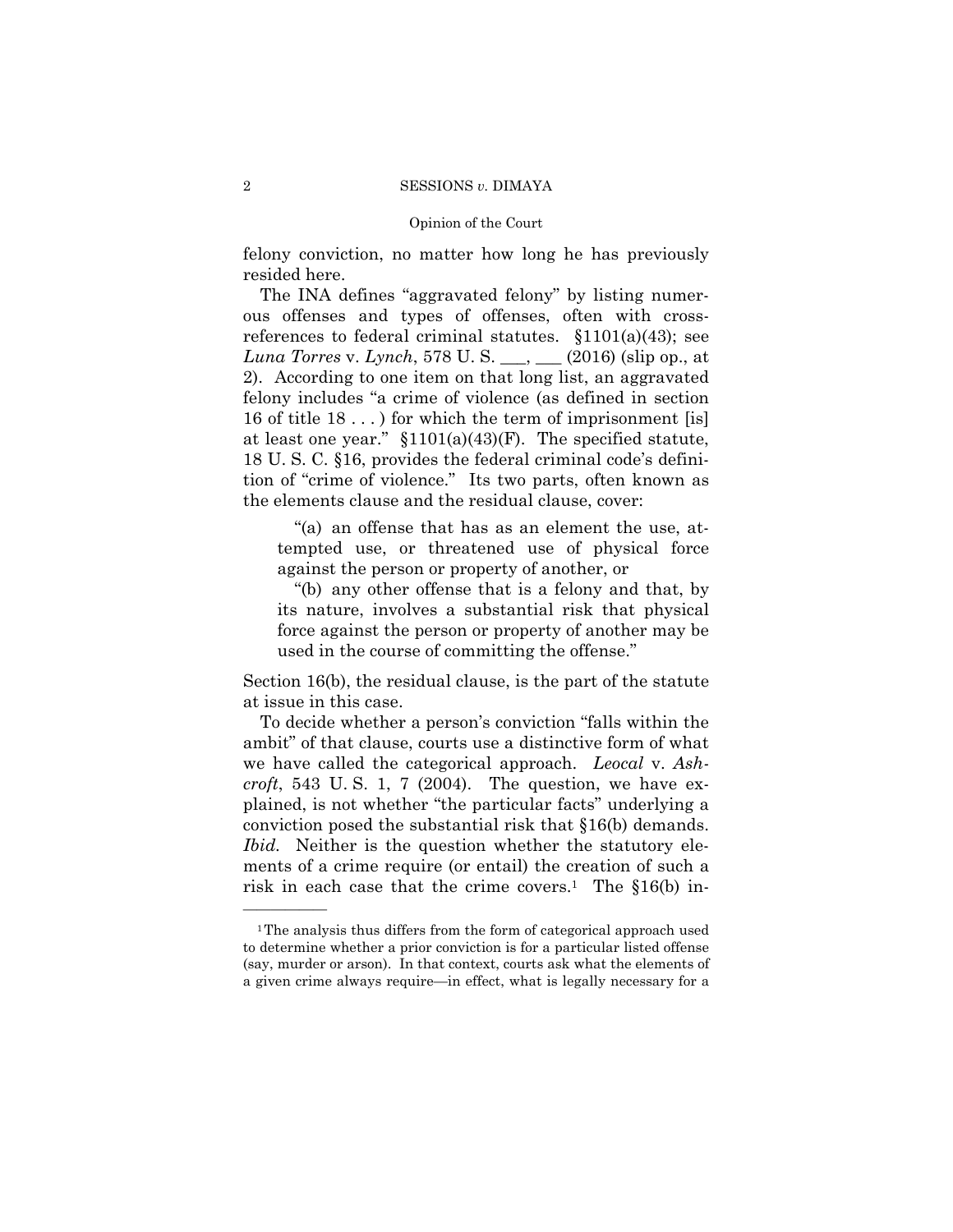language). More precisely, §16(b) requires a court to ask quiry instead turns on the "nature of the offense" generally speaking. *Ibid.* (referring to §16(b)'s "by its nature" whether "the ordinary case" of an offense poses the requisite risk. *James* v. *United States*, 550 U. S. 192, 208 (2007); see *infra*, at 7.

 Government initiated a removal proceeding against him. In the case before us, Immigration Judges employed that analysis to conclude that respondent James Dimaya is deportable as an aggravated felon. A native of the Philippines, Dimaya has resided lawfully in the United States since 1992. But he has not always acted lawfully during that time. Twice, Dimaya was convicted of firstdegree burglary under California law. See Cal. Penal Code Ann. §§459, 460(a). Following his second offense, the Both an Immigration Judge and the Board of Immigration Appeals held that California first-degree burglary is a "crime of violence" under §16(b). "[B]y its nature," the Board reasoned, the offense "carries a substantial risk of the use of force." App. to Pet. for Cert. 46a. Dimaya sought review in the Court of Appeals for the Ninth Circuit.

While his appeal was pending, this Court held unconstitutional part of the definition of "violent felony" in the Armed Career Criminal Act (ACCA), 18 U. S. C. §924(e). ACCA prescribes a 15-year mandatory minimum sentence if a person convicted of being a felon in possession of a firearm has three prior convictions for a "violent felony."  $\S 924(e)(1)$ . The definition of that statutory term goes as follows:

"any crime punishable by imprisonment for a term exceeding one year . . . that—

"(i) has as an element the use, attempted use, or

conviction. See, *e.g., Descamps* v. *United States*, 570 U. S. 254, 260–261 (2013); *Moncrieffe* v. *Holder*, 569 U. S. 184, 190–191 (2013).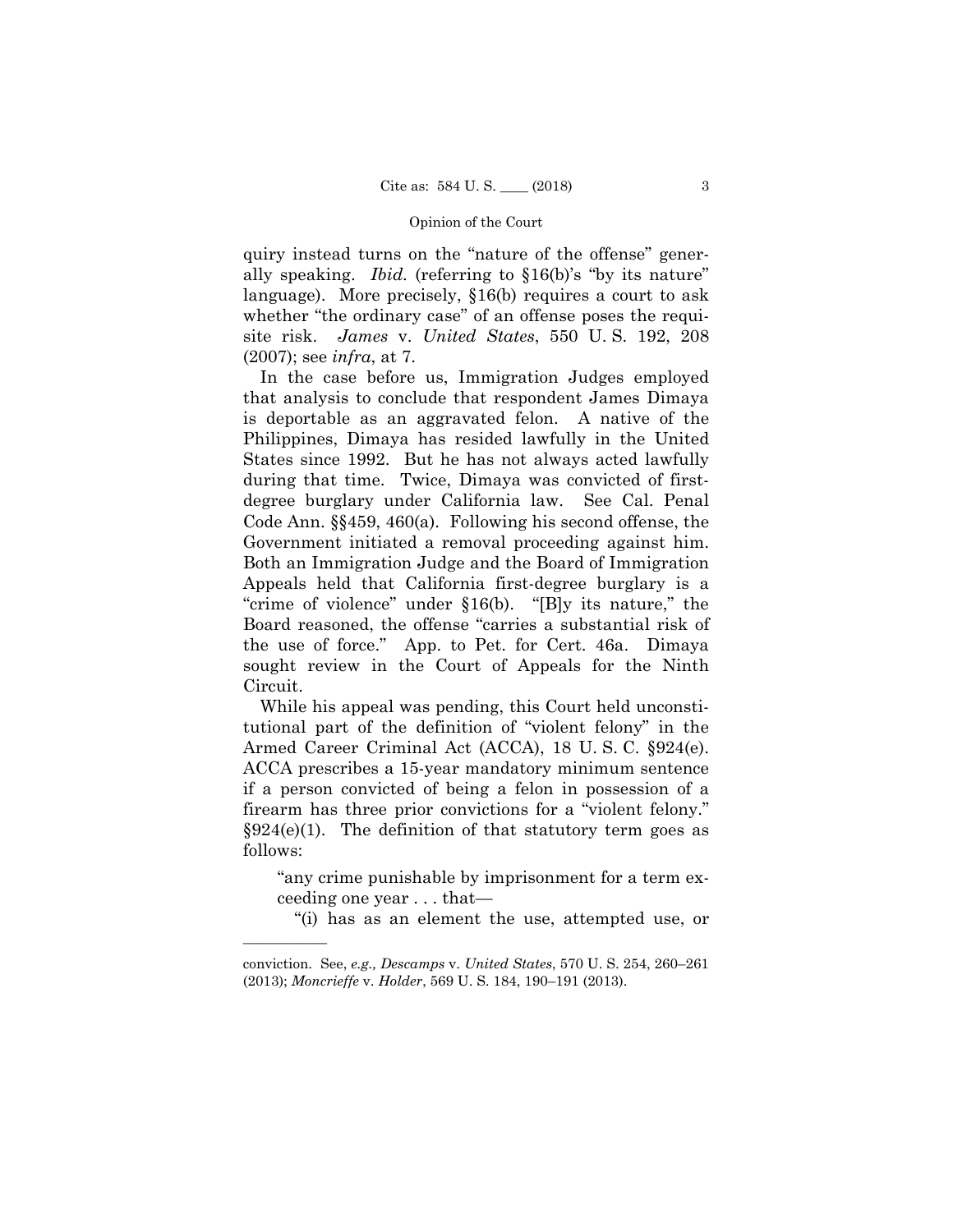threatened use of physical force against the person of another; or

"(ii) is burglary, arson, or extortion, involves use of explosives, *or otherwise involves conduct that presents a serious potential risk of physical injury to another.*" §924(e)(2)(B) (emphasis added).

The italicized portion of that definition (like the similar language of §16(b)) came to be known as the statute's residual clause. In *Johnson* v. *United States*, the Court declared that clause "void for vagueness" under the Fifth Amendment's Due Process Clause. 576 U.S., at \_\_\_\_ (slip op., at 13–14).

 Relying on *Johnson*, the Ninth Circuit held that §16(b), as incorporated into the INA, was also unconstitutionally vague, and accordingly ruled in Dimaya's favor. See *Dimaya* v. *Lynch*, 803 F. 3d 1110, 1120 (2015). Two other Circuits reached the same conclusion, but a third distinguished ACCA's residual clause from §16's.2 We granted certiorari to resolve the conflict. *Lynch* v. *Dimaya*, 579  $U.S.$  (2016).

# II

"The prohibition of vagueness in criminal statutes," our decision in *Johnson* explained, is an "essential" of due process, required by both "ordinary notions of fair play and the settled rules of law."  $576$  U. S., at  $\_\_\_$  (slip op., at 4) (quoting *Connally* v. *General Constr. Co.*, 269 U. S. 385, 391 (1926)). The void-for-vagueness doctrine, as we have called it, guarantees that ordinary people have "fair notice" of the conduct a statute proscribes. *Papachristou* v. *Jacksonville*, 405 U. S. 156, 162 (1972). And the doctrine

<sup>2</sup>Compare *Shuti* v. *Lynch*, 828 F. 3d 440 (CA6 2016) (finding §16(b) unconstitutionally vague); *United States* v. *Vivas-Ceja*, 808 F. 3d 719 (CA7 2015) (same), with *United States* v. *Gonzalez-Longoria*, 831 F. 3d 670 (CA5 2016) (en banc) (upholding §16(b)).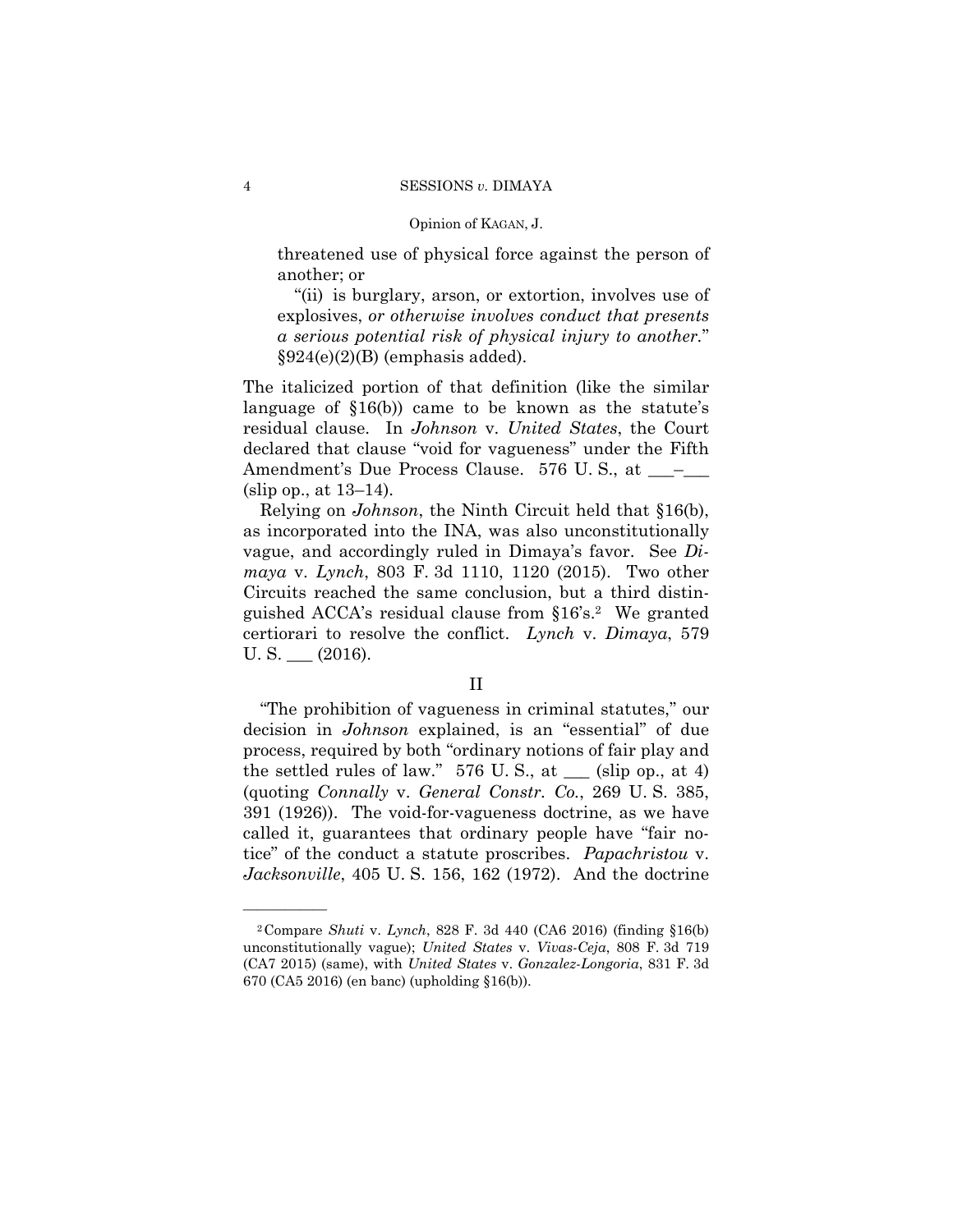guards against arbitrary or discriminatory law enforcement by insisting that a statute provide standards to govern the actions of police officers, prosecutors, juries, and judges. See *Kolender* v. *Lawson*, 461 U. S. 352, 357– 358 (1983). In that sense, the doctrine is a corollary of the separation of powers—requiring that Congress, rather than the executive or judicial branch, define what conduct is sanctionable and what is not. Cf. *id.,* at 358, n. 7 ("[I]f the legislature could set a net large enough to catch all possible offenders, and leave it to the courts to step inside and say who could be rightfully detained, [it would] substitute the judicial for the legislative department" (internal quotation marks omitted)).

The Government argues that a less searching form of the void-for-vagueness doctrine applies here than in *Johnson* because this is not a criminal case. See Brief for Petitioner 13–15. As the Government notes, this Court has stated that "[t]he degree of vagueness that the Constitution [allows] depends in part on the nature of the enactment": In particular, the Court has "expressed greater tolerance of enactments with civil rather than criminal penalties because the consequences of imprecision are qualitatively less severe." *Hoffman Estates* v. *Flipside, Hoffman Estates, Inc.*, 455 U. S. 489, 498–499 (1982). The removal of an alien is a civil matter. See *Arizona* v. *United States*, 567 U. S. 387, 396 (2012). Hence, the Government claims, the need for clarity is not so strong; even a law too vague to support a conviction or sentence may be good enough to sustain a deportation order. See Brief for Petitioner 25–26.

But this Court's precedent forecloses that argument, because we long ago held that the most exacting vagueness standard should apply in removal cases. In *Jordan* v. *De George*, we considered whether a provision of immigration law making an alien deportable if convicted of a "crime involving moral turpitude" was "sufficiently defi-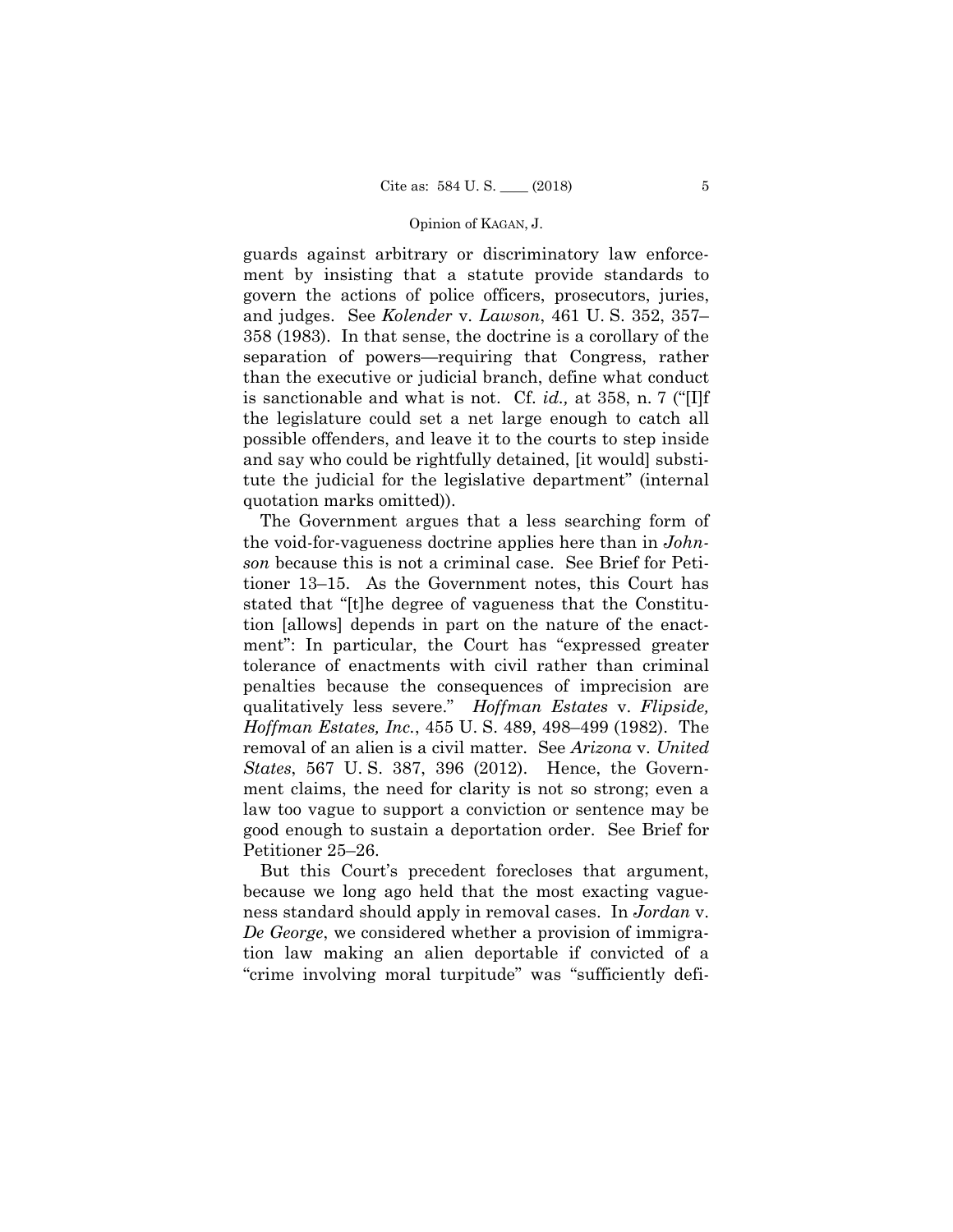### Opinion of the Court

U.S., at 231. nite." 341 U. S. 223, 229 (1951). That provision, we noted, "is not a criminal statute" (as §16(b) actually is). *Id.,* at 231; *supra,* at 1–2. Still, we chose to test (and ultimately uphold) it "under the established criteria of the 'void for vagueness' doctrine" applicable to criminal laws. 341 That approach was demanded, we explained, "in view of the grave nature of deportation," *ibid.*—a "drastic measure," often amounting to lifelong "banishment or exile," *ibid.* (quoting *Fong Haw Tan* v. *Phelan*, 333 U. S. 6, 10 (1948)).

Nothing in the ensuing years calls that reasoning into question. To the contrary, this Court has reiterated that deportation is "a particularly severe penalty," which may be of greater concern to a convicted alien than "any potential jail sentence." *Jae Lee* v. *United States*, 582 U. S. \_\_\_,

\_\_\_ (2017) (slip op., at 11) (quoting *Padilla* v. *Kentucky*, 559 U. S. 356, 365, 368 (2010)). And we have observed that as federal immigration law increasingly hinged deportation orders on prior convictions, removal proceedings became ever more "intimately related to the criminal process." *Chaidez* v. *United States*, 568 U. S. 342, 352 (2013) (quoting *Padilla*, 559 U. S., at 365). What follows, as *Jordan* recognized, is the use of the same standard in the two settings.

For that reason, the Government cannot take refuge in a more permissive form of the void-for-vagueness doctrine than the one *Johnson* employed. To salvage §16's residual clause, even for use in immigration hearings, the Government must instead persuade us that it is materially clearer than its now-invalidated ACCA counterpart. That is the issue we next address, as guided by *Johnson*'s analysis.

## III

*Johnson* is a straightforward decision, with equally straightforward application here. Its principal section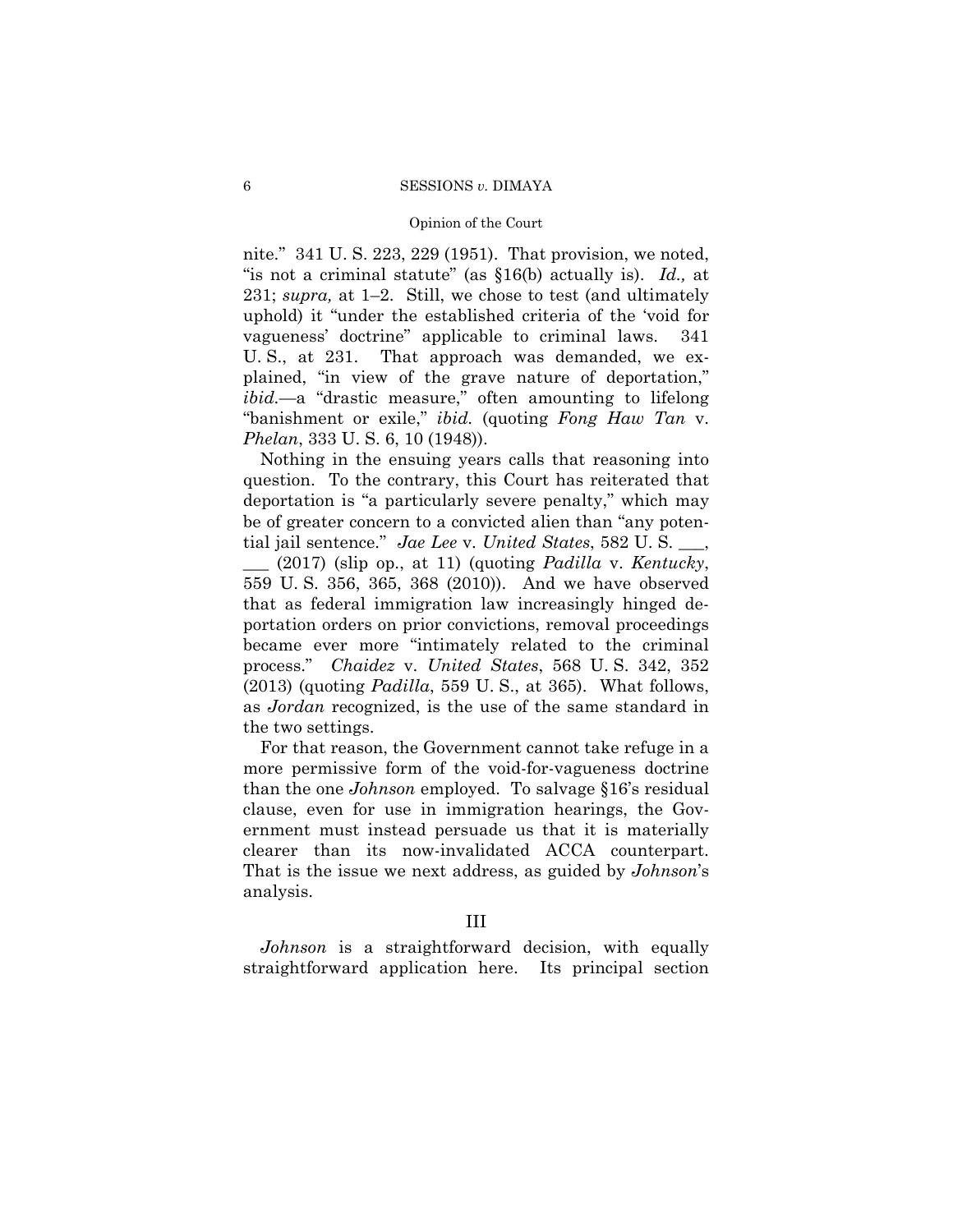begins as follows: "Two features of [ACCA's] residual clause conspire to make it unconstitutionally vague." 576 U. S., at \_\_\_ (slip op., at 5). The opinion then identifies each of those features and explains how their joinder produced "hopeless indeterminacy," inconsistent with due process. *Id.,* at \_\_\_ (slip op., at 7). And with that reasoning, *Johnson* effectively resolved the case now before us. For §16's residual clause has the same two features as ACCA's, combined in the same constitutionally problematic way. Consider those two, just as *Johnson* described them:

there?'... and the burglar's running away."  $Id_{\mathcal{A}}$ , at  $\Box$ "In the first place," *Johnson* explained, ACCA's residual clause created "grave uncertainty about how to estimate the risk posed by a crime" because it "tie[d] the judicial assessment of risk" to a hypothesis about the crime's "ordinary case." *Id.,* at \_\_\_ (slip op., at 5). Under the clause, a court focused on neither the "real-world facts" nor the bare "statutory elements" of an offense. *Ibid.*  Instead, a court was supposed to "imagine" an "idealized ordinary case of the crime"—or otherwise put, the court had to identify the "kind of conduct the 'ordinary case' of a crime involves." *Ibid.* But how, *Johnson* asked, should a court figure that out? By using a "statistical analysis of the state reporter? A survey? Expert evidence? Google? Gut instinct?" *Ibid.* (internal quotation marks omitted). ACCA provided no guidance, rendering judicial accounts of the "ordinary case" wholly "speculative." *Ibid. Johnson*  gave as its prime example the crime of attempted burglary. One judge, contemplating the "ordinary case," would imagine the "violent encounter" apt to ensue when a "would-be burglar [was] spotted by a police officer [or] private security guard." *Id.*, at  $\_\_\_\_\_\_$  (slip op., at 5–6). Another judge would conclude that "any confrontation" was more "likely to consist of [an observer's] yelling 'Who's (slip op., at 6). But how could either judge really know?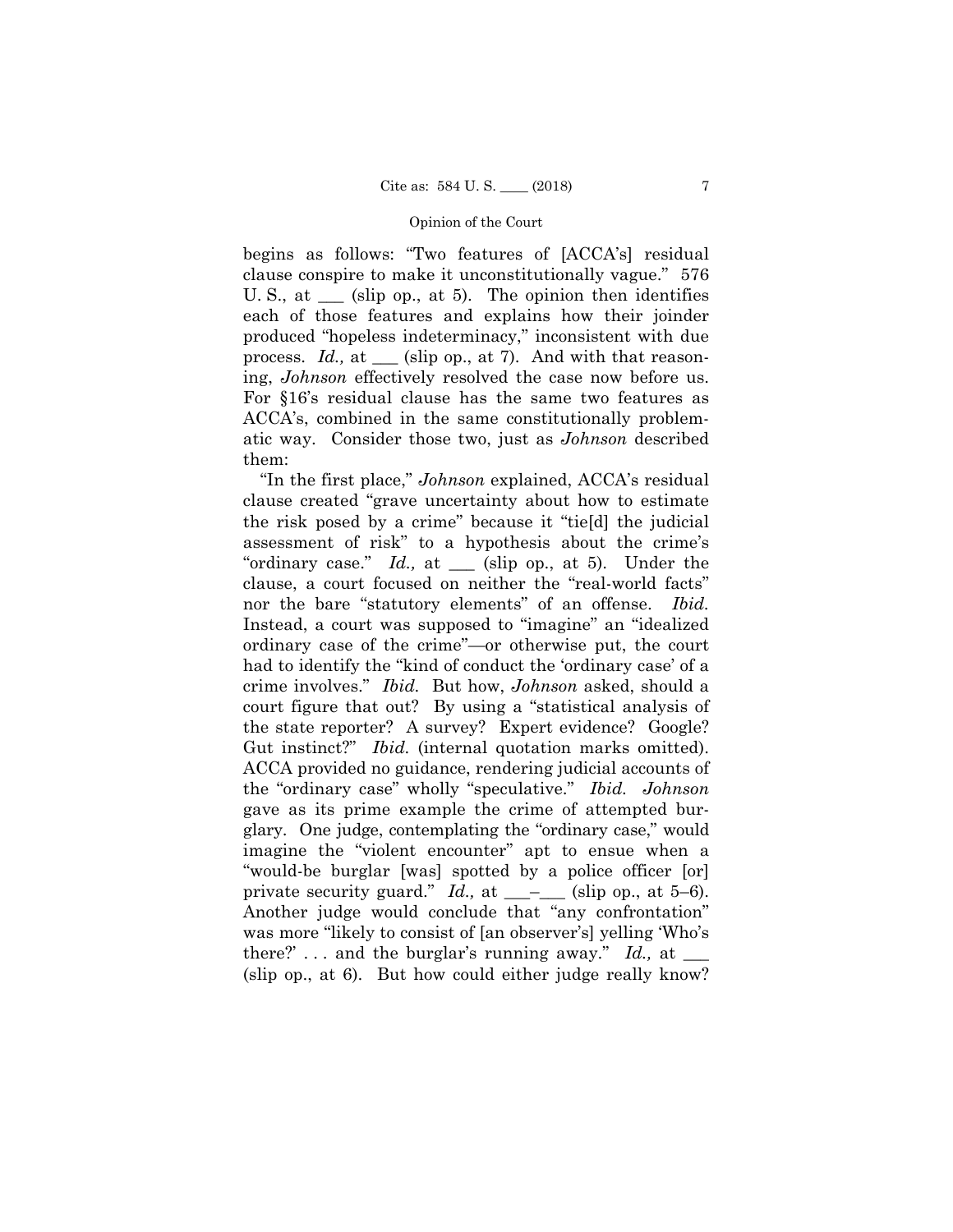## Opinion of the Court

"The residual clause," *Johnson* summarized, "offer[ed] no reliable way" to discern what the ordinary version of any offense looked like. *Ibid.* And without that, no one could tell how much risk the offense generally posed.

Compounding that first uncertainty, *Johnson* continued, was a second: ACCA's residual clause left unclear what threshold level of risk made any given crime a "violent felony." See *ibid.* The Court emphasized that this feature alone would not have violated the void-for-vagueness doctrine: Many perfectly constitutional statutes use imprecise terms like "serious potential risk" (as in ACCA's residual clause) or "substantial risk" (as in §16's). The problem came from layering such a standard on top of the requisite "ordinary case" inquiry. As the Court explained:

"[W]e do not doubt the constitutionality of laws that call for the application of a qualitative standard such as 'substantial risk' to real-world conduct; the law is full of instances where a man's fate depends on his estimating rightly . . . some matter of degree[.] The residual clause, however, requires application of the 'serious potential risk' standard to an idealized ordinary case of the crime. Because the elements necessary to determine the imaginary ideal are uncertain[,] this abstract inquiry offers significantly less predictability than one that deals with the actual . . . facts." *Id.*, at  $\infty$  (slip op., at 12) (some internal quotation marks, citations, and alterations omitted).

So much less predictability, in fact, that ACCA's residual clause could not pass constitutional muster. As the Court again put the point, in the punch line of its decision: "By combining indeterminacy about how to measure the risk posed by a crime with indeterminacy about how much risk it takes for the crime to qualify as a violent felony, the residual clause" violates the guarantee of due process. *Id.,*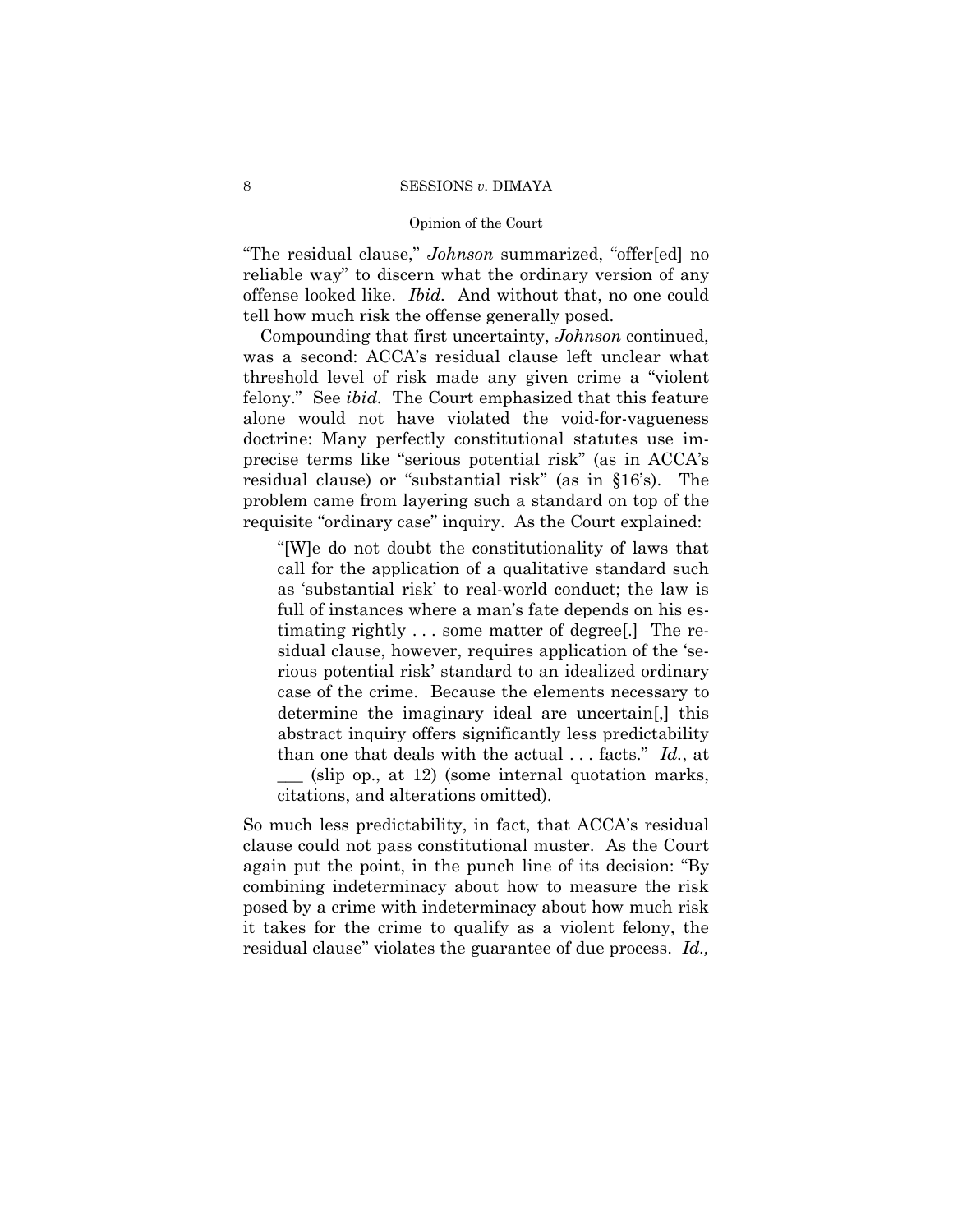at  $\_\_\$  (slip op., at 6).<sup>3</sup>

——————

Section 16's residual clause violates that promise in just the same way. To begin where *Johnson* did, §16(b) also calls for a court to identify a crime's "ordinary case" in order to measure the crime's risk. The Government explicitly acknowledges that point here. See Brief for Petitioner 11 ("Section 16(b), like [ACCA's] residual clause, requires a court to assess the risk posed by the ordinary case of a particular offense"). And indeed, the Government's briefing in *Johnson* warned us about that likeness, observing that §16(b) would be "equally susceptible to [an] objection" that focused on the problems of positing a crime's ordinary case. Supp. Brief for Respondent, O. T. 2014, No. 13– 7120, pp. 22–23. Nothing in §16(b) helps courts to perform that task, just as nothing in ACCA did. We can as well repeat here what we asked in *Johnson*: How does one go about divining the conduct entailed in a crime's ordinary case? Statistical analyses? Surveys? Experts? Google? Gut instinct? See *Johnson*, 576 U. S., at \_\_\_ (slip op., at 5); *supra,* at 7; *post,* at 16–17 (GORSUCH, J., concurring in

<sup>3</sup>*Johnson* also anticipated and rejected a significant aspect of JUSTICE THOMAS's dissent in this case. According to JUSTICE THOMAS, a court may not invalidate a statute for vagueness if it is clear in any of its applications—as he thinks is true of *completed* burglary, which is the offense Dimaya committed. See *post,* at 16–20. But as an initial matter, *Johnson* explained that supposedly easy applications of the residual clause might not be "so easy after all."  $576$  U.S., at  $\_\_$ (slip op., at 10–11). The crime of completed burglary at issue here illustrates that point forcefully. See *id.,* at \_\_\_ (slip op., at 6) (asking whether "an ordinary burglar invade[s] an occupied home by night or an unoccupied home by day"); *Dimaya* v. *Lynch,* 803 F. 3d 1110, 1116, n. 7 (CA9 2015) (noting that only about seven percent of burglaries actually involve violence); Cal. Penal Code Ann. §§459, 460 (West 2010) (sweeping so broadly as to cover even dishonest door-to-door salesmen). And still more fundamentally, *Johnson* made clear that our decisions "squarely contradict the theory that a vague provision is constitutional merely because there is some conduct that clearly falls within the provision's grasp."  $576$  U. S., at \_\_\_ (slip op., at 11).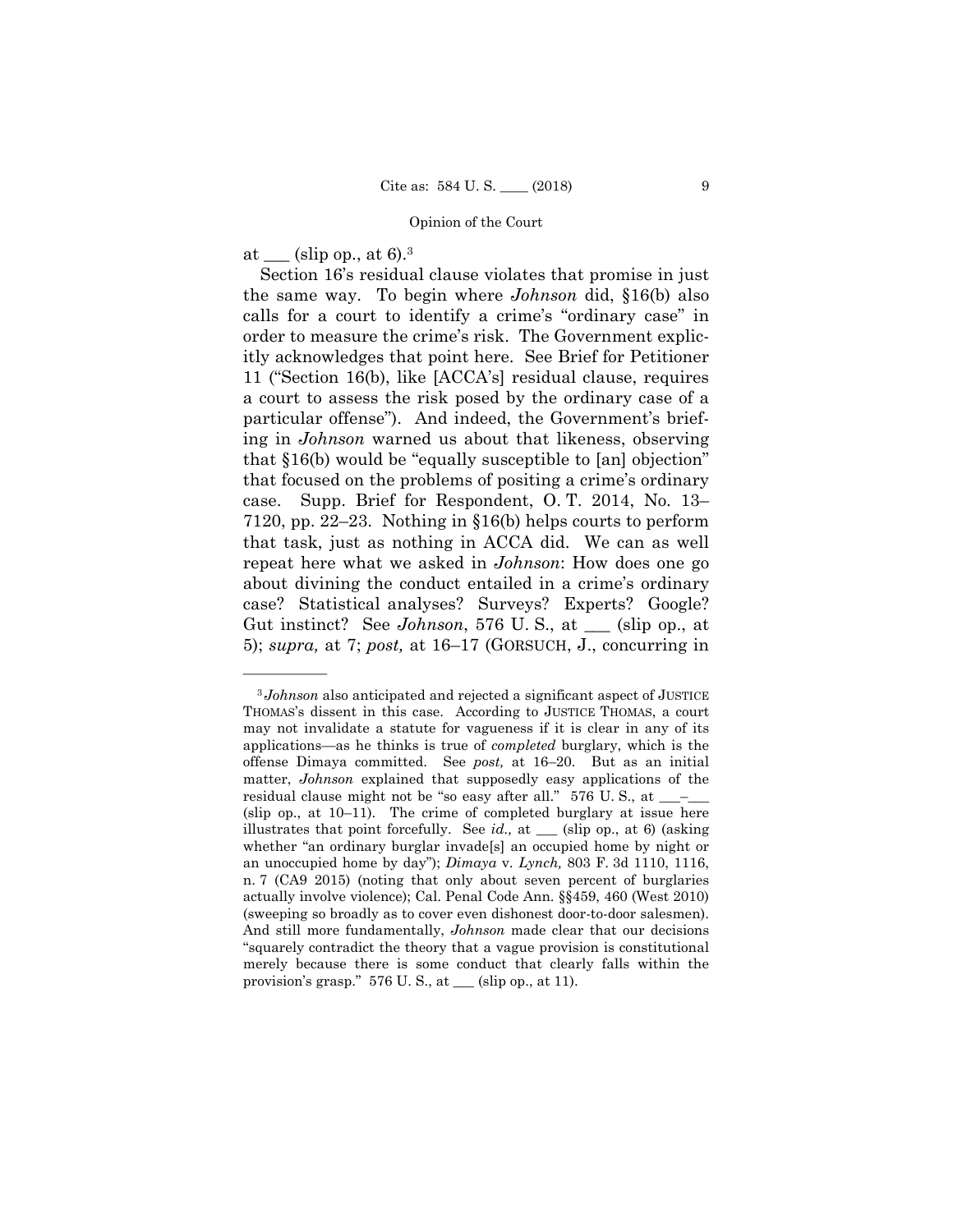## Opinion of the Court

 "speculative," essentially inscrutable thing. 576 U. S., part and concurring in judgment). And we can as well reiterate *Johnson*'s example: In the ordinary case of attempted burglary, is the would-be culprit spotted and confronted, or scared off by a yell? See *post,* at 16 (opinion of GORSUCH, J.) (offering other knotty examples). Once again, the questions have no good answers; the "ordinary case" remains, as *Johnson* described it, an excessively at \_\_\_ (slip op., at 5); accord *post*, at 27 (THOMAS, J., dissenting).4

And §16(b) also possesses the second fatal feature of ACCA's residual clause: uncertainty about the level of risk that makes a crime "violent." In ACCA, that threshold was "serious potential risk"; in §16(b), it is "substantial risk." See *supra,* at 2, 4. But the Government does not argue that the latter formulation is any more determinate than the former, and for good reason. As THE CHIEF JUSTICE's valiant attempt to do so shows, that would be slicing the baloney mighty thin. See *post,* at 5–6 (dissenting opinion). And indeed, *Johnson* as much as equated the two phrases: Return to the block quote above, and note how *Johnson*—as though anticipating this case—refers to them interchangeably, as alike examples of imprecise "qualitative standard[s]." See *supra,* at 8; 576 U. S., at \_\_\_ (slip op., at 12). Once again, the point is not that such a non-numeric standard is alone problematic: In *Johnson*'s words, "we do not doubt" the constitutionality of applying

 ing a crime's ordinary case. In a single footnote, THE CHIEF JUSTICE 4 THE CHIEF JUSTICE's dissent makes light of the difficulty of identifyportrays that task as no big deal: Just eliminate the "atypical" cases, and (presto!) the crime's nature and risk are revealed. See *post,* at 5, n. 1. That rosy view—at complete odds with *Johnson*—underlies his whole dissent (and especially, his analysis of how §16(b) applies to particular offenses, see *post,* at 7–10). In effect, THE CHIEF JUSTICE is able to conclude that §16(b) can survive *Johnson* only by refusing to acknowledge one of the two core insights of that decision.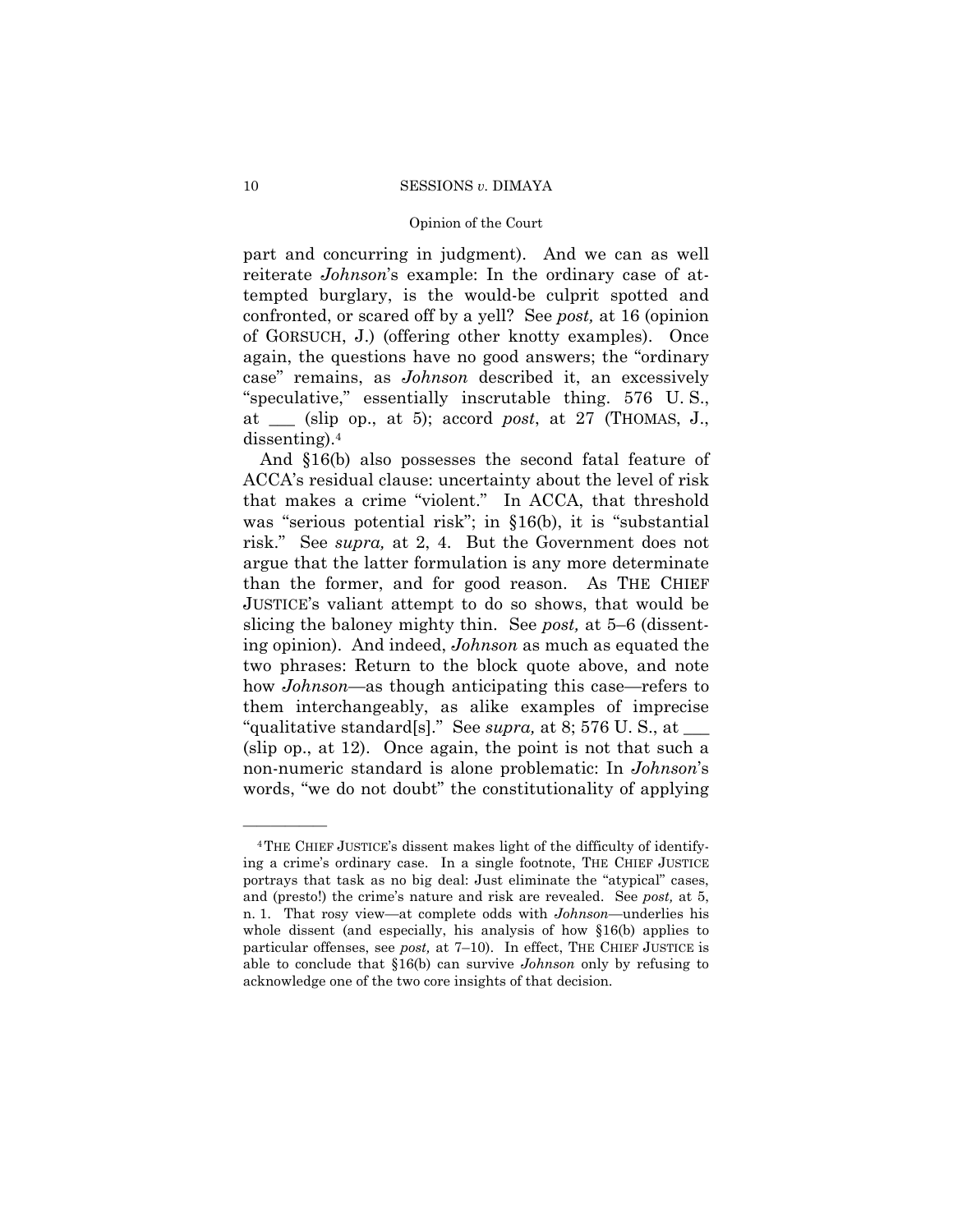§16(b)'s "substantial risk [standard] to real-world conduct." *Id.,* at \_\_\_ (slip op., at 12) (internal quotation marks omitted). The difficulty comes, in §16's residual clause just as in ACCA's, from applying such a standard to "a judge-imagined abstraction"—*i.e., "*an idealized ordinary case of the crime."  $Id.$ , at  $\underline{\hspace{1cm}}$ ,  $\underline{\hspace{1cm}}$  (slip op., at 6, 12). It is then that the standard ceases to work in a way consistent with due process.

ally vague." *Id.*, at \_\_\_ (slip op., at 5). It too "requires a In sum, §16(b) has the same "[t]wo features" that "conspire[d] to make [ACCA's residual clause] unconstitutioncourt to picture the kind of conduct that the crime involves in 'the ordinary case,' and to judge whether that abstraction presents" some not-well-specified-yet-sufficientlylarge degree of risk. *Id.*, at <u>set (slip</u> op., at 4). The result is that §16(b) produces, just as ACCA's residual clause did, "more unpredictability and arbitrariness than the Due Process Clause tolerates." *Id.*, at <u>section</u> (slip op., at 6).

## IV

The Government and dissents offer two fundamentally different accounts of how §16(b) can escape unscathed from our decision in *Johnson*. JUSTICE THOMAS accepts that the ordinary-case inquiry makes §16(b) "impossible to apply." *Post,* at 27. His solution is to overthrow our historic understanding of the statute: We should now read §16(b), he says, to ask about the risk posed by a particular defendant's particular conduct. In contrast, the Government, joined by THE CHIEF JUSTICE, accepts that §16(b), as long interpreted, demands a categorical approach, rather than a case-specific one. They argue only that "distinctive textual features" of §16's residual clause make applying it "more predictable" than its ACCA counterpart. Brief for Petitioner 28, 29. We disagree with both arguments.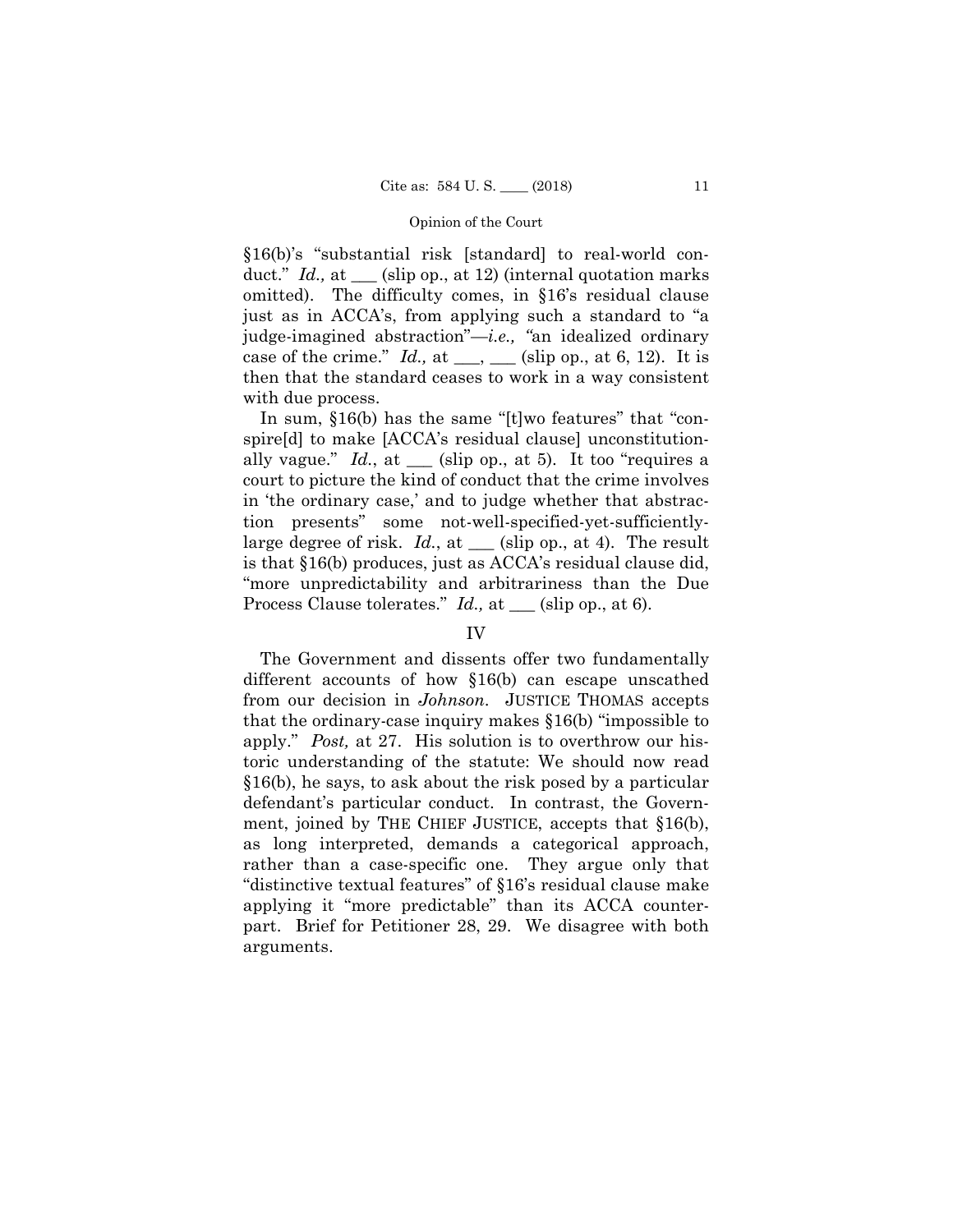A

 (quoting *United States ex rel. Attorney General* v. *Dela-*The essentials of JUSTICE THOMAS's position go as follows. Section 16(b), he says, cannot have one meaning, but could have one of two others. See *post,* at 27. The provision cannot demand an inquiry merely into the elements of a crime, because that is the province of §16(a). See *supra,* at 2 (setting out §16(a)'s text). But that still leaves a pair of options: the categorical, ordinary-case approach and the "underlying-conduct approach," which asks about the specific way in which a defendant committed a crime. *Post,* at 25. According to JUSTICE THOMAS, each option is textually viable (although he gives a slight nod to the latter based on §16(b)'s use of the word "involves"). See *post,* at 24–26. What tips the scales is that only one—the conduct approach—is at all "workable." *Post,* at 27. The difficulties of the ordinary-case inquiry, JUSTICE THOMAS rightly observes, underlie this Court's view that §16(b) is too vague. So abandon that inquiry, JUSTICE THOMAS urges. After all, he reasons, it is the Court's "plain duty," under the constitutional avoidance canon, to adopt any reasonable construction of a statute that escapes constitutional problems. *Post,* at 28–29 *ware & Hudson Co.*, 213 U. S. 366, 407 (1909)).

For anyone who has read *Johnson*, that argument will ring a bell. The dissent there issued the same invitation, based on much the same reasoning, to jettison the categorical approach in residual-clause cases.  $576$  U.S., at  $\qquad _{\rm c}$  (slip op., at 9–13) (opinion of ALITO, J.). The Court declined to do so. It first noted that the Government had not asked us to switch to a fact-based inquiry. It then observed that the Court "had good reasons" for originally adopting the categorical approach, based partly on ACCA's text (which, by the way, uses the word "involves" identically) and partly on the "utter impracticability" of the alternative. *Id.*, at \_\_\_ (slip op., at 13) (majority opinion). "The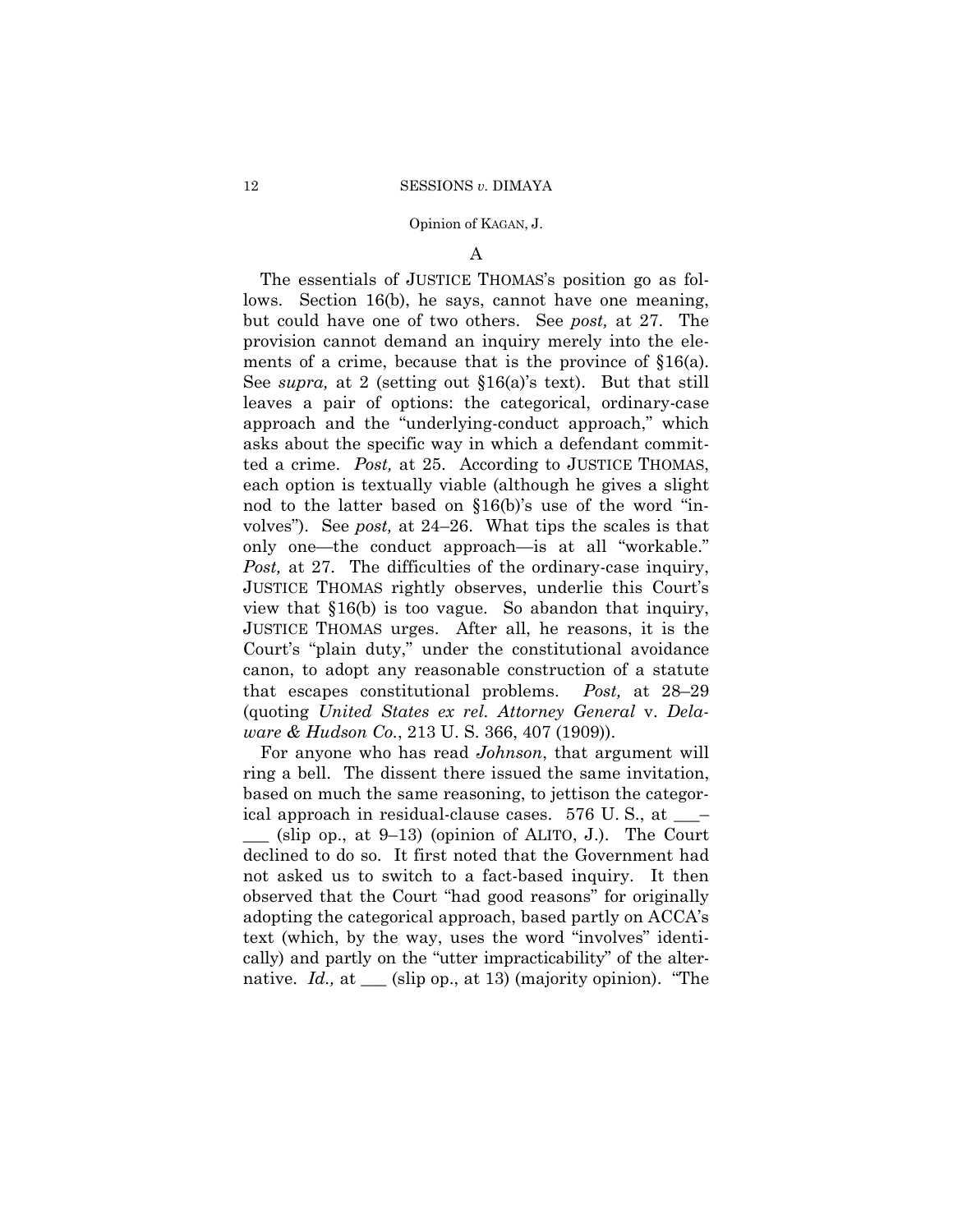only plausible interpretation" of ACCA's residual clause, we concluded, "requires use of the categorical approach" even if that approach could not in the end satisfy constitutional standards. *Ibid.* (internal quotation marks and alteration omitted).

The same is true here—except more so. To begin where *Johnson* did, the Government once again "has not asked us to abandon the categorical approach in residual-clause cases." *Ibid.* To the contrary, and as already noted, the Government has conceded at every step the correctness of that statutory construction. See *supra,* at 9. And this time, the Government's decision is even more noteworthy than before—precisely because the *Johnson* dissent laid out the opposite view, presenting it in prepackaged form for the Government to take off the shelf and use in the §16(b) context. Of course, we are not foreclosed from going down JUSTICE THOMAS's path just because the Government has not done so. But we find it significant that the Government cannot bring itself to say that the fact-based approach JUSTICE THOMAS proposes is a tenable interpretation of §16's residual clause.

Perhaps one reason for the Government's reluctance is that such an approach would generate its own constitutional questions. As JUSTICE THOMAS relates, *post,* at 22, 28, this Court adopted the categorical approach in part to "avoid[ ] the Sixth Amendment concerns that would arise from sentencing courts' making findings of fact that properly belong to juries." *Descamps* v. *United States*, 570 U. S. 254, 267 (2013). JUSTICE THOMAS thinks that issue need not detain us here because "the right of trial by jury ha[s] no application in a removal proceeding." *Post,* at 28 (internal quotation marks omitted). But although this particular case involves removal, §16(b) is a criminal statute, with criminal sentencing consequences. See *supra,* at 2. And this Court has held (it could hardly have done otherwise) that "we must interpret the statute con-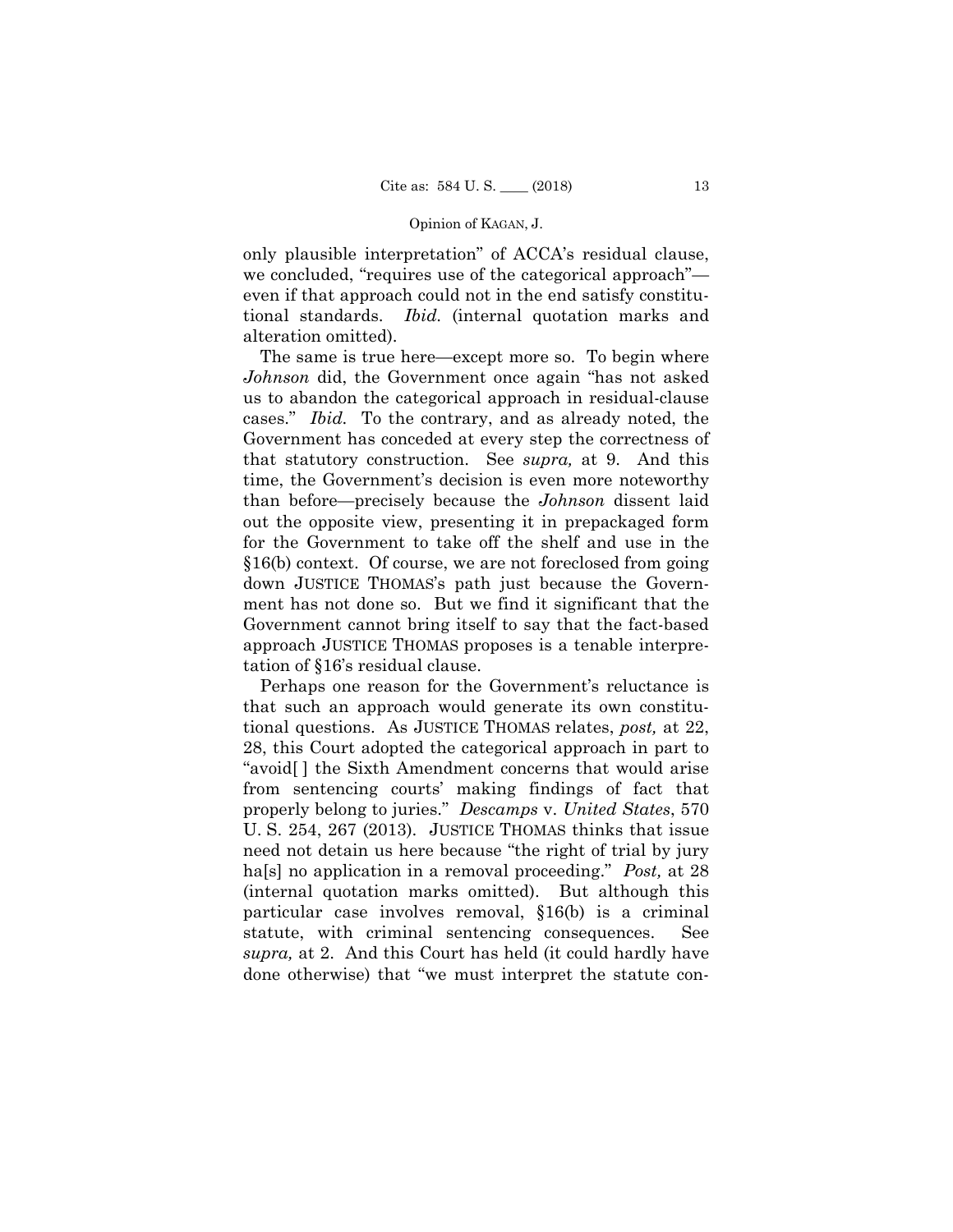sistently, whether we encounter its application in a criminal or noncriminal context." *Leocal*, 543 U. S., at 12, n. 8. So JUSTICE THOMAS's suggestion would merely ping-pong us from one constitutional issue to another. And that means the avoidance canon cannot serve, as he would like, as the interpretive tie breaker.

In any event, §16(b)'s text creates no draw: Best read, it demands a categorical approach. Our decisions have consistently understood language in the residual clauses of both ACCA and §16 to refer to "the statute of conviction, not to the facts of each defendant's conduct." *Taylor* v. *United States*, 495 U. S. 575, 601 (1990); see *Leocal*, 543 U. S., at 7 (Section 16 "directs our focus to the 'offense' of conviction . . . rather than to the particular facts"). Simple references to a "conviction," "felony," or "offense," we have stated, are "read naturally" to denote the "crime as *generally* committed." *Nijhawan* v. *Holder*, 557 U. S. 29, 34 (2009); see *Leocal*, 543 U. S., at 7; *Johnson*, 576 U. S., at \_\_\_ (slip op., at 13). And the words "by its nature" in §16(b) make that meaning all the clearer. The statute, recall, directs courts to consider whether an offense, *by its nature*, poses the requisite risk of force. An offense's "nature" means its "normal and characteristic quality." Webster's Third New International Dictionary 1507 (2002). So §16(b) tells courts to figure out what an offense normally—or, as we have repeatedly said, "ordinarily" entails, not what happened to occur on one occasion. And the same conclusion follows if we pay attention to language that is *missing* from §16(b). As we have observed in the ACCA context, the absence of terms alluding to a crime's circumstances, or its commission, makes a factbased interpretation an uncomfortable fit. See *Descamps*, 570 U. S., at 267. If Congress had wanted judges to look into a felon's actual conduct, "it presumably would have said so; other statutes, in other contexts, speak in just that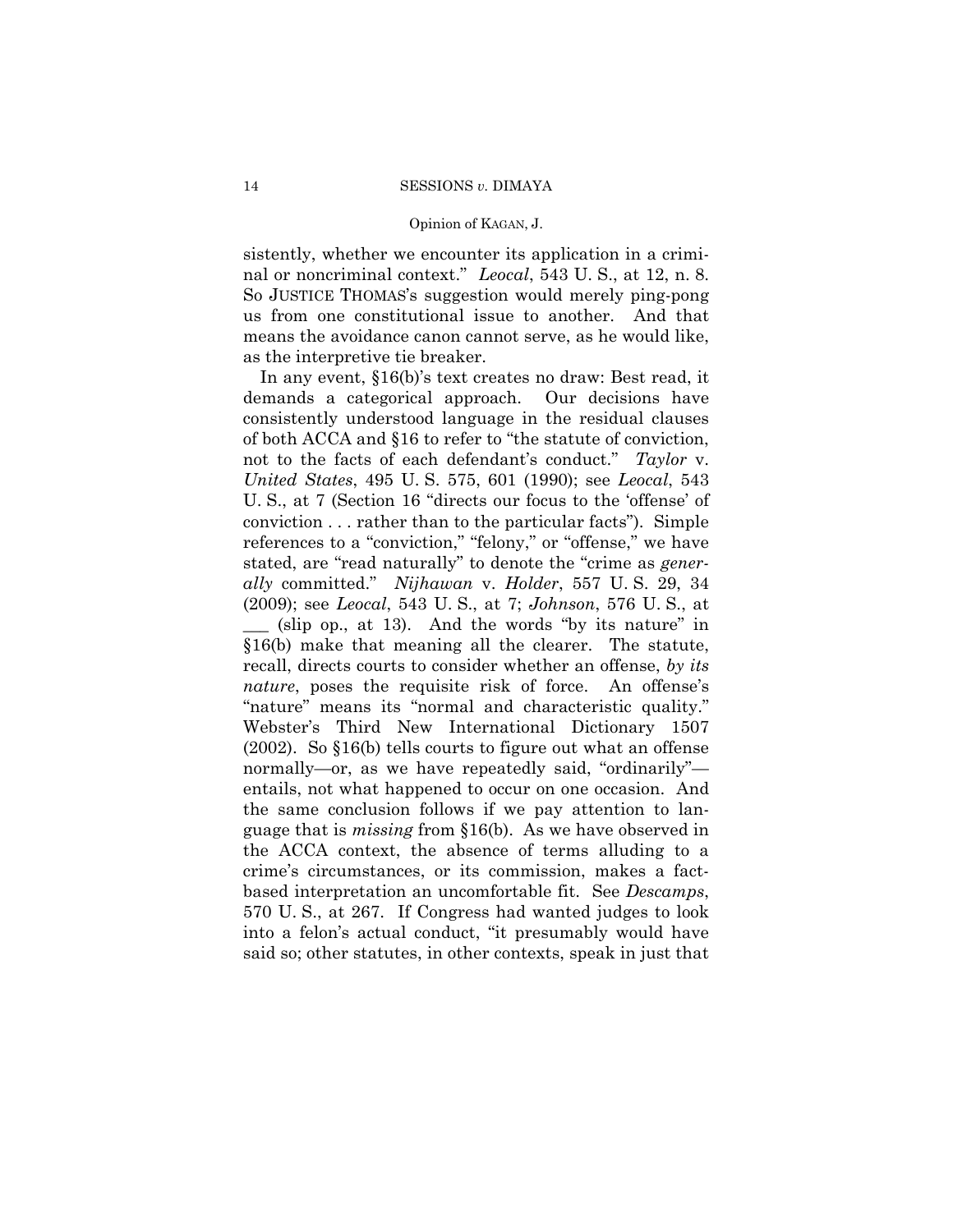way." *Id.*, at 267–268.<sup>5</sup> The upshot of all this textual evidence is that §16's residual clause—like ACCA's, except still more plainly—has no "plausible" fact-based reading. *Johnson,* 576 U. S., at \_\_\_ (slip op., at 13).

And finally, the "utter impracticability"—and associated inequities—of such an interpretation is as great in the one statute as in the other. *Ibid.* This Court has often described the daunting difficulties of accurately "reconstruct[ing]," often many years later, "the conduct underlying [a] conviction." *Ibid.*; *Descamps*, 570 U. S., at 270; *Taylor*, 495 U. S., at 601–602. According to JUSTICE THOMAS, we need not worry here because immigration judges have some special factfinding talent, or at least experience, that would mitigate the risk of error attaching to that endeavor in federal courts. See *post,* at 30. But we cannot see putting so much weight on the superior factfinding prowess of (notoriously overburdened) immigration judges. And as we have said before, §16(b) is a criminal statute with applications outside the immigration context. See *supra,* at 2, 13. Once again, then, we have no ground for discovering a novel interpretation of §16(b) that would remove us from the dictates of *Johnson*.

<sup>\$10,000.&</sup>quot; *Id.*, at 34, 36 (emphasis deleted). JUSTICE THOMAS suggests tion of §16(b). *Post,* at 29–30. But that misreads the decision. In 5For example, in *United States* v. *Hayes*, 555 U. S. 415 (2009), this Court held that a firearms statute referring to former crimes as "committed by" specified persons requires courts to consider underlying facts. *Id.,* at 421. And in *Nijhawan* v. *Holder*, 557 U. S. 29 (2009), the Court similarly adopted a non-categorical interpretation of one of the aggravated felonies listed in the INA because of the phrase, appended to the named offense, "in which the loss to the victim or victims exceeds that *Nijhawan* rejected the relevance of our ACCA precedents in interpreting the INA's aggravated-felony list—including its incorpora-*Nijhawan*, we considered an item on the INA's list that looks nothing like ACCA, and we concluded—no surprise here—that our ACCA decisions did not offer a useful guide. As to items on the INA's list that *do* mirror ACCA, the opposite conclusion of course follows.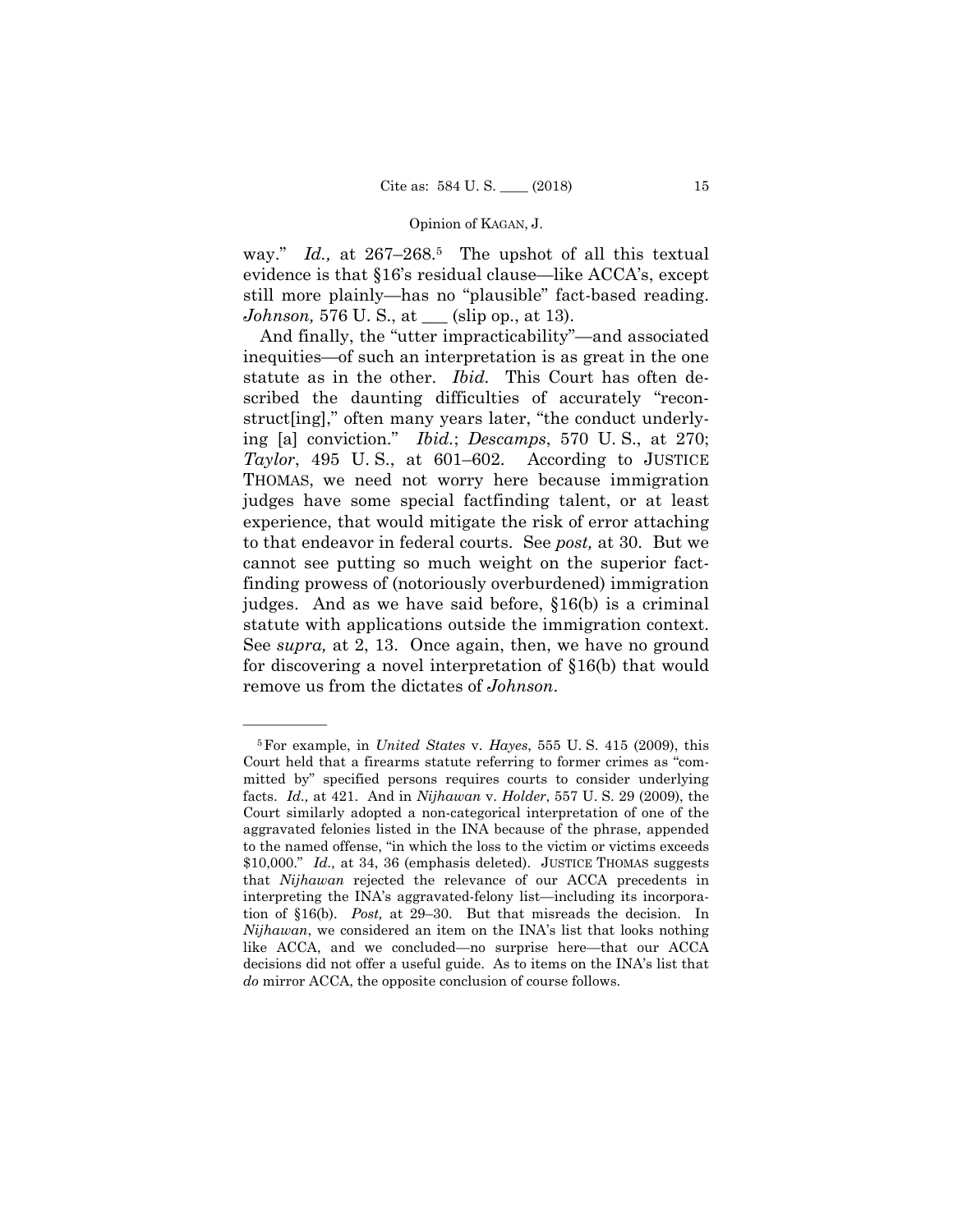### Opinion of the Court

B

Agreeing that is so, the Government (joined by THE CHIEF JUSTICE) takes a narrower path to the same desired result. It points to three textual discrepancies between ACCA's residual clause and §16(b), and argues that they make §16(b) significantly easier to apply. But each turns out to be the proverbial distinction without a difference. None relates to the pair of features—the ordinary-case inquiry and a hazy risk threshold—that *Johnson* found to produce impermissible vagueness. And none otherwise affects the determinacy of the statutory inquiry into whether a prior conviction is for a violent crime. That is why, contrary to the Government's final argument, the experience of applying *both* statutes has generated confusion and division among lower courts.

1

The Government first—and foremost—relies on §16(b)'s express requirement (absent from ACCA) that the risk arise from acts taken "in the course of committing the offense." Brief for Petitioner 31. (THE CHIEF JUSTICE's dissent echoes much of this argument. See *post,* at 6–7.) Because of that "temporal restriction," a court applying §16(b) may not "consider risks arising *after*" the offense's commission is over. *Ibid.* In the Government's view, §16(b)'s text thereby demands a "significantly more focused inquiry" than did ACCA's residual clause. *Id.,* at 32.

To assess that claim, start with the meaning of §16(b)'s "in the course of" language. That phrase, understood in the normal way, includes the conduct occurring throughout a crime's commission—not just the conduct sufficient to satisfy the offense's formal elements. The Government agrees with that construction, explaining that the words "in the course of" sweep in everything that happens while a crime continues. See Tr. of Oral Arg. 57–58 (Oct. 2, 2017) (illustrating that idea with reference to conspiracy,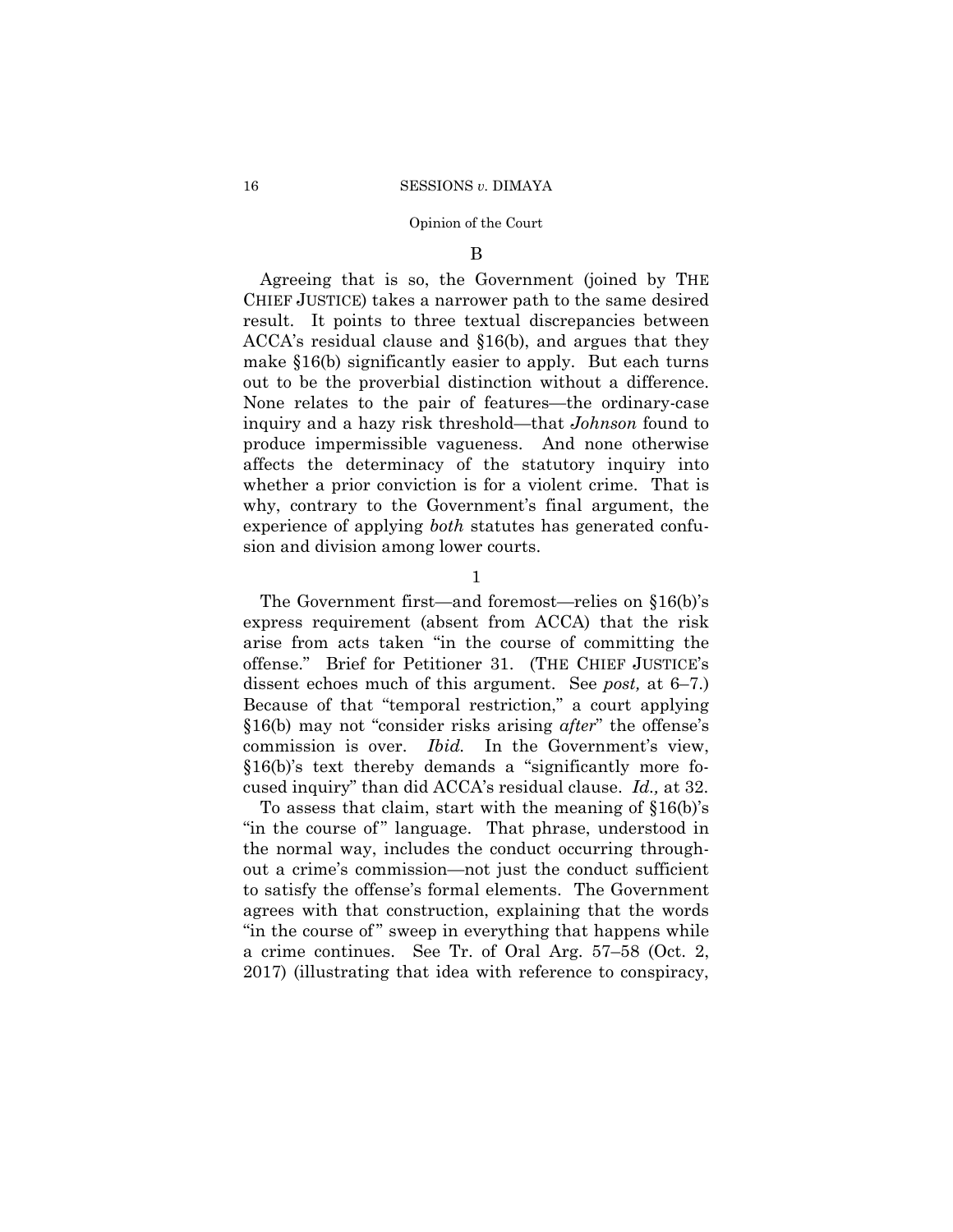burglary, kidnapping, and escape from prison). So, for example, conspiracy may be a crime of violence under §16(b) because of the risk of force while the conspiracy is ongoing (*i.e.,* "in the course of " the conspiracy); it is irrelevant that conspiracy's elements are met as soon as the participants have made an agreement. See *ibid.*; *United States* v. *Doe*, 49 F. 3d 859, 866 (CA2 1995). Similarly, and closer to home, burglary may be a crime of violence under §16(b) because of the prospects of an encounter while the burglar remains in a building (*i.e.,* "in the course of " the burglary); it does not matter that the elements of the crime are met at the precise moment of his entry. See Tr. of Oral Arg. 57–58 (Oct. 2, 2017); *James*, 550 U. S., at 203. In other words, a court applying §16(b) gets to consider everything that is likely to take place for as long as a crime is being committed.

Because that is so,  $$16(b)$ 's "in the course of" language does little to narrow or focus the statutory inquiry. All that the phrase excludes is a court's ability to consider the risk that force will be used after the crime has entirely concluded—so, for example, after the conspiracy has dissolved or the burglar has left the building. We can construct law-school-type hypotheticals fitting that fact pattern—say, a burglar who constructs a booby trap that later knocks out the homeowner. But such imaginative forays cannot realistically affect a court's view of the *ordinary case* of a crime, which is all that matters under the statute. See *supra,* at 2–3, 7. In the ordinary case, the riskiness of a crime arises from events occurring during its commission, not events occurring later. So with or without §16(b)'s explicit temporal language, a court applying the section would do the same thing—ask what usually happens when a crime goes down.

And that is just what courts did when applying ACCA's residual clause—and for the same reason. True, that clause lacked an express temporal limit. But not a single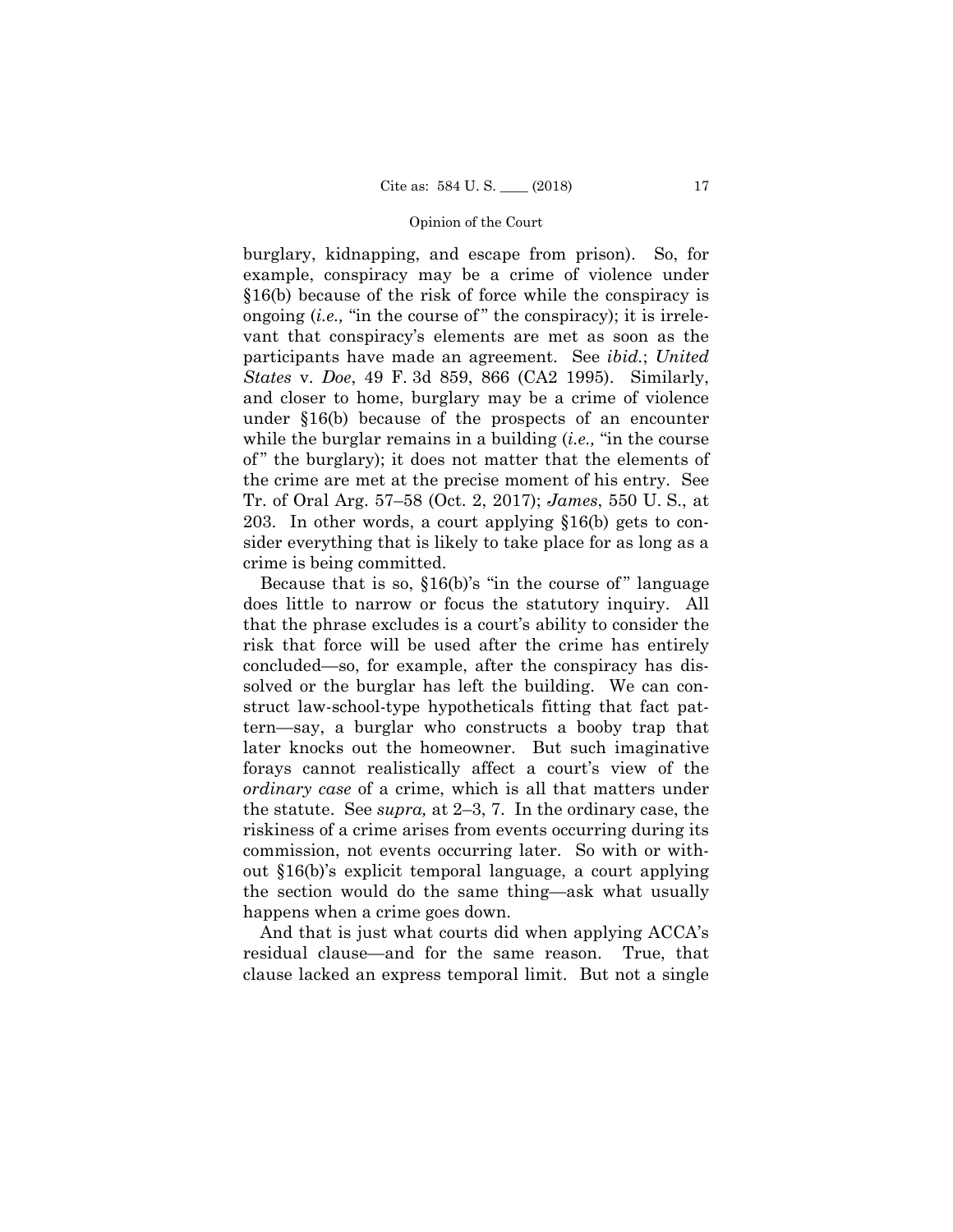### Opinion of the Court

one of this Court's ACCA decisions turned on conduct that might occur after a crime's commission; instead, each hinged on the risk arising from events that could happen while the crime was ongoing. See, *e.g., Sykes* v. *United States*, 564 U. S. 1, 10 (2011) (assessing the risks attached to the "confrontations that initiate and terminate" vehicle flight, along with "intervening" events); *Chambers* v. *United States*, 555 U. S. 122, 128 (2009) (rejecting the Government's argument that violent incidents "occur[ring] long after" a person unlawfully failed to report to prison rendered that crime a violent felony). Nor could those decisions have done otherwise, given the statute's concern with the ordinary (rather than the outlandish) case. Once again, the riskiness of a crime in the ordinary case depends on the acts taken during—not after—its commission. Thus, the analyses under ACCA's residual clause and §16(b) coincide.

The upshot is that the phrase "in the course of" makes no difference as to either outcome or clarity. Every offense that could have fallen within ACCA's residual clause might equally fall within §16(b). And the difficulty of deciding whether it does so remains just as intractable. Indeed, we cannot think of a single federal crime whose treatment becomes more obvious under §16(b) than under ACCA because of the words "in the course of."6 The

<sup>6</sup> In response to repeated questioning at two oral arguments, the Government proposed one (and only one) such crime—but we disagree that §16(b)'s temporal language would aid in its analysis. According to the Government, possession of a short-barreled shotgun could count as violent under ACCA but not under §16(b) because shooting the gun is "not in the course of committing the crime of possession." Tr. of Oral Arg. 59–60 (Oct. 2, 2017); see Tr. of Oral Arg. 6–7 (Jan. 17, 2017); Brief for Petitioner 32–34. That is just wrong: When a criminal shoots a gun, he does so while ("in the course of") possessing it (except perhaps in some physics-defying fantasy world). What makes the offense difficult to classify as violent is something different: that while some people use the short-barreled shotguns they possess to commit murder, others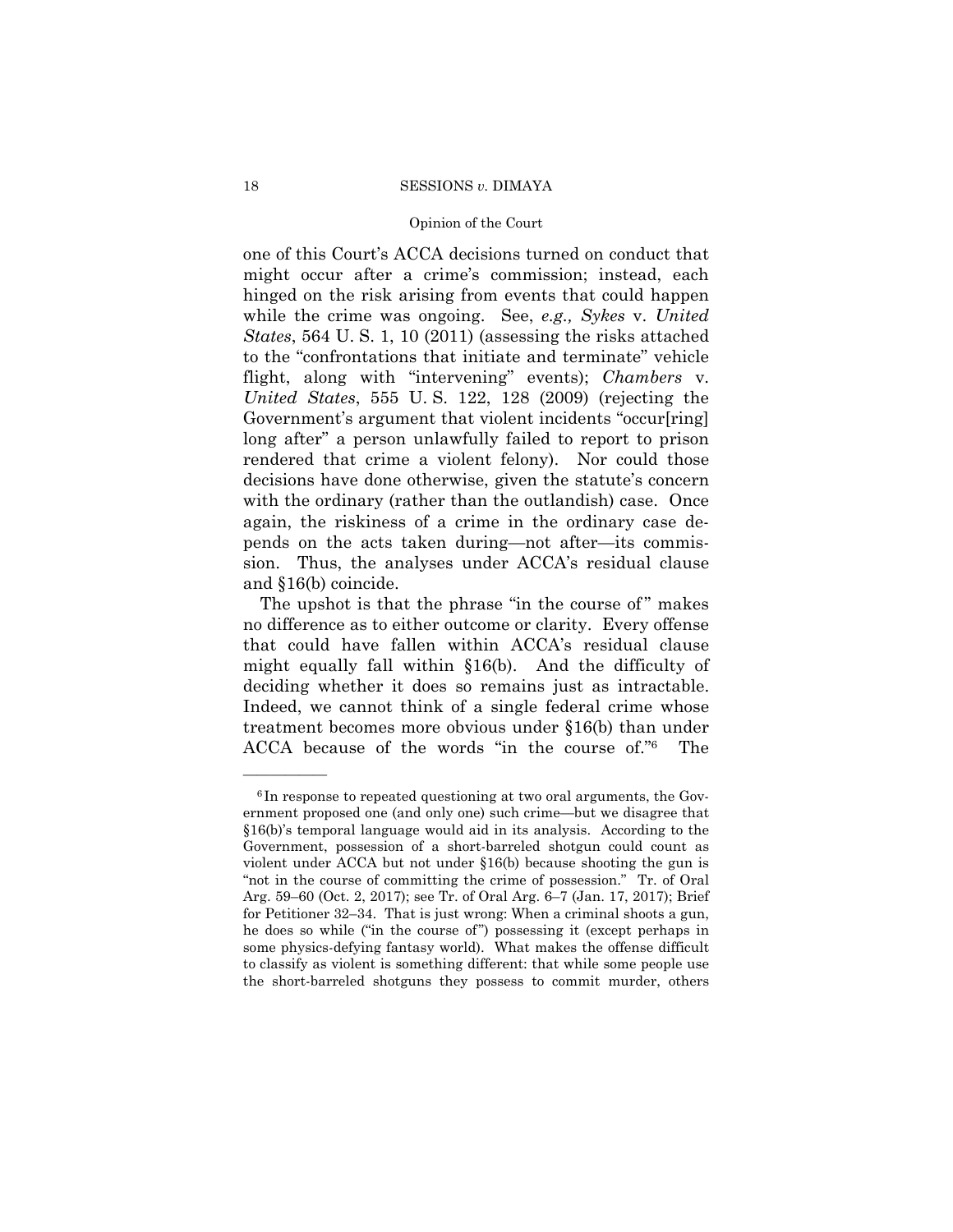phrase, then, cannot cure the statutory indeterminacy *Johnson* described.

Second, the Government (and again, THE CHIEF JUSTICE's dissent, see *post,* at 6) observes that §16(b) focuses on the risk of "physical force" whereas ACCA's residual clause asked about the risk of "physical injury." The §16(b) inquiry, the Government says, "trains solely" on the conduct typically involved in a crime. Brief for Petitioner 36. By contrast, the Government continues, ACCA's residual clause required a second inquiry: After describing the ordinary criminal's conduct, a court had to "speculate about a chain of causation that could possibly result in a victim's injury." *Ibid.* The Government's conclusion is that the §16(b) inquiry is "more specific." *Ibid.* 

But once more, we struggle to see how that statutory distinction would matter. To begin with, the first of the Government's two steps—defining the conduct in the ordinary case—is almost always the difficult part. Once that is accomplished, the assessment of consequences tends to follow as a matter of course. So, for example, if a crime is likely enough to lead to a shooting, it will also be likely enough to lead to an injury. And still more important, §16(b) involves two steps as well—and essentially the same ones. In interpreting statutes like §16(b), this Court has made clear that "physical force" means "force

merely store them in a nearby firearms cabinet—and it is hard to settle which is the more likely scenario. Compare *Johnson*, 576 U.S., at  $\qquad$ 

 (slip op., at 4) (THOMAS, J., concurring) (Unlawful possession of a short- $\equiv$  (slip op., at 19–20) (ALITO, J., dissenting) ("It is fanciful to assume that a person who [unlawfully possesses] a notoriously dangerous weapon is unlikely to use that weapon in violent ways"), with *id.,* at \_\_\_ barreled shotgun "takes place in a variety of ways . . . many, perhaps most, of which do not involve likely accompanying violence" (internal quotation marks omitted)). But contrary to THE CHIEF JUSTICE's suggestion, see *post,* at 7–8 (which, again, is tied to his disregard of the ordinary-case inquiry, see *supra,* at 10, n. 4), that issue must be settled no less under §16(b) than under ACCA.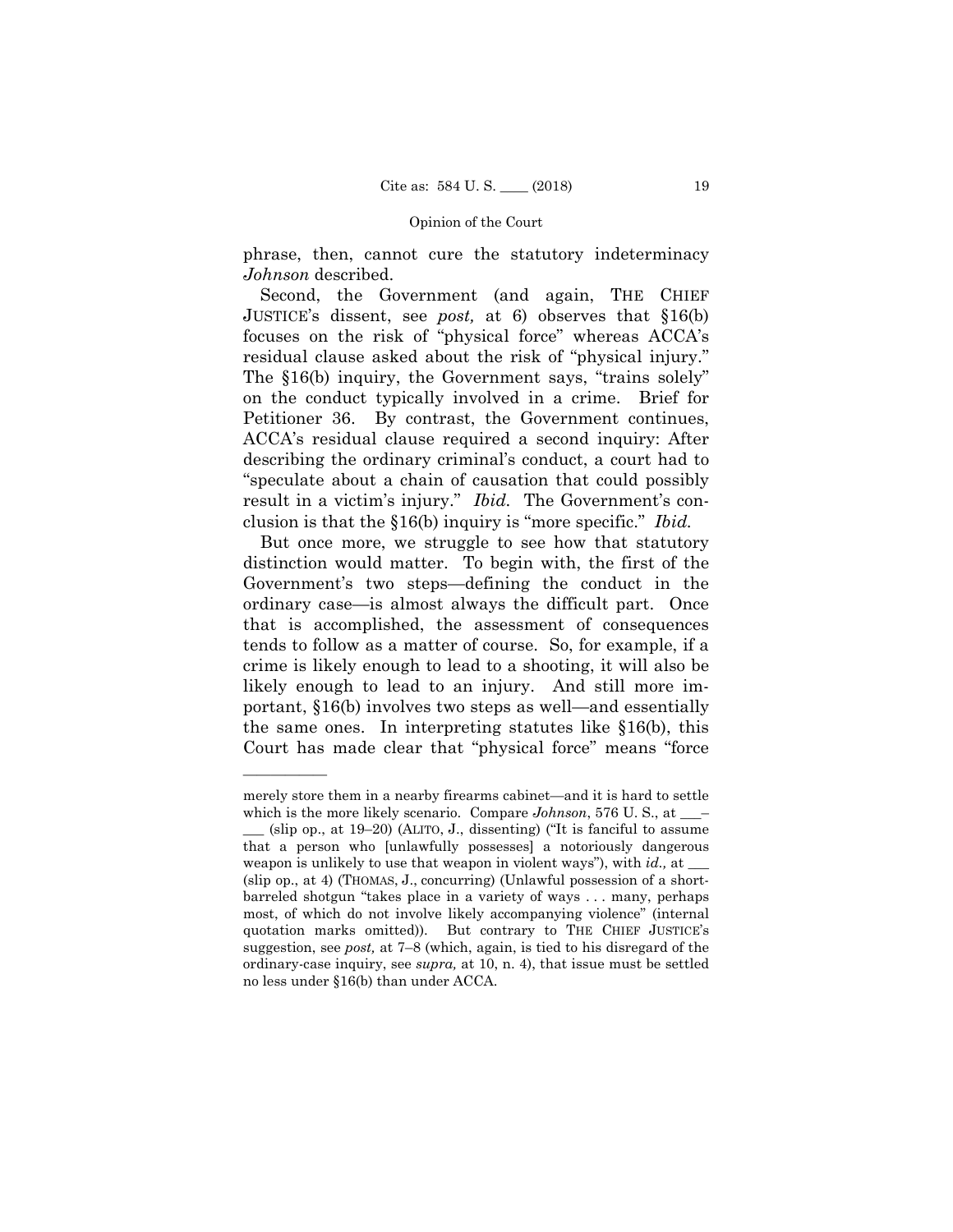### Opinion of the Court

 potential consequences. Or said a bit differently, evaluatcapable of causing physical pain or injury." *Johnson* v. *United States*, 559 U. S. 133, 140 (2010) (defining the term for purposes of deciding what counts as a "violent" crime). So under §16(b) too, a court must not only identify the conduct typically involved in a crime, but also gauge its ing the risk of "physical force" itself entails considering the risk of "physical injury." For those reasons, the force/injury distinction is unlikely to affect a court's analysis of whether a crime qualifies as violent. All the same crimes might—or, then again, might not—satisfy both requirements. Accordingly, this variance in wording cannot make ACCA's residual clause vague and §16(b) not.

Third, the Government briefly notes that §16(b), unlike ACCA's residual clause, is not preceded by a "confusing list of exemplar crimes." Brief for Petitioner 38. (THE CHIEF JUSTICE's dissent reiterates this argument, with some additional references to our caselaw. See *post,* at 10–12.) Here, the Government is referring to the offenses ACCA designated as violent felonies independently of the residual clause (*i.e.*, burglary, arson, extortion, and use of explosives). See *supra,* at 4. According to the Government, those crimes provided "contradictory and opaque indications" of what non-specified offenses should also count as violent. Brief for Petitioner 38. Because §16(b) lacks any such enumerated crimes, the Government concludes, it avoids the vagueness of ACCA's residual clause.

We readily accept a part of that argument. This Court for several years looked to ACCA's listed crimes for help in giving the residual clause meaning. See, *e.g., Begay* v. *United States*, 553 U. S. 137, 142 (2008); *James*, 550 U. S., at 203. But to no avail. As the Government relates (and *Johnson* explained), the enumerated crimes were themselves too varied to provide such assistance. See Brief for Petitioner 38–40; 576 U. S., at \_\_\_ (slip op., at 12). Trying to reconcile them with each other, and then compare them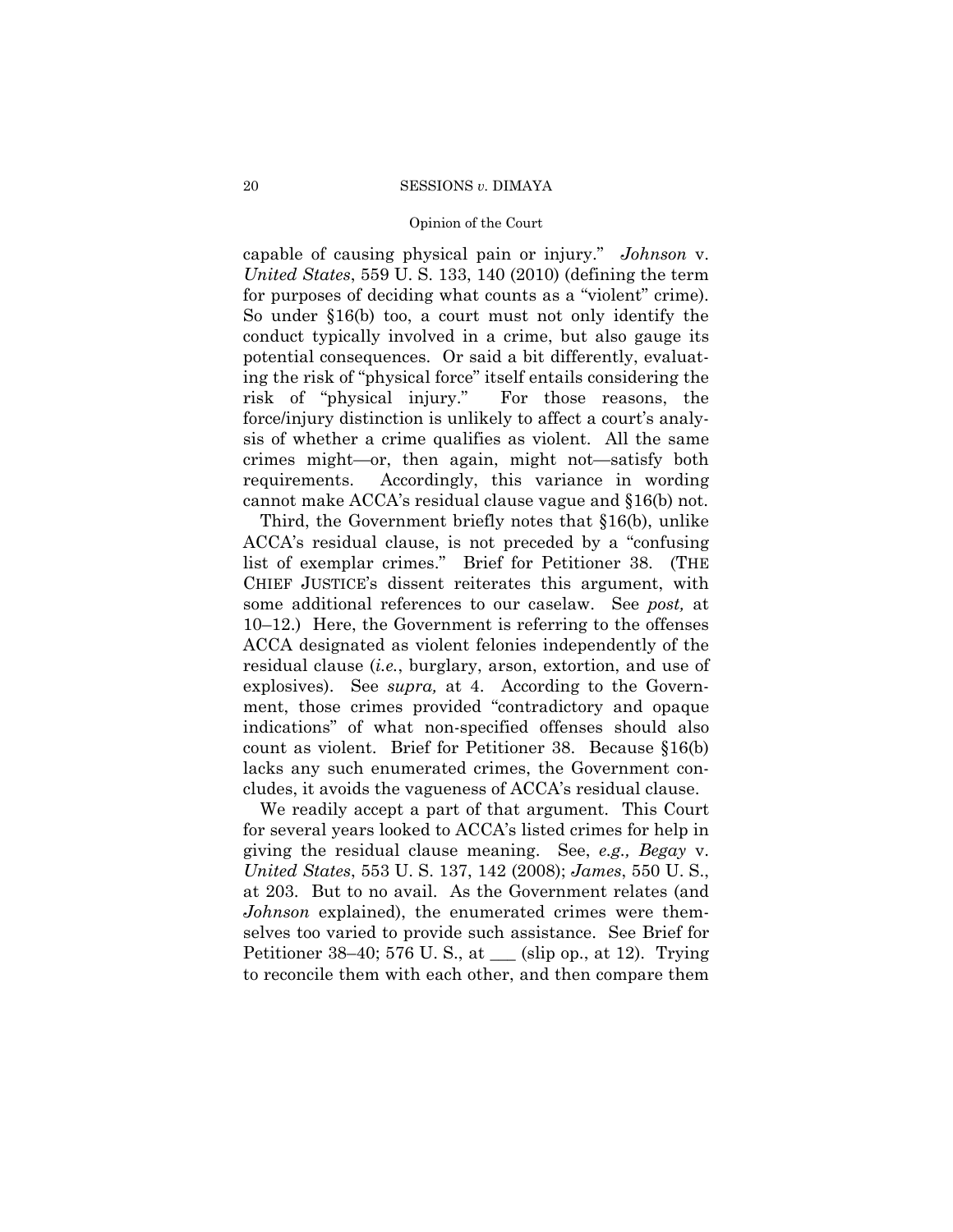to whatever unlisted crime was at issue, drove many a judge a little batty. And more to the point, the endeavor failed to bring any certainty to the residual clause's application. See Brief for Petitioner 38–40.

But the Government's conclusion does not follow. To say that ACCA's listed crimes failed to resolve the residual clause's vagueness is hardly to say they caused the problem. Had they done so, *Johnson* would not have needed to strike down the clause. It could simply have instructed courts to give up on trying to interpret the clause by reference to the enumerated offenses. (Contrary to THE CHIEF JUSTICE's suggestion, see *post,* at 12, discarding an interpretive tool once it is found not to actually aid in interpretation hardly "expand[s]" the scope of a statute.) That *Johnson* went so much further—invalidating a statutory provision rather than construing it independently of another—demonstrates that the list of crimes was not the culprit. And indeed, *Johnson* explicitly said as much. As described earlier, *Johnson* found the residual clause's vagueness to reside in just "two" of its features: the ordinary-case requirement and a fuzzy risk standard. See 576 U. S.*,* at \_\_\_–\_\_\_ (slip op., at 5–6); *supra,* at 7–8. Strip away the enumerated crimes—as Congress did in §16(b)—and those dual flaws yet remain. And ditto the textual indeterminacy that flows from them.

2

Faced with the two clauses' linguistic similarity, the Government relies significantly on an argument rooted in judicial experience. Our opinion in *Johnson*, the Government notes, spoke of the longstanding "trouble" that this Court and others had in "making sense of [ACCA's] residual clause."  $576$  U. S., at  $\_\_\$  (slip op., at 9); see Brief for Petitioner 45. According to the Government, §16(b) has not produced "comparable difficulties." *Id.,* at 46. Lower courts, the Government claims, have divided less often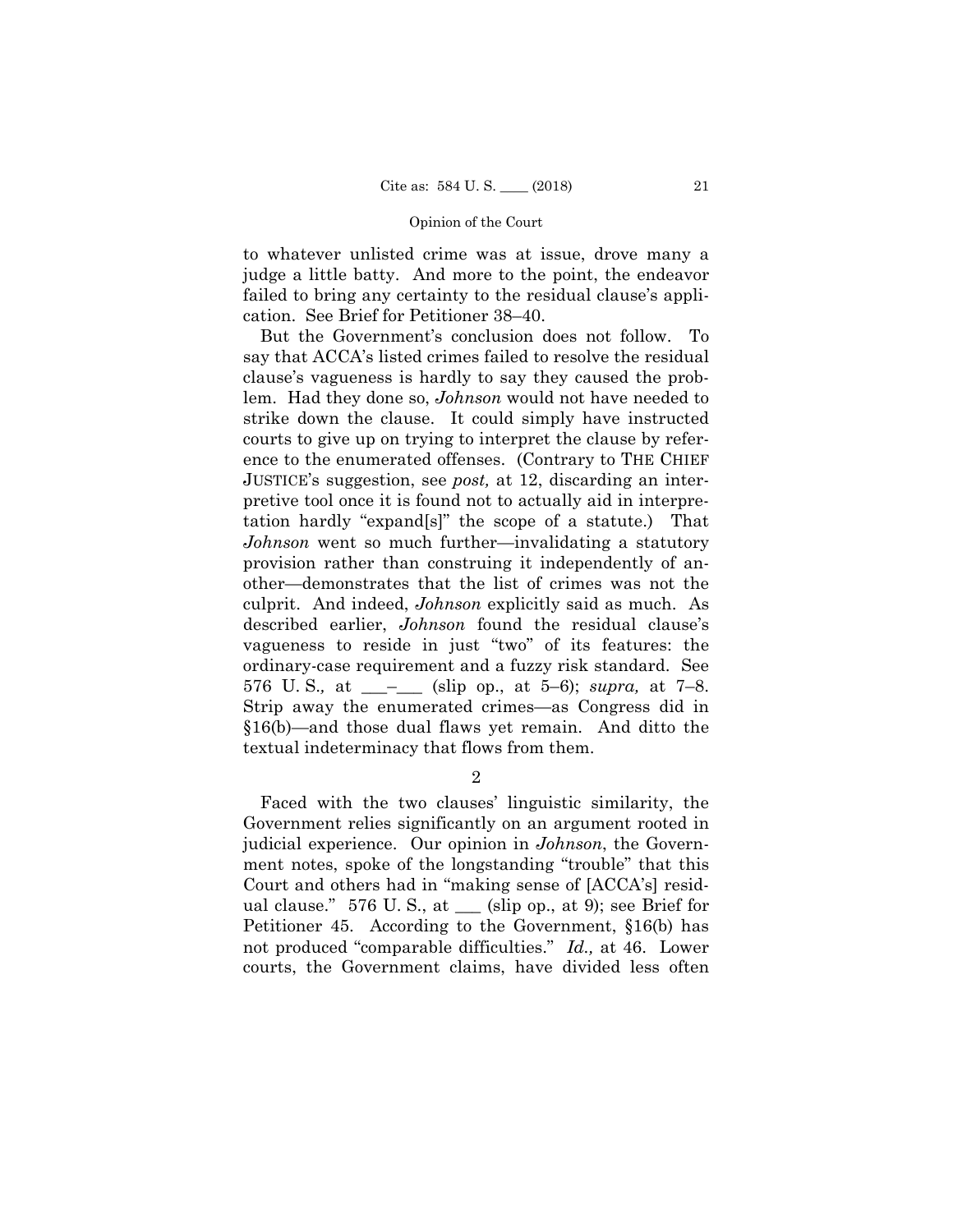### Opinion of the Court

 before this one. *Ibid.*7 "The most likely explanation," the about the provision's meaning, and as a result this Court granted certiorari on "only a single Section 16(b) case" Government concludes, is that "Section 16(b) is clearer" than its ACCA counterpart. *Id.,* at 47.

But in fact, a host of issues respecting §16(b)'s application to specific crimes divide the federal appellate courts. Does car burglary qualify as a violent felony under §16(b)? Some courts say yes, another says no.<sup>8</sup> What of statutory rape? Once again, the Circuits part ways.<sup>9</sup> How about evading arrest? The decisions point in different directions.<sup>10</sup> Residential trespass? The same is true.<sup>11</sup> Those examples do not exhaust the current catalogue of Circuit conflicts concerning §16(b)'s application. See Brief for

<sup>7</sup>And, THE CHIEF JUSTICE emphasizes, we decided that one unanimously! See *post,* at 3 (discussing *Leocal* v. *Ashcroft*, 543 U. S. 1 (2004)). But one simple application does not a clear statute make. As we put the point in *Johnson*: Our decisions "squarely contradict the theory that a vague provision is constitutional merely because there is some conduct that clearly falls within the provision's grasp." 576 U. S., at \_\_\_ (slip op., at 11); see *supra,* at 9, n. 4. 8Compare *Escudero-Arciniega* v. *Holder*, 702 F. 3d 781, 784–785

<sup>(</sup>CA5 2012) (*per curiam*) (yes, it does), and *United States* v. *Guzman-Landeros*, 207 F. 3d 1034, 1035 (CA8 2000) (*per curiam*) (same), with *Sareang Ye* v. *INS*, 214 F. 3d 1128, 1133–1134 (CA9 2000) (no, it does not).

<sup>9</sup>Compare *Aguiar* v. *Gonzales*, 438 F. 3d 86, 89–90 (CA1 2006) (statutory rape involves a substantial risk of force); *Chery* v. *Ashcroft*, 347 F. 3d 404, 408–409 (CA2 2003) (same); and *United States* v. *Velazquez-Overa*, 100 F. 3d 418, 422 (CA5 1996) (same), with *Valencia* v. *Gonzales*, 439 F. 3d 1046, 1052 (CA9 2006) (statutory rape does not involve such a risk).

<sup>10</sup>Compare *Dixon* v. *Attorney Gen.*, 768 F. 3d 1339, 1343–1346 (CA11 2014) (holding that one such statute falls under §16(b)), with *Flores-Lopez* v. *Holder*, 685 F. 3d 857, 863–865 (CA9 2012) (holding that

another does not). 11Compare *United States* v. *Venegas-Ornelas*, 348 F. 3d 1273, 1277– 1278 (CA10 2003) (residential trespass is a crime of violence), with *Zivkovic* v. *Holder*, 724 F. 3d 894, 906 (CA7 2013) (it is not).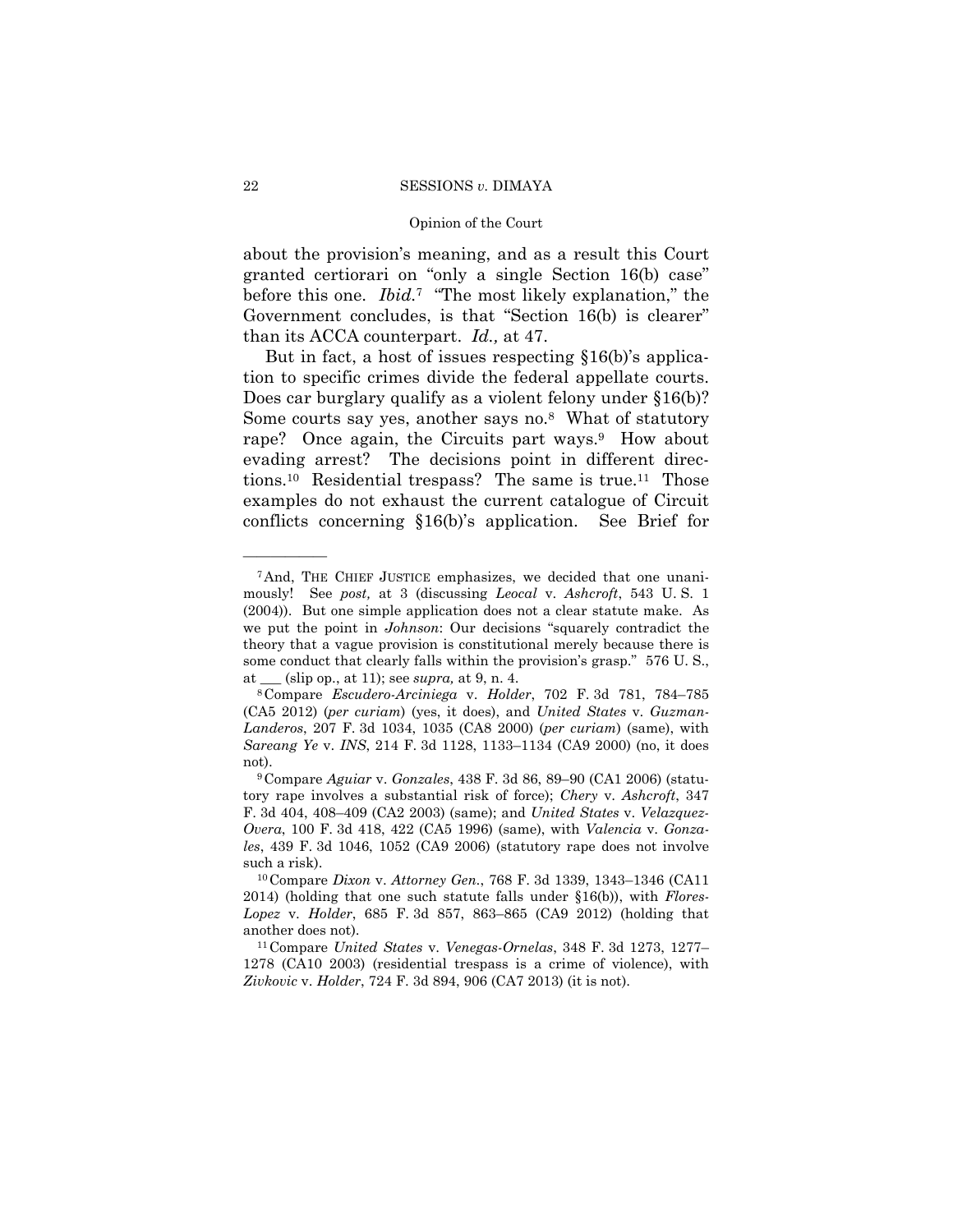National Immigration Project of the National Lawyers Guild et al. as *Amici Curiae* 7–18 (citing divided appellate decisions as to the unauthorized use of a vehicle, firearms possession, and abduction). And that roster would just expand with time, mainly because, as *Johnson* explained, precious few crimes (of the thousands that fill the statute books) have an obvious, non-speculative—and therefore undisputed—"ordinary case." See 576 U.S., at \_\_-\_\_ (slip op., at 5–6).

Nor does this Court's prior handling of §16(b) cases support the Government's argument. To be sure, we have heard oral argument in only two cases arising from §16(b) (including this one), as compared with five involving ACCA's residual clause (including *Johnson*).12 But while some of those ACCA suits were pending before us, we received a number of petitions for certiorari presenting related issues in the §16(b) context. And after issuing the relevant ACCA decisions, we vacated the judgments in those §16(b) cases and remanded them for further consideration.13 That we disposed of the ACCA and §16(b) peti-

<sup>&</sup>lt;sup>12</sup> From all we can tell—and all the Government has told us, see Brief for Petitioner 45–52—lower courts have also decided many fewer cases involving §16(b) than ACCA's residual clause. That disparity likely reflects the Government's lesser need to rely on §16(b). That provision is mainly employed (as here) in the immigration context, to establish an "aggravated felony" requiring deportation. See *supra,* at 2. But immigration law offers many other ways to achieve that result. The INA lists 80 or so crimes that count as aggravated felonies; only if a conviction is not for one of those specified offenses need the Government resort to §16(b) (or another catch-all provision). See *Luna Torres* v. *Lynch*, 578 U.S. \_\_, \_\_ (2016) (slip op., at 2). By contrast, ACCA enumerates only four crimes as a basis for enhancing sentences; the Government therefore had reason to use the statute's residual clause more often. 13See, *e.g., Amendariz-Moreno* v. *United States*, 555 U. S. 1133 (2009)

<sup>(</sup>vacating and remanding for reconsideration in light of *Begay* v. *United States*, 553 U. S. 137 (2008), and *Chambers* v. *United States*, 555 U. S. 122 (2009)); *Castillo-Lucio* v. *United States*, 555 U. S. 1133 (2009)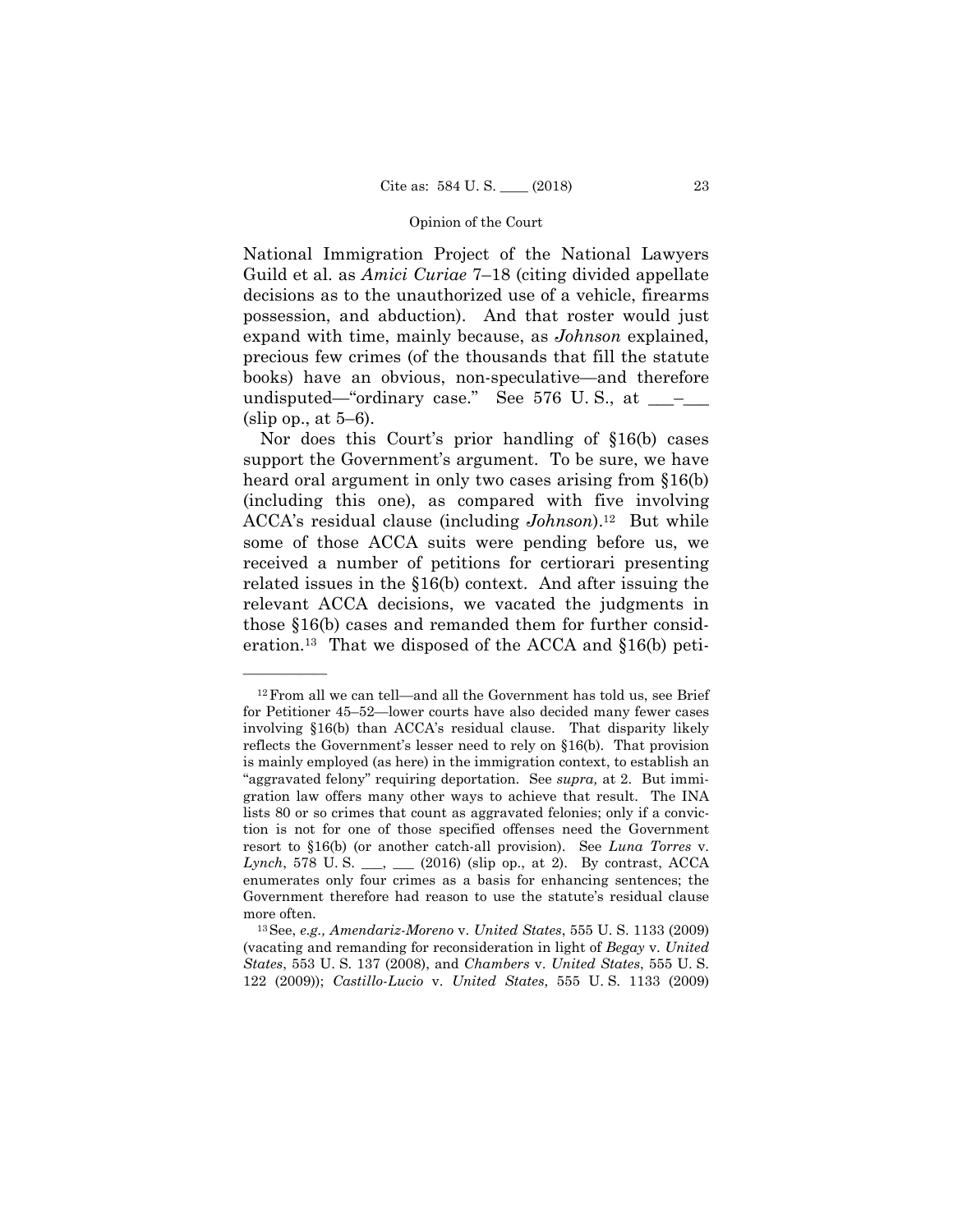### Opinion of the Court

tions in that order, rather than its opposite, provides no reason to disregard the indeterminacy that §16(b) shares with ACCA's residual clause.

And of course, this Court's experience in deciding ACCA cases only supports the conclusion that §16(b) is too vague. For that record reveals that a statute with all the same hallmarks as  $$16(b)$  could not be applied with the predictability the Constitution demands. See *id.*, at \_\_\_<sup>\_</sup>\_\_\_ (slip op., at 6–9); *supra,* at 6–9. The Government would condemn us to repeat the past—to rerun the old ACCA tape, as though we remembered nothing from its first showing. But why should we disregard a lesson so hard learned? "Insanity," Justice Scalia wrote in the last ACCA residual clause case before *Johnson*, "is doing the same thing over and over again, but expecting different results." *Sykes*, 564 U. S., at 28 (dissenting opinion). We abandoned that lunatic practice in *Johnson* and see no reason to start it again.

# V

*Johnson* tells us how to resolve this case. That decision held that "[t]wo features of [ACCA's] residual clause conspire[d] to make it unconstitutionally vague." 576 U. S., at \_\_\_ (slip op., at 5). Because the clause had both an ordinary-case requirement and an ill-defined risk threshold, it necessarily "devolv[ed] into guesswork and intuition," invited arbitrary enforcement, and failed to provide fair notice.  $Id.$ , at  $\_\_\_$  (slip op., at 8). Section 16(b) possesses the exact same two features. And none of the minor linguistic disparities in the statutes makes any real difference. So just like ACCA's residual clause, §16(b) "produces more unpredictability and arbitrariness than the Due Process Clause tolerates." *Id.*, at \_\_ (slip op., at 6). We

<sup>(</sup>same); *Addo* v. *Mukasey*, 555 U. S. 1132 (2009) (vacating and remanding in light of *Chambers*); *Serna-Guerra* v. *Holder*, 556 U. S 1279 (2009) (same); *Reyes-Figueroa* v. *United States*, 555 U. S. 1132 (2009) (same).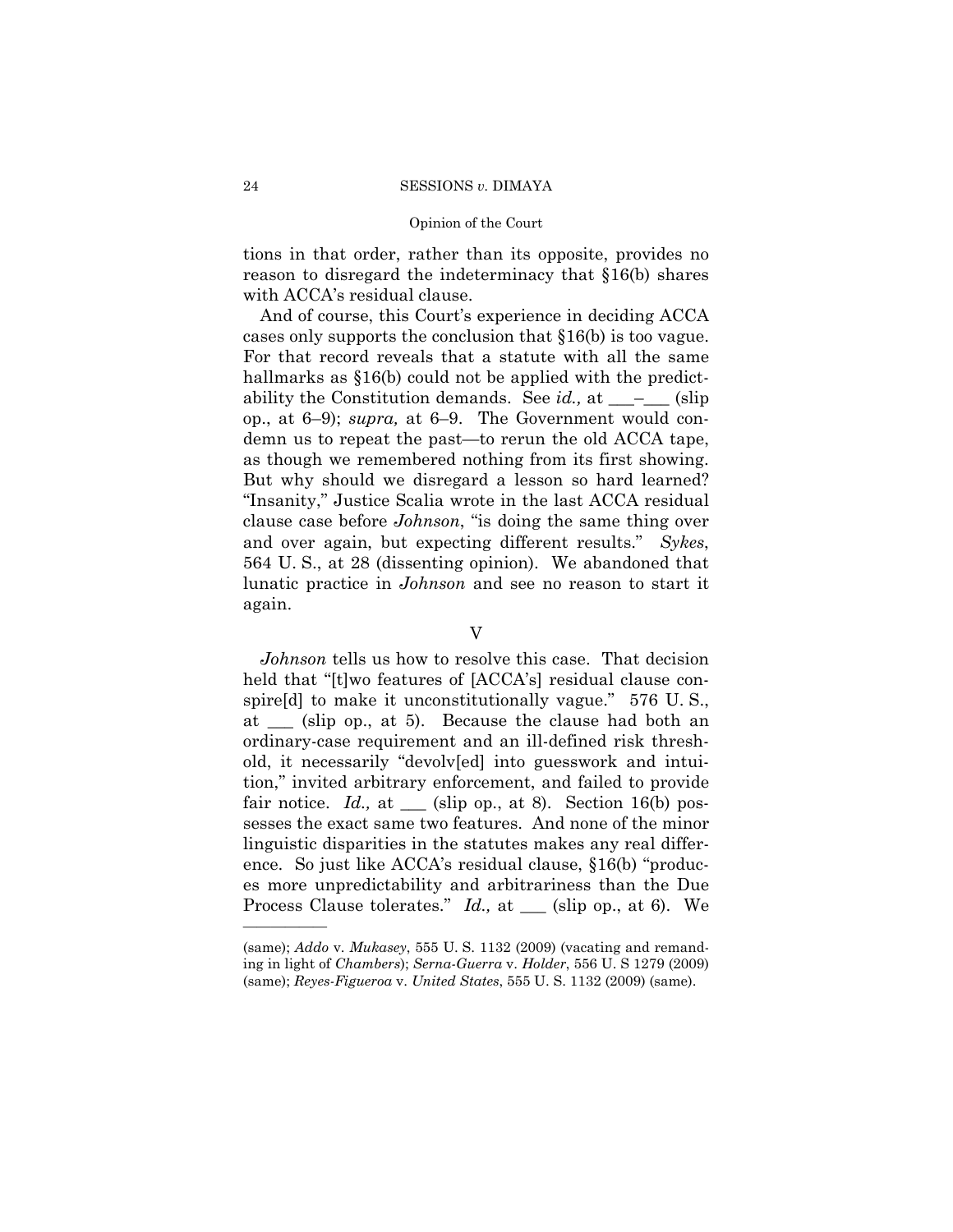accordingly affirm the judgment of the Court of Appeals.

*It is so ordered.*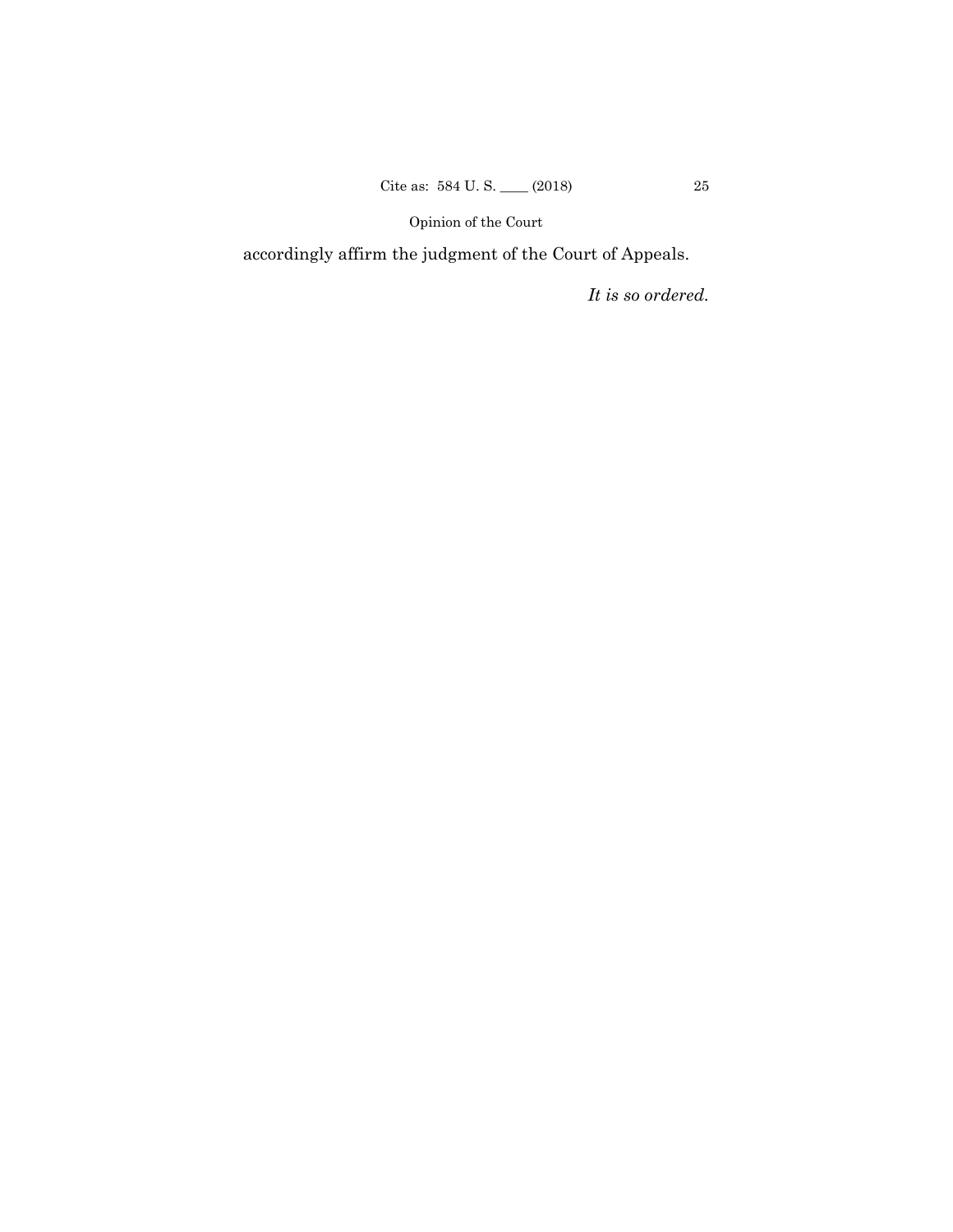## $\frac{1}{2}$  ,  $\frac{1}{2}$  ,  $\frac{1}{2}$  ,  $\frac{1}{2}$  ,  $\frac{1}{2}$  ,  $\frac{1}{2}$  ,  $\frac{1}{2}$ **SUPREME COURT OF THE UNITED STATES**

#### $\frac{1}{2}$  ,  $\frac{1}{2}$  ,  $\frac{1}{2}$  ,  $\frac{1}{2}$  ,  $\frac{1}{2}$  ,  $\frac{1}{2}$ No. 15–1498

# JEFFERSON B. SESSIONS, III, ATTORNEY GENERAL, PETITIONER *v.* JAMES GARCIA DIMAYA

## ON WRIT OF CERTIORARI TO THE UNITED STATES COURT OF APPEALS FOR THE NINTH CIRCUIT [April 17, 2018]

JUSTICE GORSUCH, concurring in part and concurring in the judgment.

Vague laws invite arbitrary power. Before the Revolution, the crime of treason in English law was so capaciously construed that the mere expression of disfavored opinions could invite transportation or death. The founders cited the crown's abuse of "pretended" crimes like this as one of their reasons for revolution. See Declaration of Independence ¶21. Today's vague laws may not be as invidious, but they can invite the exercise of arbitrary power all the same—by leaving the people in the dark about what the law demands and allowing prosecutors and courts to make it up.

The law before us today is such a law. Before holding a lawful permanent resident alien like James Dimaya subject to removal for having committed a crime, the Immigration and Nationality Act requires a judge to determine that the ordinary case of the alien's crime of conviction involves a substantial risk that physical force may be used. But what does that mean? Just take the crime at issue in this case, California burglary, which applies to everyone from armed home intruders to door-to-door salesmen peddling shady products. How, on that vast spectrum, is anyone supposed to locate the ordinary case and say whether it includes a substantial risk of physical force? The truth is, no one knows. The law's silence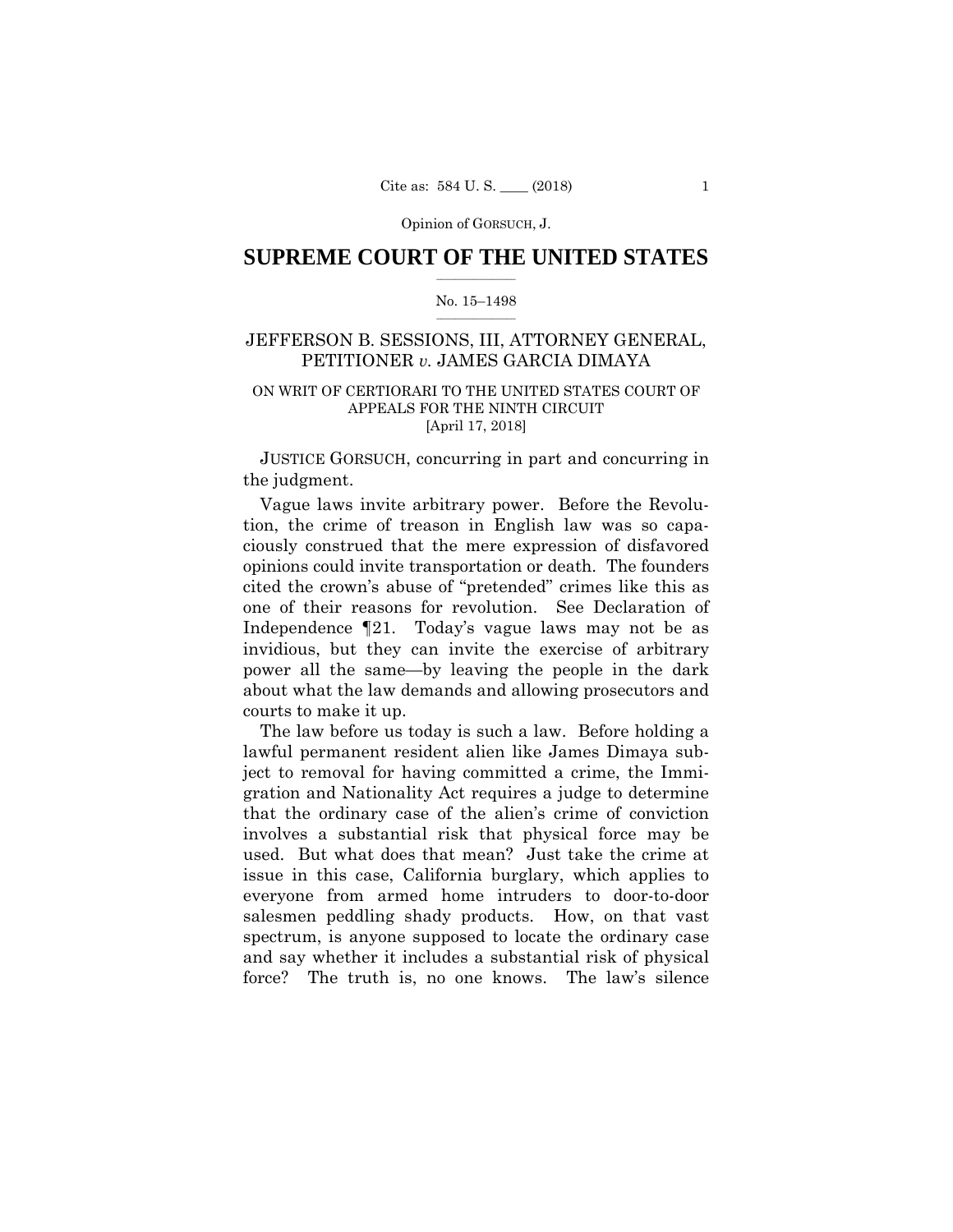leaves judges to their intuitions and the people to their fate. In my judgment, the Constitution demands more.

\*

I begin with a foundational question. Writing for the Court in *Johnson* v. *United States*, 576 U. S. \_\_\_ (2015), Justice Scalia held the residual clause of the Armed Career Criminal Act void for vagueness because it invited "more unpredictability and arbitrariness" than the Constitution allows.  $Id.$ , at  $\_\_\$  (slip op., at 6). Because the residual clause in the statute now before us uses almost exactly the same language as the residual clause in *Johnson*, respect for precedent alone would seem to suggest that both clauses should suffer the same judgment.

But first in *Johnson* and now again today JUSTICE THOMAS has questioned whether our vagueness doctrine can fairly claim roots in the Constitution as originally understood. See, *e.g., post*, at 2–6 (dissenting opinion); *Johnson, supra,* at \_\_\_<sup>\_</sup>\_\_\_ (opinion concurring in judgment) (slip op., at 6–18). For its part, the Court has yet to offer a reply. I believe our colleague's challenge is a serious and thoughtful one that merits careful attention. At day's end, though, it is a challenge to which I find myself unable to subscribe. Respectfully, I am persuaded instead that void for vagueness doctrine, at least properly conceived, serves as a faithful expression of ancient due process and separation of powers principles the framers recognized as vital to ordered liberty under our Constitution.

Consider first the doctrine's due process underpinnings. The Fifth and Fourteenth Amendments guarantee that "life, liberty, or property" may not be taken "without due process of law." That means the government generally may not deprive a person of those rights without affording him the benefit of (at least) those "customary procedures to which freemen were entitled by the old law of England."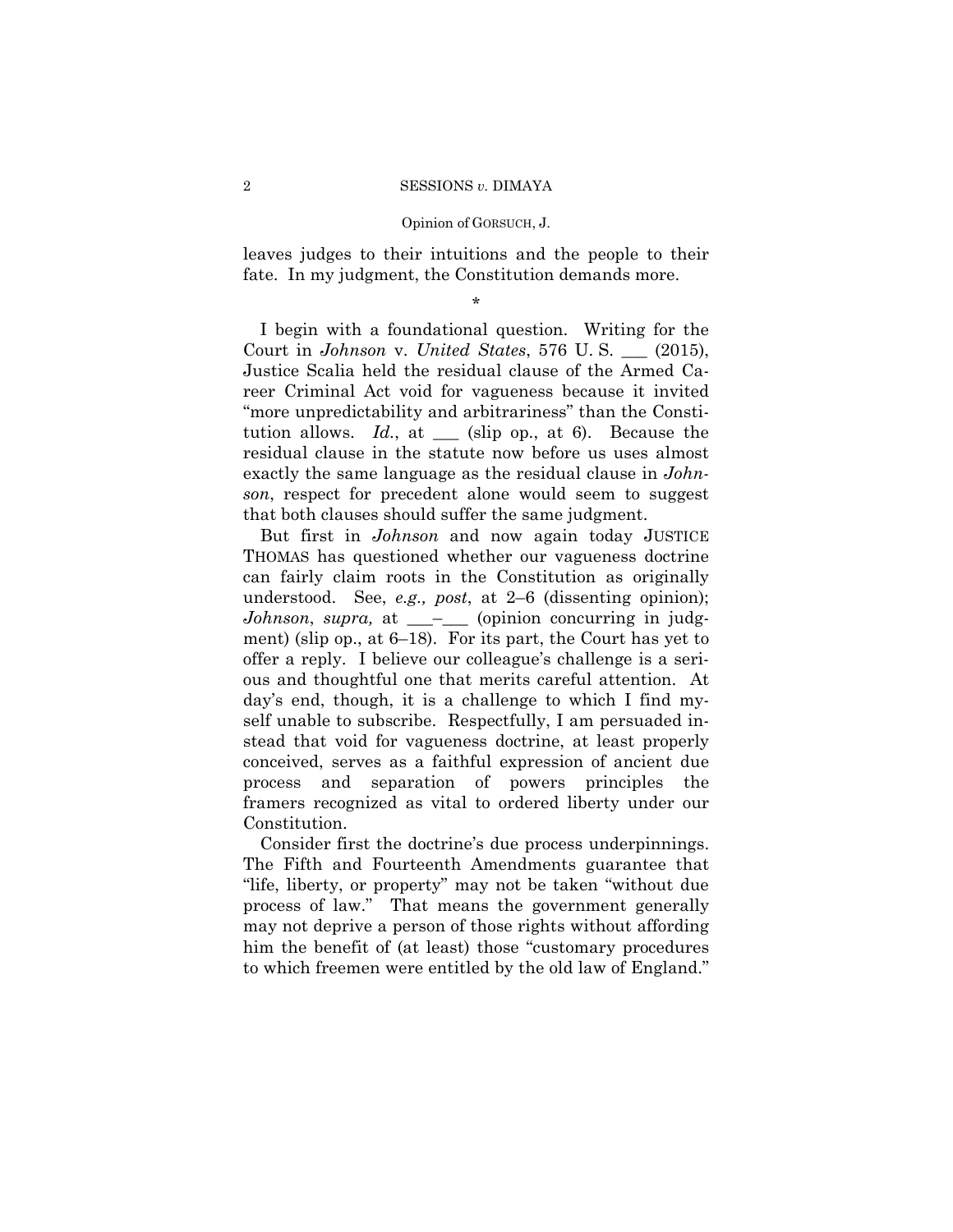*Pacific Mut. Life Ins. Co.* v. *Haslip*, 499 U. S. 1, 28 (1991) (Scalia, J., concurring in judgment) (internal quotation marks omitted). Admittedly, some have suggested that the Due Process Clause does less work than this, allowing the government to deprive people of their liberty through whatever procedures (or lack of them) the government's current laws may tolerate. *Post*, at 3, n. 1 (opinion of THOMAS, J.) (collecting authorities). But in my view the weight of the historical evidence shows that the clause sought to ensure that the people's rights are never any less secure against governmental invasion than they were at common law. Lord Coke took this view of the English due process guarantee. 1 E. Coke, The Second Part of the Institutes of the Laws of England 50 (1797). John Rutledge, our second Chief Justice, explained that Coke's teachings were carefully studied and widely adopted by the framers, becoming "'almost the foundations of our law.'" *Klopfer* v. *North Carolina*, 386 U. S. 213, 225 (1967). And many more students of the Constitution besides—from Justice Story to Justice Scalia—have agreed that this view best represents the original understanding of our own Due Process Clause. See, *e.g., Murray's Lessee* v. *Hoboken Land & Improvement Co.*, 18 How. 272, 277 (1856); 3 J. Story, Commentaries on the Constitution of the United States §1783, p. 661 (1833); *Pacific Mut.*, *supra,* at 28–29 (opinion of Scalia, J.); Eberle, Procedural Due Process: The Original Understanding, 4 Const. Comment. 339, 341 (1987).

 provide "precise and sufficient certainty" about the charges Perhaps the most basic of due process's customary protections is the demand of fair notice. See *Connally* v. *General Constr. Co.*, 269 U. S. 385, 391 (1926); see also Note, Textualism as Fair Notice, 123 Harv. L. Rev. 542, 543 (2009) ("From the inception of Western culture, fair notice has been recognized as an essential element of the rule of law"). Criminal indictments at common law had to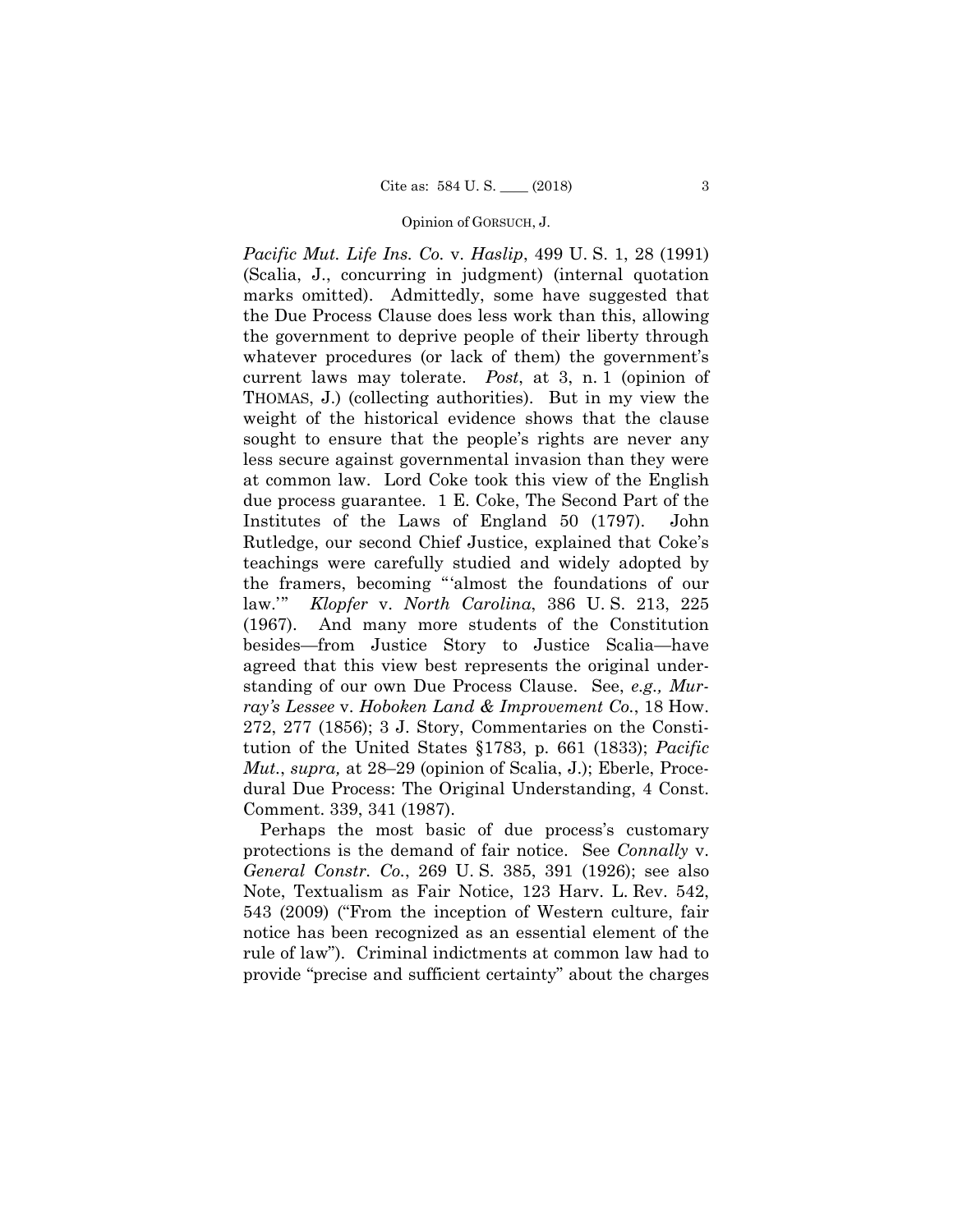#### Opinion of GORSUCH, J.

involved. 4 W. Blackstone, Commentaries on the Laws of England 301 (1769) (Blackstone). Unless an "offence [was] set forth with clearness and certainty," the indictment risked being held void in court. *Id.,* at 302 (emphasis deleted); 2 W. Hawkins, Pleas of the Crown, ch. 25, §§99, 100, pp. 244–245 (2d ed. 1726) ("[I]t seems to have been anciently the common practice, where an indictment appeared to be [in]sufficient, either for its uncertainty or the want of proper legal words, not to put the defendant to answer it").

 in the Age of Settlement, 80 Ind. L. J. 727, 731 (2005). The same held true in civil cases affecting a person's life, liberty, or property. A civil suit began by obtaining a writ—a detailed and specific form of action asking for particular relief. Bellia, Article III and the Cause of Action, 89 Iowa L. Rev. 777, 784–786 (2004); Subrin, How Equity Conquered Common Law: The Federal Rules of Civil Procedure in Historical Perspective, 135 U. Pa. L. Rev. 909, 914–915 (1987). Because the various civil writs were clearly defined, English subjects served with one would know with particularity what legal requirement they were alleged to have violated and, accordingly, what would be at issue in court. *Id.*, at 917; Moffitt, Pleadings And a writ risked being held defective if it didn't provide fair notice. *Goldington* v. *Bassingburn*, Y. B. Trin. 3 Edw. II, f. 27b (1310) (explaining that it was "the law of the land" that "no one [could] be taken by surprise" by having to "answer in court for what [one] has not been warned to answer").

 The requirement of fair notice applied to statutes too. Blackstone illustrated the point with a case involving a statute that made "stealing sheep, or other cattle" a felony. 1 Blackstone 88 (emphasis deleted). Because the term "cattle" embraced a good deal more then than it does now (including wild animals, no less), the court held the statute failed to provide adequate notice about what it did and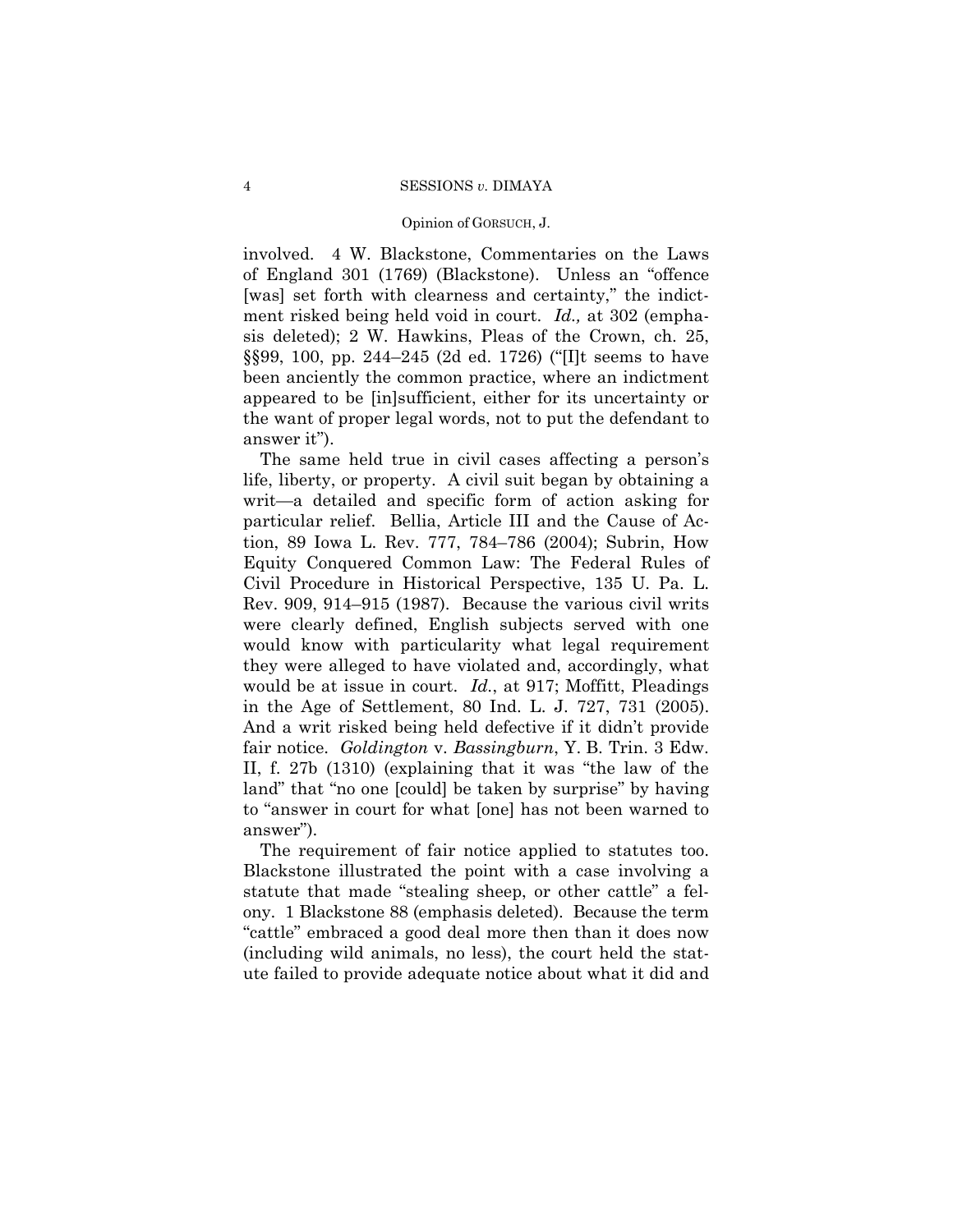did not cover—and so the court treated the term "cattle" as a nullity. *Ibid.* All of which, Blackstone added, had the salutary effect of inducing the legislature to reenter the field and make itself clear by passing a new law extending the statute to "bulls, cows, oxen," and more "by name." *Ibid.* 

 *Id.*, at 1043. But he was unable to determine the meaning mon, admiralty, or civil law." *Ibid*. As a result, he de  ever strong the evidence may be." *Ibid.*<sup>1</sup> This tradition of courts refusing to apply vague statutes finds parallels in early American practice as well. In *The Enterprise*, 8 F. Cas. 732 (No. 4,499) (CC NY 1810), for example, Justice Livingston found that a statute setting the circumstances in which a ship may enter a port during an embargo was too vague to be applied, concluding that "the court had better pass" the statutory terms by "as unintelligible and useless" rather than "put on them, at great uncertainty, a very harsh signification, and one which the legislature may never have designed." *Id.,* at 735. In *United States* v. *Sharp*, 27 F. Cas. 1041 (No. 16,264) (CC Pa. 1815), Justice Washington confronted a statute which prohibited seamen from making a "revolt." of this provision "by any authority . . . either in the comclined to "recommend to the jury, to find the prisoners guilty of making, or endeavouring to make a revolt, how-

<sup>1</sup>Many state courts also held vague laws ineffectual. See, *e.g., State*  v. *Mann*, 2 Ore. 238, 240–241 (1867) (holding statute that prohibited "gambling devices" was "void" because "the term has no settled and definite meaning"); *Drake* v. *Drake*, 15 N. C. 110, 115 (1833) (explaining that "if the terms in which [a statute] is couched be so vague as to convey no definite meaning to those whose duty it is to execute it . . . it is necessarily inoperative"); *McConvill* v. *Mayor and Aldermen of Jersey City*, 39 N. J. L. 38, 44 (1876) (holding that an ordinance was "bad for vagueness and uncertainty in the thing forbidden"); *State* v. *Boon*, 1 N. C. 103, 105 (1801) (refusing to apply a statute because "no punishment whatever can be inflicted; without using a discretion and indulging a latitude, which in criminal cases ought never to be allowed a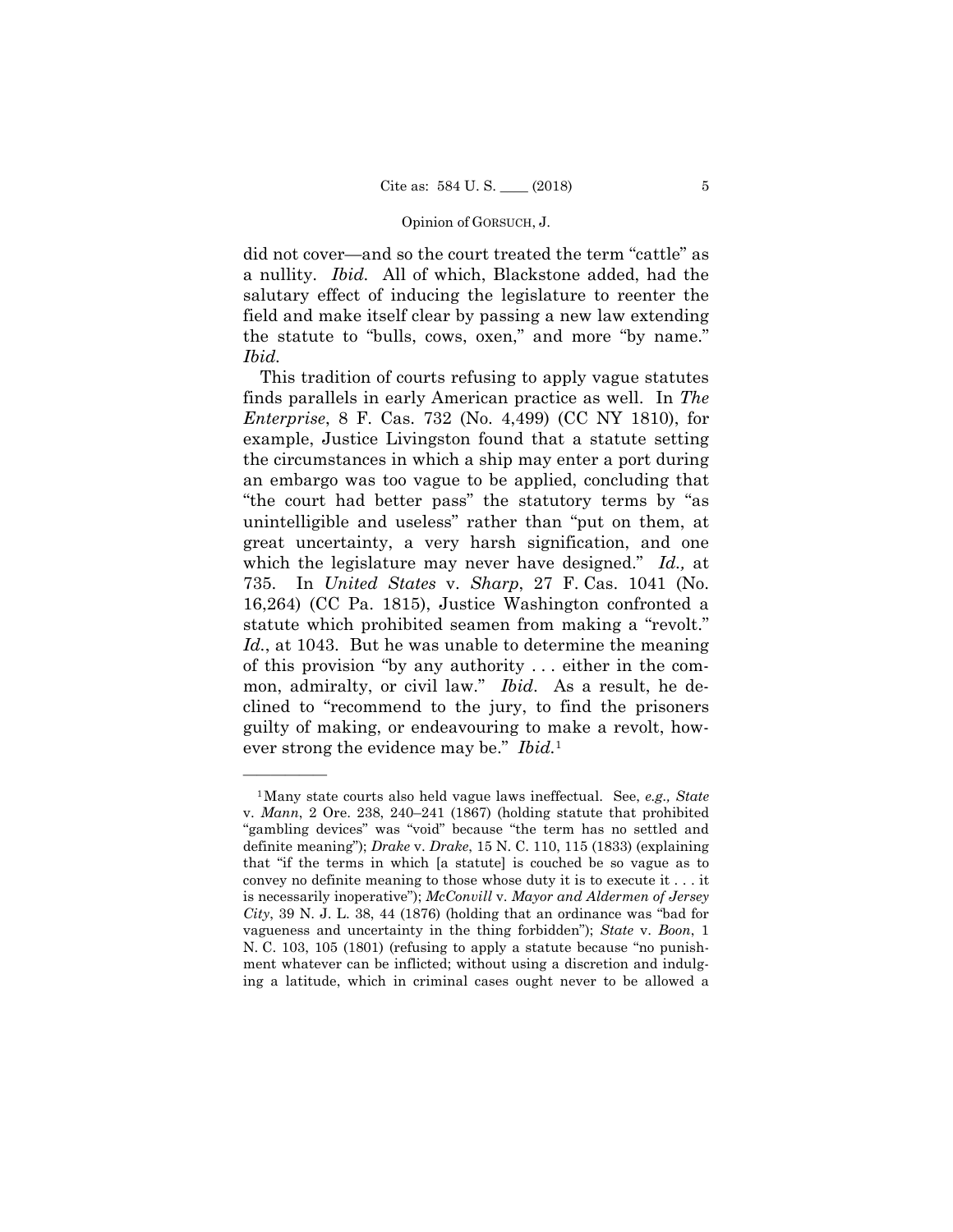#### Opinion of GORSUCH, J.

Nor was the concern with vague laws confined to the most serious offenses like capital crimes. Courts refused to apply vague laws in criminal cases involving relatively modest penalties. See, *e.g., McJunkins* v. *State*, 10 Ind. 140, 145 (1858). They applied the doctrine in civil cases too. See, *e.g., Drake* v. *Drake*, 15 N. C. 110, 115 (1833); *Commonwealth* v. *Bank of Pennsylvania*, 3 Watts & Serg. 173, 177 (Pa. 1842). As one court put it, "all laws" "ought to be expressed in such a manner as that its meaning may be unambiguous, and in such language as may be readily understood by those upon whom it is to operate." *McConvill* v. *Mayor and Aldermen of Jersey City*, 39 N. J. L. 38, 42 (1876). "'It is impossible . . . to dissent from the doctrine of Lord Coke, that acts of parliament ought to be plainly and clearly, and not cunningly and darkly penned, especially in penal matters.'" *Id.*, at 42–43.

These early cases, admittedly, often spoke in terms of construing vague laws strictly rather than declaring them void. See, *e.g., post,* at 4–5 (opinion of THOMAS, J.); *Johnson*, 576 U. S., at \_\_\_\_\_\_\_ (opinion of THOMAS, J.) (slip op., at 8–10). But in substance void the law is often exactly

 ("We are of opinion that for want of a proper definition, no act is made Judge"); *Ex parte Jackson*, 45 Ark. 158, 164 (1885) (declaring a statutory prohibition on acts "injurious to the public morals" to be "vague" and "simply null" (emphasis deleted)); *McJunkins* v. *State*, 10 Ind. 140, 145 (1858) ("It would therefore appear that the term *public indecency* has no fixed legal meaning—is vague and indefinite, and cannot in itself imply a definite offense"); *Jennings* v. *State*, 16 Ind. 335, 336 (1861) criminal by the terms 'public indecency,' employed in the statute"); *Commonwealth* v. *Bank of Pennsylvania*, 3 Watts & Serg. 173, 177 (Pa. 1842) (holding "the language of [shareholder election] legislation so devoid of certainty" that "no valid election [could have] been held, and that none can be held without further legislation"); *Cheezem* v. *State*, 2 Ind. 149, 150 (1850) (finding statute to "contai<sup>[n]</sup> no prohibition of any kind whatever" and thus declaring it "a nullity"); see also Note, Statutory Standards of Personal Conduct: Indefiniteness and Uncertainty as Violations of Due Process, 38 Harv. L. Rev. 963, 964, n. 4 (1925) (collecting cases).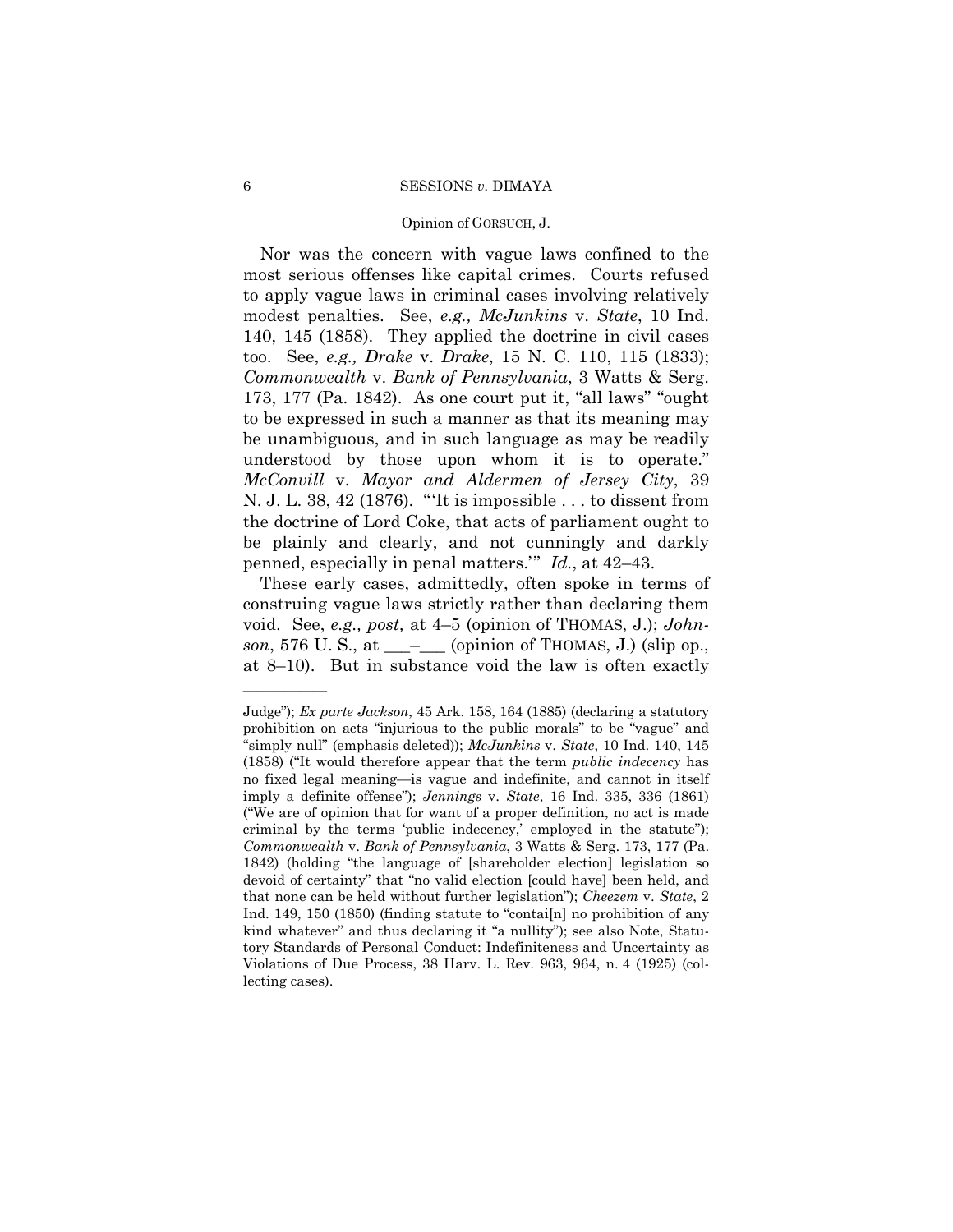what these courts did: rather than try to construe or interpret the statute before them, judges frequently held the law simply too vague to apply. Blackstone, for example, did not suggest the court in his illustration should have given a narrowing construction to the term "cattle," but argued against giving it any effect *at all*. 1 Blackstone 88; see also Scalia, Assorted Canards of Contemporary Legal Analysis, 40 Case W. Res. L. Rev. 581, 582 (1989) ("I doubt . . . that any modern court would go to the lengths described by Blackstone in its application of the rule that penal statutes are to be strictly construed"); Note, Indefinite Criteria of Definiteness in Statutes, 45 Harv. L. Rev. 160, n. 3 (1931) (explaining that "since strict construction, in effect, nullified ambiguous provisions, it was but a short step to declaring them void *ab initio*"); *supra,* at 5, n. 1 (state courts holding vague statutory terms "void" or "null").

What history suggests, the structure of the Constitution confirms. Many of the Constitution's other provisions presuppose and depend on the existence of reasonably clear laws. Take the Fourth Amendment's requirement that arrest warrants must be supported by probable cause, and consider what would be left of that requirement if the alleged crime had no meaningful boundaries. Or take the Sixth Amendment's mandate that a defendant must be informed of the accusations against him and allowed to bring witnesses in his defense, and consider what use those rights would be if the charged crime was so vague the defendant couldn't tell what he's alleged to have done and what sort of witnesses he might need to rebut that charge. Without an assurance that the laws supply fair notice, so much else of the Constitution risks becoming only a "parchment barrie[r]" against arbitrary power. The Federalist No. 48, p. 308 (C. Rossiter ed. 1961) (J. Madison).

Although today's vagueness doctrine owes much to the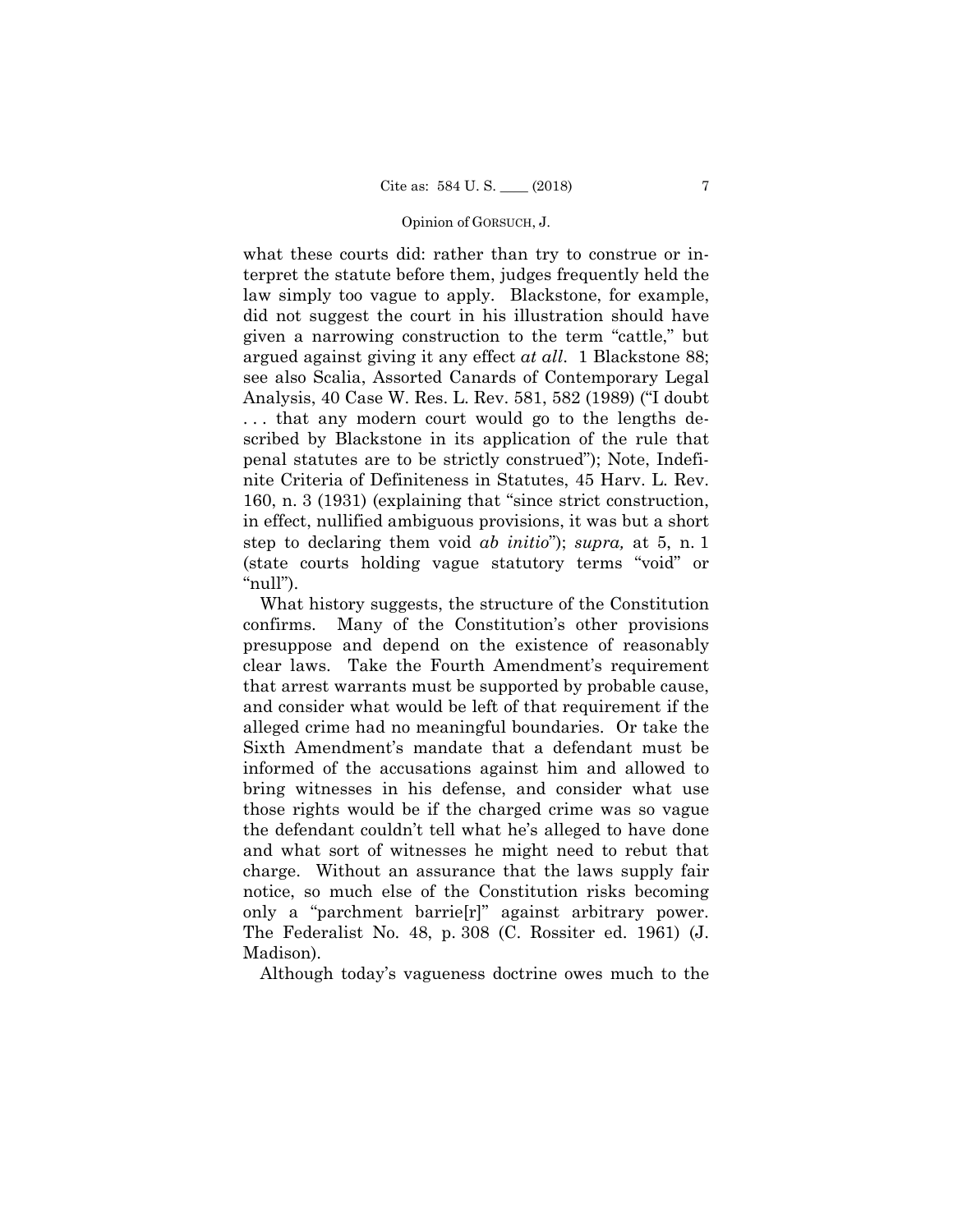## Opinion of GORSUCH, J.

guarantee of fair notice embodied in the Due Process Clause, it would be a mistake to overlook the doctrine's equal debt to the separation of powers. The Constitution assigns "[a]ll legislative Powers" in our federal government to Congress. Art. I, §1. It is for the people, through their elected representatives, to choose the rules that will govern their future conduct. See The Federalist No. 78, at 465 (A. Hamilton) ("The legislature . . . prescribes the rules by which the duties and rights of every citizen are to be regulated"). Meanwhile, the Constitution assigns to judges the "judicial Power" to decide "Cases" and "Controversies." Art. III, §2. That power does not license judges to craft new laws to govern future conduct, but only to "discer[n] the course prescribed by law" as it currently exists and to "follow it" in resolving disputes between the people over past events. *Osborn* v. *Bank of United States*, 9 Wheat. 738, 866 (1824).

From this division of duties, it comes clear that legislators may not "abdicate their responsibilities for setting the standards of the criminal law," *Smith* v. *Goguen*, 415 U. S. 566, 575 (1974), by leaving to judges the power to decide "the various crimes includable in [a] vague phrase," *Jordan* v. *De George*, 341 U. S. 223, 242 (1951) (Jackson, J., dissenting). For "if the legislature could set a net large enough to catch all possible offenders, and leave it to the courts to step inside and say who could be rightfully detained, and who should be set at large[,] [t]his would, to some extent, substitute the judicial for the legislative department of government." *Kolender* v. *Lawson*, 461 U. S. 352, 358, n. 7 (1983) (internal quotation marks omitted). Nor is the worry only that vague laws risk allowing judges to assume legislative power. Vague laws also threaten to transfer legislative power to police and prosecutors, leaving to them the job of shaping a vague statute's contours through their enforcement decisions. See *Grayned* v. *City of Rockford*, 408 U. S. 104, 108–109 (1972)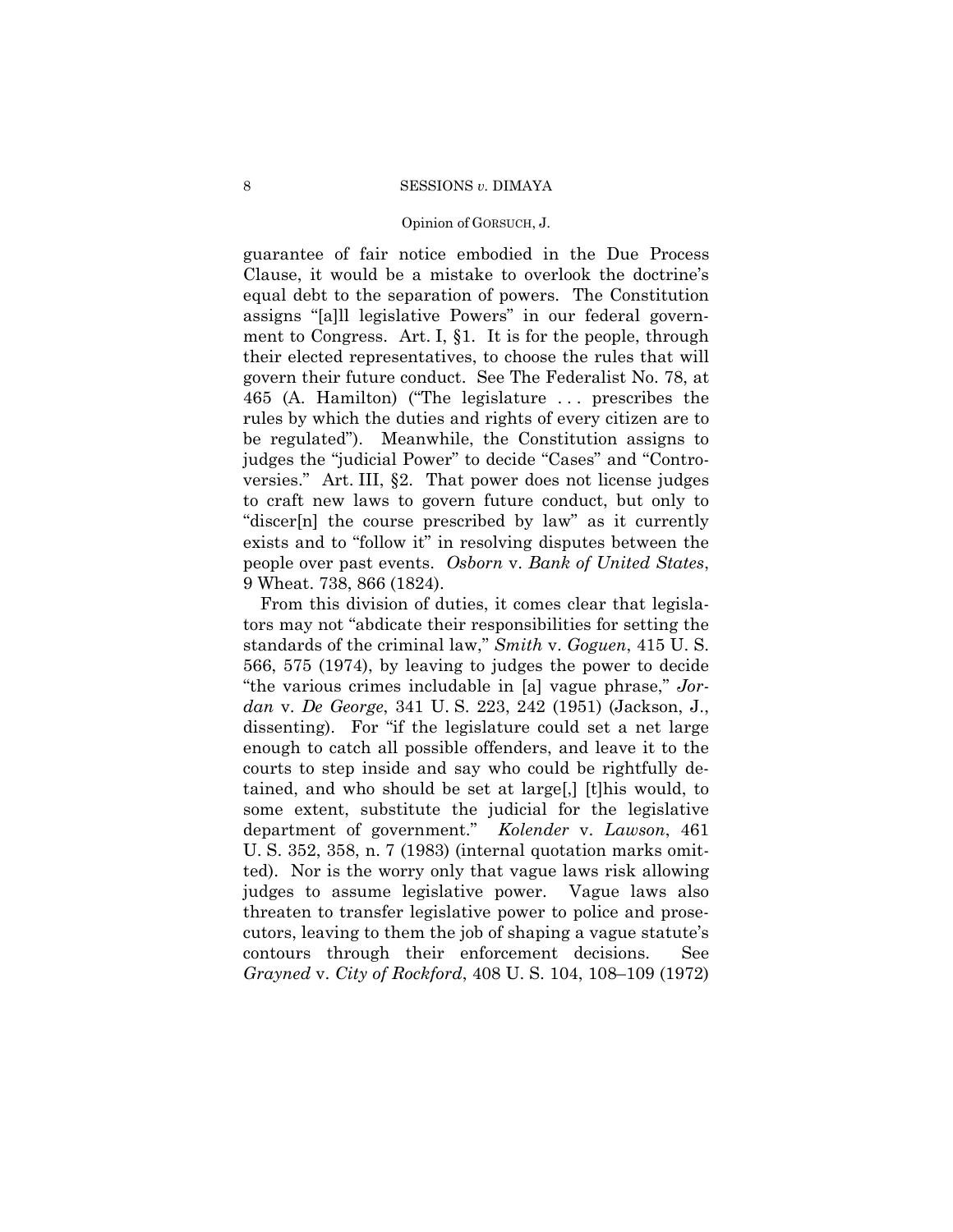("A vague law impermissibly delegates basic policy matters to policemen, judges, and juries for resolution on an *ad hoc* and subjective basis").

These structural worries are more than just formal ones. Under the Constitution, the adoption of new laws restricting liberty is supposed to be a hard business, the product of an open and public debate among a large and diverse number of elected representatives. Allowing the legislature to hand off the job of lawmaking risks substituting this design for one where legislation is made easy, with a mere handful of unelected judges and prosecutors free to "condem[n] all that [they] personally disapprove and for no better reason than [they] disapprove it." *Jordan*, *supra,* at 242 (Jackson, J., dissenting). Nor do judges and prosecutors act in the open and accountable forum of a legislature, but in the comparatively obscure confines of cases and controversies. See, *e.g.,* A. Bickel, The Least Dangerous Branch: The Supreme Court at the Bar of Politics 151 (1962) ("A vague statute delegates to administrators, prosecutors, juries, and judges the authority of *ad hoc*  decision, which is in its nature difficult if not impossible to hold to account, because of its narrow impact"). For just these reasons, Hamilton warned, while "liberty can have nothing to fear from the judiciary alone," it has "every thing to fear from" the union of the judicial and legislative powers. The Federalist No. 78, at 466. No doubt, too, for reasons like these this Court has held "that the *more important* aspect of vagueness doctrine 'is not actual notice, but . . . the requirement that a legislature establish minimal guidelines to govern law enforcement'" and keep the separate branches within their proper spheres. *Kolender*, *supra*, at 358 (quoting *Goguen*, *supra,* at 575 (emphasis added)).

\*

Persuaded that vagueness doctrine enjoys a secure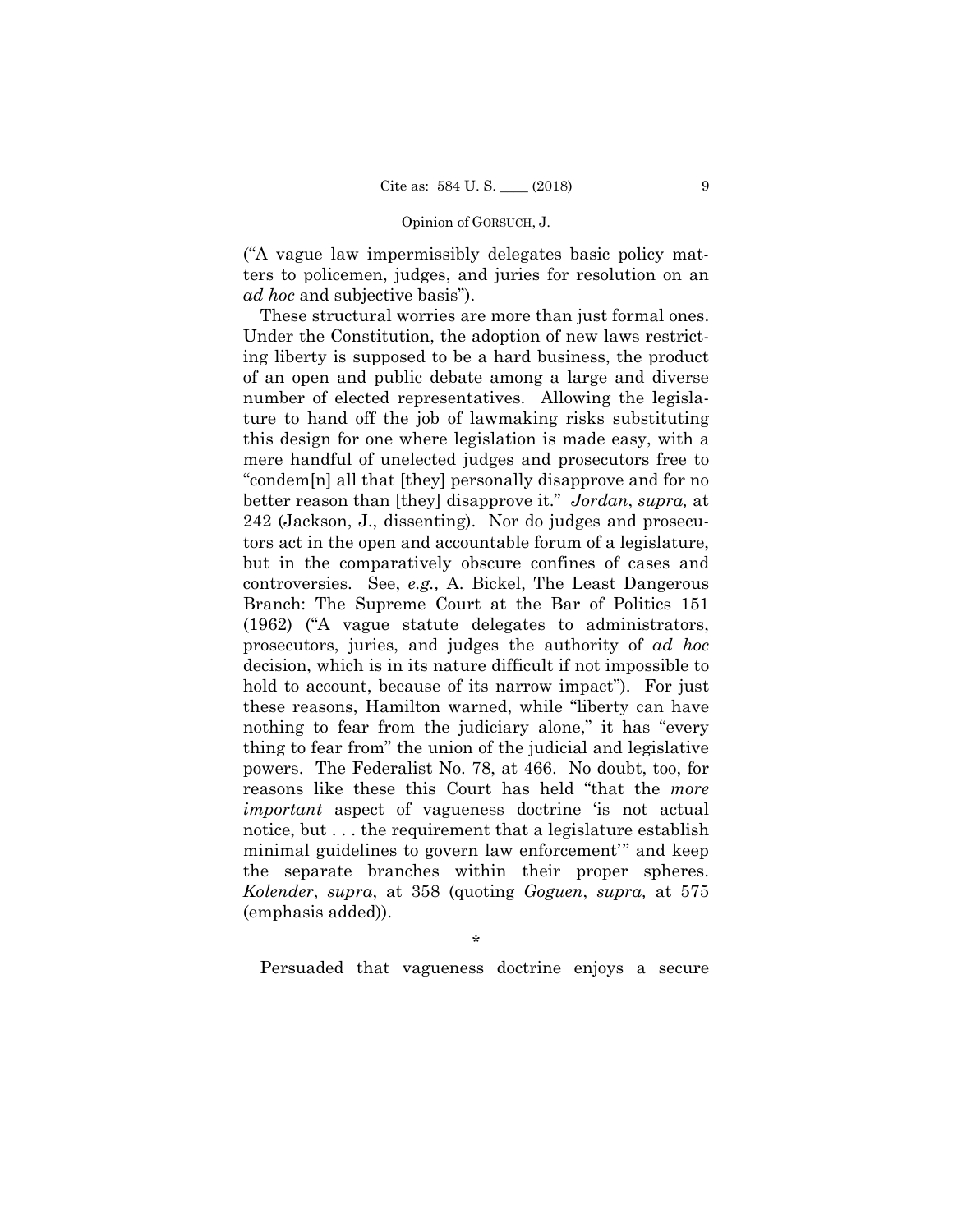## Opinion of GORSUCH, J.

footing in the original understanding of the Constitution, the next question I confront concerns the standard of review. What degree of imprecision should this Court tolerate in a statute before declaring it unconstitutionally vague? For its part, the government argues that where (as here) a person faces only civil, not criminal, consequences from a statute's operation, we should declare the law unconstitutional only if it is "unintelligible." But in the criminal context this Court has generally insisted that the law must afford "ordinary people . . . fair notice of the conduct it punishes." *Johnson*, 576 U. S., at \_\_\_ (slip op., at 3). And I cannot see how the Due Process Clause might often require any less than that in the civil context either. Fair notice of the law's demands, as we've seen, is "the first essential of due process." *Connally*, 269 U. S., at 391. And as we've seen, too, the Constitution sought to preserve a common law tradition that usually aimed to ensure fair notice before any deprivation of life, liberty, or property could take place, whether under the banner of the criminal or the civil law. See *supra,* at 2–7.

First principles aside, the government suggests that at least this Court's precedents support adopting a less-thanfair-notice standard for civil cases. But even that much I do not see. This Court has already expressly held that a "stringent vagueness test" should apply to at least some civil laws—those abridging basic First Amendment freedoms. *Hoffman Estates* v. *Flipside, Hoffman Estates, Inc.*, 455 U. S. 489, 499 (1982). This Court has made clear, too, that due process protections against vague laws are "not to be avoided by the simple label a State chooses to fasten upon its conduct or its statute." *Giaccio* v. *Pennsylvania*, 382 U. S. 399, 402 (1966). So the happenstance that a law is found in the civil or criminal part of the statute books cannot be dispositive. To be sure, this Court has also said that what qualifies as fair notice depends "in part on the nature of the enactment." *Hoffman Estates*, 455 U. S., at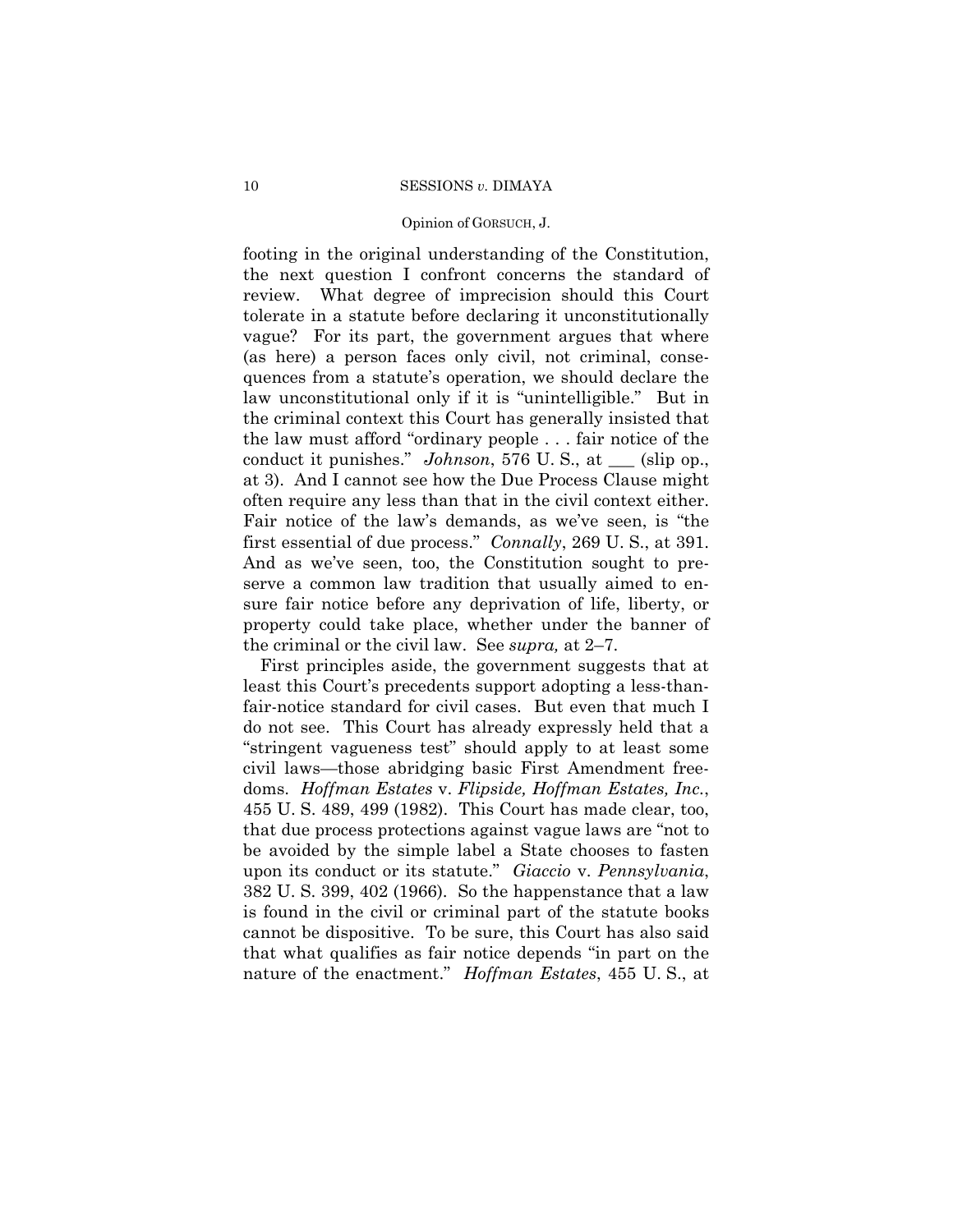498. And the Court has sometimes "expressed greater tolerance of enactments with civil rather than criminal penalties because the consequences of imprecision are qualitatively less severe." *Id.,* at 498–499. But to acknowledge these truisms does nothing to prove that civil laws must always be subject to the government's emaciated form of review.

In fact, if the severity of the consequences counts when deciding the standard of review, shouldn't we also take account of the fact that today's civil laws regularly impose penalties far more severe than those found in many criminal statutes? Ours is a world filled with more and more civil laws bearing more and more extravagant punishments. Today's "civil" penalties include confiscatory rather than compensatory fines, forfeiture provisions that allow homes to be taken, remedies that strip persons of their professional licenses and livelihoods, and the power to commit persons against their will indefinitely. Some of these penalties are routinely imposed and are routinely graver than those associated with misdemeanor crimes and often harsher than the punishment for felonies. And not only are "punitive civil sanctions . . . rapidly expanding," they are "sometimes more severely punitive than the parallel criminal sanctions *for the same conduct*." Mann, Punitive Civil Sanctions: The Middleground Between Criminal and Civil Law, 101 Yale L. J. 1795, 1798 (1992) (emphasis added). Given all this, any suggestion that criminal cases warrant a heightened standard of review does more to persuade me that the criminal standard should be set *above* our precedent's current threshold than to suggest the civil standard should be buried *below* it.

Retreating to a more modest line of argument, the government emphasizes that this case arises in the immigration context and so implicates matters of foreign relations where the Executive enjoys considerable constitutional authority. But to acknowledge that the *President* has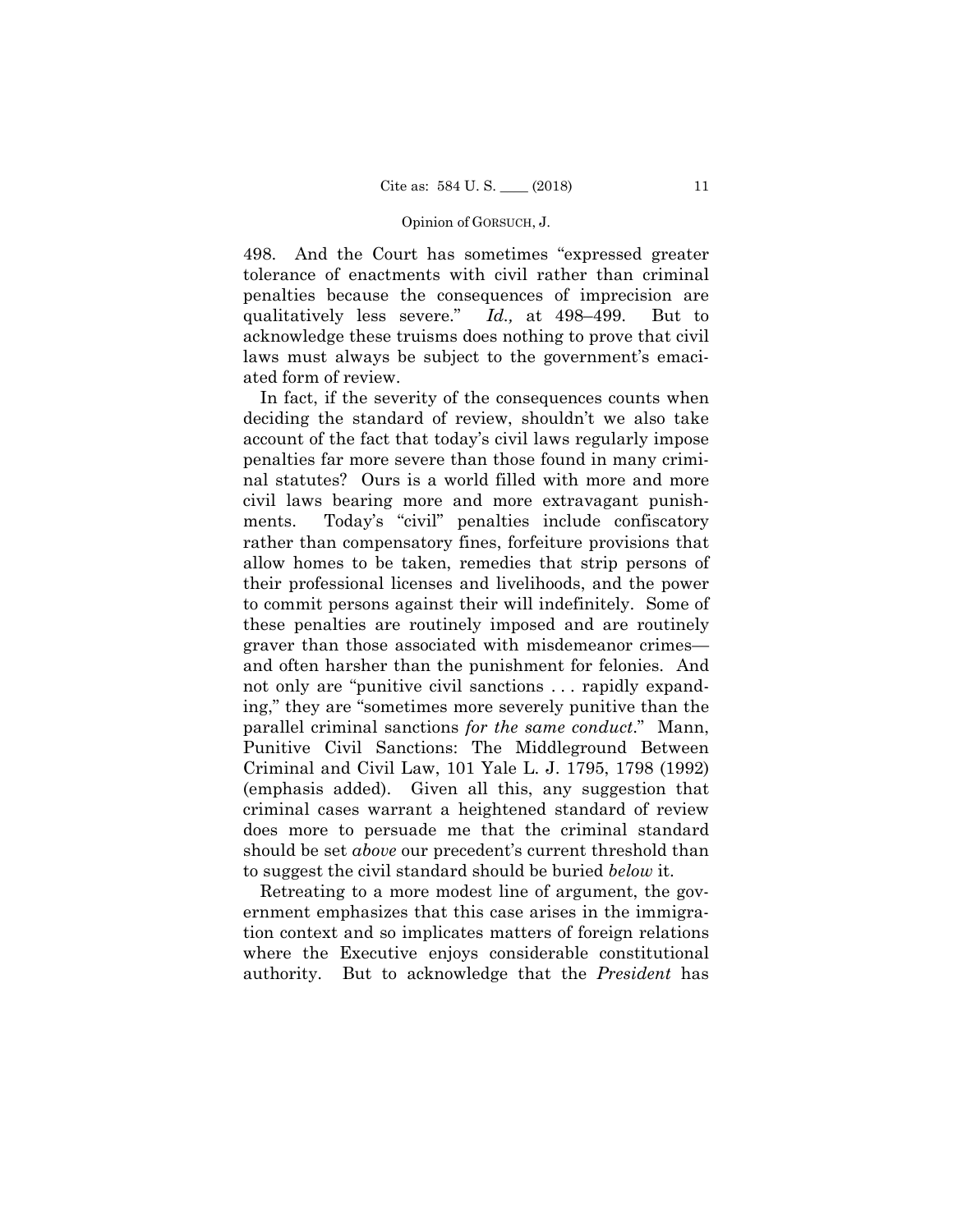broad authority to act in this general area supplies no justification for allowing *judges* to give content to an impermissibly vague law.

 tation Law, 10 Tulsa J. Comp. & Int'l L. 63, 70–71 (2002). Alternatively still, JUSTICE THOMAS suggests that, at least at the time of the founding, aliens present in this country may not have been understood as possessing any rights under the Due Process Clause. For support, he points to the Alien Friends Act of 1798. An Act Concerning Aliens §1, 1 Stat. 571; *post*, at 6–12 (opinion of THOMAS, J.). But the Alien Friends Act—better known as the "Alien" part of the Alien and Sedition Acts—is one of the most notorious laws in our country's history. It was understood as a temporary war measure, not one that the legislature would endorse in a time of tranquility. See, *e.g.,* Fehlings, Storm on the Constitution: The First Depor-Yet even then it was widely condemned as unconstitutional by Madison and many others. It also went unenforced, may have cost the Federalist Party its existence, and lapsed a mere two years after its enactment. With this fuller view, it seems doubtful the Act tells us a great deal about aliens' due process rights at the founding.2

 Moore, Aliens and the Constitution, 88 N. Y. U. L. Rev. 801, 865, n. 300 2See, *e.g.,* Virginia Resolutions in 4 Debates on the Federal Constitution 528 (J. Elliot ed. 1836) (explaining that the Act, "by uniting legislative and judicial powers to those of executive, subverts . . . the particular organization, and positive provisions of the federal constitution"); Madison's Report on the Virginia Resolutions (Jan. 7, 1800) in 17 Papers of James Madison 318 (D. Mattern ed. 1991) (Madison's Report) (contending that the Act violated "the only preventive justice known to American jurisprudence," because "[t]he ground of suspicion is to be judged of, not by any judicial authority, but by the executive magistrate alone"); L. Canfield & H. Wilder, The Making of Modern America 158 (H. Anderson et al. eds. 1952) ("People all over the country protested against the Alien and Sedition Acts"); M. Baseler, "Asylum for Mankind": America, 1607–1800, p. 287 (1998) ("The election of 1800 was a referendum on—and a repudiation of—the Federalist 'doctrines' enunciated in the debates" over, among other things, the Alien Friends Act);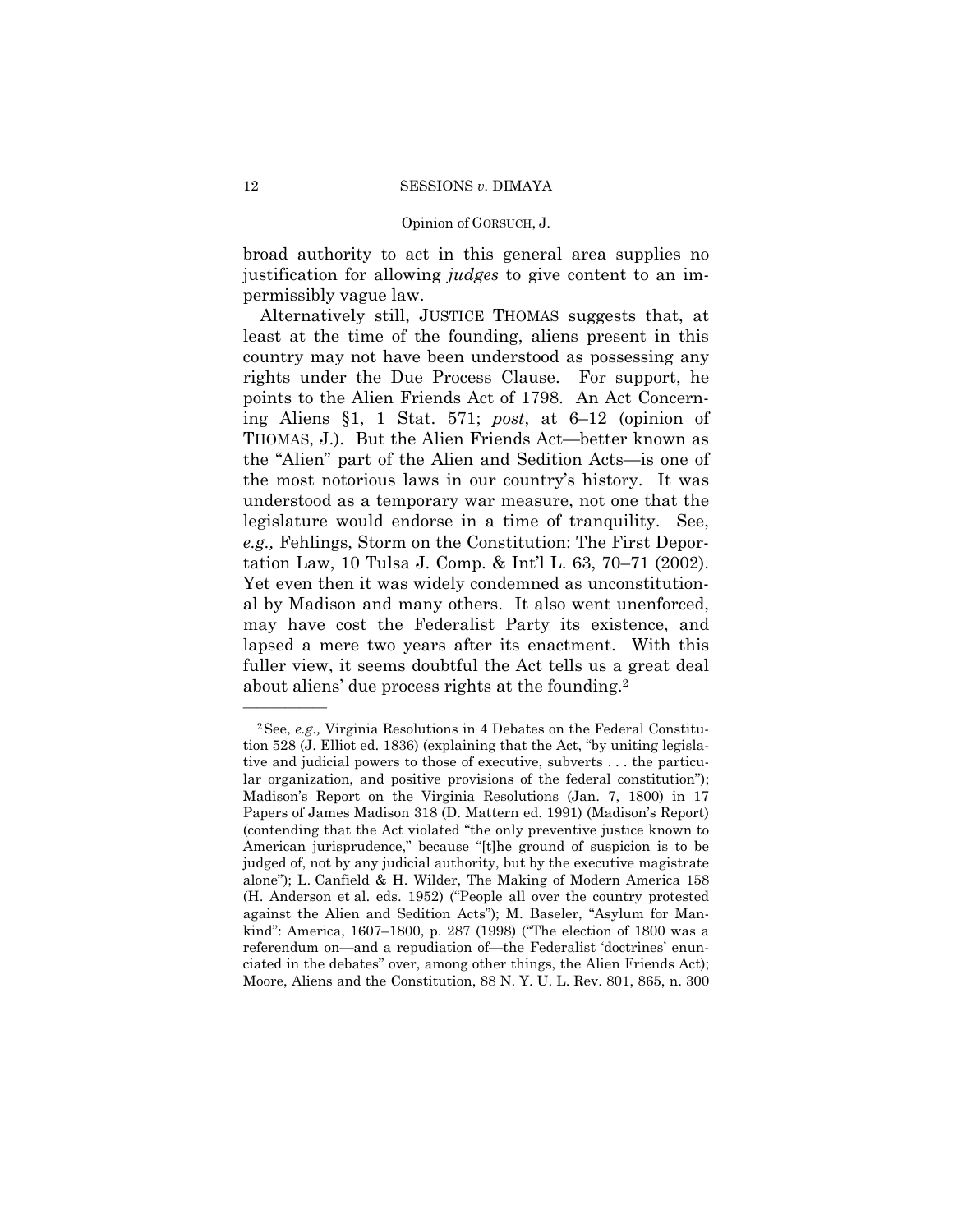Besides, none of this much matters. Whether Madison or his adversaries had the better of the debate over the constitutionality of the Alien Friends Act, Congress is surely free to extend existing forms of liberty to new classes of persons—liberty that the government may then take only after affording due process. See, *e.g.*, *Sandin* v. *Conner*, 515 U. S. 472, 477–478 (1995); Easterbrook, Substance and Due Process, 1982 S. Ct. Rev. 85, 88 ("If . . . the constitution, statute, or regulation creates a liberty or property interest, then the second step—determining 'what process is due'—comes into play"). Madison made this very point, suggesting an alien's admission in this country could in some circumstances be analogous to "the grant of land to an individual," which "may be of favor not of right; but the moment the grant is made, the favor becomes a right, and must be forfeited before it can be taken away." Madison's Report 319. And, of course, that's exactly what Congress eventually chose to do here. Decades ago, it enacted a law affording Mr. Dimaya lawful permanent residency in this country, extending to him a statutory liberty interest others traditionally have enjoyed

<sup>(2013) (&</sup>quot;The Aliens Act and Sedition Act were met with widespread criticism"); Lindsay, Immigration, Sovereignty, and the Constitution of Foreignness, 45 Conn. L. Rev. 743, 759 (2013) ("[T]he [Alien Friends] Act proved wildly unpopular among the American public, and contributed to the Republican electoral triumph in 1800 and the subsequent demise of the Federalist Party"). Whether the law was unenforced or, at most, enforced only once, the literature is not quite clear. Compare Sidak, War, Liberty, and Enemy Aliens, 67 N. Y. U. L. Rev. 1402, 1406 (1992) (explaining the Act was never enforced); Cole, Enemy Aliens, 54 Stan. L. Rev. 953, 989 (2002) (same); Klein & Wittes, Preventative Detention in American Theory and Practice, 2 Harv. Nat'l Sec. J. 85, 102, n. 71 (2011) (same); Rosenfeld, Deportation Proceedings and Due Process of Law, 26 Colum. Hum. Rts. L. Rev. 713, 726, 733 (1995) (same); with Fehlings, Storm on the Constitution: The First Deportation Law, 10 Tulsa J. Comp. & Int'l L. 63, 109 (2002) (stating that the Act was enforced once, on someone who was planning on leaving the country in a few months anyway).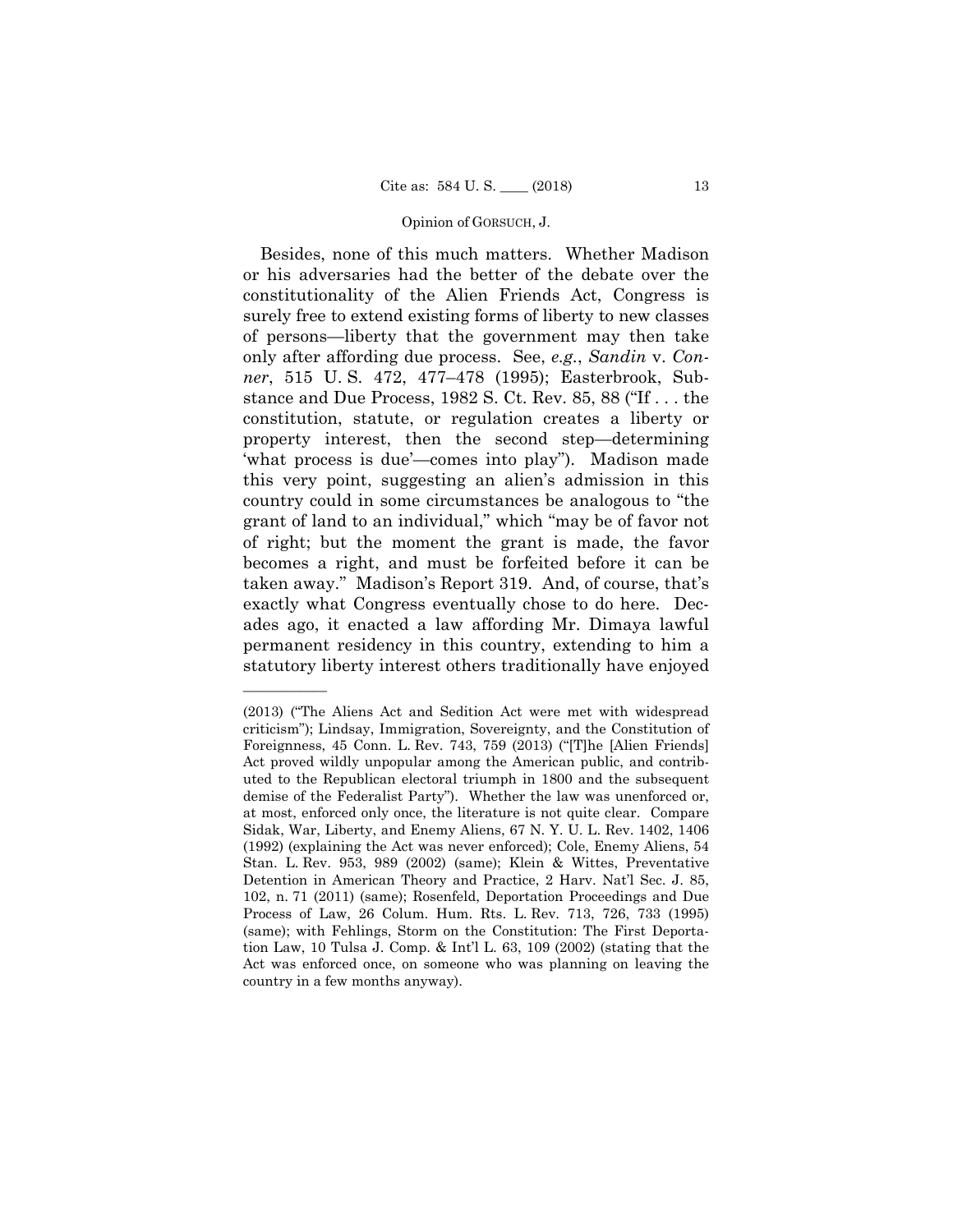## Opinion of GORSUCH, J.

 391.3 to remain in and move about the country free from physical imprisonment and restraint. See *Dimaya* v. *Lynch*, 803 F. 3d 1110, 1111 (CA9 2015); 8 U. S. C. §§1101(20), 1255. No one suggests Congress *had* to enact statutes of this sort. And exactly what processes must attend the deprivation of a statutorily afforded liberty interest like this may pose serious and debatable questions. Cf. *Murray's Lessee*, 18 How., at 277 (approving summary procedures in another context). But however summary those procedures might be, it's hard to fathom why fair notice of the law—the most venerable of due process's requirements—would not be among them. *Connally,* 269 U. S.*,* at

 country doesn't violate due process). Even when it came to judicially 3This Court already and long ago held that due process requires affording aliens the "opportunity, at some time, to be heard" before some lawful authority in advance of removal—and it's unclear how that opportunity might be meaningful without fair notice of the law's demands. *The Japanese Immigrant Case*, 189 U. S. 86, 101 (1903). Nor do the cases JUSTICE THOMAS cites hold that a statutory right to lawful permanent residency in this country can be withdrawn without due process. *Post,* at 11 (dissenting opinion). Rather, each merely holds that the particular statutory removal procedures under attack comported with due process. See *Harisiades* v. *Shaughnessy*, 342 U. S. 580, 584–585 (1952) (rejecting argument that an "alien is entitled to constitutional [due process] protection . . . *to the same extent as the citizen*" before removal (emphasis added)); *United States ex rel. Turner* v. *Williams*, 194 U. S. 279, 289–290 (1904) (deporting an alien found to be in violation of a constitutionally valid law doesn't violate due process); *Fong Yue Ting* v. *United States*, 149 U. S. 698, 730 (1893) (deporting an alien who hasn't "complied with the conditions" required to stay in the unenforceable privileges in the past, "executive officials had to respect statutory privileges that had been granted to private individuals and that Congress had not authorized the officials to abrogate." Nelson, Adjudication in the Political Branches, 107 Colum. L. Rev. 559, 581 (2007) (emphasis deleted). So in a case like ours it would've been incumbent on any executive official to determine that the alien committed a qualifying crime and statutory vagueness could pose a disabling problem even there.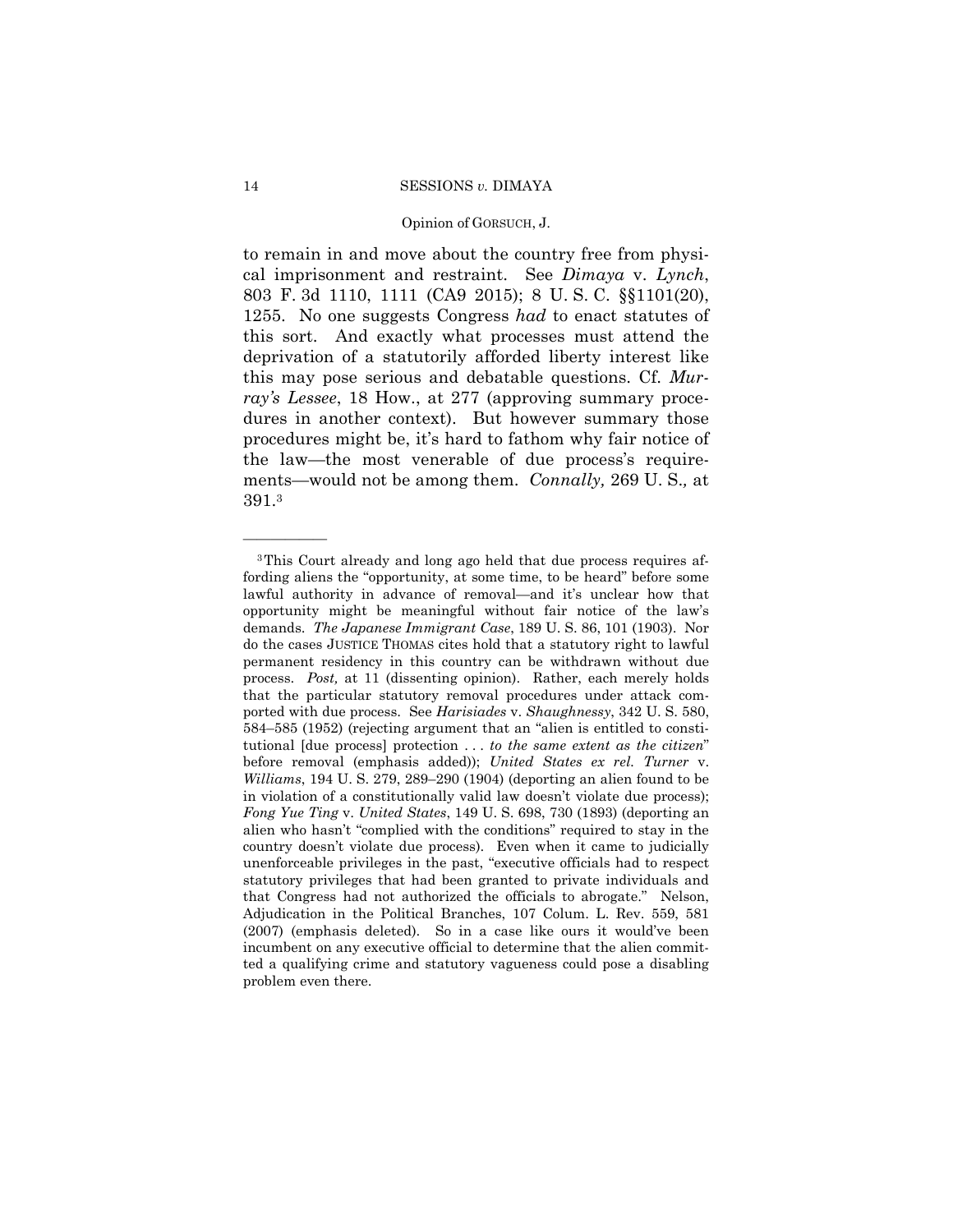Today, a plurality of the Court agrees that we should reject the government's plea for a feeble standard of review, but for a different reason. *Ante,* at 5–6. My colleagues suggest the law before us should be assessed under the fair notice standard because of the special gravity of its civil deportation penalty. But, grave as that penalty may be, I cannot see why we would single it out for special treatment when (again) so many civil laws today impose so many similarly severe sanctions. Why, for example, would due process require Congress to speak more clearly when it seeks to deport a lawfully resident alien than when it wishes to subject a citizen to indefinite civil commitment, strip him of a business license essential to his family's living, or confiscate his home? I can think of no good answer.

With the fair notice standard now in hand, all that remains is to ask how it applies to the case before us. And here at least the answer comes readily for me: to the extent it requires an "ordinary case" analysis, the portion of the Immigration and Nationality Act before us fails the fair notice test for the reasons Justice Scalia identified in *Johnson* and the Court recounts today.

\*

Just like the statute in *Johnson*, the statute here instructs courts to impose special penalties on individuals previously "convicted of" a "crime of violence." 8 U. S. C.  $\S$ [227(a)(2)(A)(iii), 1101(a)(43)(F). Just like the statute in *Johnson*, the statute here fails to specify which crimes qualify for that label. Instead, and again like the statute in *Johnson*, the statute here seems to require a judge to guess about the ordinary case of the crime of conviction and then guess whether a "substantial risk" of "physical force" attends its commission. 18 U. S. C. §16(b); *Johnson*, 576 U. S., at \_\_\_–\_\_\_ (slip op., at 4–5). *Johnson* held that a law that asks so much of courts while offering them so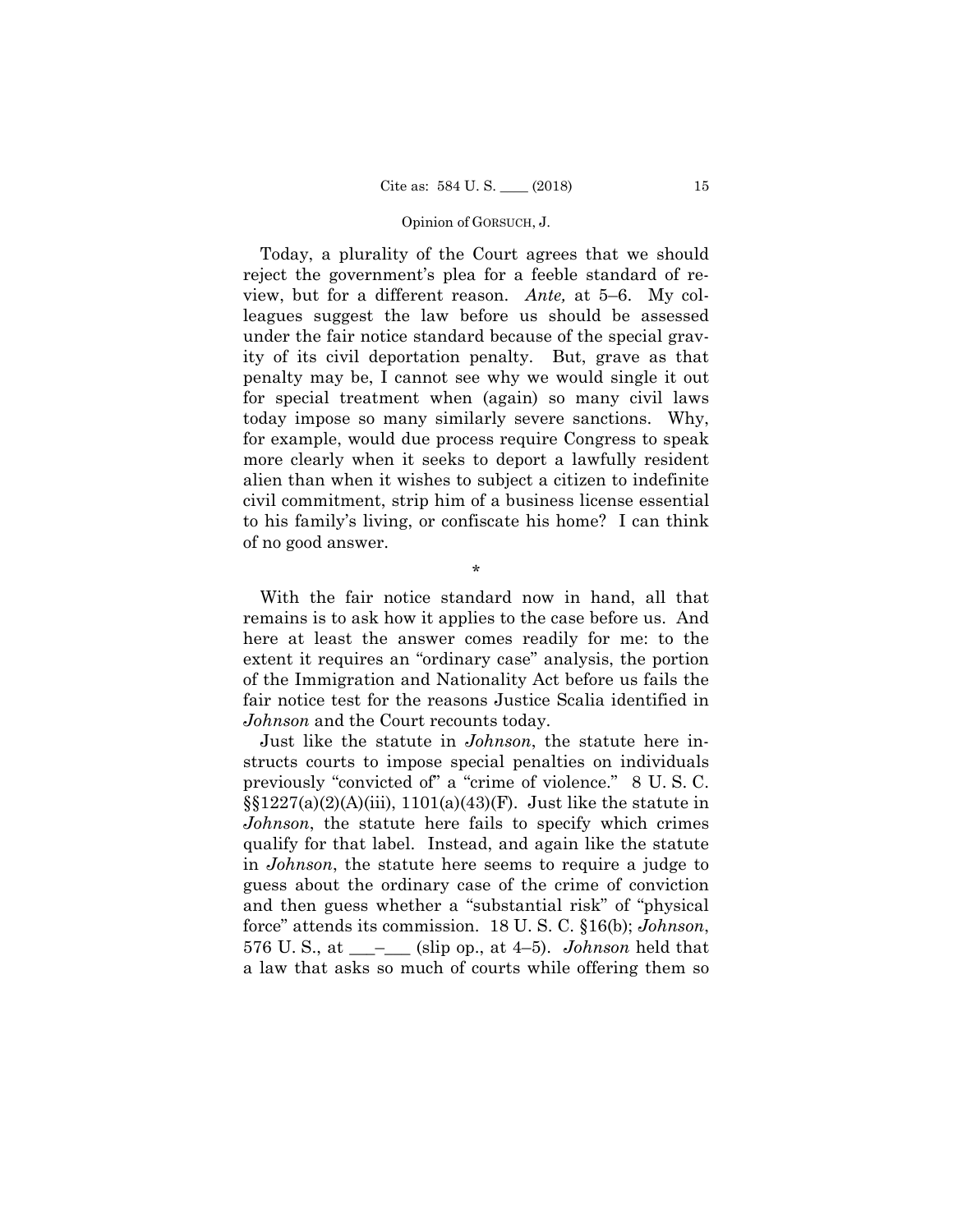#### Opinion of GORSUCH, J.

little by way of guidance is unconstitutionally vague. And I do not see how we might reach a different judgment here.

Any lingering doubt is resolved for me by taking account of just some of the questions judges trying to apply the statute using an ordinary case analysis would have to confront. Does a conviction for witness tampering ordinarily involve a threat to the kneecaps or just the promise of a bribe? Does a conviction for kidnapping ordinarily involve throwing someone into a car trunk or a noncustodial parent picking up a child from daycare? These questions do not suggest obvious answers. Is the court supposed to hold evidentiary hearings to sort them out, entertaining experts with competing narratives and statistics, before deciding what the ordinary case of a given crime looks like and how much risk of violence it poses? What is the judge to do if there aren't any reliable statistics available? Should (or must) the judge predict the effects of new technology on what qualifies as the ordinary case? After all, surely the risk of injury calculus for crimes like larceny can be expected to change as more thefts are committed by computer rather than by gunpoint. Or instead of requiring real evidence, does the statute mean to just leave it all to a judicial hunch? And on top of all that may be the most difficult question yet: at what level of generality is the inquiry supposed to take place? Is a court supposed to pass on the ordinary case of burglary in the relevant neighborhood or county, or should it focus on statewide or even national experience? How is a judge to know? How are the people to know?

 what the law demands—and leaves judges to make it up. The implacable fact is that this isn't your everyday ambiguous statute. It leaves the people to guess about You cannot discern answers to any of the questions this law begets by resorting to the traditional canons of statutory interpretation. No amount of staring at the statute's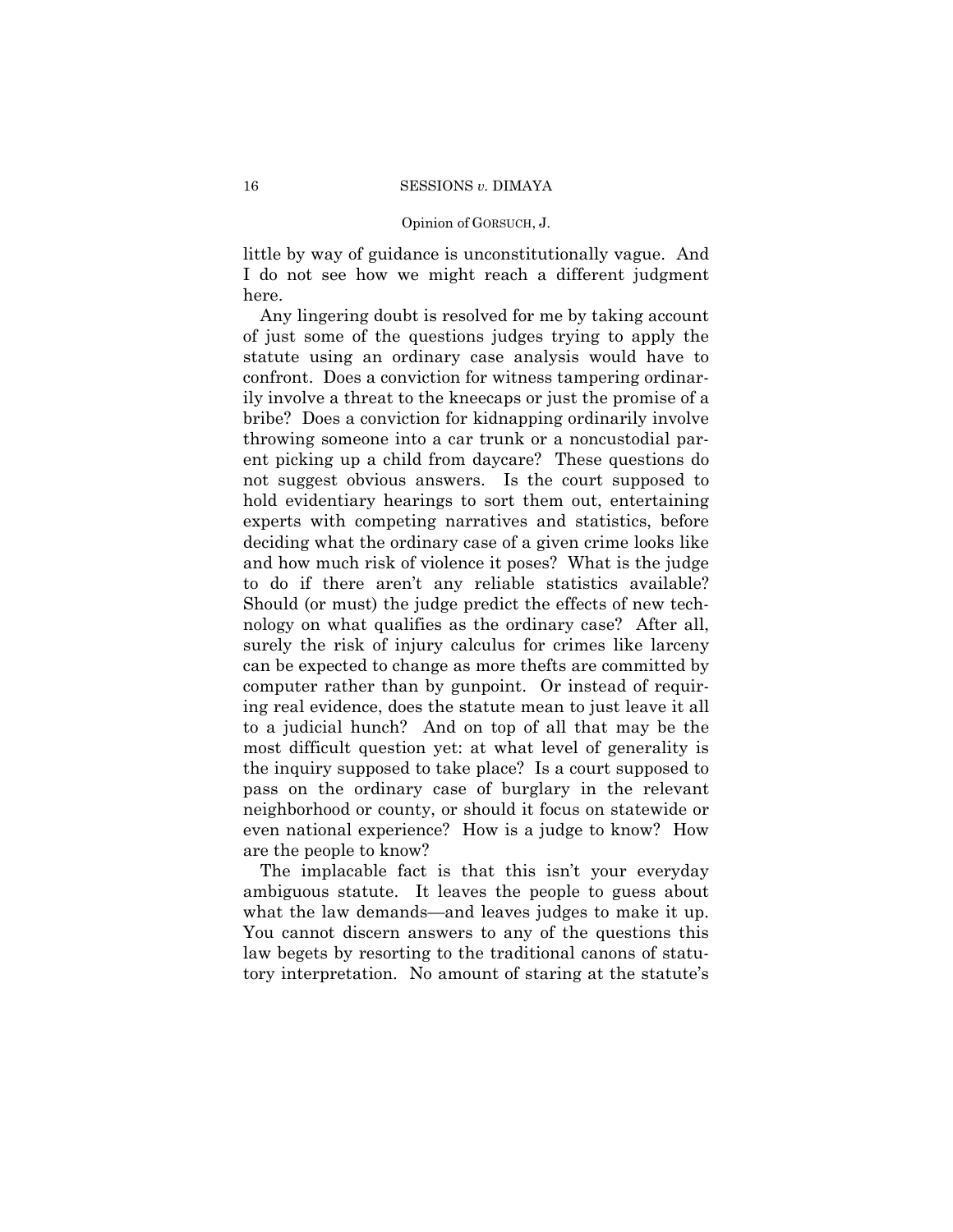text, structure, or history will yield a clue. Nor does the statute call for the application of some preexisting body of law familiar to the judicial power. The statute doesn't even ask for application of common experience. Choice, pure and raw, is required. Will, not judgment, dictates the result.

\*

Having said this much, it is important to acknowledge some limits on today's holding too. I have proceeded on the premise that the Immigration and Nationality Act, as it incorporates §16(b) of the criminal code, commands courts to determine the risk of violence attending the ordinary case of conviction for a particular crime. I have done so because no party before us has argued for a different way to read these statutes in combination; because our precedent seemingly requires this approach; and because the government itself has conceded (repeatedly) that the law compels it. *Johnson*, *supra*, at \_\_\_ (slip op., at 13); *Taylor* v. *United States*, 495 U. S. 575, 600 (1990); Brief for Petitioner 11, 30, 32, 36, 40, 47 (conceding that an ordinary case analysis is required).

But any more than that I would not venture. In response to the problems engendered by the ordinary case analysis, JUSTICE THOMAS suggests that we should overlook the government's concession about the propriety of that approach; reconsider our precedents endorsing it; and read the statute as requiring us to focus on the facts of the alien's crime as committed rather than as the facts appear in the ordinary case of conviction. *Post,* at 20–32. But normally courts do not rescue parties from their concessions, maybe least of all concessions from a party as able to protect its interests as the federal government. And normally, too, the crucible of adversarial testing is crucial to sound judicial decisionmaking. We rely on it to "yield insights (or reveal pitfalls) we cannot muster guided only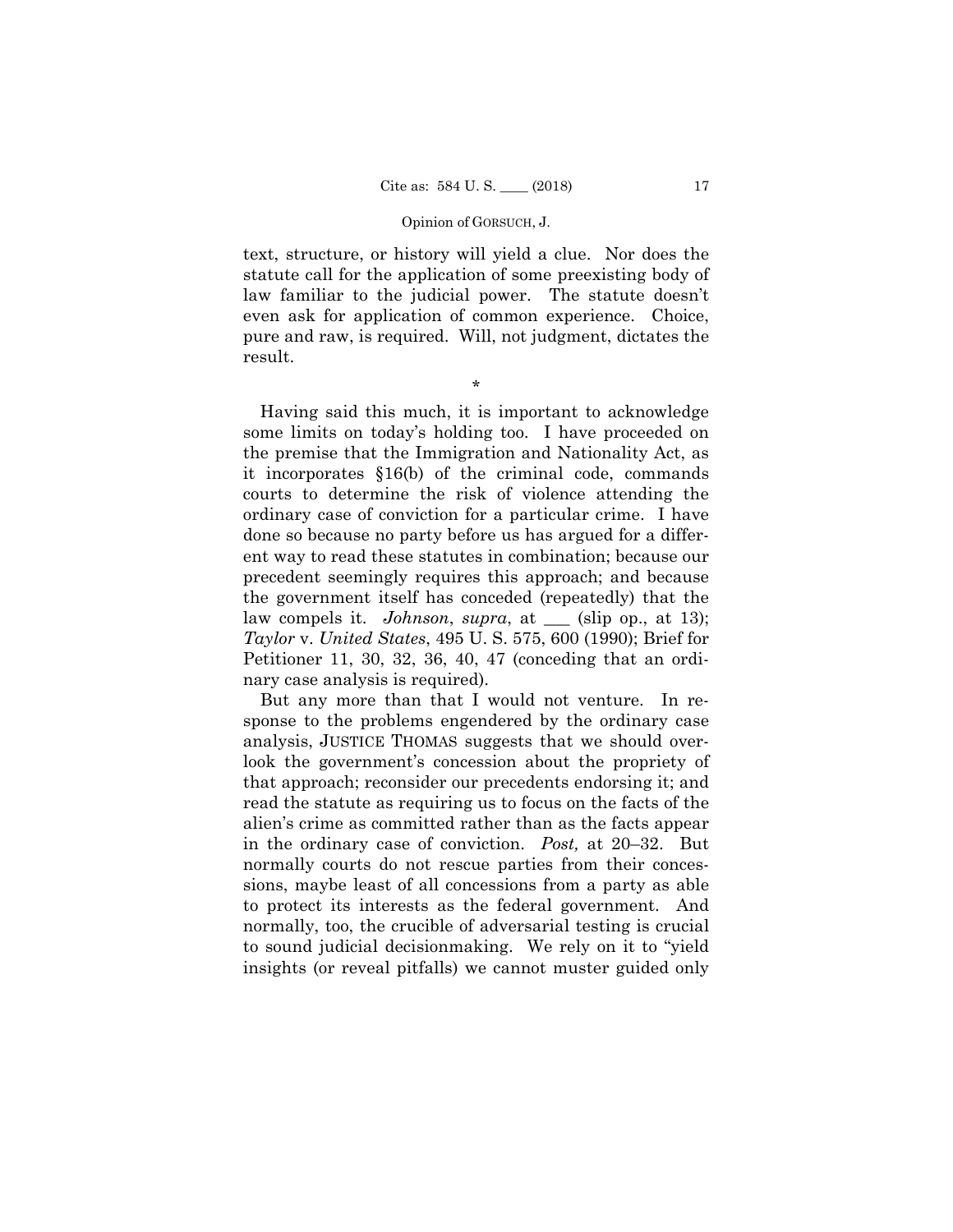by our own lights." *Maslenjak* v. *United States*, 582 U. S.  $\mu$ ,  $\mu$  (2017) (GORSUCH, J., concurring in part and concurring in judgment) (slip op., at 2).

While sometimes we may or even must forgo the adversarial process, I do not see the case for doing so today. Maybe especially because I am not sure JUSTICE THOMAS's is the only available alternative reading of the statute we would have to consider, even if we did reject the government's concession and wipe the precedential slate clean. We might also have to consider an interpretation that would have courts ask not whether the alien's crime of conviction ordinarily involves a risk of physical force, or whether the defendant's particular crime involved such a risk, but whether the defendant's crime of conviction *always* does so. After all, the language before us requires a conviction for an "offense . . . that, *by its nature*, involves a substantial risk of physical force." 18 U. S. C. §16(b) (emphasis added). Plausibly, anyway, the word "nature" might refer to an inevitable characteristic of the offense; one that would present itself automatically, whenever the statute is violated. See 10 Oxford English Dictionary 247 (2d ed. 1989). While I remain open to different arguments about our precedent and the proper reading of language like this, I would address them in another case, whether involving the INA or a different statute, where the parties have a chance to be heard and we might benefit from their learning.

 forbid the legislature from acting toward any end it wishes, It's important to note the narrowness of our decision today in another respect too. Vagueness doctrine represents a procedural, not a substantive, demand. It does not but only requires it to act with enough clarity that reasonable people can know what is required of them and judges can apply the law consistent with their limited office. Our history surely bears examples of the judicial misuse of the so-called "substantive component" of due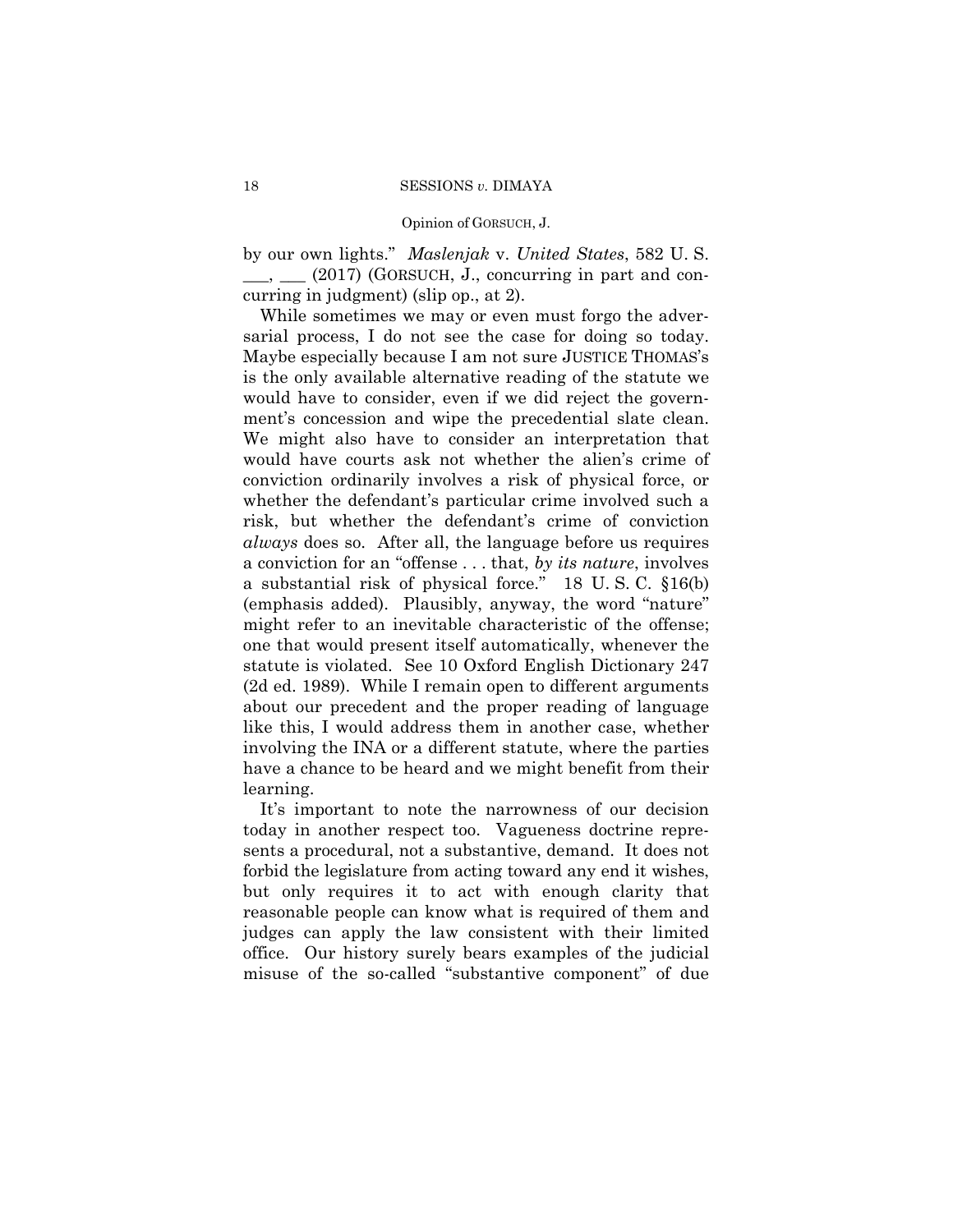process to dictate policy on matters that belonged to the people to decide. But concerns with substantive due process should not lead us to react by withdrawing an ancient procedural protection compelled by the original meaning of the Constitution.

 $$1101(a)(43)(A)$ . Our ruling today does not touch this list. Today's decision sweeps narrowly in yet one more way. By any fair estimate, Congress has largely satisfied the procedural demand of fair notice even in the INA provision before us. The statute lists a number of specific crimes that can lead to a lawful resident's removal—for example, murder, rape, and sexual abuse of a minor. 8 U. S. C. We address only the statute's "residual clause" where Congress ended its own list and asked us to begin writing our own. Just as Blackstone's legislature passed a revised statute clarifying that "cattle" covers bulls and oxen, Congress remains free at any time to add more crimes to its list. It remains free, as well, to write a new residual clause that affords the fair notice lacking here. Congress might, for example, say that a conviction for any felony carrying a prison sentence of a specified length opens an alien to removal. Congress has done almost exactly this in other laws. See, *e.g.,* 18 U. S. C. §922(g). What was done there could be done here.

But those laws are not this law. And while the statute before us doesn't rise to the level of threatening death for "pretended offences" of treason, no one should be surprised that the Constitution looks unkindly on any law so vague that reasonable people cannot understand its terms and judges do not know where to begin in applying it. A government of laws and not of men can never tolerate that arbitrary power. And, in my judgment, that foundational principle dictates today's result. Because I understand them to be consistent with what I have said here, I join Parts I, III, IV–B, and V of the Court's opinion and concur in the judgment.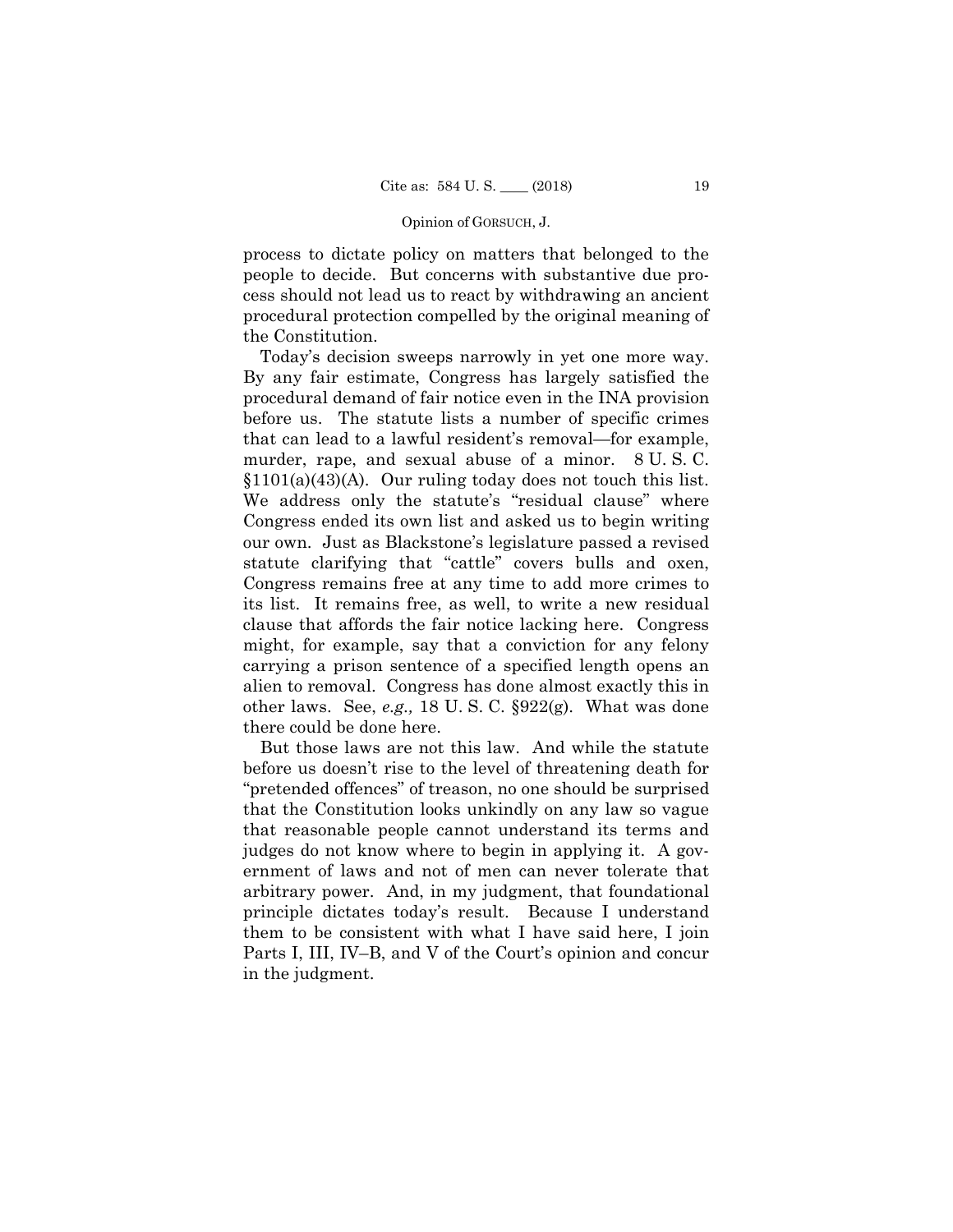# $\frac{1}{2}$  ,  $\frac{1}{2}$  ,  $\frac{1}{2}$  ,  $\frac{1}{2}$  ,  $\frac{1}{2}$  ,  $\frac{1}{2}$  ,  $\frac{1}{2}$ **SUPREME COURT OF THE UNITED STATES**

## $\frac{1}{2}$  ,  $\frac{1}{2}$  ,  $\frac{1}{2}$  ,  $\frac{1}{2}$  ,  $\frac{1}{2}$  ,  $\frac{1}{2}$ No. 15–1498

# JEFFERSON B. SESSIONS, III, ATTORNEY GENERAL, PETITIONER *v.* JAMES GARCIA DIMAYA

# ON WRIT OF CERTIORARI TO THE UNITED STATES COURT OF APPEALS FOR THE NINTH CIRCUIT

## [April 17, 2018]

CHIEF JUSTICE ROBERTS, with whom JUSTICE KENNEDY, JUSTICE THOMAS, and JUSTICE ALITO join, dissenting.

In *Johnson* v. *United States*, we concluded that the residual clause of the Armed Career Criminal Act was unconstitutionally vague, given the "indeterminacy of the wide-ranging inquiry" it required.  $576$  U.S.  $\_\_\_\$ (2015) (slip op., at 5). Today, the Court relies wholly on *Johnson*—but only some of *Johnson*—to strike down another provision, 18 U. S. C. §16(b). Because §16(b) does not give rise to the concerns that drove the Court's decision in *Johnson*, I respectfully dissent.

I

The term "crime of violence" appears repeatedly throughout the Federal Criminal Code. Section 16 of Title 18 defines it to mean:

"(a) an offense that has as an element the use, attempted use, or threatened use of physical force against the person or property of another, or

"(b) any other offense that is a felony and that, by its nature, involves a substantial risk that physical force against the person or property of another may be used in the course of committing the offense."

This definition of "crime of violence" is also incorporated in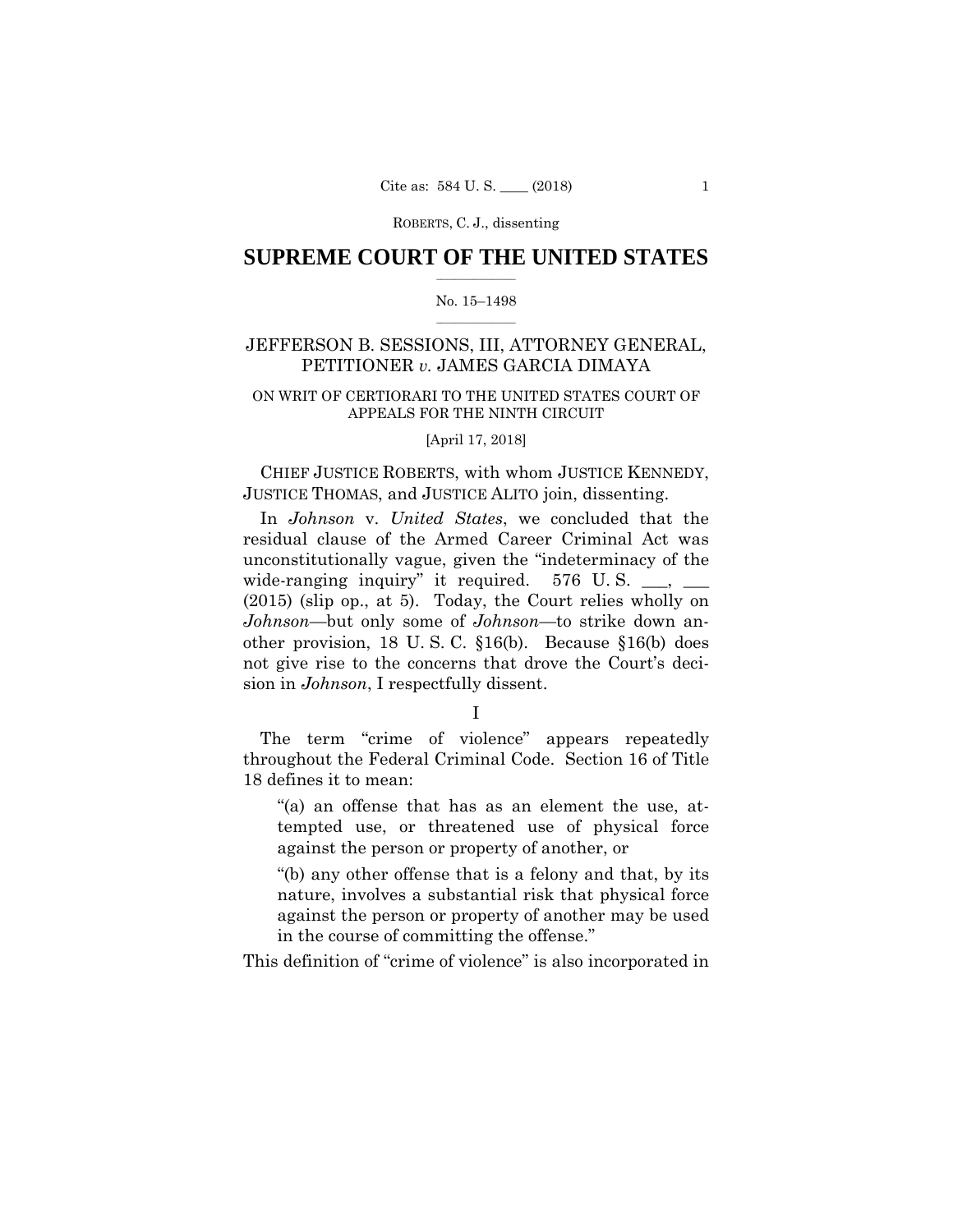the definition of "aggravated felony" in the Immigration and Nationality Act. 8 U. S. C. §1101(a)(43)(F) ("aggravated felony" includes "a crime of violence (as defined in section 16 of title 18, but not including a purely political offense) for which the term of imprisonment [is] at least one year" (footnote omitted)). A conviction for an aggravated felony carries serious consequences under the immigration laws. It can serve as the basis for an alien's removal from the United States, and can preclude cancellation of removal by the Attorney General.  $\S(1227(a)(2)(A)(iii), 1229b(a)(3)$ .

Those consequences came to pass in respondent James Dimaya's case. An Immigration Judge and the Board of Immigration Appeals interpreted §16(b) to cover Dimaya's two prior convictions for first-degree residential burglary under California law, subjecting him to removal. To stave off that result, Dimaya argued that the language of §16(b) was void for vagueness under the Due Process Clause of the Fifth Amendment.

The parties begin by disputing whether a criminal or more relaxed civil vagueness standard should apply in resolving Dimaya's challenge. A plurality of the Court rejects the Government's argument in favor of a civil standard, because of the "grave nature of deportation," *Jordan* v. *De George*, 341 U. S. 223, 231 (1951); see *ante,*  at 6 (plurality opinion); JUSTICE GORSUCH does so for broader reasons, see *ante,* at 10–15 (GORSUCH, J., concurring in part and concurring in judgment). I see no need to resolve which standard applies, because I would hold that §16(b) is not unconstitutionally vague even under the standard applicable to criminal laws.

# II

This is not our first encounter with §16(b). In *Leocal* v. *Ashcroft*, 543 U. S. 1 (2004), we were asked to decide whether either subsection of §16 covers a particular cate-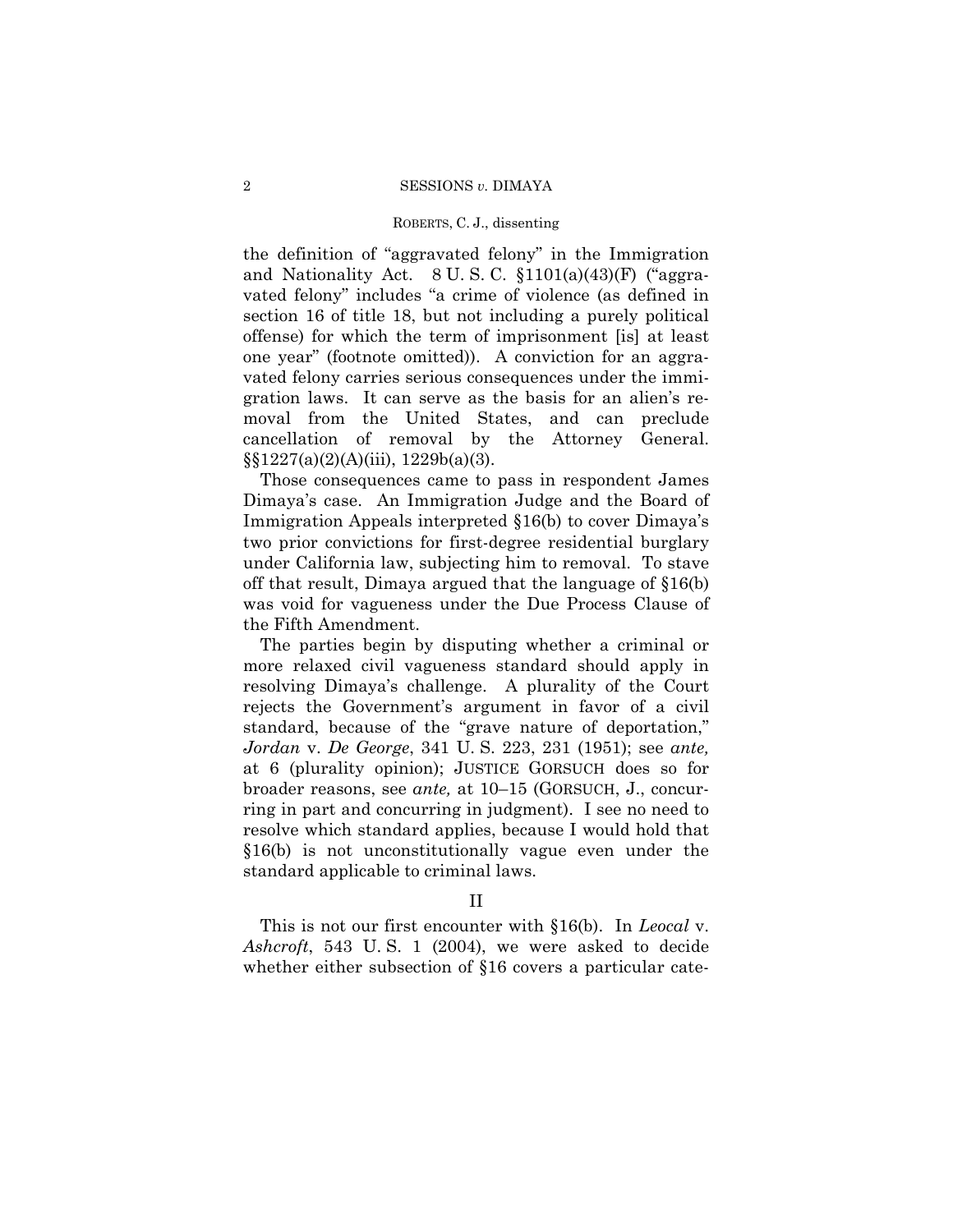gory of state crimes, specifically DUI offenses involving no more than negligent conduct. 543 U. S., at 6. Far from finding §16(b) "hopeless[ly] indetermina[te]," *Johnson*, 576 U. S., at \_\_\_ (slip op., at 7), we considered the provision clear and unremarkable: "while §16(b) is broader than §16(a) in the sense that physical force need not actually be applied," the provision "simply covers offenses that naturally involve a person acting in disregard of the risk that physical force might be used against another in committing an offense," *Leocal*, 543 U. S., at 10–11. Applying that standard to the state offense at issue, we concluded unanimously—that §16(b) "cannot be read to include [a] conviction for DUI causing serious bodily injury under Florida law." *Id.,* at 11.

*Leocal* thus provides a model for how courts should assess whether a particular crime "by its nature" involves a risk of the use of physical force. At the outset, our opinion set forth the elements of the Florida DUI statute, which made it a felony "for a person to operate a vehicle while under the influence and, 'by reason of such operation, caus[e] . . . [s]erious bodily injury to another.'" 543 U. S., at 7. Our §16(b) analysis, in turn, focused on those specific elements in concluding that a Florida offender's acts would not naturally give rise to the requisite risk of force "in the course of committing the offense." *Id.,* at 11. "In no 'ordinary or natural' sense," we explained, "can it be said that a person risks having to 'use' physical force against another person in the course of operating a vehicle while intoxicated and causing injury." *Ibid.* 

The Court holds that the same provision we had no trouble applying in *Leocal* is in fact incapable of reasoned application. The sole justification for this turnabout is the resemblance between the language of §16(b) and the language of the residual clause of the Armed Career Criminal Act (ACCA) that was at issue in *Johnson*. The latter provision defined a "violent felony" to include "any crime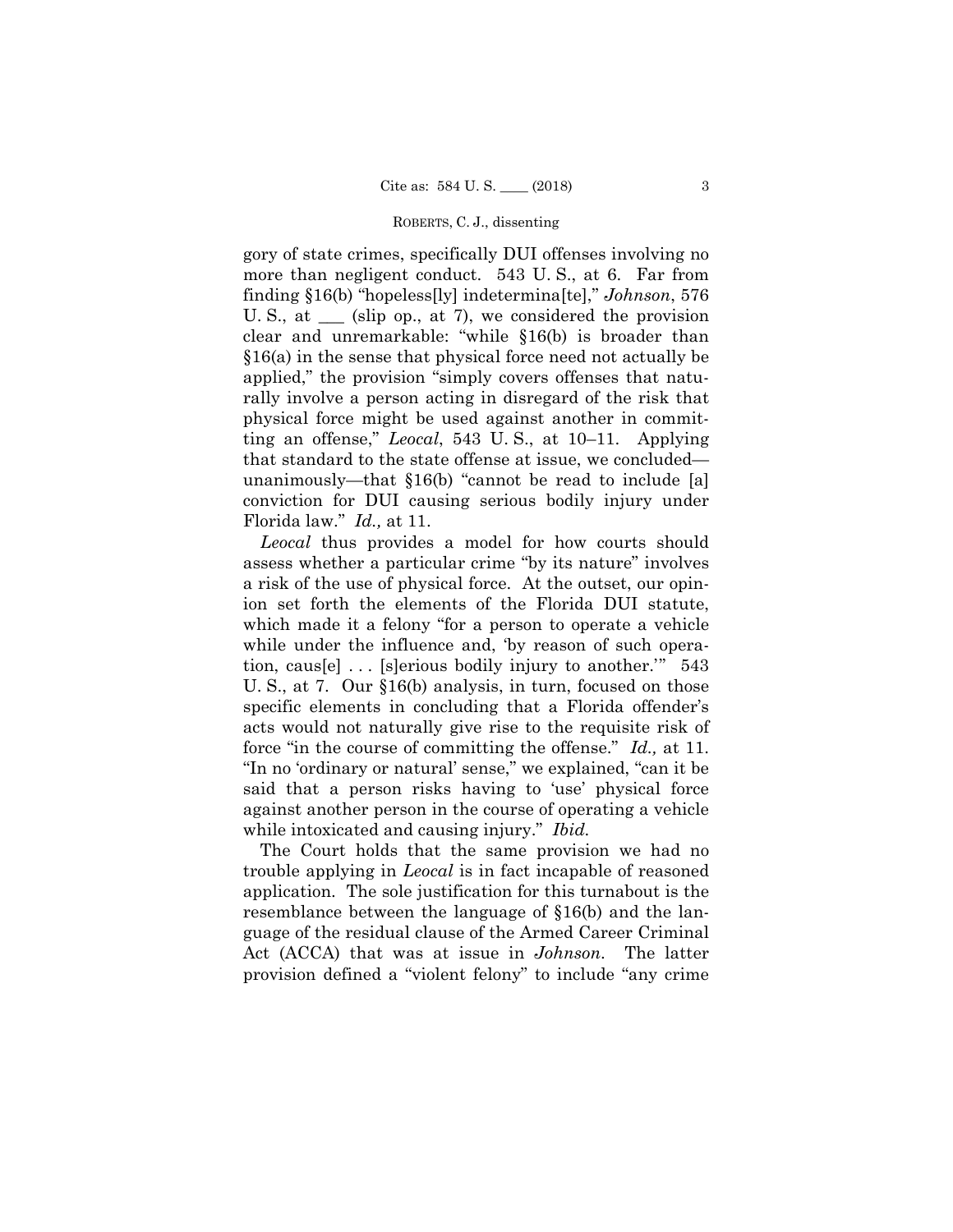punishable by imprisonment for a term exceeding one year . . . that . . . is burglary, arson, or extortion, involves use of explosives, *or otherwise involves conduct that presents a serious potential risk of physical injury to another.*" 18 U. S. C. §924(e)(2)(B)(ii) (emphasis added).

In *Johnson*, we concluded that the ACCA residual clause (the "or otherwise" language) gave rise to two forms of intractable uncertainty, which "conspire[d]" to render the provision unconstitutionally vague.  $576$  U.S., at  $\overline{\phantom{a}}$ (slip op., at 5). First, the residual clause asked courts to gauge the "potential risk" of "physical injury" posed by the conduct involved in the crime. *Ibid.* That inquiry, we determined, entailed not only an evaluation of the "criminal's behavior," but also required courts to consider "how the idealized ordinary case of the crime subsequently plays out." *Ibid.* Second, the residual clause obligated courts to compare that risk to an indeterminate standard—one that was inextricably linked to the provision's four enumerated crimes, which presented differing kinds and degrees of risk. *Id.*, at \_\_\_ (slip op., at 6). This murky confluence of features, each of which "may [have been] tolerable in isolation," together "ma[de] a task for us which at best could be only guesswork." *Id.*, at \_\_\_ (slip op., at 10).

Section 16(b) does not present the same ambiguities. The two provisions do correspond to some extent. Under our decisions, both ask the sentencing court to consider whether a particular offense, defined without regard to the facts of the conviction, poses a specified risk. And, relevant to both statutes, we have explained that in deciding whether statutory elements inherently produce a risk, a court must take into account how those elements will ordinarily be fulfilled. See *James* v. *United States*, 550 U. S. 192, 208 (2007) (this categorical inquiry asks "whether the conduct encompassed by the elements of the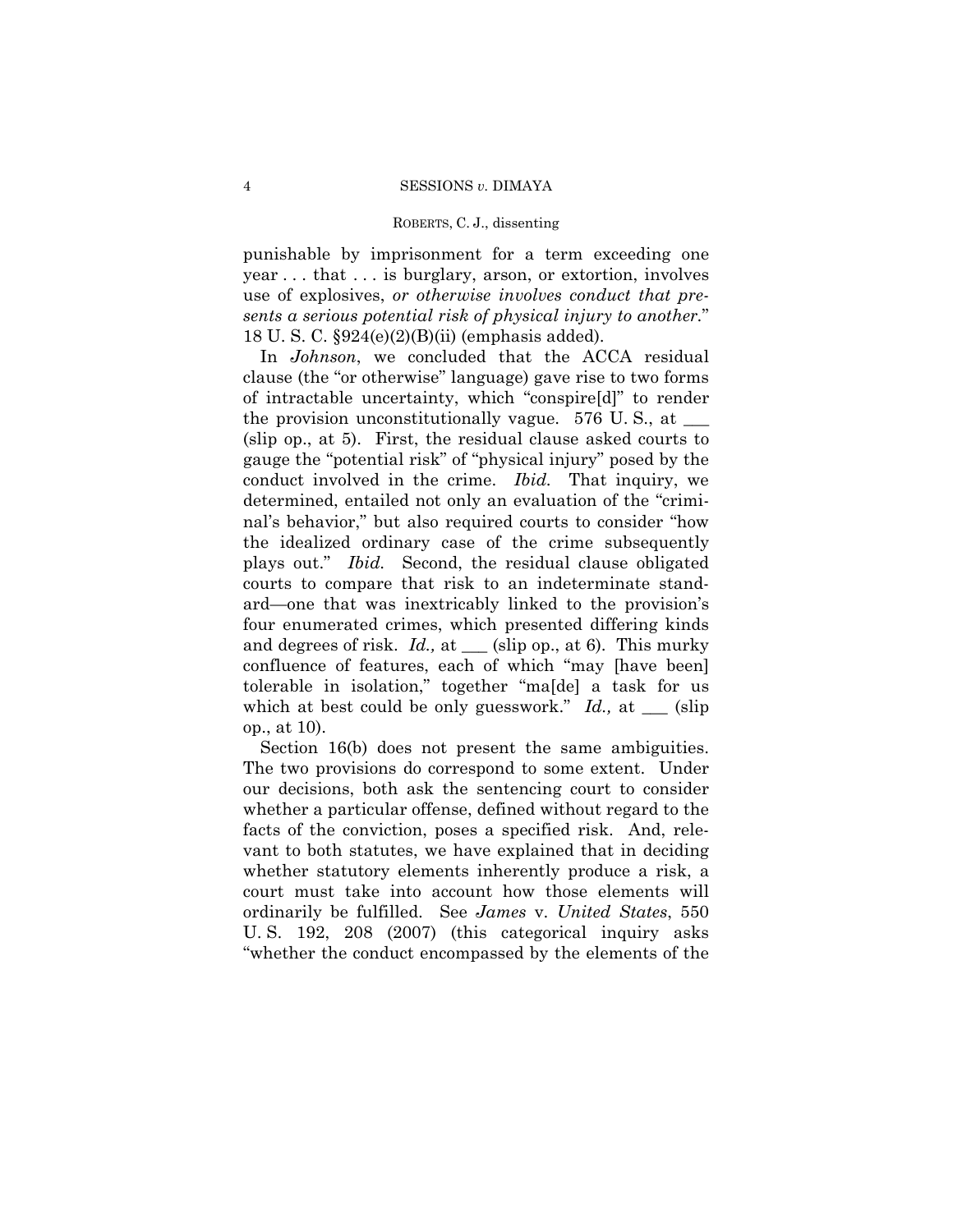offense, in the ordinary case, presents" the requisite risk).1 In the Court's view, that effectively resolves this case. But the Court too readily dismisses the significant textual distinctions between §16(b) and the ACCA residual clause. See also *ante,* at 2 (opinion of GORSUCH, J.). Those differences undermine the conclusion that §16(b) shares each of the "dual flaws" of that clause. *Ante,* at 21 (majority opinion).

To begin, §16(b) yields far less uncertainty "about how to estimate the risk posed by a crime." *Johnson*, 576 U. S., at \_\_\_ (slip op., at 5). There are three material differences between §16(b) and the ACCA residual clause in this respect. First, the ACCA clause directed the reader to consider whether the offender's conduct presented a "*potential* risk" of injury. Forced to give meaning to that befuddling choice of phrase—which layered one indeterminate term on top of another—we understood the word "potential" to signify that "Congress intended to encompass possibilities even more contingent or remote than "a simple 'risk.'" *James*, 550 U. S., at 207–208. As we explained in *Johnson*, that made for a "speculative" inquiry "detached from statutory elements." 576 U. S., at \_\_\_ (slip op., at 5). In other words, the offense elements could not constrain the risk inquiry in the manner they do here. See

<sup>1</sup>All this "ordinary case" caveat means is that while "[o]ne can always hypothesize unusual cases in which even a prototypically violent crime might not present a genuine risk," courts should exclude those atypical cases in assessing whether the offense qualifies. *James*, 550 U. S., at 208. As we have explained, under that approach, it is not the case that "every conceivable factual offense covered by a statute" must pose the requisite risk "before the offense can be deemed" a crime of violence. *Ibid.* But the same is true of the categorical approach generally. See *ibid.* (using the terms just quoted to characterize both the ordinary case approach and the categorical approach for enumerated offenses set forth in *Taylor* v. *United States*, 495 U. S. 575 (1990)); *Moncrieffe* v. *Holder*, 569 U. S. 184, 191 (2013); *Gonzales* v. *Duenas-Alvarez*, 549 U. S. 183, 193 (2007).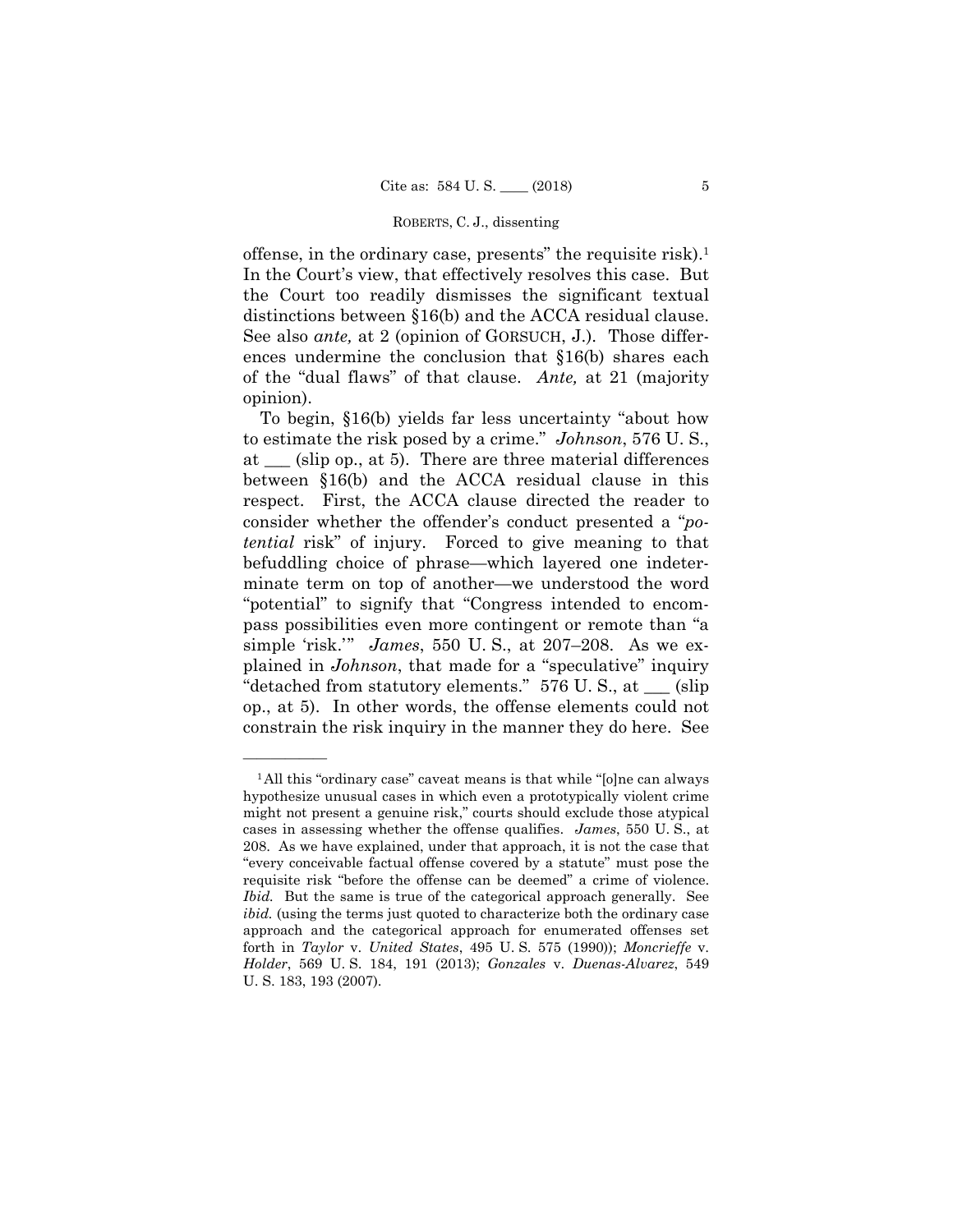*Leocal*, 543 U. S., at 11. The "serious potential risk" standard also forced courts to assess in an expansive way the "collateral consequences" of the perpetrator's acts. For example, courts had to take into account the concern that *others* might cause injury in attempting to apprehend the offender. See *Sykes* v. *United States*, 564 U. S. 1, 8–9 (2011). Section 16(b), on the other hand, asks about "risk" alone, a familiar concept of everyday life. It therefore calls for a commonsense inquiry that does not compel a court to venture beyond the offense elements to consider contingent and remote possibilities.

 Second, §16(b) focuses exclusively on the risk that the offender will "use[ ]" "physical force" "against" another person or another person's property. Thus, unlike the ACCA residual clause, "§16(b) plainly does not encompass all offenses which create a 'substantial risk' that *injury will result from* a person's conduct." *Leocal,* 543 U. S., at 10, n. 7 (emphasis added). The point is not that an inquiry into the risk of "physical force" is markedly more determinate than an inquiry into the risk of "physical injury." But see *ante,* at 19–20. The difference is that §16(b) asks about the risk that the offender himself will *actively employ* force against person or property. That language does not sweep in all instances in which the offender's acts, or another person's reaction, might result in unintended or negligent harm.

Third, §16(b) has a temporal limit that the ACCA residual clause lacked: The "substantial risk" of force must arise "in the course of committing the offense." Properly interpreted, this means the statute requires a substantial risk that the perpetrator will use force while carrying out the crime. See *Leocal*, 543 U. S., at 10 ("The reckless disregard in §16 relates . . . to the risk that the use of physical force against another might be required in committing a crime."). The provision thereby excludes more attenuated harms that might arise following the comple-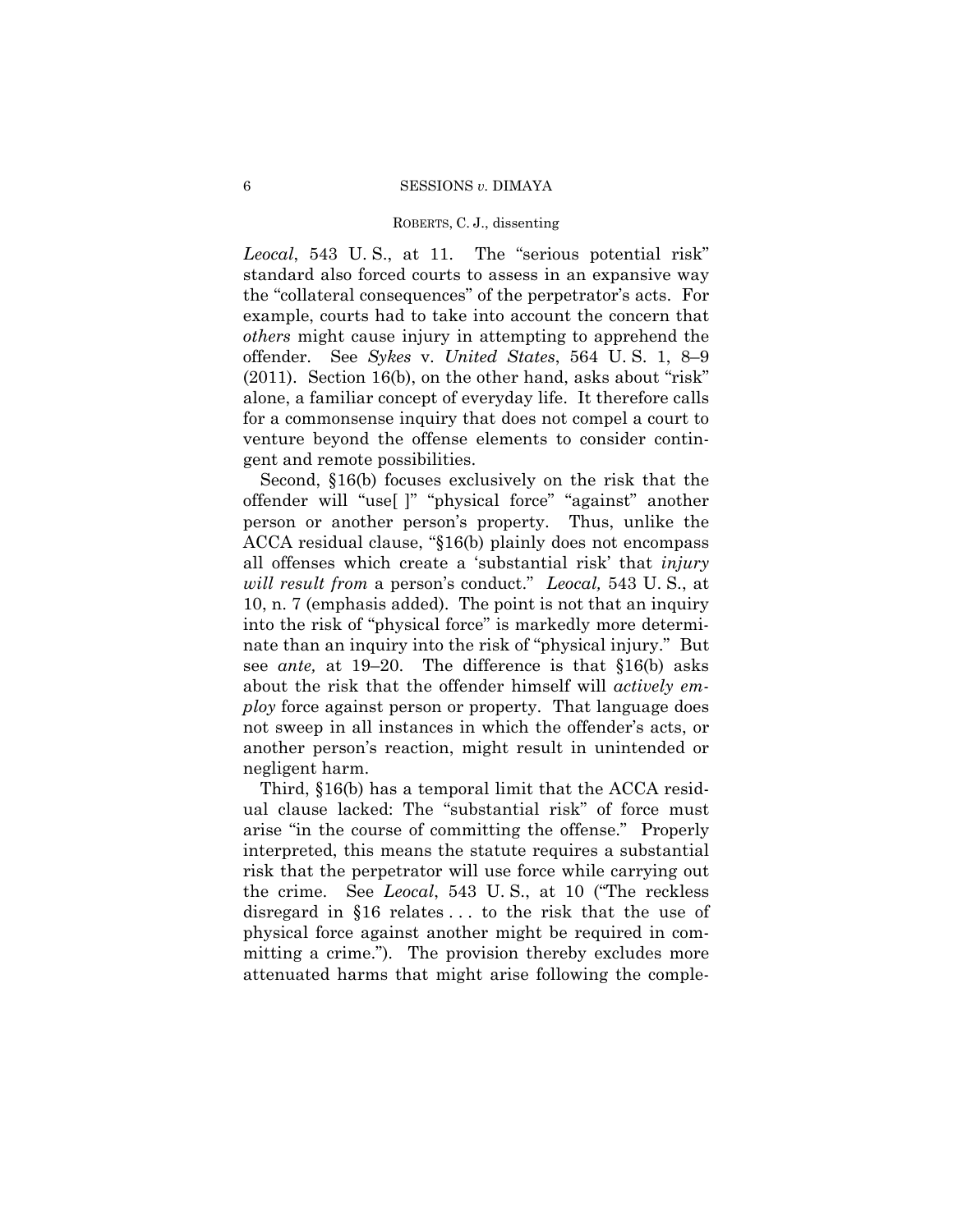tion of the crime. The ACCA residual clause, by contrast, contained no similar language restricting its scope. And the absence of such a limit, coupled with the reference to "potential" risks, gave courts free rein to classify an offense as a violent felony based on injuries that might occur after the offense was over and done. See, *e.g., United States* v. *Benton*, 639 F. 3d 723, 732 (CA6 2011) (finding that "solicitation to commit aggravated assault" qualified under the ACCA residual clause on the theory that the solicited individual might subsequently carry out the requested act).

Why does any of this matter? Because it mattered in *Johnson*. More precisely, the expansive language in the ACCA residual clause contributed to our determination that the clause gave rise to "grave uncertainty about how to estimate the risk posed by a crime."  $576$  U.S., at  $\_\_$ (slip op., at 5). "Critically," we said—a word that tends to mean something—"*picturing the criminal's behavior is not enough*." *Ibid.* (emphasis added). Instead, measuring "potential risk" "seemingly require[d] the judge to imagine how the idealized ordinary case of the crime *subsequently plays out*." *Ibid.* (emphasis added). Not so here. In applying §16(b), considering *"*the criminal's behavior" *is* enough.

 (1) unlawfully (2) possessing (3) a short-barreled shotgun. Those three distinctions—the unadorned reference to "risk," the focus on the offender's own active employment of force, and the "in the course of committing" limitation also mean that many hard cases under ACCA are easier under §16(b). Take the firearm possession crime from *Johnson* itself, which had as its constituent elements None of those elements, "by its nature," carries "a substantial risk" that the possessor will use force against another "in the course of committing the offense." Nothing inherent in the act of firearm possession, even when it is unlawful, gives rise to a substantial risk that the owner will then shoot someone. See *United States* v. *Serafin*, 562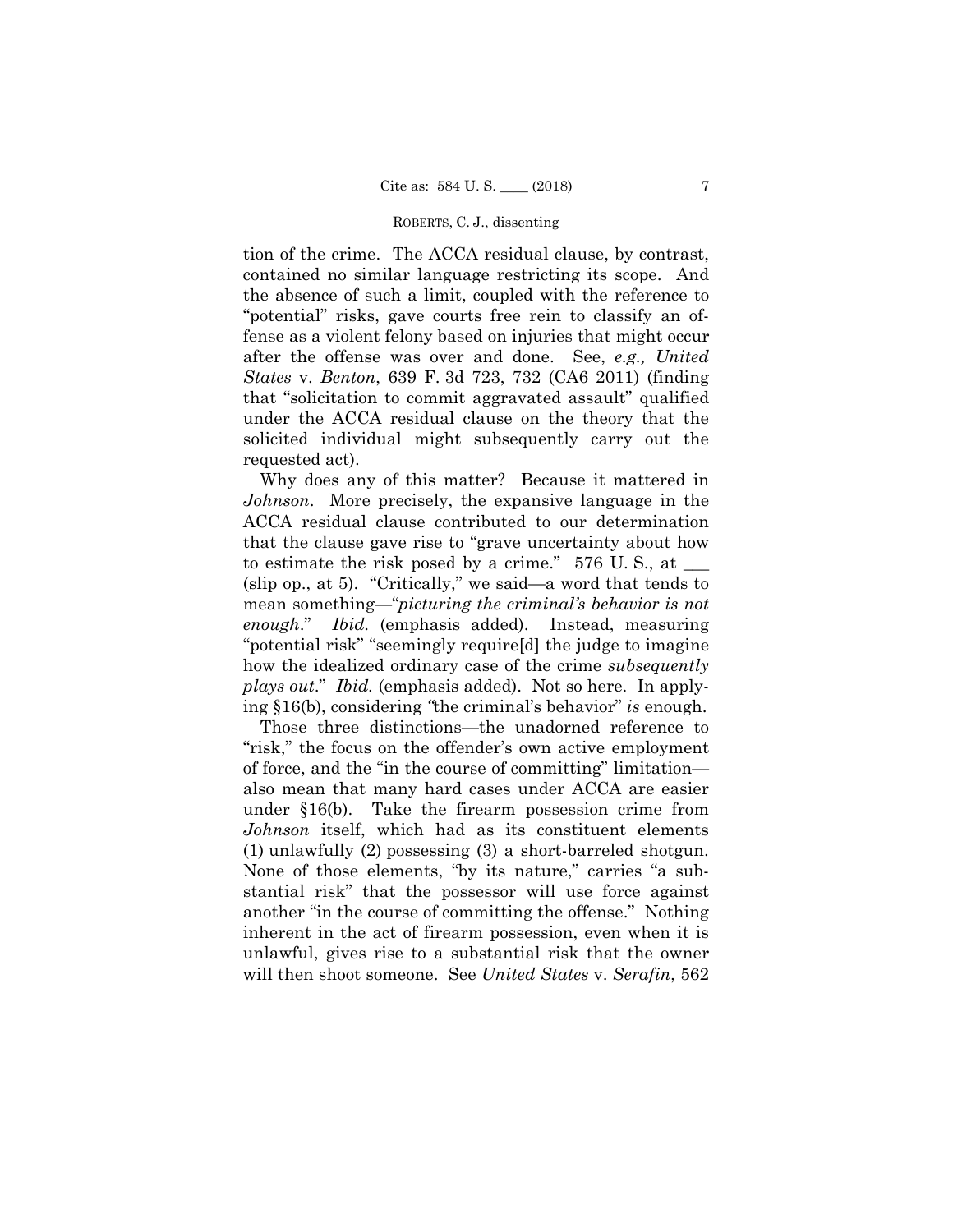#### ROBERTS, C. J., dissenting

 offense," in addition to the offense itself. *Johnson*, 576 F. 3d 1105, 1113 (CA10 2009) (recognizing that "*Leocal*  instructs [a court] to focus not on whether possession will likely *result* in violence, but instead whether one possessing an unregistered weapon necessarily risks the need to employ force to commit possession").2 Yet shortbarreled shotgun possession presented a closer question under the ACCA residual clause, because the "serious potential risk" language seemingly directed us to consider "the circumstances and conduct that ordinarily attend the U. S., at \_\_\_ (ALITO, J., dissenting) (slip op., at 17); see *id.,*  at  $\_\_\_\_\_\_\$ (slip op., at 19–20) (reasoning that the crime must qualify because "a person who chooses to break the law and risk the heavy criminal penalty incurred by possessing a notoriously dangerous weapon is [likely] to use that weapon in violent ways").

Failure to report to a penal institution, the subject of *Chambers* v. *United States*, 555 U. S. 122 (2009), is another crime "whose treatment becomes more obvious under §16(b) than under ACCA," *ante,* at 18. In *Chambers*, the

<sup>2</sup>The Court protests that this straightforward analysis fails to take account of the crime's ordinary case. *Ante,* at 18–19, n. 6. But the fact that the element of "possession" may "take[ ] place in a variety of ways"—for instance, one may possess a firearm "in a closet, in a storeroom, in a car, in a pocket," "unloaded, disassembled, or locked away," *Johnson*, 576 U. S., at \_\_\_ (THOMAS, J., concurring in judgment) (slip op., at 4)—matters very little. That is because none of the alternative ways of satisfying that element produce a substantial risk that the possessor will use physical force against the person or property of another. And no one would say that a person "possesses" a gun by firing it or threatening someone with it. Cf. *id.,* at \_\_\_ (opinion of THOMAS, J.) (slip op., at 5) ("[T]he risk that the Government identifies arises not from the act of possessing the weapon, but from the act of using it."). The Court's insistence that this offense is nonetheless "difficult to classify" under §16(b), *ante,* at 18, n. 6, is surprising in light of our assessment, just two Terms ago, that §16 does not cover "felonin-possession laws and other firearms offenses," *Luna Torres* v. *Lynch*, 578 U.S.  $\_\_\_\_\_\_\_\_\_\_$  (2016) (slip op., at 13).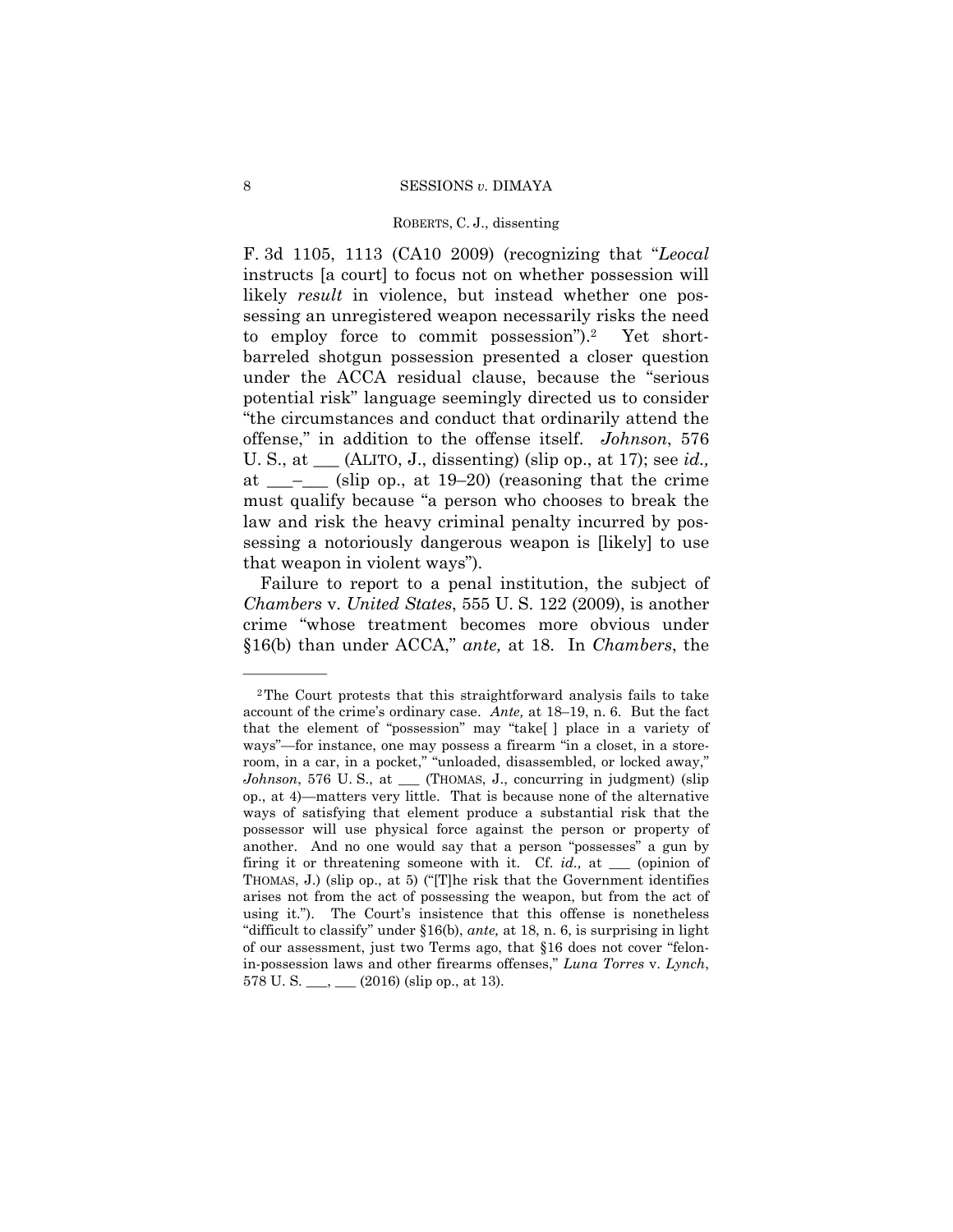Government argued that the requisite risk of injury arises not necessarily at the time the offender fails to report to prison, but instead later, when an officer attempts to recapture the fugitive. 555 U. S.*,* at 128. The majority is correct that we ultimately "reject[ed]" the Government's contention. *Ante,* at 18. But we did so after "assum[ing] for argument's sake" its premise—that is, "the relevance of violence that may occur long after an offender fails to report." 555 U. S., at 128; see *id.,* at 129 (looking at 160 cases of "failure to report" and observing that "none at all involved violence . . . during the commission of the offense itself, [nor] during the offender's later apprehension"). The "in the course of committing the offense" language in §16(b) helpfully forecloses that debate.

DUI offenses are yet another example. Because §16(b) asks about the risk that the offender will "use[]" "physical force," we readily concluded in *Leocal* that the subsection does not cover offenses where the danger arises from the offender's negligent or accidental conduct, including drunk driving. 543 U. S., at 11. Applying the ACCA residual clause proved more trying. When asked to decide whether the clause covered drunk driving offenses, a majority of the Court concluded that the answer was no. *Begay* v. *United States*, 553 U. S. 137 (2008). Our decision was based, however, on the inference that the clause must cover only "purposeful, 'violent,' and 'aggressive' conduct"—a test derived not from the "conduct that presents a serious potential risk of physical injury" language, but instead by reference to (what we guessed to be) the unifying characteristics of the enumerated offenses. *Id.,* at 144–145. Four Members of the Court criticized that test, see *id.,* at 150–153 (Scalia, J., concurring in judgment); *id.,* at 158–160, 162–163 (ALITO, J., dissenting), though they themselves disagreed about whether DUIs were covered, see *id.,* at 153–154 (opinion of Scalia, J.); *id.,* at 156–158 (opinion of ALITO, J.). And the Court distanced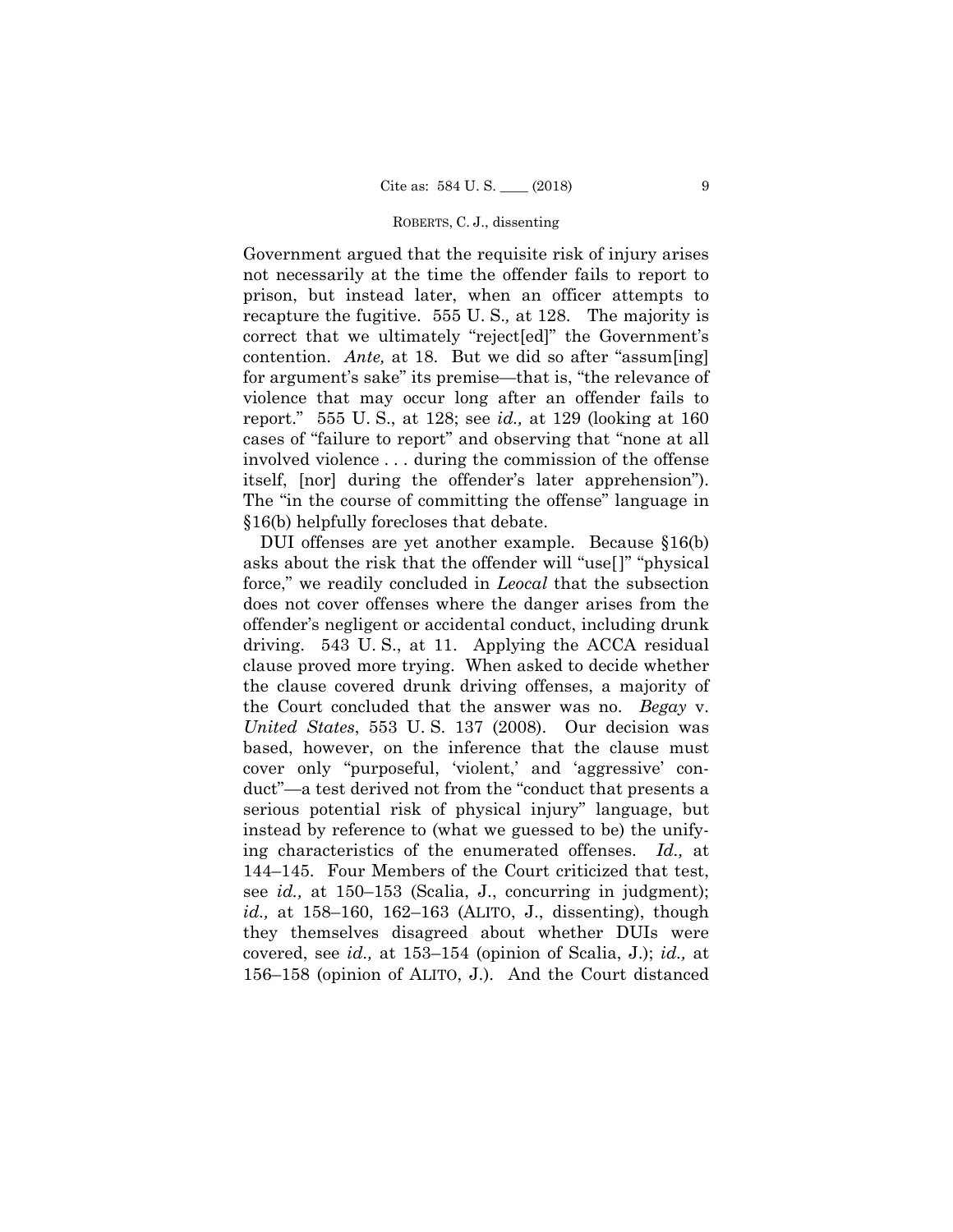itself from the *Begay* requirement only a few years later when confronting the crime of vehicular flight. See *Sykes*, 564 U.S., at 12–13; *Johnson*, 576 U.S., at \_\_\_\_\_\_ (slip op., at 8–9).

Which brings me to the second part of the Court's analysis: its objection that §16(b), like the ACCA residual clause, leaves "uncertainty about the level of risk that makes a crime 'violent.'" *Ante,* at 10. The "substantial risk" standard in §16(b) is significantly less confusing because it is not tied to a disjointed list of paradigm offenses. Recall that the ACCA provision defined a "violent felony" to include a crime that "is burglary, arson, or extortion, involves use of explosives, or *otherwise* involves conduct that presents a serious potential risk of physical injury to another." 18 U.S.C.  $\S 924(e)(2)(B)(ii)$  (emphasis added). As our Court recognized early on, that "otherwise" told the reader to understand the "serious potential risk of physical injury" standard by way of the four enumerated crimes. *James*, 550 U. S., at 203. But how, exactly? That question dogged our residual clause cases for years, until we said *no más* in *Johnson*.

In our first foray, *James*, we resolved the case by asking whether the risk posed by the crime of attempted burglary was "comparable to that posed by its closest analog among the enumerated offenses," which was completed burglary. 550 U. S., at 203. While that rule "[took] care of attempted burglary," it "offer[ed] no help at all with respect to the vast majority of offenses, which have no apparent analog among the enumerated crimes." *Johnson*, 576 U.S., at (slip op., at 7). The *James* dissent, for its part, would have determined the requisite degree of risk from the least dangerous of the enumerated crimes, and compared the offense to that. 550 U. S.*,* at 218–219 (opinion of Scalia, J.). But that approach also proved to be harder than it sounded. See *id.,* at 219–227.

After *James* came *Begay*, in which we concluded that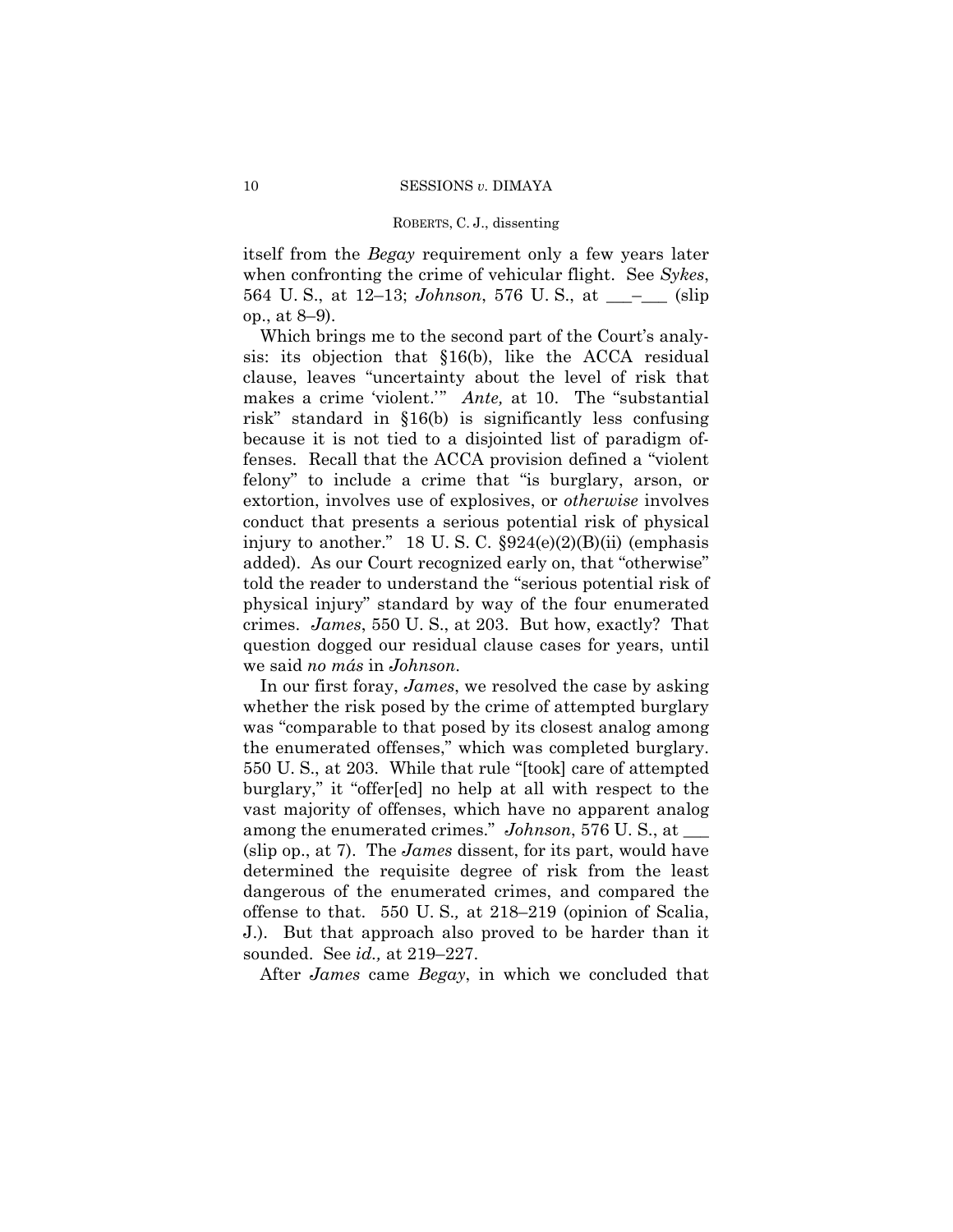the enumerated offenses served as an independent limitation on the *kind* of crime that could qualify. 553 U. S., at 142; see *Chambers*, 555 U. S., at 128 (applying the *Begay*  standard). As discussed, that test was short lived (though we did not purport to wholly repudiate it). See *Sykes*, 564 U. S., at 13. Finally, in *Sykes*—our penultimate residual clause case—we acknowledged the prior use of the closestanalog test in *James*, but instead focused on whether the risk posed by vehicular flight was "similar in degree of danger" to the listed offenses of arson and burglary. 564 U. S., at 8–10. As a result, Justice Scalia's dissent characterized the *Sykes* majority as applying the test from his prior dissent in *James*, not *James* itself. See 564 U. S., at 29–30, 33. This series of precedents laid bare our "repeated inability to craft a principled test out of the statutory text," *id.*, at 34 (opinion of Scalia, J.), as the Court ultimately acknowledged in *Johnson*, 576 U. S., at \_\_\_ (slip op., at 7).

books all the time.  $Id.$ , at  $\underline{\hspace{1cm}}$ ,  $\underline{\hspace{1cm}}$ ,  $\underline{\hspace{1cm}}$  (slip op., at 6, 12). In The enumerated offenses, and our Court's failed attempts to make sense of them, were essential to *Johnson*'s conclusion that the residual clause "leaves uncertainty about how much risk it takes for a crime to qualify as a violent felony." *Id.,* at \_\_\_ (slip op., at 6). As *Johnson*  explained, the issue was not that the statute employed a fuzzy standard. That kind of thing appears in the statute the majority's retelling today, the difficulty inhered solely in the fact that the statute paired such a standard with the ordinary case inquiry. See *ante,* at 8, 10–11, 21. But that account sidesteps much of *Johnson*'s reasoning. See 576 U. S.*,* at \_\_\_–\_\_\_, \_\_\_, \_\_\_–\_\_\_, \_\_\_ (slip op., at 4–5, 6, 7–9, 12). Our opinion emphasized that the word "otherwise" "force[d]" courts to interpret the amorphous standard "in light of" the four enumerated crimes, which are "not much more similar to one another in kind than in degree of risk posed." *Id.,* at \_\_\_, \_\_\_ (slip op., at 6, 8). Or,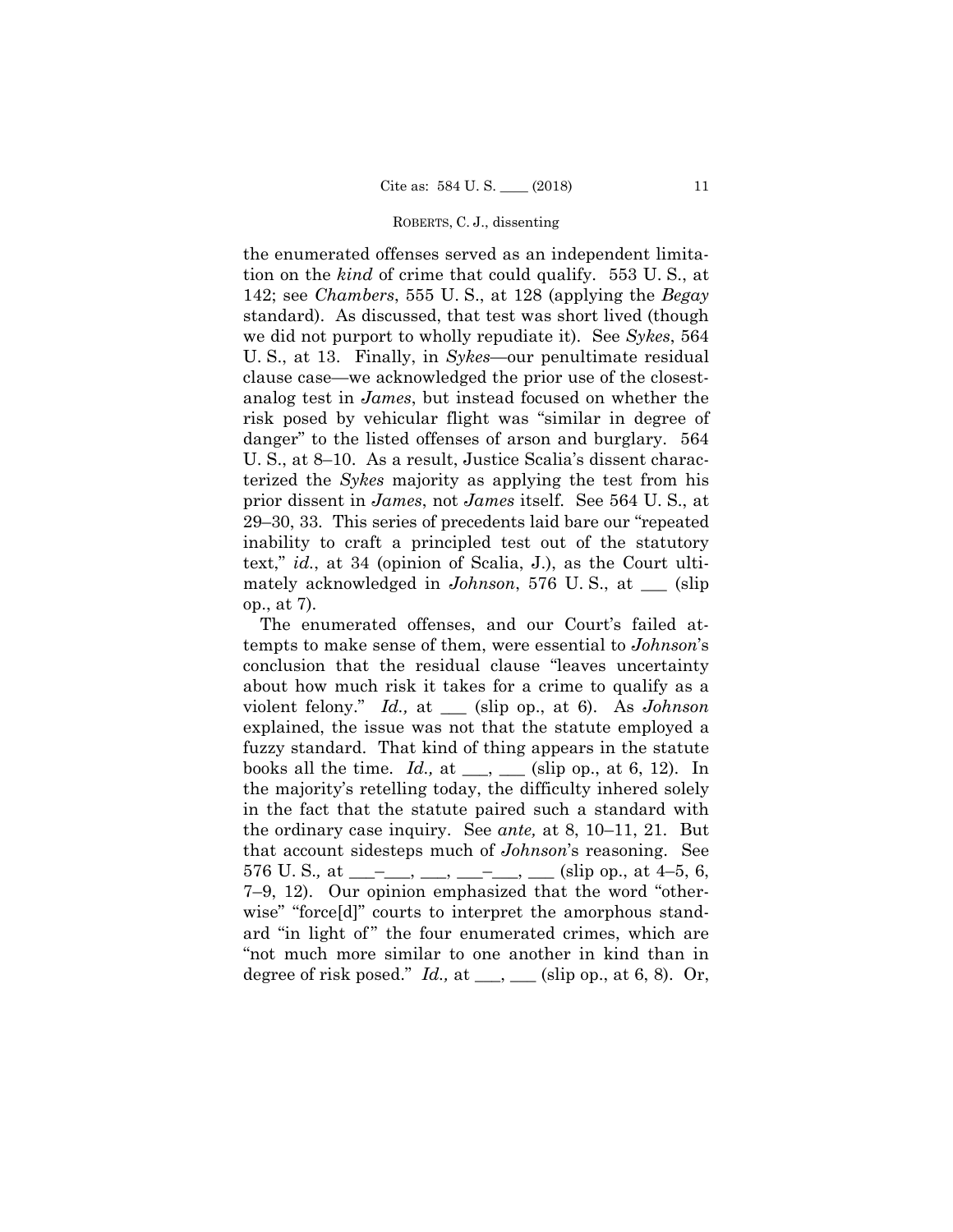as *Johnson* put it more vividly, "[t]he phrase 'shades of red,' standing alone, does not generate confusion or unpredictability; but the phrase 'fire-engine red, light pink, maroon, *navy blue*, or colors that otherwise involve shades of red' assuredly does so." *Id.,* at \_\_\_ (slip op., at 12). Indeed, the author of *Johnson* had previously, and repeatedly, described this feature of the residual clause as the "crucial . . . respect" in which the law was problematic. See *James*, 550 U. S., at 230, n. 7 (opinion of Scalia, J.); *Sykes*, 564 U. S., at 35 (opinion of Scalia, J.).

With §16(b), by contrast, a court need simply consider the meaning of the word "substantial"—a word our Court has interpreted and applied innumerable times across a wide variety of contexts.<sup>3</sup> The court does not need to give that familiar word content by reference to four different offenses with varying amounts and kinds of risk.

In its effort to recast a considerable portion of *Johnson*  as dicta, the majority speculates that if the enumerated offenses had truly mattered to the outcome, the Court would have told lower courts to "give up on trying to interpret the clause by reference to" those offenses, rather than striking down the provision entirely. *Ante,* at 21. No litigant in *Johnson* suggested that solution, which is not surprising. Such judicial redrafting could have expanded the reach of the criminal provision—surely a job for Con-

<sup>3</sup>To name a round dozen: *Ayestas* v. *Davis*, 584 U. S. \_\_\_, \_\_\_ (2018) (slip op., at 16); *Life Technologies Corp.* v. *Promega Corp.*, 580 U. S. \_\_\_,

\_\_\_–\_\_\_ (2017) (slip op., at 5–8); *Virginia* v. *Hicks*, 539 U. S. 113, 119– 120, 122–124 (2003); *Toyota Motor Mfg., Ky., Inc.* v. *Williams*, 534 U. S. 184, 196–198 (2002); *Slack* v. *McDaniel*, 529 U. S. 473, 483–484 (2000); *Gentile* v. *State Bar of Nev.*, 501 U. S. 1030, 1075–1076 (1991); *Cage* v. *Louisiana*, 498 U. S. 39, 41 (1990) (*per curiam*); *Steadman* v. *SEC*, 450 U. S. 91, 98 (1981); *Palermo* v. *United States*, 360 U. S. 343, 351–353 (1959); *United States* v. *E. I. du Pont de Nemours & Co.*, 353 U. S. 586, 593–596 (1957); *Levinson* v. *Spector Motor Service*, 330 U. S. 649, 670– 671 (1947); *Consolidated Edison Co.* v. *NLRB*, 305 U. S. 197, 229 (1938).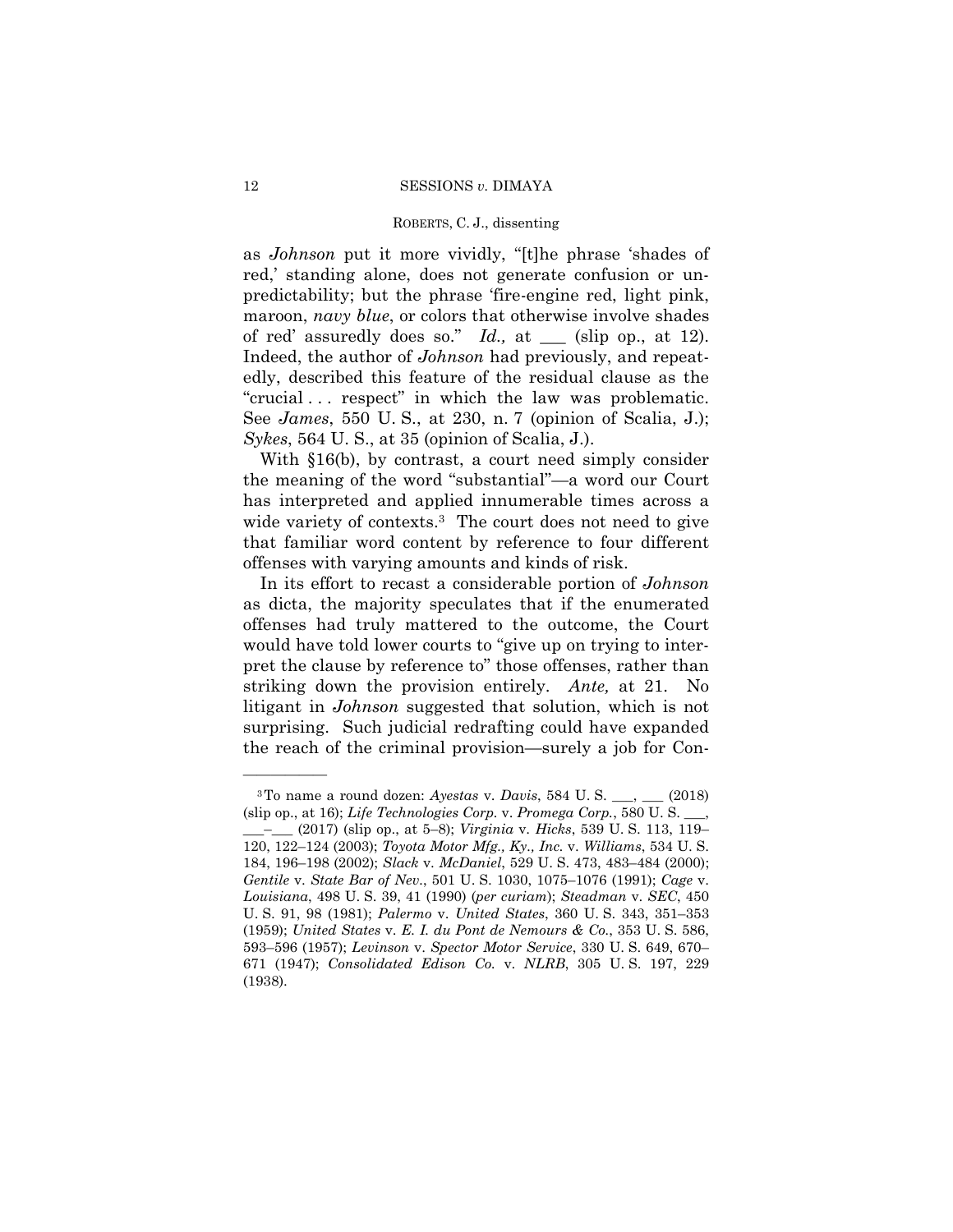gress alone.

——————

In any event, I doubt the majority's proposal would have done the trick. And that is because the result in *Johnson*  did not follow from the presence of one frustrating textual feature or another. Quite the opposite: The decision emphasized that it was the "sum" of the "uncertainties" in the ACCA residual clause, confirmed by years of experience, that "convince[d]" us the provision was beyond salvage. *Johnson*, 576 U.S., at \_\_ (slip op., at 10). Those failings do not characterize the provision at issue here.

III

The more constrained inquiry required under §16(b) which asks only whether the offense elements naturally carry with them a risk that the offender will use force in committing the offense—does not itself engender "grave uncertainty about how to estimate the risk posed by a crime." And the provision's use of a commonplace substantial risk standard—one not tied to a list of crimes that lack a unifying feature—does not give rise to intolerable "uncertainty about how much risk it takes for a crime to qualify." That should be enough to reject Dimaya's facial vagueness challenge.4

Because I would rely on those distinctions to uphold

<sup>4</sup>The Court also finds it probative that "a host of issues" respecting §16(b) "divide" the lower courts. *Ante,* at 22. Yet the Court does little to explain how those alleged conflicts vindicate its particular concern about the provision (namely, the ordinary case inquiry). And as the Government illustrates, many of those divergent results likely can be chalked up to material differences in the state offense statutes at issue. Compare *Escudero-Arciniega* v. *Holder*, 702 F. 3d 781, 783–785 (CA5 2012) (*per curiam*) (reasoning that New Mexico car burglary "requires that the criminal lack authorization to enter the vehicle—a requirement alone which will most often ensure some force [against property] is used"), with *Sareang Ye* v. *INS*, 214 F. 3d 1128, 1134 (CA9 2000) (finding it relevant that California car burglary does not require unlawful or unprivileged entry); see Reply Brief 17–20, and nn. 5–6.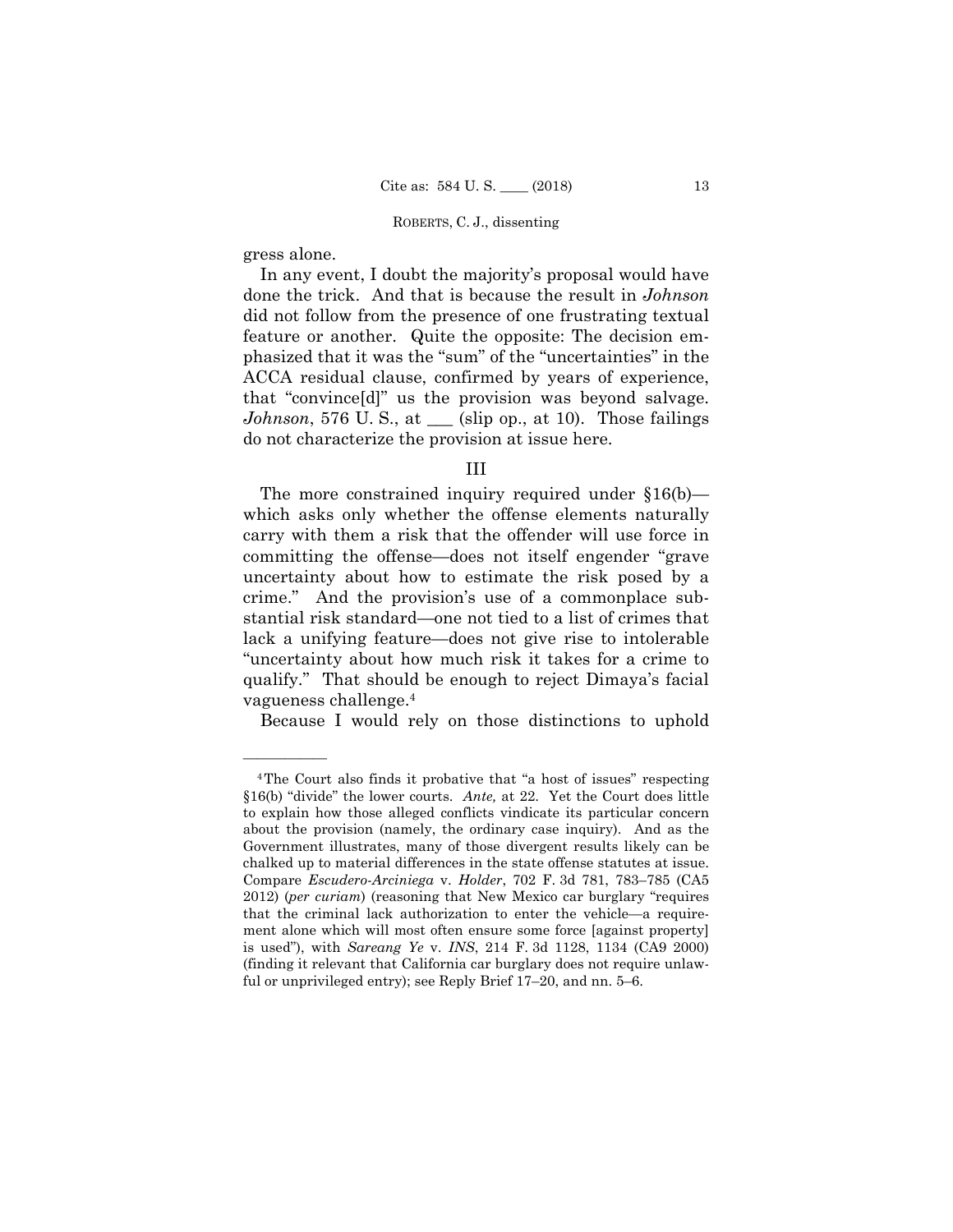§16(b), the Court reproaches me for not giving sufficient weight to a "core insight" of *Johnson*. *Ante,* at 10, n. 4; see *ante,* at 15 (opinion of GORSUCH, J.) (arguing that §16(b) runs afoul of *Johnson* "to the extent [§16(b)] requires an 'ordinary case' analysis"). But the fact that the ACCA residual clause required the ordinary case approach was not itself sufficient to doom the law. We instead took pains to clarify that our opinion should not be read to impart such an absolute rule. See *Johnson*, 576 U. S., at  $\alpha$  (slip op., at 10). I would adhere to that careful holding and not reflexively extend the decision to a different statute whose reach is, on the whole, far more clear.

The Court does the opposite, and the ramifications of that decision are significant. First, of course, today's holding invalidates a provision of the Immigration and Nationality Act—part of the definition of "aggravated felony"—on which the Government relies to "ensure that dangerous criminal aliens are removed from the United States." Brief for United States 54. Contrary to the Court's back-of-the-envelope assessment, see *ante,* at 23, n. 12, the Government explains that the definition is "critical" for "numerous" immigration provisions. Brief for United States 12.

In addition, §16 serves as the universal definition of "crime of violence" for all of Title 18 of the United States Code. Its language is incorporated into many procedural and substantive provisions of criminal law, including provisions concerning racketeering, money laundering, domestic violence, using a child to commit a violent crime, and distributing information about the making or use of explosives. See 18 U. S. C. §§25(a)(1), 842(p)(2), 1952(a), 1956(c)(7)(B)(ii), 1959(a)(4), 2261(a), 3561(b). Of special concern, §16 is replicated in the definition of "crime of violence" applicable to §924(c), which prohibits using or carrying a firearm "during and in relation to any crime of violence," or possessing a firearm "in furtherance of any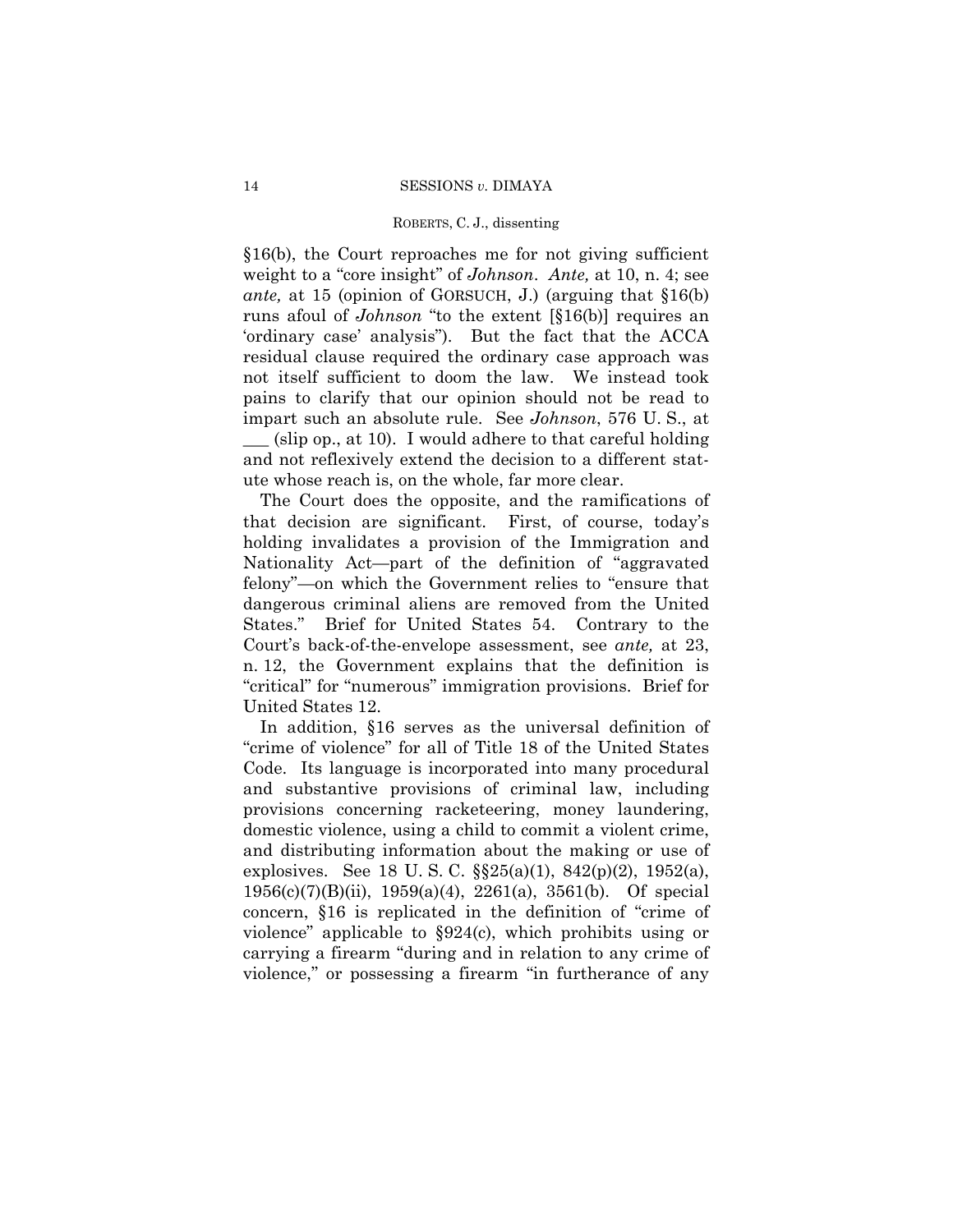such crime." §§924(c)(1)(A), (c)(3). Though I express no view on whether §924(c) can be distinguished from the provision we consider here, the Court's holding calls into question convictions under what the Government warns us is an "oft-prosecuted offense." Brief for United States 12.

Because *Johnson* does not compel today's result, I respectfully dissent.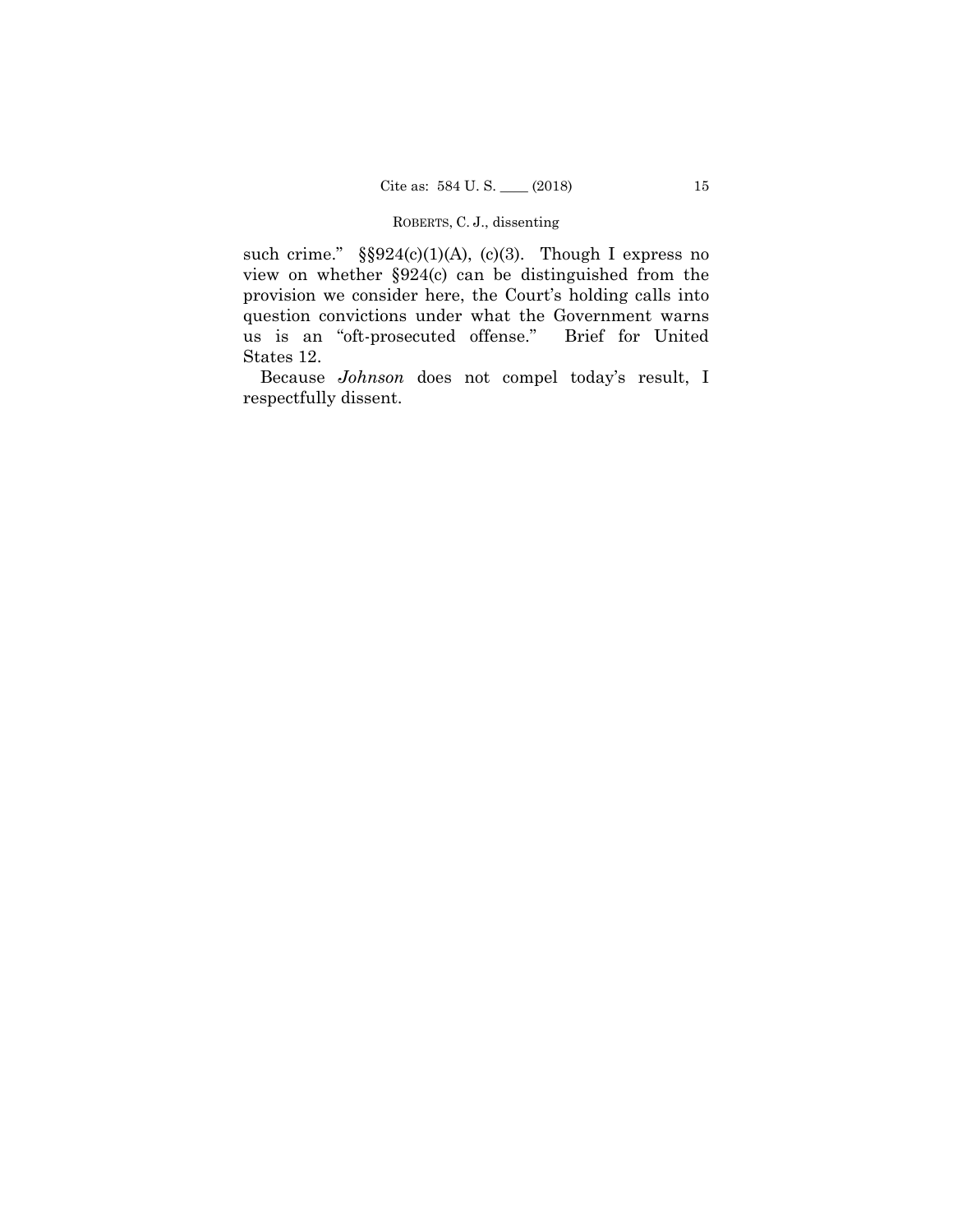THOMAS, J., dissenting

# $\frac{1}{2}$  ,  $\frac{1}{2}$  ,  $\frac{1}{2}$  ,  $\frac{1}{2}$  ,  $\frac{1}{2}$  ,  $\frac{1}{2}$  ,  $\frac{1}{2}$ **SUPREME COURT OF THE UNITED STATES**

## $\frac{1}{2}$  ,  $\frac{1}{2}$  ,  $\frac{1}{2}$  ,  $\frac{1}{2}$  ,  $\frac{1}{2}$  ,  $\frac{1}{2}$ No. 15–1498

# JEFFERSON B. SESSIONS, III, ATTORNEY GENERAL, PETITIONER *v.* JAMES GARCIA DIMAYA

# ON WRIT OF CERTIORARI TO THE UNITED STATES COURT OF APPEALS FOR THE NINTH CIRCUIT

[April 17, 2018]

JUSTICE THOMAS, with whom JUSTICE KENNEDY and JUSTICE ALITO join as to Parts I–C–2, II–A–1, and II–B, dissenting.

ring in judgment) (slip op., at 1);  $id.$ , at  $\_\_\_\_\_\_\_\_\$  (ALITO, J., I agree with THE CHIEF JUSTICE that 18 U. S. C. §16(b), as incorporated by the Immigration and Nationality Act (INA), is not unconstitutionally vague. Section 16(b) lacks many of the features that caused this Court to invalidate the residual clause of the Armed Career Criminal Act (ACCA) in *Johnson* v. *United States*, 576 U. S. \_\_\_ (2015). ACCA's residual clause—a provision that this Court had applied four times before *Johnson*—was not unconstitutionally vague either. See *id.,* at \_\_\_ (THOMAS, J., concurdissenting) (slip op., at 13–17). But if the Court insists on adhering to *Johnson*, it should at least take *Johnson* at its word that the residual clause was vague due to the "'sum'" of its specific features. *Id.*, at \_\_\_ (majority opinion) (slip op., at 10). By ignoring this limitation, the Court jettisons *Johnson*'s assurance that its holding would not jeopardize "dozens of federal and state criminal laws." *Id.,* at \_\_\_ (slip op., at 12).

 While THE CHIEF JUSTICE persuasively explains why respondent cannot prevail under our precedents, I write separately to make two additional points. First, I continue to doubt that our practice of striking down statutes as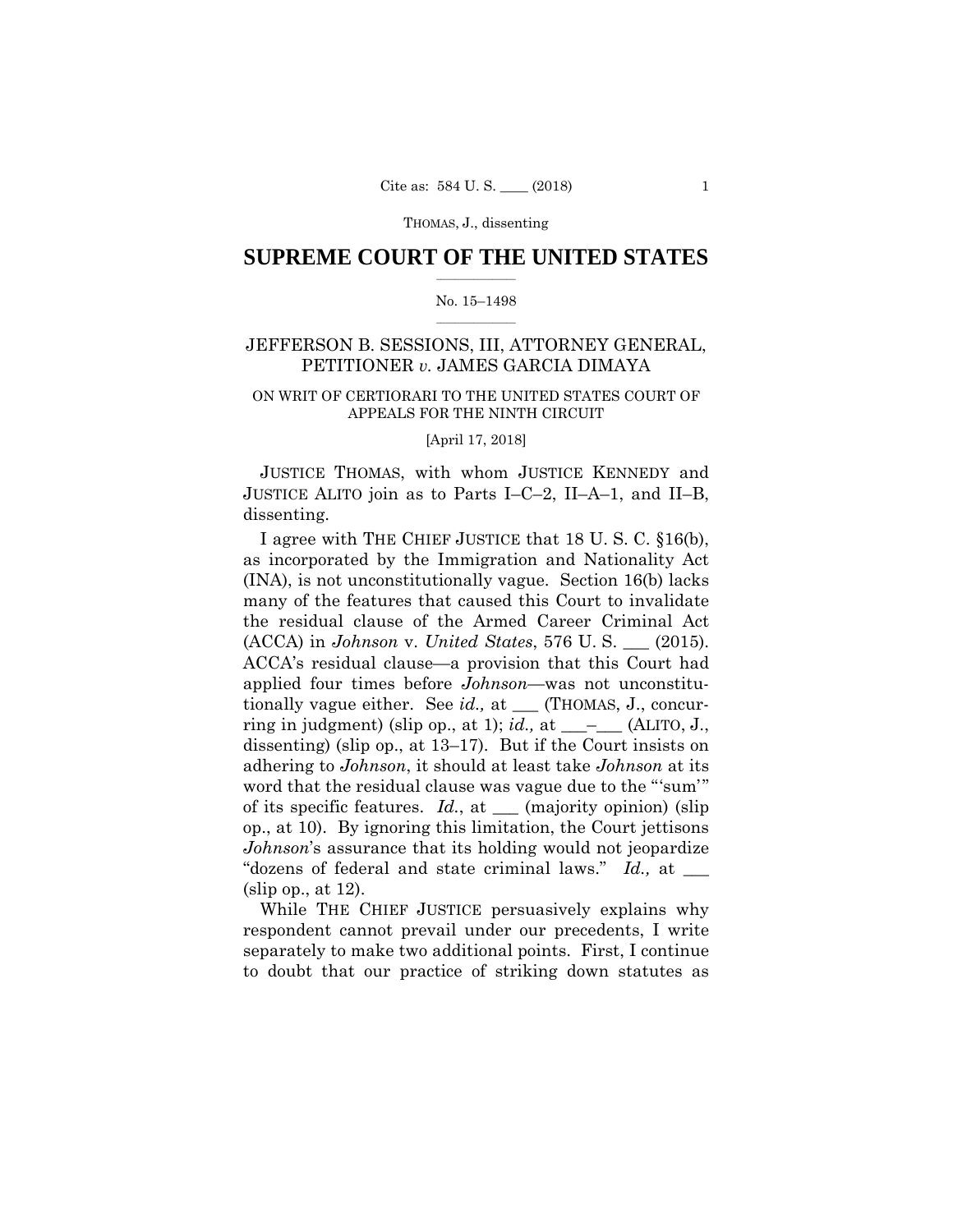## THOMAS, J., dissenting

unconstitutionally vague is consistent with the original meaning of the Due Process Clause. See *id.*, at \_\_\_ (opinion of THOMAS, J.) (slip op., at 7–18). Second, if the Court thinks that §16(b) is unconstitutionally vague because of the "categorical approach," see *ante*, at 6–11, then the Court should abandon that approach—not insist on reading it into statutes and then strike them down. Accordingly, I respectfully dissent.

I

 fied in the removal context. I am also skeptical that the I continue to harbor doubts about whether the vagueness doctrine can be squared with the original meaning of the Due Process Clause—and those doubts are only amplivagueness doctrine can be justified as a way to prevent delegations of core legislative power in this context. But I need not resolve these questions because, if the vagueness doctrine has any basis in the Due Process Clause, it must be limited to cases in which the statute is unconstitutionally vague as applied to the person challenging it. That is not the case for respondent, whose prior convictions for first-degree residential burglary in California fall comfortably within the scope of §16(b).

A

The Fifth Amendment's Due Process Clause provides that no person shall be "deprived of life, liberty, or property, without due process of law." Section 16(b), as incorporated by the INA, cannot violate this Clause unless the following propositions are true: The Due Process Clause requires federal statutes to provide certain minimal procedures, the vagueness doctrine is one of those procedures, and the vagueness doctrine applies to statutes governing the removal of aliens. Although I need not resolve any of these propositions today, each one is questionable. I will address them in turn.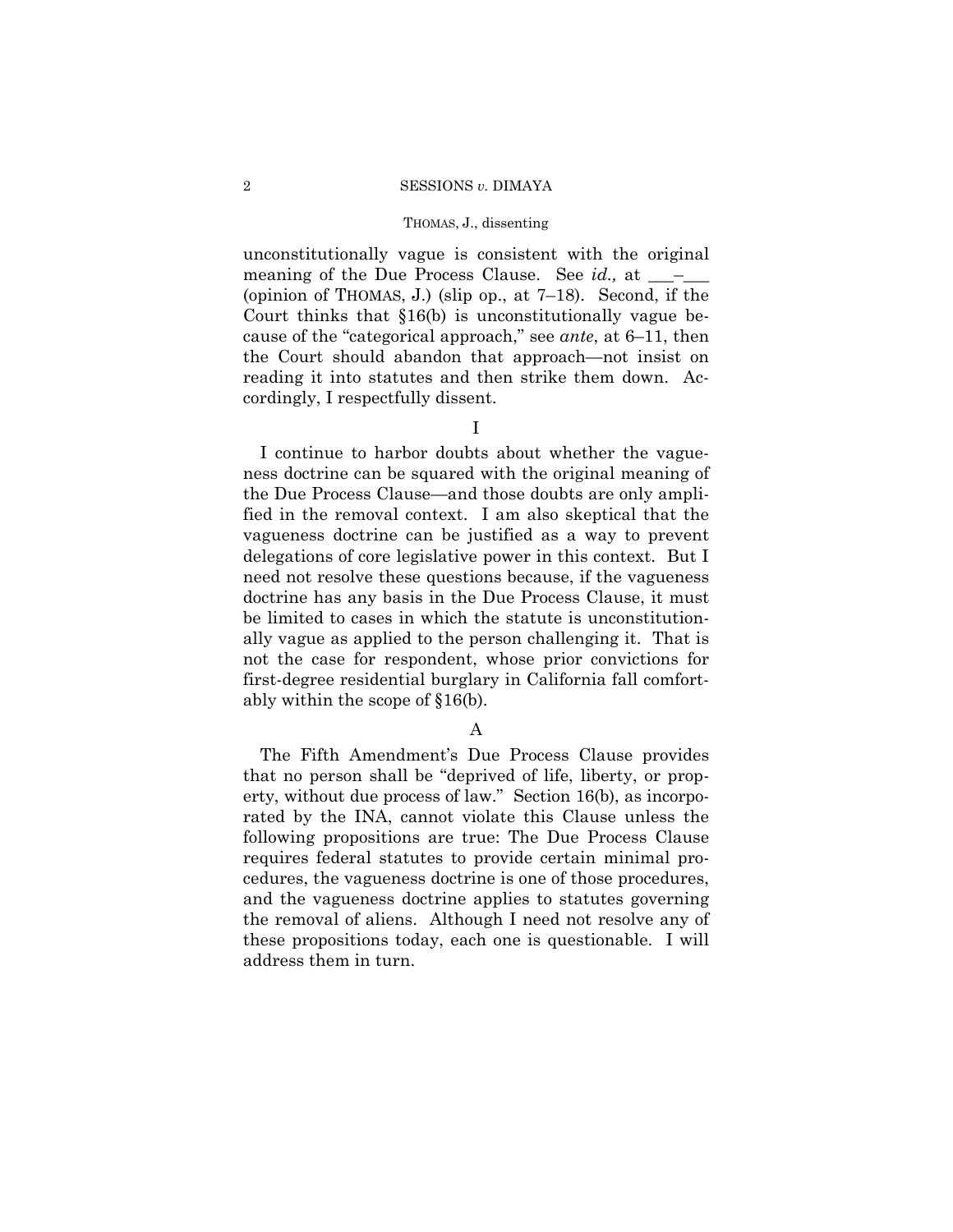## THOMAS, J., dissenting

1

First, the vagueness doctrine is not legitimate unless the "law of the land" view of due process is incorrect. Under that view, due process "require[s] only that our Government . . . proceed . . . according to written constitutional and statutory provision[s] before depriving someone of life, liberty, or property." *Nelson* v. *Colorado*, 581 U. S. \_\_\_, \_\_\_, n. 1 (2017) (THOMAS, J., dissenting) (slip op., at 2, n. 1) (internal quotation marks omitted). More than a half century after the founding, the Court rejected this view of due process in *Murray's Lessee* v. *Hoboken Land & Improvement Co.*, 18 How. 272 (1856). See *id.,* at 276 (holding that the Due Process Clause "is a restraint on the legislative as well as on the executive and judicial powers of the government"). But the textual and historical support for the law-of-the-land view is not insubstantial.<sup>1</sup>

2

 Even under *Murray's Lessee*, the vagueness doctrine is legitimate only if it is a "settled usag[e] and mod[e] of proceeding existing in the common and statute law of England, before the emigration of our ancestors." *Id*., at 277. That proposition is dubious. Until the end of the 19th century, "there is little indication that anyone . . . believed that courts had the power under the Due Process Claus[e] to nullify statutes on [vagueness] ground[s]." *Johnson*, *supra*, at \_\_\_ (opinion of THOMAS, J.) (slip op., at

<sup>1</sup>See, *e.g., In re Winship*, 397 U. S. 358, 382–384 (1970) (Black, J., dissenting); Rosenkranz, The Objects of the Constitution, 63 Stan. L. Rev. 1005, 1041–1043 (2011); Berger, "Law of the Land" Reconsidered, 74 Nw. U. L. Rev. 1, 2–17 (1979); Corwin, The Doctrine of Due Process of Law Before the Civil War, 24 Harv. L. Rev. 366, 368–373 (1911); see also 4 The Papers of Alexander Hamilton 35 (Syrett & Cooke eds. 1962) ("The words 'due process' have a precise technical import, and . . . can never be referred to an act of legislature").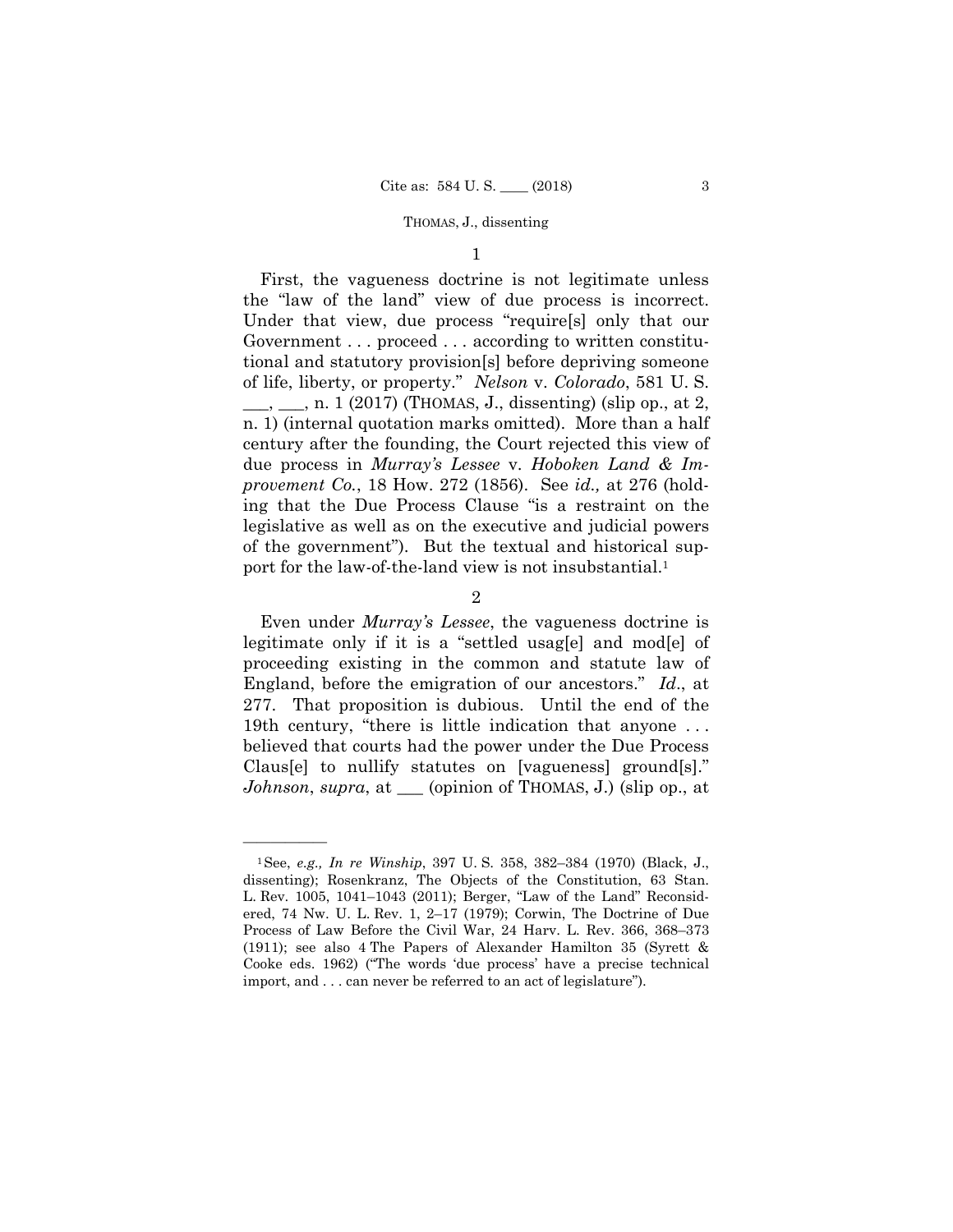## THOMAS, J., dissenting

11). That is not because Americans were unfamiliar with vague laws. Rather, early American courts, like their English predecessors, addressed vague laws through statutory construction instead of constitutional law. See Note, Void for Vagueness: An Escape From Statutory Interpretation, 23 Ind. L. J. 272, 274–279 (1948). They invoked the rule of lenity and declined to apply vague penal statutes on a case-by-case basis. See *Johnson*, 576 U. S., at  $\_\_\_\_\_$  (opinion of THOMAS, J.) (slip op., at 7–10); *e.g., ante,* at 5–6, and n. 1 (GORSUCH, J., concurring in part and concurring in judgment) (collecting cases).2 The modern vagueness doctrine, which claims the judicial authority to "strike down" vague legislation on its face, did not emerge until the turn of the 20th century. See *Johnson*, 576 U.S., at  $\_\_\_\_\_$  (opinion of THOMAS, J.) (slip op., at 11–13).

The difference between the traditional rule of lenity and

 by death, English courts would sometimes go to extremes to find a 2Before the 19th century, when virtually all felonies were punishable reason to invoke the rule of lenity. See Hall, Strict or Liberal Construction of Penal Statutes, 48 Harv. L. Rev. 748, 751 (1935); *e.g., ante,* at 4– 7 (GORSUCH, J., concurring in part and concurring in judgment) (citing Blackstone's discussion of a case about "cattle"). As the death penalty became less common, courts on this side of the Atlantic tempered the rule of lenity, clarifying that the rule requires an "ambiguity" in the text and cannot be used "to defeat the obvious intention of the legislature." *United States* v. *Wiltberger*, 5 Wheat. 76 (1820) (Marshall, C. J.).

Early American courts also declined to apply nonpenal statutes that were "unintelligible." *Johnson* v. *United States*, 576 U. S. \_\_\_, \_\_\_, n. 3 (2014) (THOMAS, J., concurring in judgment) (slip op., at 10, n. 3); *e.g., ante,* at 5–6, and n. 1 (opinion of GORSUCH, J.) (collecting cases). Like lenity, however, this practice reflected a principle of statutory construction that was much narrower than the modern constitutional vagueness doctrine. Unintelligible statutes were considered inoperative because they were impossible to apply to individual cases, not because they were unconstitutional for failing to provide "fair notice." See *Johnson*, 576 U. S., at \_\_\_, n. 3 (opinion of THOMAS, J.) (slip op., at 10, n. 3).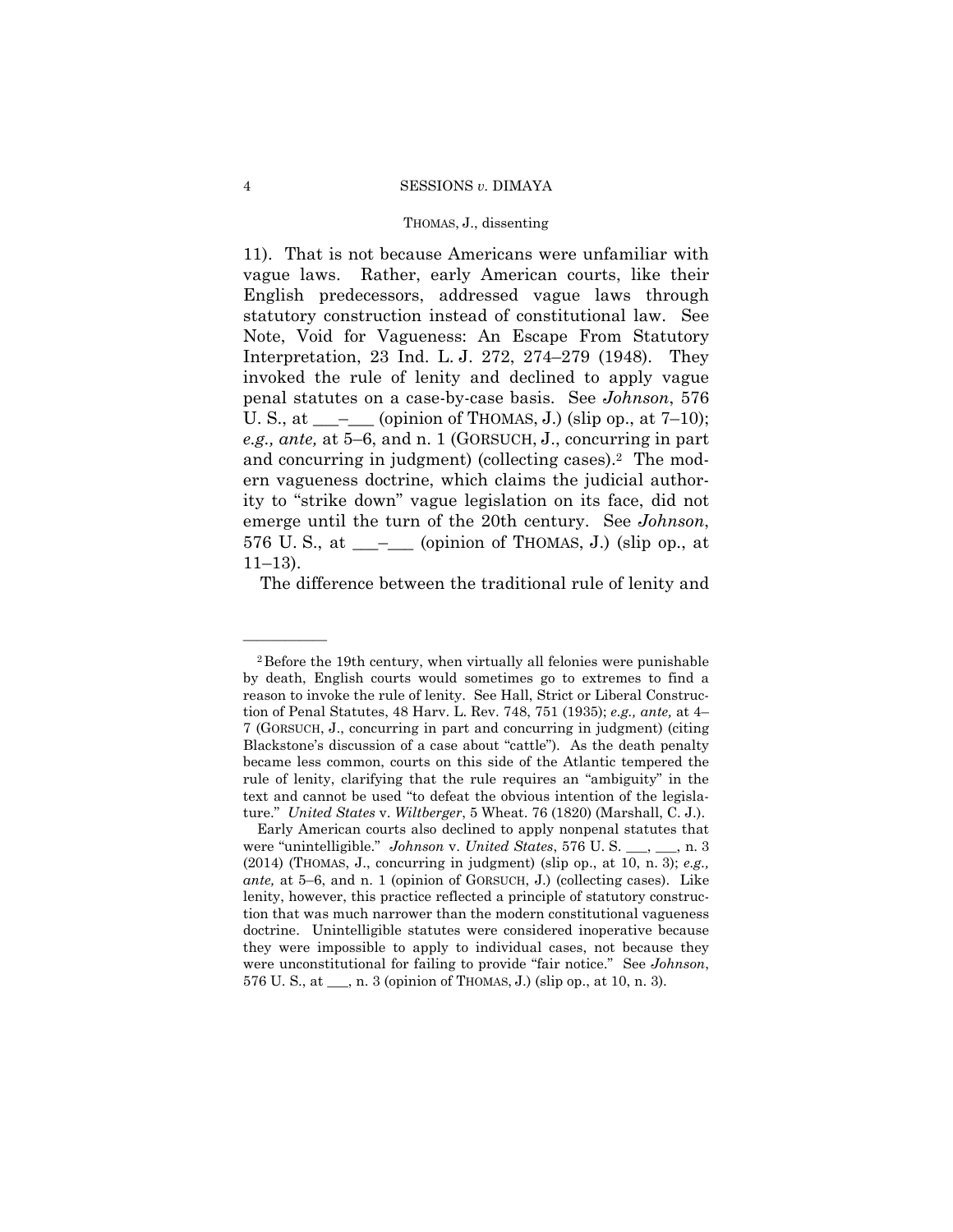## THOMAS, J., dissenting

the modern vagueness doctrine is not merely semantic. Most obviously, lenity is a tool of statutory construction, which means States can abrogate it—and many have. Hall, Strict or Liberal Construction of Penal Statutes, 48 Harv. L. Rev. 748, 752–754 (1935); see also Scalia, Assorted Canards of Contemporary Legal Analysis, 40 Case W. Res. L. Rev. 581, 583 (1989) ("Arizona, by the way, seems to have preserved a fair and free society without adopting the rule that criminal statutes are to be strictly construed" (citing Ariz. Rev. Stat. §1-211C (1989))). The vagueness doctrine, by contrast, is a rule of constitutional law that States cannot alter or abolish. Lenity, moreover, applies only to "penal" statutes, 1 Blackstone, Commentaries on the Laws of England 88 (1765), but the vagueness doctrine extends to all regulations of individual conduct, both penal and nonpenal, *Johnson*, 576 U.S., at \_\_\_ (opinion of THOMAS, J.) (slip op., at 6); see also Note, Indefinite Criteria of Definiteness in Statutes, 45 Harv. L. Rev. 160, 163 (1931) (explaining that the modern vagueness doctrine was not merely an "extension of the rule of strict construction of penal statutes" because it "expressly include[s] civil statutes within its scope," reflecting a "regrettable disregard" for legislatures).3 In short, early American courts were not applying the modern vagueness doctrine by another name. They were engaged in a fundamentally different enterprise.

Tellingly, the modern vagueness doctrine emerged at a time when this Court was actively interpreting the Due

<sup>3</sup>This distinction between penal and nonpenal statutes would be decisive here because, traditionally, civil deportation laws were not considered penal. See *Bugajewitz* v. *Adams*, 228 U. S. 585, 591 (1913); *Fong Yue Ting* v. *United States*, 149 U. S. 698, 709, 730 (1893). Although this Court has applied a kind of strict construction to civil deportation laws, that practice did not emerge until the mid-20th century. See *Fong Haw Tan* v. *Phelan*, 333 U. S. 6, 10 (1948).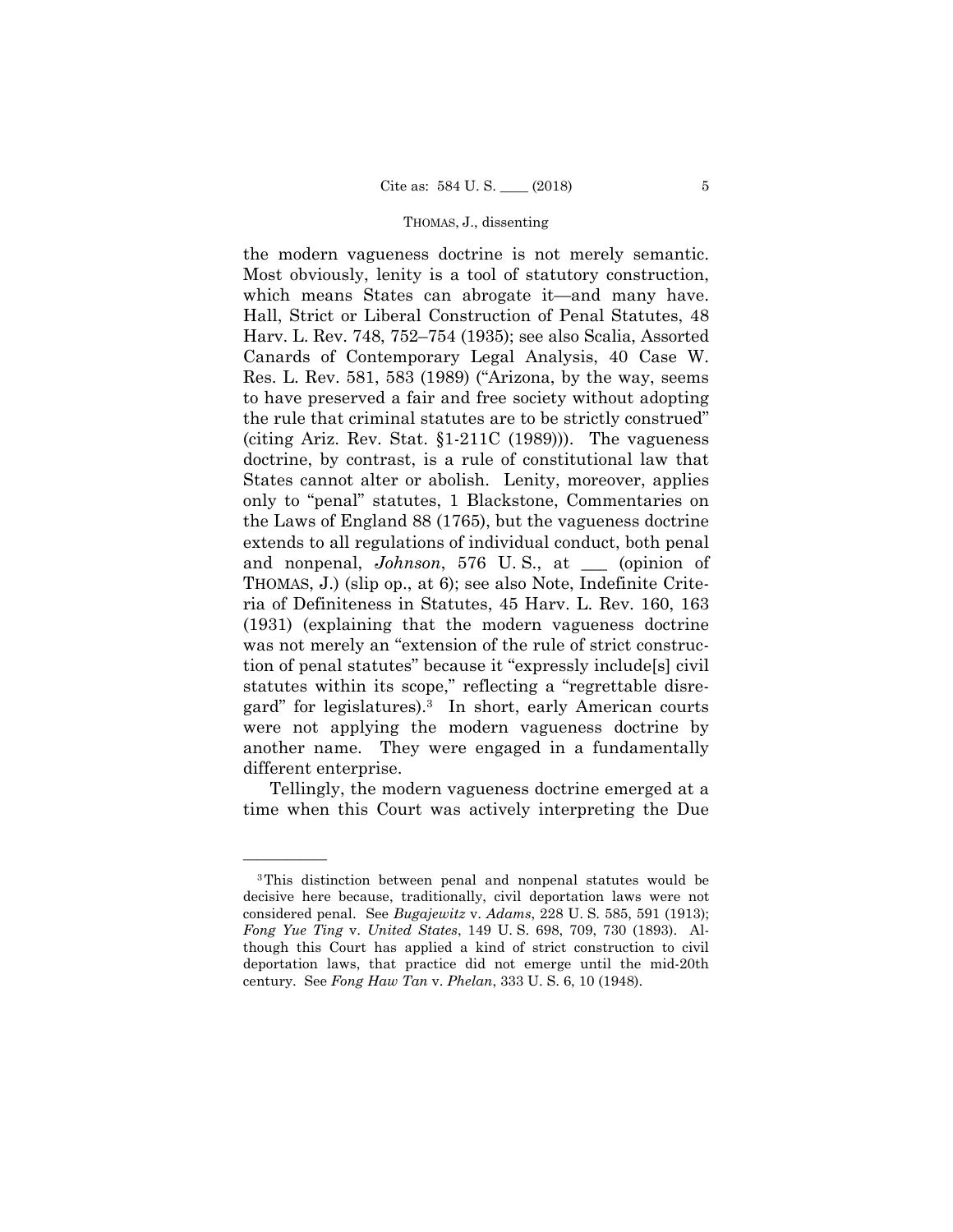## THOMAS, J., dissenting

Process Clause to strike down democratically enacted laws—first in the name of the "liberty of contract," then in the name of the "right to privacy." See *Johnson*, 576 U. S., at  $\_\_\_\_\_\_\$  (opinion of THOMAS, J.) (slip op., at 13–16). That the vagueness doctrine "develop[ed] on the federal level concurrently with the growth of the tool of substantive due process" does not seem like a coincidence. Note, 23 Ind. L. J., at 278. Like substantive due process, the vagueness doctrine provides courts with "open-ended authority to oversee [legislative] choices." *Kolender* v. *Lawson*, 461 U. S. 352, 374 (1983) (White, J., dissenting). This Court, for example, has used the vagueness doctrine to invalidate antiloitering laws, even though those laws predate the Declaration of Independence. See *Johnson*, *supra*, at \_\_\_ (opinion of THOMAS, J.) (slip op., at 7) (discussing *Chicago* v. *Morales*, 527 U. S. 41 (1999)).

 tionally left to the democratic process. See, *e.g., Williams*  This Court also has a bad habit of invoking the Due Process Clause to constitutionalize rules that were tradiv. *Pennsylvania*, 579 U. S. \_\_\_ (2016); *BMW of North America, Inc.* v. *Gore*, 517 U. S. 559 (1996); *Foucha* v. *Louisiana*, 504 U. S. 71 (1992); cf. *Montgomery* v. *Louisiana*, 577 U. S. \_\_\_ (2016). If vagueness is another example of this practice, then that is all the more reason to doubt its legitimacy.

3

 (opinion of THOMAS, J.) (slip op., at 17, n. 7) (stressing the Even assuming the Due Process Clause prohibits vague laws, this prohibition might not apply to laws governing the removal of aliens. Cf. *Johnson*, 576 U. S., at \_\_\_, n. 7 need for specificity when assessing alleged due process rights). The Founders were familiar with English law, where "'the only question that ha[d] ever been made in regard to the power to expel aliens [was] whether it could be exercised by the King without the consent of Parlia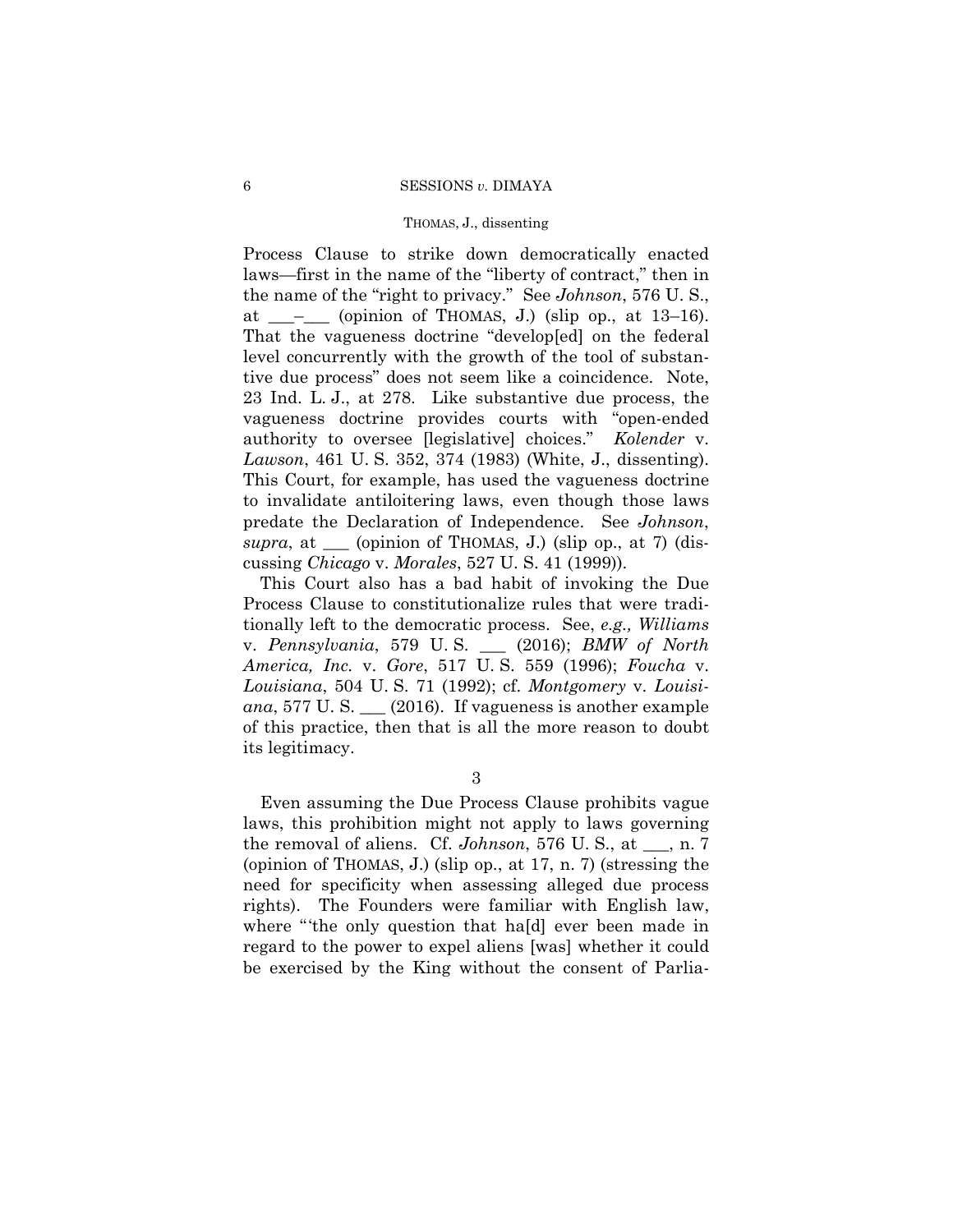## THOMAS, J., dissenting

ment.'" *Demore* v. *Kim*, 538 U. S. 510, 538 (2003) (O'Connor, J., concurring in part and concurring in judgment) (quoting *Fong Yue Ting* v. *United States*, 149 U. S. 698, 709 (1893)). And, in this country, the notion that the Due Process Clause governed the removal of aliens was not announced until the 20th century.

 Act Concerning Aliens §1, 1 Stat. 571. This statute was Less than a decade after the ratification of the Bill of Rights, the founding generation had an extensive debate about the relationship between the Constitution and federal removal statutes. In 1798, the Fifth Congress enacted the Alien Acts. One of those Acts, the Alien Friends Act, gave the President unfettered discretion to expel any aliens "he shall judge dangerous to the peace and safety of the United States, or shall have reasonable grounds to suspect are concerned in any treasonable or secret machinations against the government thereof." An modeled after the Aliens Act 1793 in England, which similarly gave the King unfettered discretion to expel aliens as he "shall think necessary for the publick Security." 33 Geo. III, ch. 4, §18, in 39 Eng. Stat. at Large 16. Both the Fifth Congress and the States thoroughly debated the Alien Friends Act. Virginia and Kentucky enacted resolutions (anonymously drafted by Madison and Jefferson) opposing the Act, while 10 States enacted counterresolutions condemning the views of Virginia and Kentucky. See Fehlings, Storm on the Constitution: The First Deportation Law, 10 Tulsa J. Comp. & Int'l L. 63, 85, 103 (2002).

The Jeffersonian Democratic-Republicans, who viewed the Alien Friends Act as a threat to their party and the institution of slavery, $4$  raised a number of constitutional

<sup>4</sup>The Jeffersonian Democratic-Republicans who opposed the Alien Friends Act primarily represented slave States, and their party's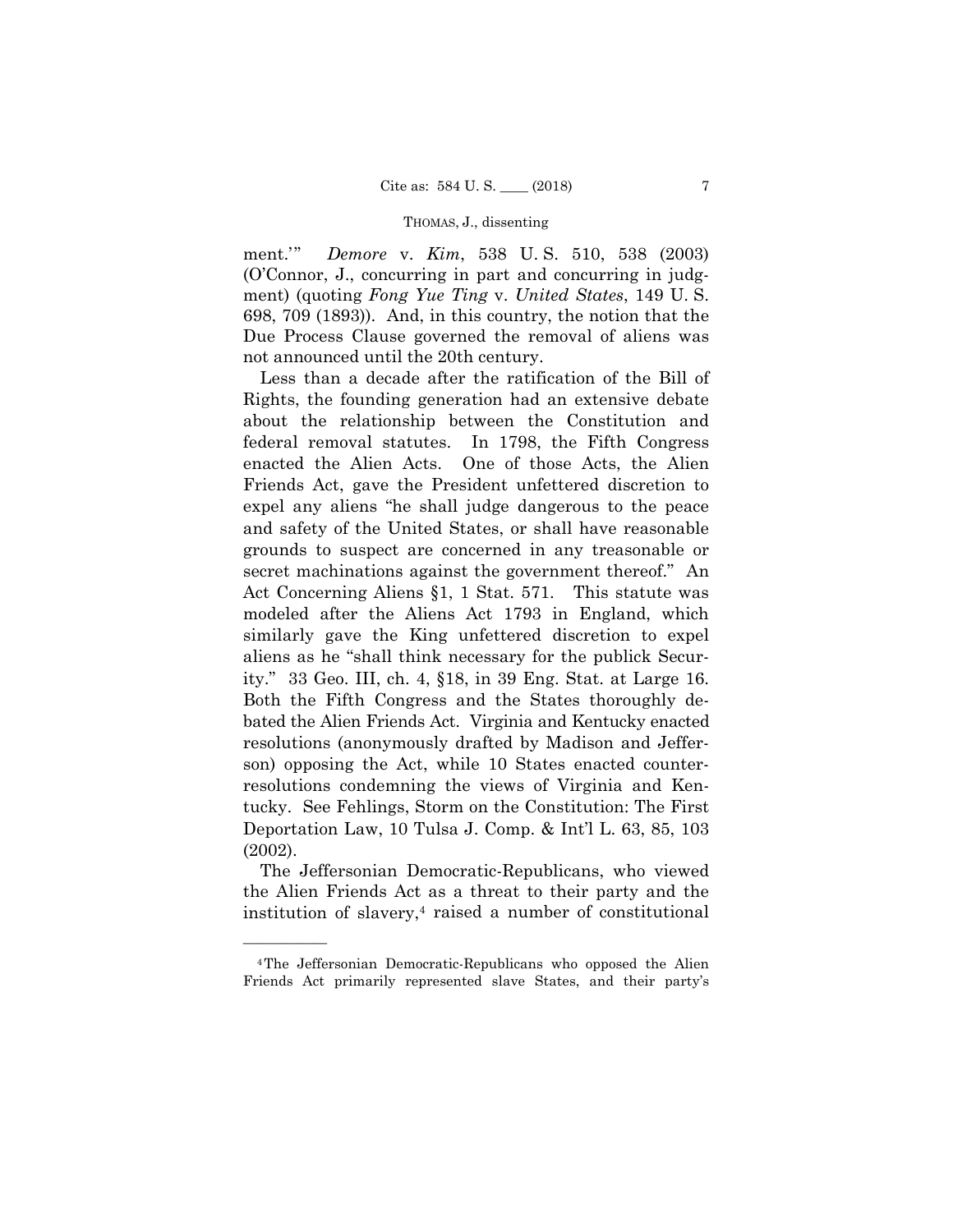## THOMAS, J., dissenting

objections. Some of the Jeffersonians argued that the Alien Friends Act violated the Fifth Amendment's Due Process Clause. They complained that the Act failed to provide aliens with all the accouterments of a criminal trial. See, *e.g.,* Kentucky Resolutions ¶6, in 4 The Debates in the Several Conventions on the Adoption of the Federal Constitution 541–542 (J. Elliot ed. 1836) (Elliot's Debates); 8 Annals of Cong. 1982–1983 (1798) (statement of Rep. Gallatin); Madison's Report on the Virginia Resolutions (Jan. 7, 1800), in 6 Writings of James Madison 361–362 (G. Hunt ed. 1906) (Madison's Report).5

The Federalists gave two primary responses to this due process argument. First, the Federalists argued that the rights of aliens were governed by the law of nations, not the Constitution. See, *e.g.,* Randolph, Debate on Virginia Resolutions, in The Virginia Report of 1799–1800, pp. 34– 35 (1850) (Virginia Debates) (statement of George K. Taylor) (arguing that aliens "were not a party to the [Constitution]" and that "cases between the government and

political strength came from the South. See Fehlings, Storm on the Constitution: The First Deportation Law, 10 Tulsa J. Comp. & Int'l L. 63, 84 (2002). The Jeffersonians opposed any federal control over immigration, which their constituents feared would be used to pre-empt State laws that prohibited the entry of free blacks. *Id.,* at 84–85; see also Berns, Freedom of the Press and the Alien and Sedition Laws: A Reappraisal, 1970 S. Ct. Rev. 109, 116 ("Whether pro- or anti-slavery, most southerners, including Jefferson and Madison . . . were united behind a policy of denying to the national government any competence to deal with the question of slavery"). The fear was that "mobile free Negroes would intermingle with slaves, encourage them to run away,

and foment insurrection." I. Berlin, Slaves Without Masters 92 (1974).<br><sup>5</sup>The Jeffersonians also argued that the Alien Friends Act violated due process because, if aliens disobeyed the President's orders to leave the country, they could be convicted of a crime and imprisoned without a trial. See, *e.g.,* Kentucky Resolutions ¶6, 4 Elliot's Debates 541. That charge was false. The Alien Friends Act gave federal courts jurisdiction over alleged violations of the President's orders. See §4, 1 Stat. 571.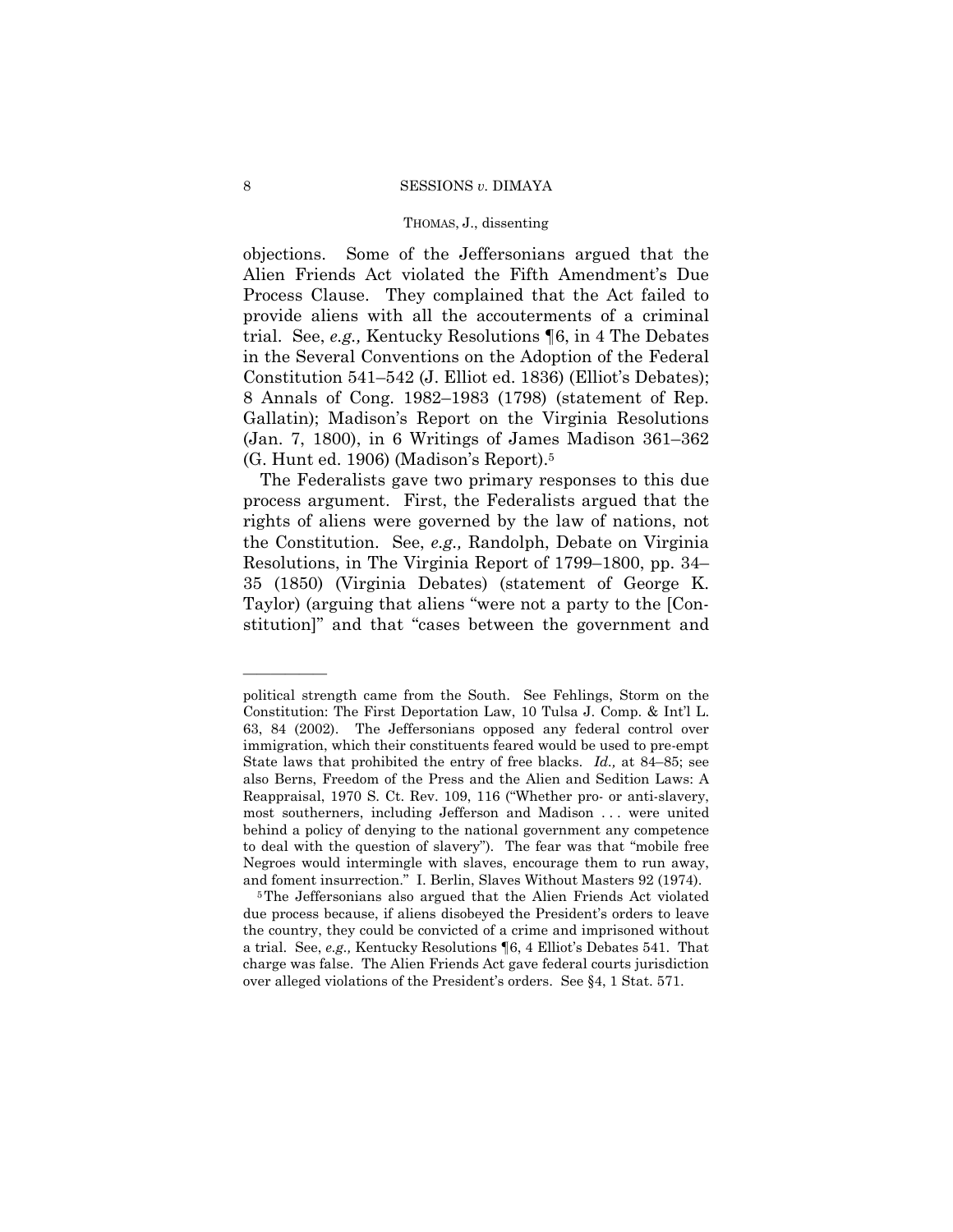aliens . . . arise under the law of nations"); *id.*, at 100 (statement of William Cowan) (identifying the source of rights "as to citizens, the Constitution; as to aliens, the law of nations"); A. Addison, A Charge to the Grand Juries of the County Courts of the Fifth Circuit of the State of Pennsylvania 18 (1799) (Charge to the Grand Juries) ("[T]he Constitution leaves aliens, as in other countries, to the protection of the general principles of the law of nations"); Answer to the Resolutions of the State of Kentucky, Oct. 29, 1799, in 4 Records of the Governor and Council of the State of Vermont 528 (1876) (denying "that aliens had any rights among us, except what they derived from the law of nations, and rights of hospitality"). The law of nations imposed no enforceable limits on a nation's power to remove aliens. See, *e.g.,* 1 E. de Vattel, Law of Nations, §§230–231, pp. 108–109 (J. Chitty et al. transl. and ed. 1883).

Second, the Federalists responded that the expulsion of aliens "did not touch life, liberty, or property." Virginia Debates 34. The founding generation understood the phrase "life, liberty, or property" to refer to a relatively narrow set of core private rights that did not depend on the will of the government. See *Wellness Int'l Network, Ltd.* v. *Sharif*, 575 U. S. \_\_\_, \_\_\_–\_\_\_ (2015) (THOMAS, J., dissenting) (slip op., at 9–10); Nelson, Adjudication in the Political Branches, 107 Colum. L. Rev. 559, 566–568 (2007) (Nelson). Quasi-private rights—"privileges" or "franchises" bestowed by the government on individuals did not qualify and could be taken away without judicial process. See *B&B Hardware, Inc.* v. *Hargis Industries, Inc.*, 575 U.S. \_\_, \_\_ (2015) (THOMAS, J., dissenting) (slip op., at 12); Nelson 567–569. The Federalists argued that an alien's right to reside in this country was one such privilege. See, *e.g.*, Virginia Debates 34 (arguing that "ordering away an alien . . . was not a matter of right, but of favour," which did not require a jury trial); Report of the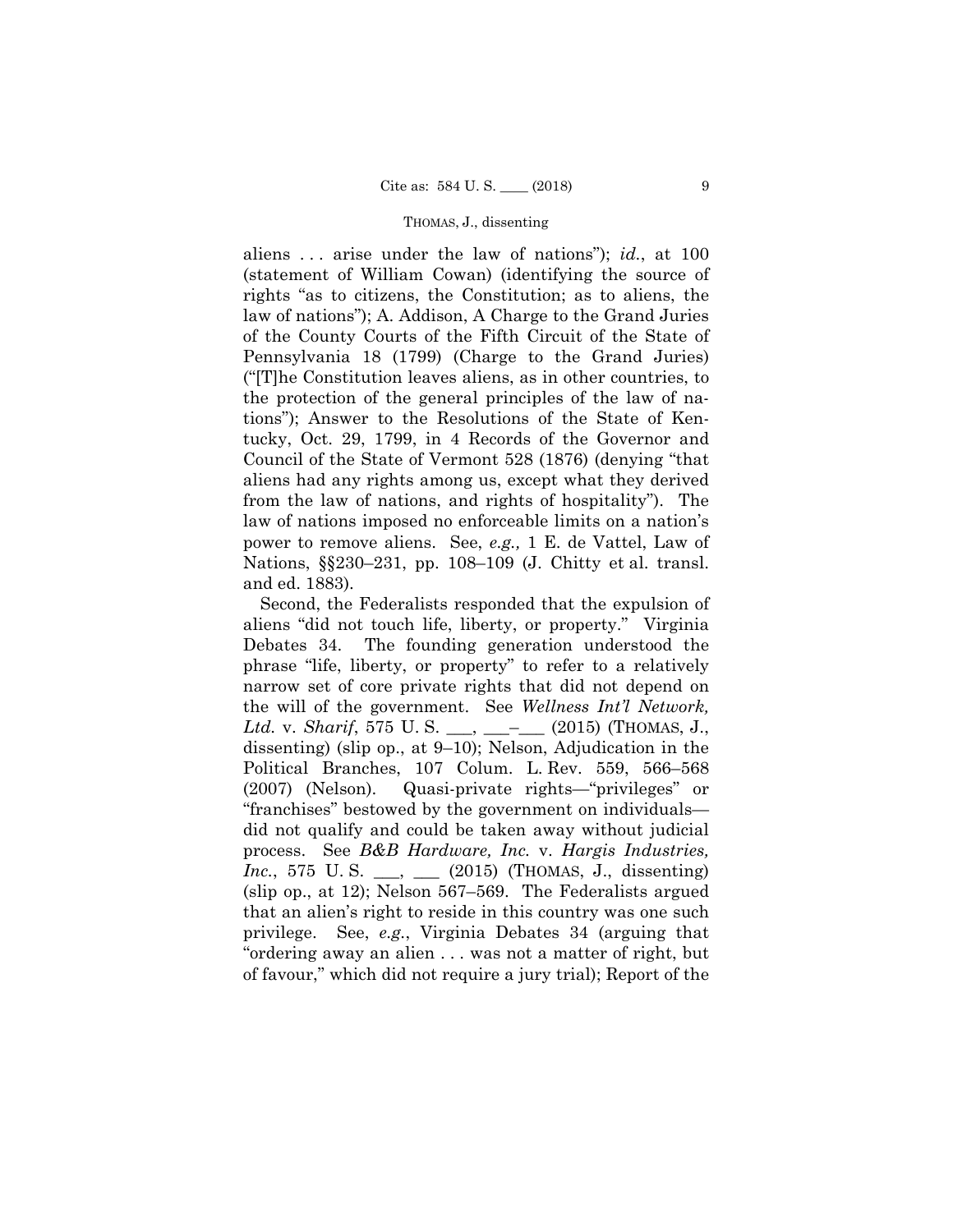# THOMAS, J., dissenting

Select Committee of the House of Representatives, Made to the House of Representatives on Feb. 21, 1799, 9 Annals of Cong. 2987 (1799) (stating that aliens "remain in the country . . . merely as matter of favor and permission" and can be removed at any time without a criminal trial); Charge to the Grand Juries 11–13 (similar). According to the Minority Address of the Virginia Legislature (anonymously drafted by John Marshall), "[T]he right of remaining in our country is vested in no alien; he enters and remains by the courtesy of the sovereign power, and that courtesy may at pleasure be withdrawn" without judicial process. Address of the Minority in the Virginia Legislature to the People of that State 9–10 (1799) (Virginia Minority Address). Unlike "a grant of land," the "[a]dmission of an alien to residence . . . is revocable, like a permission." A. Addison, Analysis of the Report of the Committee of the Virginia Assembly 23 (1800). Removing a resident alien from the country did not affect "life, liberty, or property," the Federalists argued, until the alien became a naturalized citizen. See *id.*, at 23–24; Charge to the Grand Juries 11–13. That the alien's permanent residence was conferred by statute would not have made a difference. See Nelson 571, 580–582; *Teva Pharmaceuticals USA, Inc.* v. *Sandoz, Inc.*, 574 U. S. \_\_\_, \_\_\_, n. 2 (2015) (THOMAS, J., dissenting) (slip op., at 9, n. 2).

 not enact another removal statute for nearly a century. After the Alien Friends Act lapsed in 1800, Congress did The States enacted their own removal statutes during this period, see G. Neuman, Strangers to the Constitution 19– 43 (1996), and I am aware of no decision questioning the legality of these statutes under State due-process or lawof-the-land provisions. Beginning in the late 19th century, the Federal Government reinserted itself into the regulation of immigration. When this Court was presented with constitutional challenges to Congress' removal laws, it initially rejected them for many of the same reasons that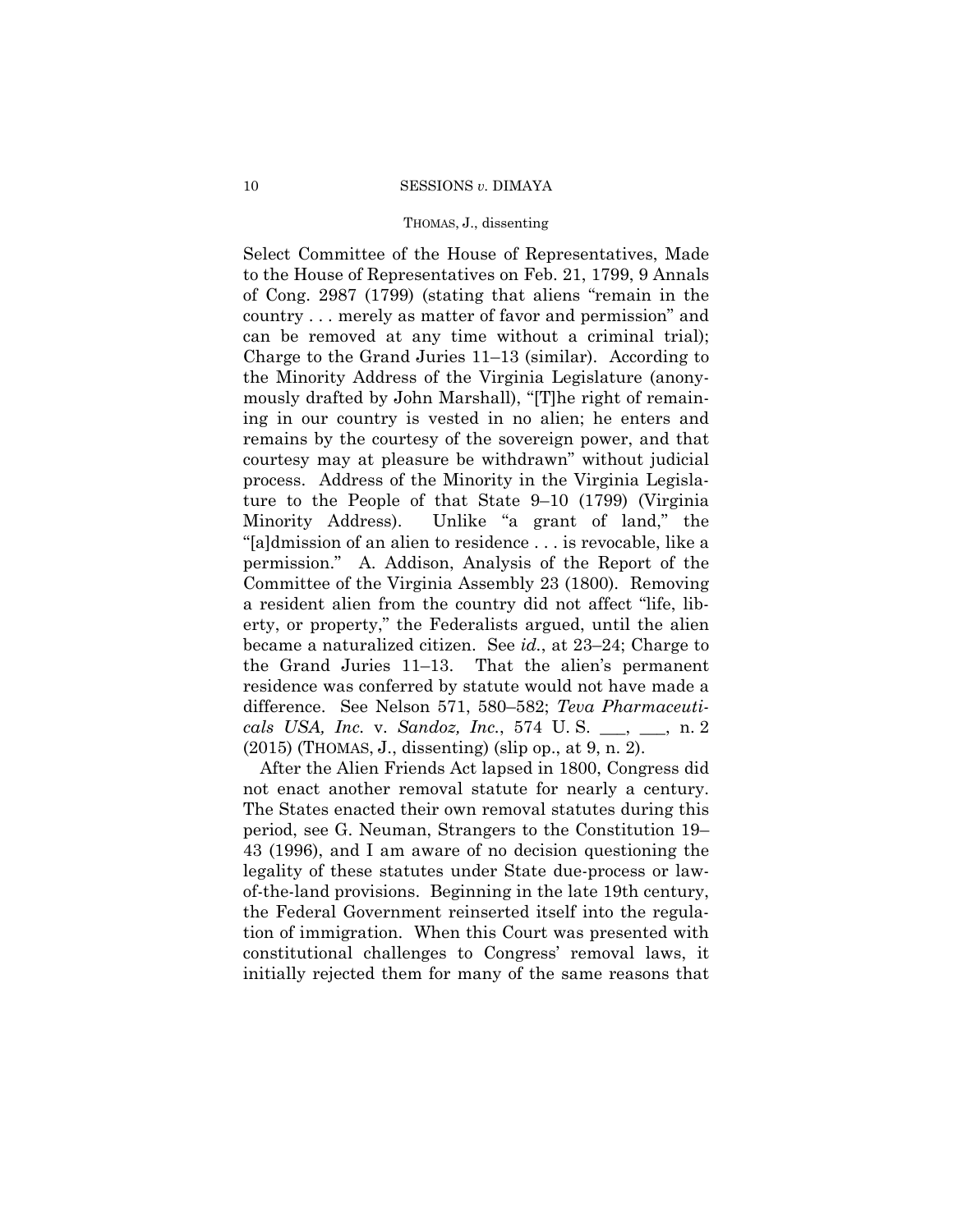Marshall and the Federalists had cited in defense of the Alien Friends Act. Although the Court rejected the Federalists' argument that resident aliens do not enjoy constitutional rights, see *Wong Wing* v. *United States*, 163 U. S. 228, 238 (1896), it agreed that civil deportation statutes do not implicate "life, liberty, or property," see, *e.g., Harisiades* v. *Shaughnessy*, 342 U. S. 580, 584–585 (1952) ("[T]hat admission for permanent residence confers a 'vested right' on the alien [is] not founded in precedents of this Court"); *United States ex rel. Turner* v. *Williams*, 194 U. S. 279, 290 (1904) ("[T]he deportation of an alien who is found to be here in violation of law is not a deprivation of liberty without due process of law"); *Fong Yue Ting*, 149 U. S., at 730 ("[Deportation] is but a method of enforcing the return to his own country of an alien who has not complied with [statutory] conditions .... He has not, therefore, been deprived of life, liberty, or property without due process of law"); *id.,* at 713–715 (similar). Consistent with this understanding, "federal immigration laws from 1891 until 1952 made no express provision for judicial review." *Demore*, 538 U. S., at 538 (opinion of O'Connor, J.).

It was not until the 20th century that this Court held that nonpenal removal statutes could violate the Due Process Clause. See *Wong Yang Sung* v. *McGrath*, 339 U. S. 33, 49 (1950). That ruling opened the door for the Court to apply the then-nascent vagueness doctrine to immigration statutes. But the Court upheld vague standards in immigration laws that it likely would not have tolerated in criminal statutes. See, *e.g., Boutilier* v. *INS*, 387 U. S. 118, 122 (1967) ("'psychopathic personality'"); *Jordan* v. *De George*, 341 U. S. 223, 232 (1951) ("'crime involving moral turpitude'"); cf. *Mahler*, *supra*, at 40 ("'undesirable residents'"). Until today, this Court has never held that an immigration statute is unconstitutionally vague.

Thus, for more than a century after the founding, it was,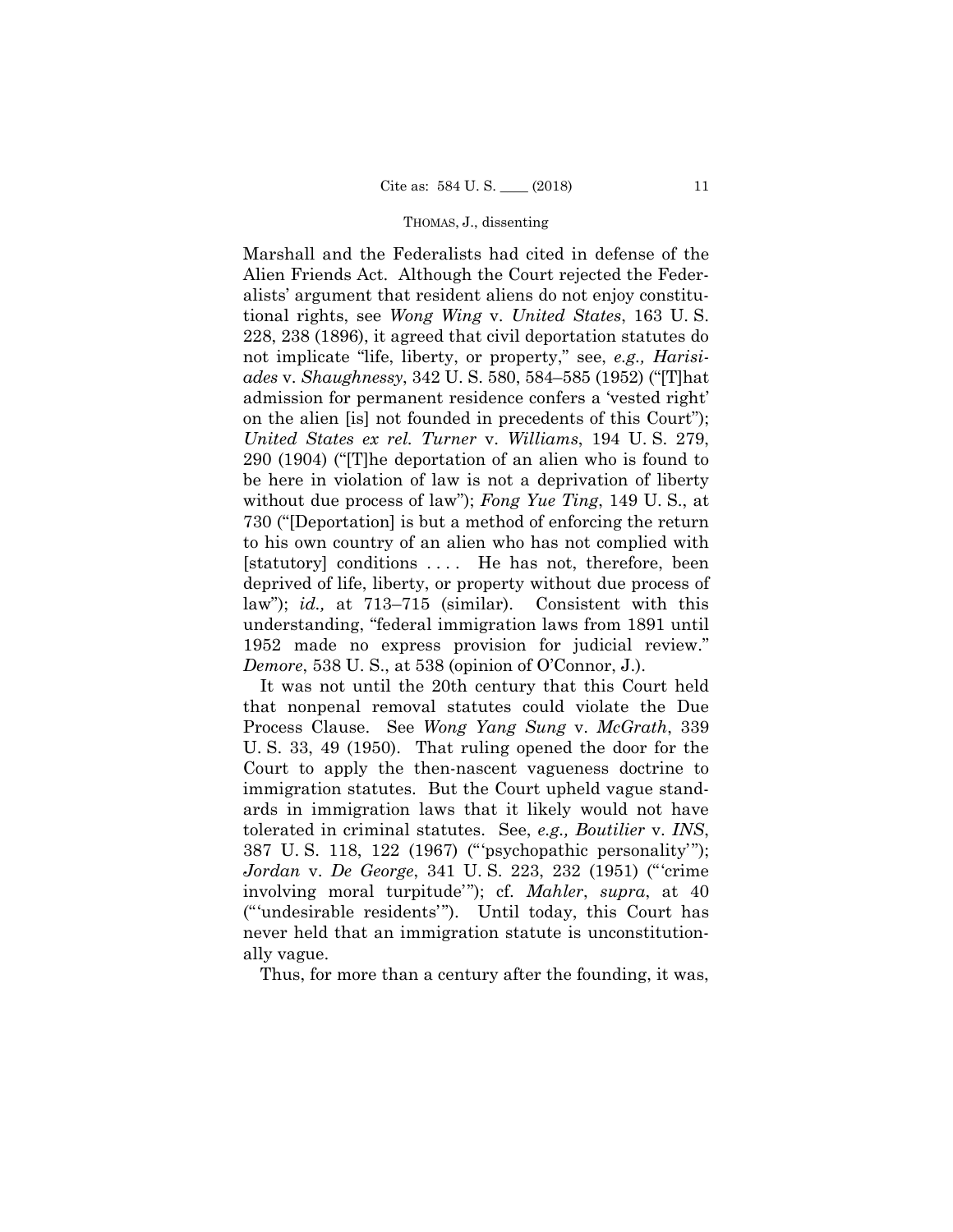# THOMAS, J., dissenting

at best, unclear whether federal removal statutes could violate the Due Process Clause. And until today, this Court had never deemed a federal removal statute void for vagueness. Given this history, it is difficult to conclude that a ban on vague removal statutes is a "settled usag[e] and mod[e] of proceeding existing in the common and statute law of England, before the emigration of our ancestors" protected by the Fifth Amendment's Due Process Clause. *Murray's Lessee*, 18 How., at 277.

B

Instead of a longstanding procedure under *Murray's Lessee*, perhaps the vagueness doctrine is really a way to enforce the separation of powers—specifically, the doctrine of nondelegation. See Chapman & McConnell, Due Process as Separation of Powers, 121 Yale L. J. 1672, 1806 (2012) ("Vague statutes have the effect of delegating lawmaking authority to the executive"). Madison raised a similar objection to the Alien Friends Act, arguing that its expansive language effectively allowed the President to exercise legislative (and judicial) power. See Madison's Report 369–371. And this Court's precedents have occasionally described the vagueness doctrine in terms of nondelegation. See, *e.g., Grayned* v. *City of Rockford*, 408 U. S. 104, 108–109 (1972) ("A vague law impermissibly delegates basic policy matters"). But they have not been consistent on this front. See, *e.g., Aptheker* v. *Secretary of State*, 378 U. S. 500, 516 (1964) ("'The objectionable quality of vagueness . . . does not depend upon . . . unchanneled delegation of legislative powers'"); *Maynard* v. *Cartwright*, 486 U. S. 356, 361 (1988) ("Objections to vagueness under the Due Process Clause rest on the lack of notice").

I agree that the Constitution prohibits Congress from delegating core legislative power to another branch. See *Department of Transportation* v. *Association of American Railroads*, 575 U. S. \_\_\_, \_\_\_ (2015) (*AAR*) (THOMAS, J.,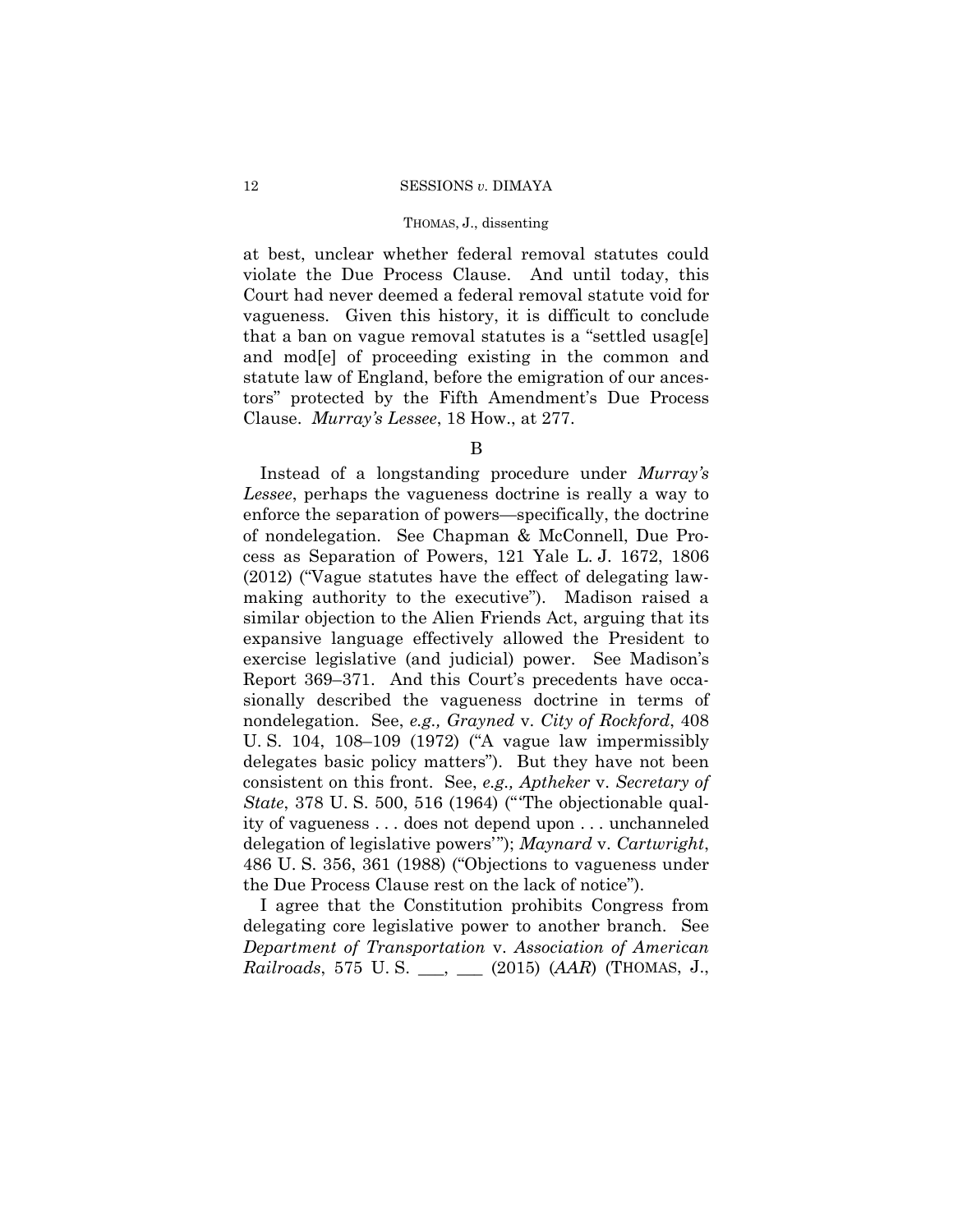concurring in judgment) (slip op., at 3) ("Congress improperly 'delegates' legislative power when it authorizes an entity other than itself to make a determination that requires an exercise of legislative power"); accord, *Whitman* v. *American Trucking Assns., Inc.*, 531 U. S. 457, 487 (2001) (THOMAS, J., concurring). But I locate that principle in the Vesting Clauses of Articles I, II, and III—not in the Due Process Clause. *AAR, supra*, at \_\_\_<sup>\_</sup>\_\_\_ (opinion of THOMAS, J.) (slip op., at 2–3); see also *Hampton* v. *Mow Sun Wong*, 426 U. S. 88, 123 (1976) (Rehnquist, J., dissenting) ("[T]hat there was an improper delegation of authority . . . has not previously been thought to depend upon the procedural requirements of the Due Process Clause"). In my view, impermissible delegations of legislative power violate this principle, not just delegations that deprive individuals of "life, liberty, or property," Amdt. 5.

Respondent does not argue that §16(b), as incorporated by the INA, is an impermissible delegation of power. See Brief for Respondent 50 (stating that "there is no delegation question" in this case). I would not reach that question here, because this case can be resolved on narrower grounds. See Part I–C, *infra*. But at first blush, it is not at all obvious that the nondelegation doctrine would justify wholesale invalidation of §16(b).

If §16(b) delegates power in this context, it delegates power primarily to the Executive Branch entities that administer the INA—namely, the Attorney General, immigration judges, and the Board of Immigration Appeals (BIA). But Congress does not "delegate" when it merely authorizes the Executive Branch to exercise a power that it already has. See *AAR*, *supra*, at \_\_\_ (opinion of THOMAS, J.) (slip op., at 3). And there is some foundingera evidence that "the executive Power," Art. II, §1, includes the power to deport aliens.

Blackstone—one of the political philosophers whose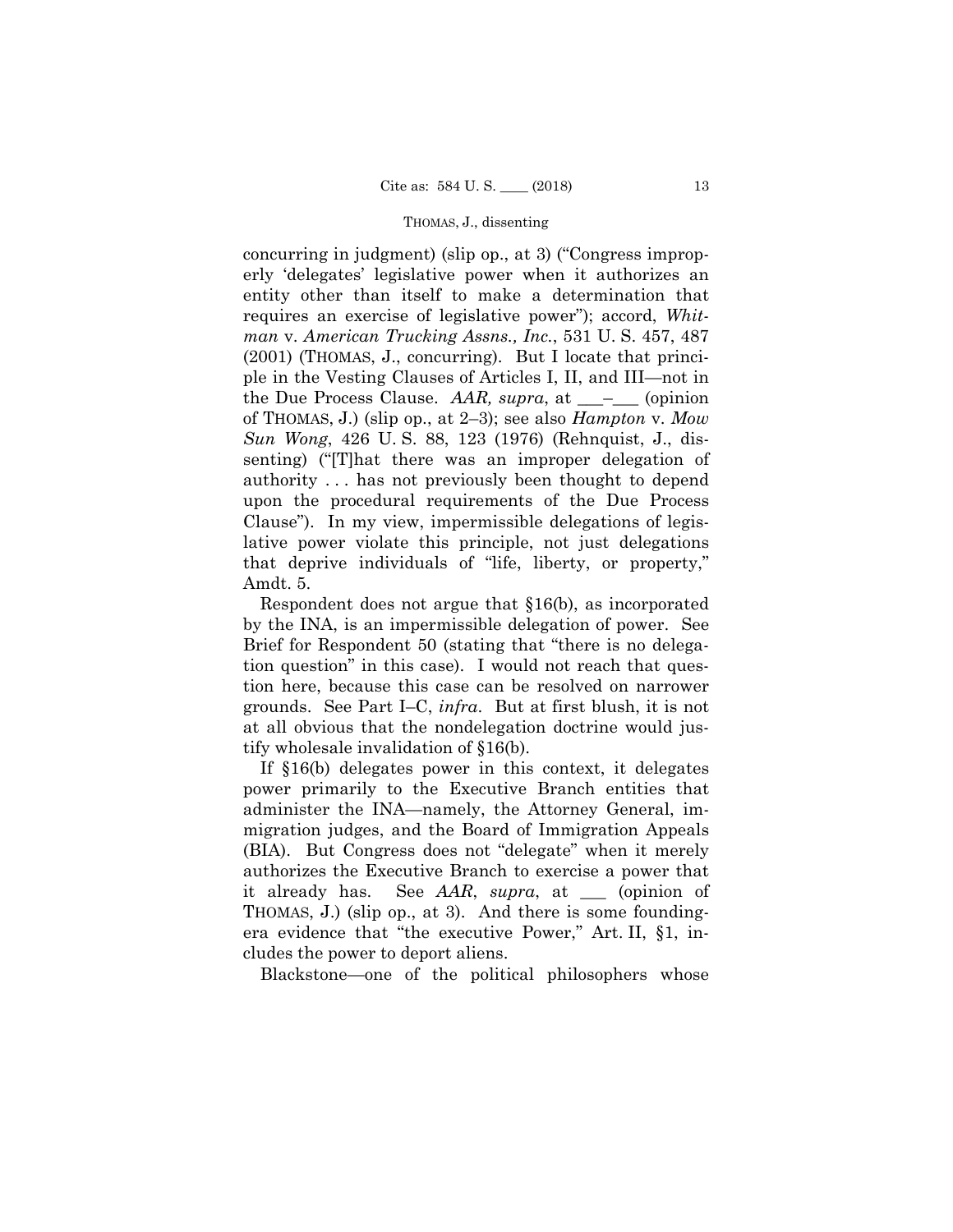# THOMAS, J., dissenting

writings on executive power were "most familiar to the Framers," Prakash & Ramsey, The Executive Power Over Foreign Affairs, 111 Yale L. J. 231, 253 (2001)—described the power to deport aliens as executive and located it with the King. Alien friends, Blackstone explained, are "liable to be sent home whenever the king sees occasion." 1 Commentaries on the Laws of England 252 (1765). When our Constitution was ratified, moreover, "[e]minent English judges, sitting in the Judicial Committee of the Privy Council, ha[d] gone very far in supporting the . . . expulsion, by the executive authority of a colony, of aliens." *Demore*, 538 U.S., at 538 (opinion of O'Connor, J.) (quoting *Fong Yue Ting*, 149 U. S., at 709). Some of the Federalists defending the Alien Friends Act similarly argued that the President had the power to remove aliens. See, *e.g.,* Virginia Debates 35 (statement of George K. Taylor) (arguing that the power to remove aliens is "most properly entrusted" with the President, since "[h]e, by the Constitution, was bound to execute the laws" and is "the executive officer, with whom all persons and bodies whatever were accustomed to communicate"); Virginia Minority Address 9 (arguing that the removal of aliens "is a measure of general safety, in its nature political and not forensic, the execution of which is properly trusted to the department which represents the nation in all its interior relations"); Charge to the Grand Juries 29–30 ("As a measure of national defence, this discretion, of expulsion or indulgence, seems properly vested in the branch of the government peculiarly charged with the direction of the executive powers, and of our foreign relations. There is in it a mixture of external policy, and of the law of nations, that justifies this disposition"). More recently, this Court recognized that "[r]emoval decisions" implicate "our customary policy of deference to the President in matters of foreign affairs" because they touch on "our relations with foreign powers and require consideration of changing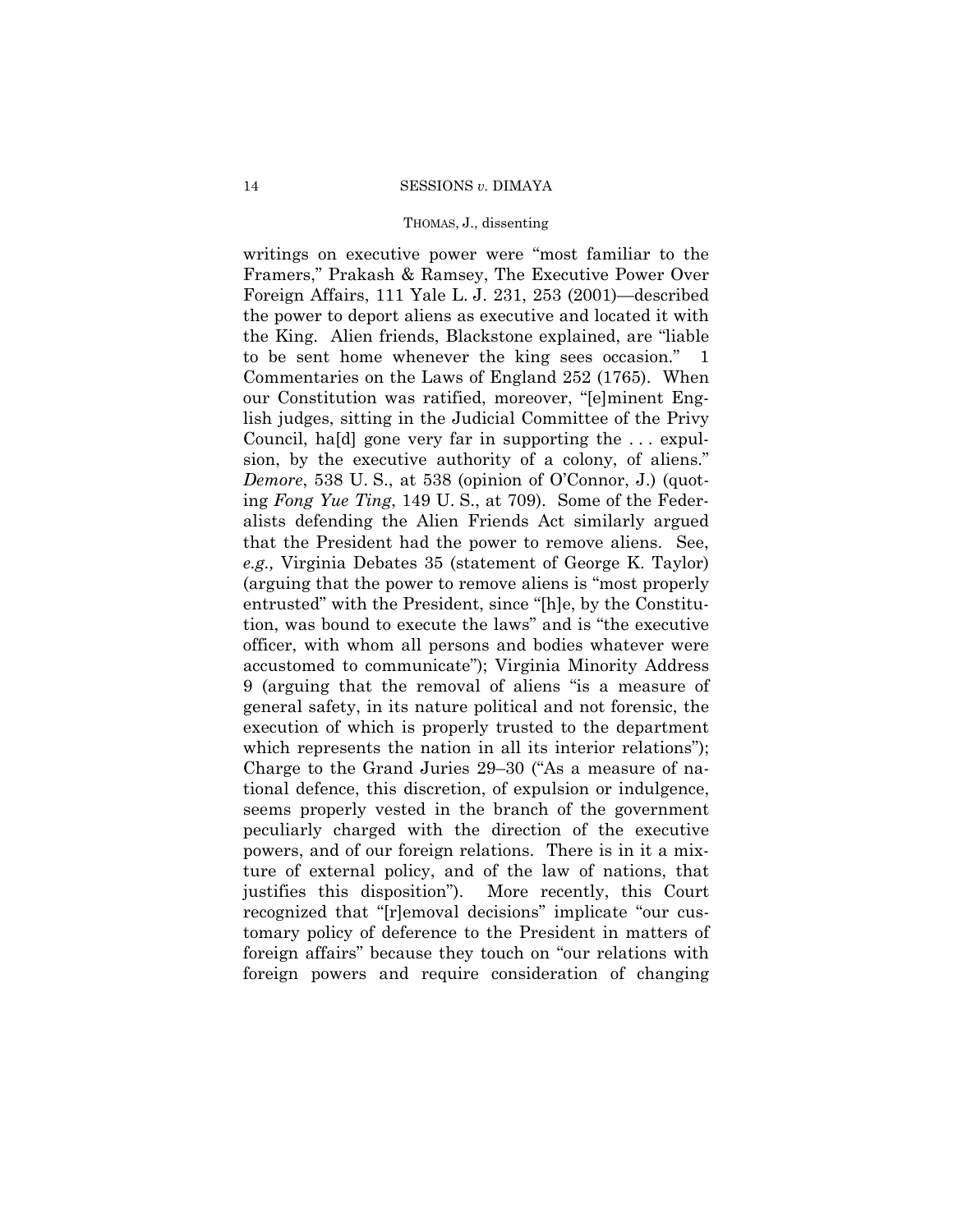political and economic circumstances." *Jama* v. *Immigration and Customs Enforcement*, 543 U. S. 335, 348 (2005) (internal quotation marks omitted). Taken together, this evidence makes it difficult to confidently conclude that the INA, through §16(b), delegates core legislative power to the Executive.

Instead of the Executive, perhaps §16(b) impermissibly delegates power to the Judiciary, since the Courts of Appeals often review the BIA's application of §16(b). I assume that, at some point, a statute could be so devoid of content that a court tasked with interpreting it "would simply be making up a law—that is, exercising legislative power." Lawson, Delegation and Original Meaning, 88 Va. L. Rev. 327, 339 (2002); see *id.,* at 339–340 (providing examples such as a gibberish-filled statute or a statute that requires "'goodness and niceness'"). But I am not confident that our modern vagueness doctrine—which focuses on whether regulations of individual conduct provide "fair warning," are "clearly defined," and do not encourage "arbitrary and discriminatory enforcement," *Grayned*, 408 U. S., at 108; *Kolender*, 461 U. S., at 357 accurately demarcates the line between legislative and judicial power. The Founders understood that the interpretation of legal texts, even vague ones, remained an exercise of core judicial power. See *Perez* v. *Mortgage Bankers Assn.*, 575 U. S. \_\_\_, \_\_\_–\_\_\_ (2015) (THOMAS, J., concurring in judgment) (slip op., at 8–9); Hamburger, The Constitution's Accommodation of Social Change, 88 Mich. L. Rev. 239, 303–310 (1989). Courts were expected to clarify the meaning of such texts over time as they applied their terms to specific cases. See *id.,* at 309–310; Nelson, Originalism and Interpretive Conventions, 70 U. Chi. L. Rev. 519, 526 (2003). Although early American courts declined to apply vague or unintelligible statutes as appropriate in individual cases, they did not wholesale invalidate them as unconstitutional delegations of legislative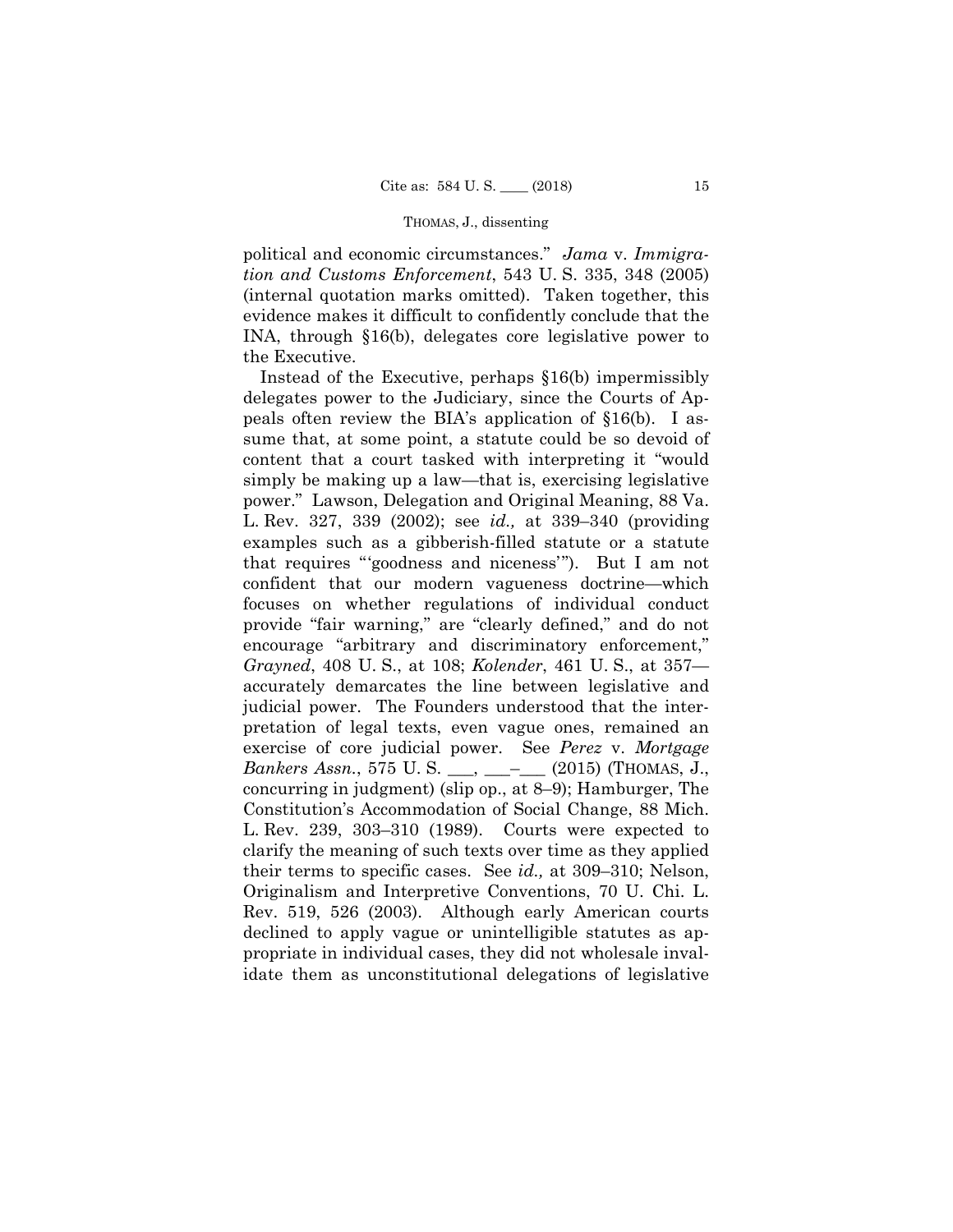power. See *Johnson*, 576 U.S., at \_\_\_\_\_, and n. 3 (opinion of THOMAS, J.) (slip op., at 10–11, and n. 3).

> $\mathcal{C}$ 1

I need not resolve these historical questions today, as this case can be decided on narrower grounds. If the vagueness doctrine has any basis in the original meaning of the Due Process Clause, it must be limited to case-bycase challenges to particular applications of a statute. That is what early American courts did when they applied the rule of lenity. See  $id$ , at  $\_\_\_$  (slip op., at 10). And that is how early American courts addressed constitutional challenges to statutes more generally. See *ibid.* ("[T]here is good evidence that [antebellum] courts . . . understood judicial review to consist 'of a refusal to give a statute effect as operative law in resolving a case,' a notion quite distinct from our modern practice of "strik[ing] down" legislation'" (quoting Walsh, Partial Unconstitutionality, 85 N. Y. U. L. Rev. 738, 756 (2010)).

This Court's precedents likewise recognize that, outside the First Amendment context, a challenger must prove that the statute is vague as applied to him. See *Holder* v. *Humanitarian Law Project*, 561 U. S. 1, 18–19 (2010); *United States* v. *Williams*, 553 U. S. 285, 304 (2008); *Maynard*, 486 U. S., at 361; *Hoffman Estates* v. *Flipside, Hoffman Estates, Inc.*, 455 U. S. 489, 495, and n. 7 (1982) (collecting cases). *Johnson* did not overrule these precedents. While *Johnson* weakened the principle that a facial challenge requires a statute to be vague "in *all* applications," 576 U.S., at  $\_\_$  (slip op., at 11) (emphasis added), it did not address whether a statute must be vague as applied to the person challenging it. That question did not arise because the Court concluded that ACCA's residual

<sup>2</sup>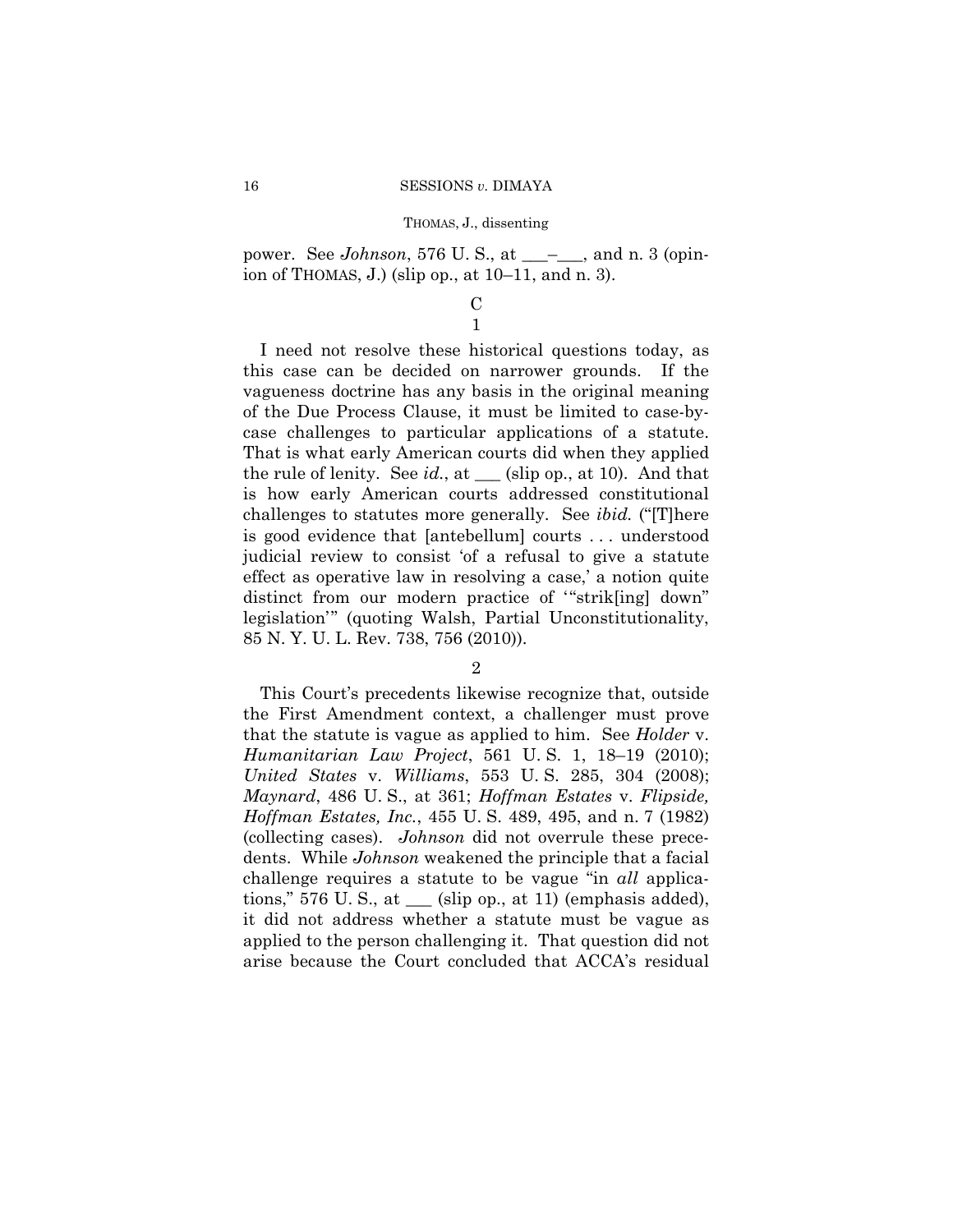clause was vague as applied to the crime at issue there: unlawful possession of a short-barreled shotgun. See *id.,*  at  $\_\_\$  (slip op., at 9).

In my view, §16(b) is not vague as applied to respondent. When respondent committed his burglaries in 2007 and 2009, he was "sufficiently forewarned . . . that the statutory consequence . . . is deportation." *De George*, 341 U. S., at 232. At the time, courts had "unanimous[ly]" concluded that residential burglary is a crime of violence, and not "a single opinion . . . ha[d] held that [it] is *not*." *United States* v. *M. C. E.*, 232 F. 3d 1252, 1255–1256 (CA9 2000); see also *United States* v. *Davis*, 881 F. 2d 973, 976 (CA11 1989) (explaining that treating residential burglary as a crime of violence was "[i]n accord with common law tradition and the settled law of the federal circuits"). Residential burglary "ha[d] been considered a violent offense for hundreds of years . . . because of the potential for mayhem if burglar encounters resident." *United States*  v. *Pinto*, 875 F. 2d 143, 144 (CA7 1989). The Model Penal Code had recognized that risk, see ALI, Model Penal Code §221.1, Comment 3(c), p. 75 (1980); the Sentencing Commission had recognized that risk; see United States Sentencing Commission, Guidelines Manual §4B1.2(a)(2) (Nov. 2006); and this Court had repeatedly recognized that risk, see, *e.g., James* v. *United States*, 550 U. S. 192, 203 (2007); *Taylor* v. *United States*, 495 U. S. 575, 588 (1990). In *Leocal* v. *Ashcroft*, 543 U. S. 1 (2004), this Court unanimously agreed that burglary is the "classic example" of a crime of violence under §16(b), because it "involves a substantial risk that the burglar will use force against a victim in completing the crime." *Id.*, at 10.

That same risk is present with respect to respondent's statute of conviction—first-degree residential burglary, Cal. Penal Code Ann. §§459, 460(a) (West 1999). The California Supreme Court has explained that the State's burglary laws recognize "the dangers to personal safety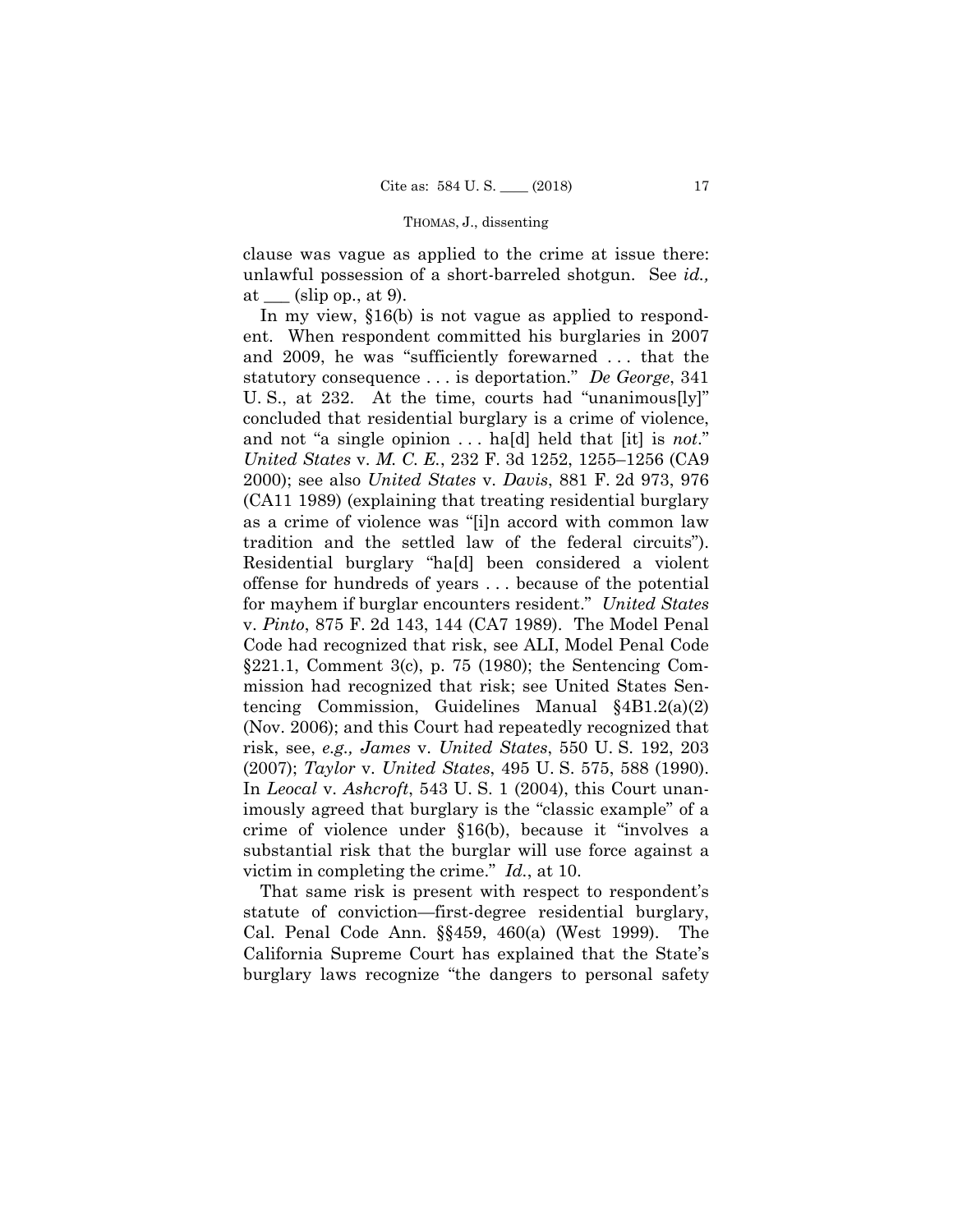between the burglar and a third party." *James*, *supra*, at created by the *usual* burglary situation." *People* v. *Davis*, 18 Cal. 4th 712, 721, 958 P. 2d 1083, 1089 (1998) (emphasis added). "'[T]he fact that a building is used as a home . . . increases such danger,'" which is why California elevates residential burglary to a first-degree offense. *People*  v. *Rodriguez*, 122 Cal. App. 4th 121, 133, 18 Cal. Rptr. 3d 550, 558 (2004); see also *People* v. *Wilson*, 208 Cal. App. 3d 611, 615, 256 Cal. Rptr. 422, 425 (1989) ("[T]he higher degree . . . is intended to prevent those situations which are most dangerous, most likely to cause personal injury" (emphasis deleted)). Although unlawful entry is not an element of the offense, courts "unanimous[ly]" agree that the offense still involves a substantial risk of physical force. *United States* v. *Avila*, 770 F. 3d 1100, 1106 (CA4 2014); accord, *United States* v. *Maldonado*, 696 F. 3d 1095, 1102, 1104 (CA10 2012); *United States* v. *Scanlan*, 667 F. 3d 896, 900 (CA7 2012); *United States* v. *Echeverria– Gomez*, 627 F. 3d 971, 976 (CA5 2010); *United States* v. *Becker*, 919 F. 2d 568, 573 (CA9 1990). First-degree residential burglary requires entry into an inhabited dwelling, with the intent to commit a felony, against the will of the homeowner—the key elements that create the risk of violence. See *United States* v. *Park*, 649 F. 3d 1175, 1178– 1180 (CA9 2011); *Avila*, *supra*, at 1106–1107; *Becker*, *supra*, at 571, n. 5. As this Court has explained, "[t]he main risk of burglary arises not from the simple physical act of wrongfully entering onto another's property, but rather from the possibility of a face-to-face confrontation 203.

 Drawing on *Johnson* and the decision below, the Court suggests that residential burglary might not be a crime of violence because "'only about seven percent of burglaries actually involve violence.'" *Ante,* at 9, n. 3 (citing *Dimaya*  v. *Lynch*, 803 F. 3d 1110, 1116, n. 7 (CA9 2015)); see Bureau of Justice Statistics, S. Catalano, National Crime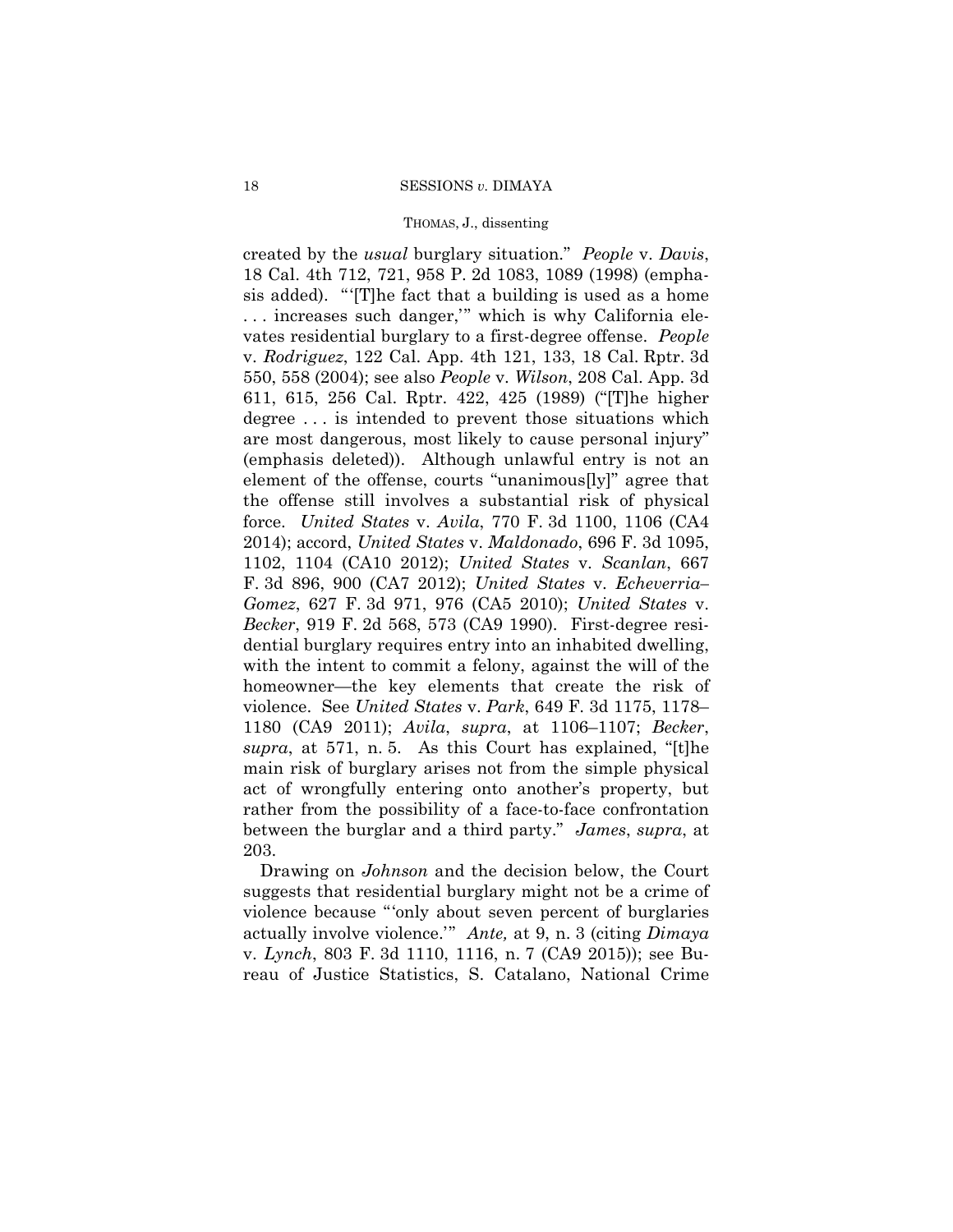Victimization Survey: Victimization During Household Burglary 1 (Sept. 2010), https://www.bjs.gov/content/pub/ pdf/vdhb.pdf (as last visited Apr. 13, 2018). But this statistic—which measures actual violence against a member of the household, see *id.,* at 1, 12—is woefully underinclusive. It excludes other potential victims besides household members—for example, "a police officer, or a bystande[r] who comes to investigate," *James*, *supra*, at 203. And §16(b) requires only a risk of physical force, not actual physical force, and that risk would seem to be present whenever someone is home during the burglary. Further, *Johnson* is not conclusive because, unlike ACCA's residual clause, §16(b) covers offenses that involve a substantial risk of physical force "against the person *or property* of another." (Emphasis added.) Surely the ordinary case of residential burglary involves at least one of these risks. According to the statistics referenced by the Court, most burglaries involve either a forcible entry (*e.g.,* breaking a window or slashing a door screen), an attempted forcible entry, or an unlawful entry when someone is home. See Bureau of Justice Statistics, *supra,* at 2 (Table 1). Thus, under any metric, respondent's convictions for first-degree residential burglary are crimes of violence under §16(b).

3

Finally, if facial vagueness challenges are ever appropriate, I adhere to my view that a law is not facially vague "'[i]f any fool would know that a particular category of conduct would be within the reach of the statute, if there is an unmistakable core that a reasonable person would know is forbidden by the law.'" *Morales*, 527 U. S., at 112 (THOMAS, J., dissenting) (quoting *Kolender*, 461 U. S., at 370–371 (White, J., dissenting)). The residual clause of ACCA had such a core. See *Johnson*, 576 U. S., at \_\_\_ (slip op., at 10); *id.*, at  $\_\_\_\_\_\_\_\_\$  (ALITO, J., dissenting) (slip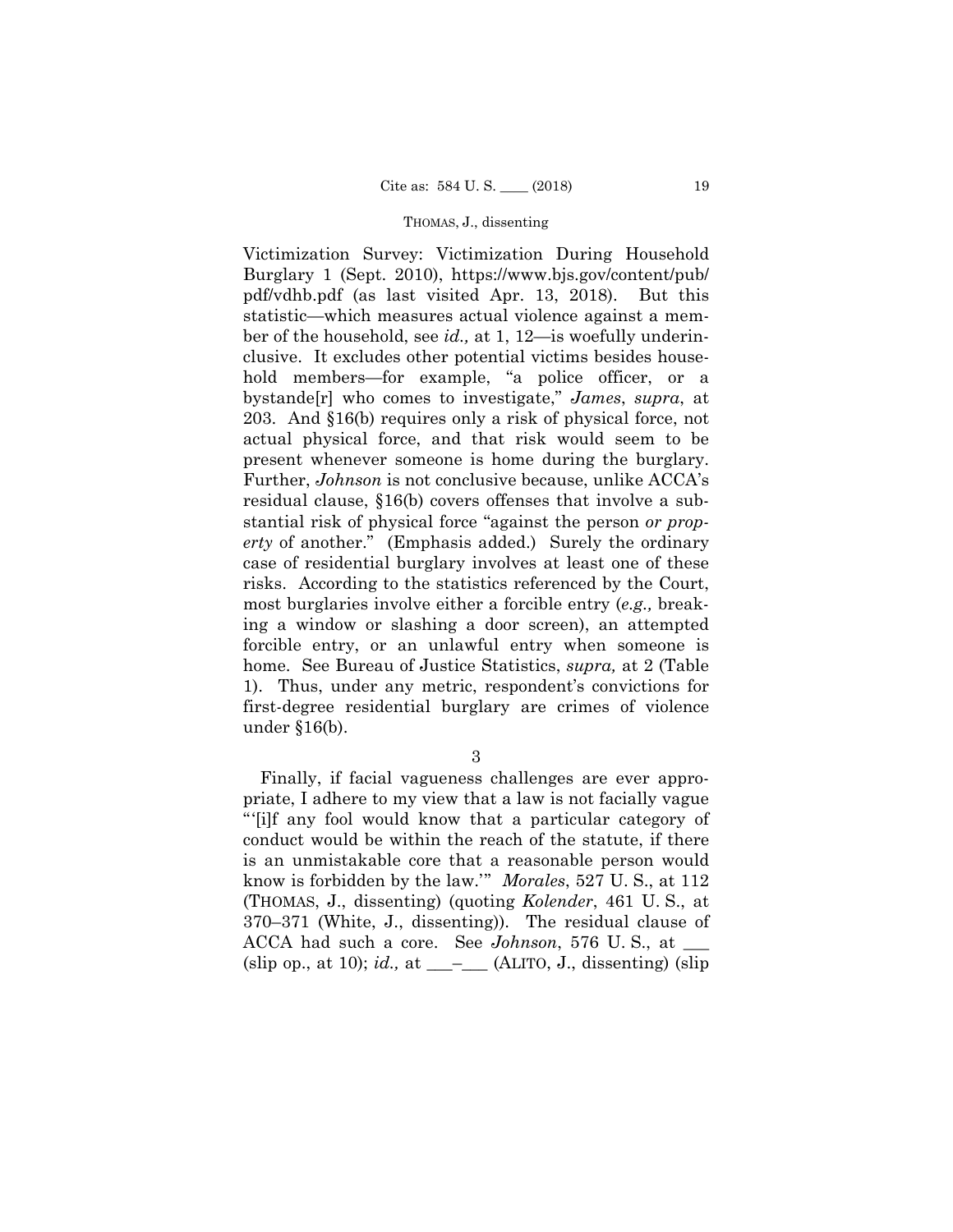#### THOMAS, J., dissenting

op., at 14–15). And §16(b) has an even wider core, as THE CHIEF JUSTICE explains. Thus, the Court should not have invalidated §16(b), either on its face or as applied to respondent.

# II

Even taking the vagueness doctrine and *Johnson* at face value, I disagree with the Court's decision to invalidate §16(b). The sole reason that the Court deems §16(b) unconstitutionally vague is because it reads the statute as incorporating the categorical approach—specifically, the "ordinary case" approach from ACCA's residual clause. Although the Court mentions "[t]wo features" of §16(b) that make it vague—the ordinary-case approach and an imprecise risk standard—the Court admits that the second feature is problematic only in combination with the first. *Ante,* at 8. Without the ordinary-case approach, the Court "do[es] not doubt" the constitutionality of §16(b). *Ante,* at 10.

But if the categorical approach renders §16(b) unconstitutionally vague, then constitutional avoidance requires us to make a reasonable effort to avoid that interpretation. And a reasonable alternative interpretation is available: Instead of asking whether the ordinary case of an alien's offense presents a substantial risk of physical force, courts should ask whether the alien's actual underlying conduct presents a substantial risk of physical force. I will briefly discuss the origins of the categorical approach and then explain why the Court should abandon it for §16(b).

# A

# 1

The categorical approach originated with Justice Blackmun's opinion for the Court in *Taylor* v. *United States*, 495 U. S. 575 (1990). The question in *Taylor* was whether ACCA's reference to "burglary" meant burglary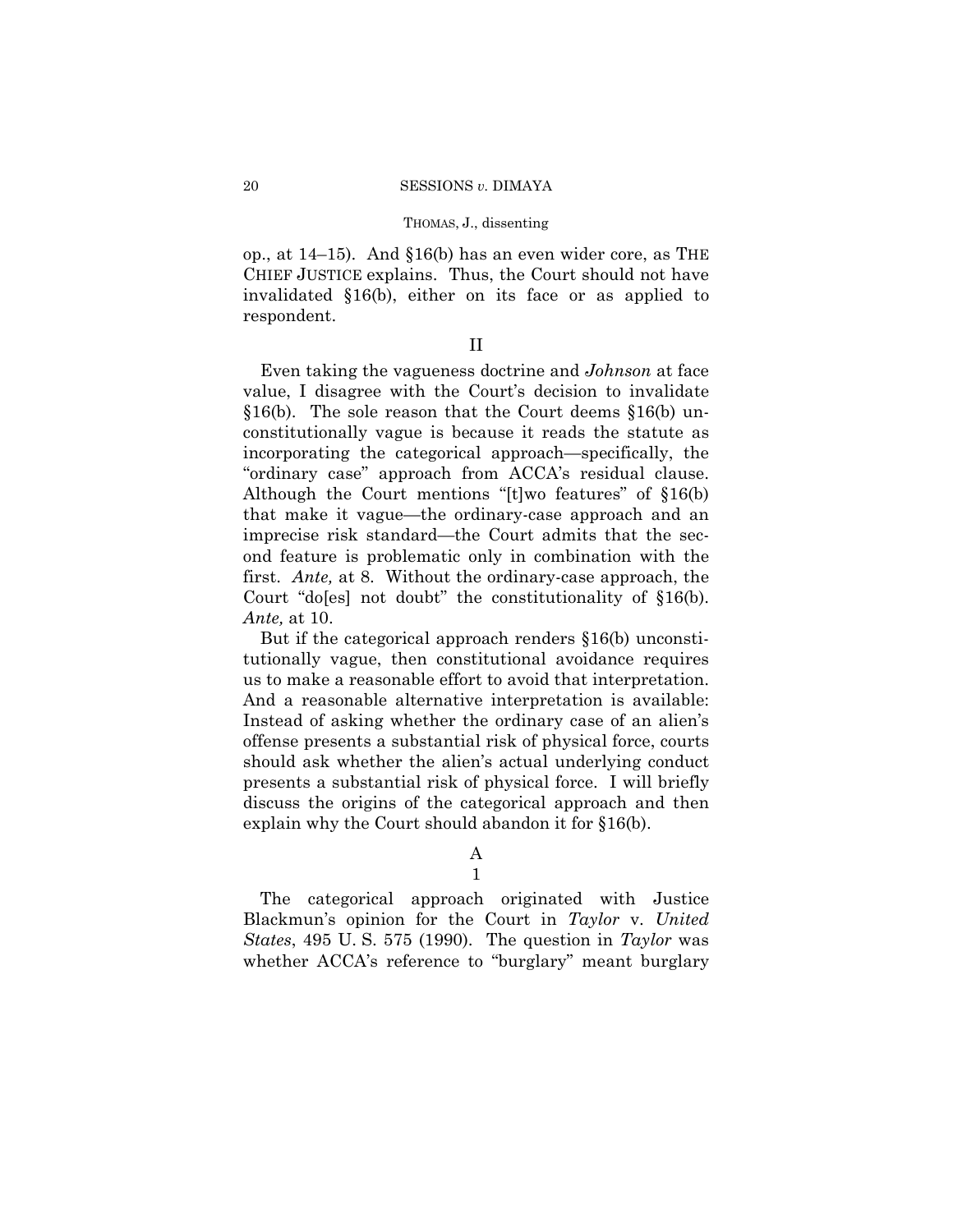as defined by state law or burglary in the generic sense. After "devoting 10 pages of [its] opinion to legislative history," *id.*, at 603 (Scalia, J., concurring in part and concurring in judgment), and finding that Congress had made "an inadvertent casualty in [the] complex drafting process," *id.,* at 589–590 (majority opinion), the Court concluded that ACCA referred to burglary in the generic sense, *id.,* at 598. The Court then addressed how the Government would prove that a defendant was convicted of generic burglary, as opposed to another offense. *Id.,* at 599–602. *Taylor* rejected the notion that the Government could introduce evidence about the "particular facts" of the defendant's underlying crime. *Id.,* at 600. Instead, the Court adopted a "categorical approach," which focused primarily on the "statutory definition of the prior offense." *Id.,* at 602.

 Although *Taylor* was interpreting one of ACCA's enumerated offenses, this Court later extended the categorical approach to ACCA's residual clause. See *James*, 550 U. S., at 208. That extension required some reworking. Because ACCA's enumerated-offenses clause asks whether a prior conviction "is burglary, arson, or extortion," 18 U. S. C. §924(e)(2)(B)(ii), *Taylor* instructed courts to focus on the definition of the underlying crime. The residual clause, by contrast, asks whether a prior conviction "involves conduct that presents a serious potential risk of physical injury to another."  $\S 924(e)(2)(B)(ii)$ . Thus, the Court held that the categorical approach for the residual clause asks "whether the conduct encompassed by the elements of the offense, *in the ordinary case*, presents a serious potential risk of injury to another." *James*, *supra*, at 208 (emphasis added). This "ordinary case" approach allowed courts to apply the residual clause without inquiring into the individual facts of the defendant's prior crime.

*Taylor* gave a few reasons why the categorical approach was the correct reading of ACCA, see 495 U. S., at 600–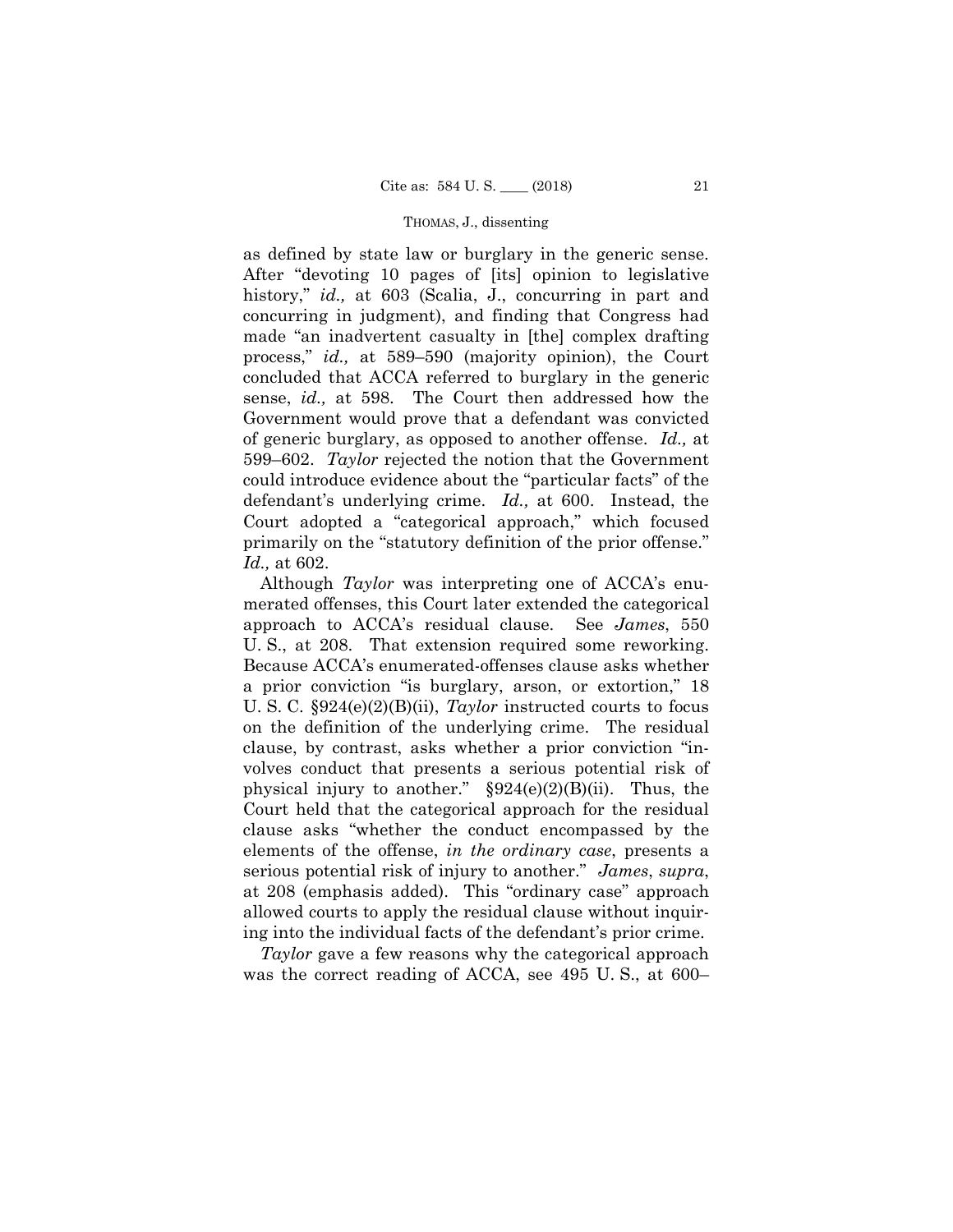# THOMAS, J., dissenting

601, but the "heart of the decision" was the Court's concern with limiting the amount of evidence that the parties could introduce at sentencing. *Shepard* v. *United States*, 544 U. S. 13, 23 (2005). Specifically, the Court was worried about potential violations of the Sixth Amendment. If the parties could introduce evidence about the defendant's underlying conduct, then sentencing proceedings might devolve into a full-blown minitrial, with factfinding by the judge instead of the jury. See *id.*, at 24–26; *Taylor*, *supra*, at 601. While this Court's decision in *Almendarez-Torres*  v. *United States*, 523 U. S. 224 (1998), allows judges to find facts about a defendant's prior convictions, a fullblown minitrial would look "too much like" the kind of factfinding that the Sixth Amendment requires the jury to conduct. *Shepard*, 544 U. S., at 25. By construing ACCA to require a categorical approach, then, the Court was following "[t]he rule of reading statutes to avoid serious risks of unconstitutionality." *Ibid.* 

# 2

I disagreed with the Court's decision to extend the categorical approach to ACCA's residual clause. See *James*, 550 U. S., at 231–232 (dissenting opinion). The categorical approach was an "'unnecessary exercise,'" I explained, because it created the same Sixth Amendment problem that it tried to avoid. *Id.,* at 231. Absent waiver, a defendant has the right to have a jury find "every fact that is by law a basis for imposing or increasing punishment," including the fact of a prior conviction. *Apprendi* v. *New Jersey*, 530 U. S. 466, 501 (2000) (THOMAS, J., concurring). The exception recognized in *Almendarez-Torres* for prior convictions is an aberration, has been seriously undermined by subsequent precedents, and should be reconsidered. See *Mathis* v. *United States*, 579 U. S. \_\_\_, \_\_\_ (2016) (THOMAS, J., concurring) (slip op., at 1); *Shepard*, *supra*, at 27–28 (THOMAS, J., concurring in part and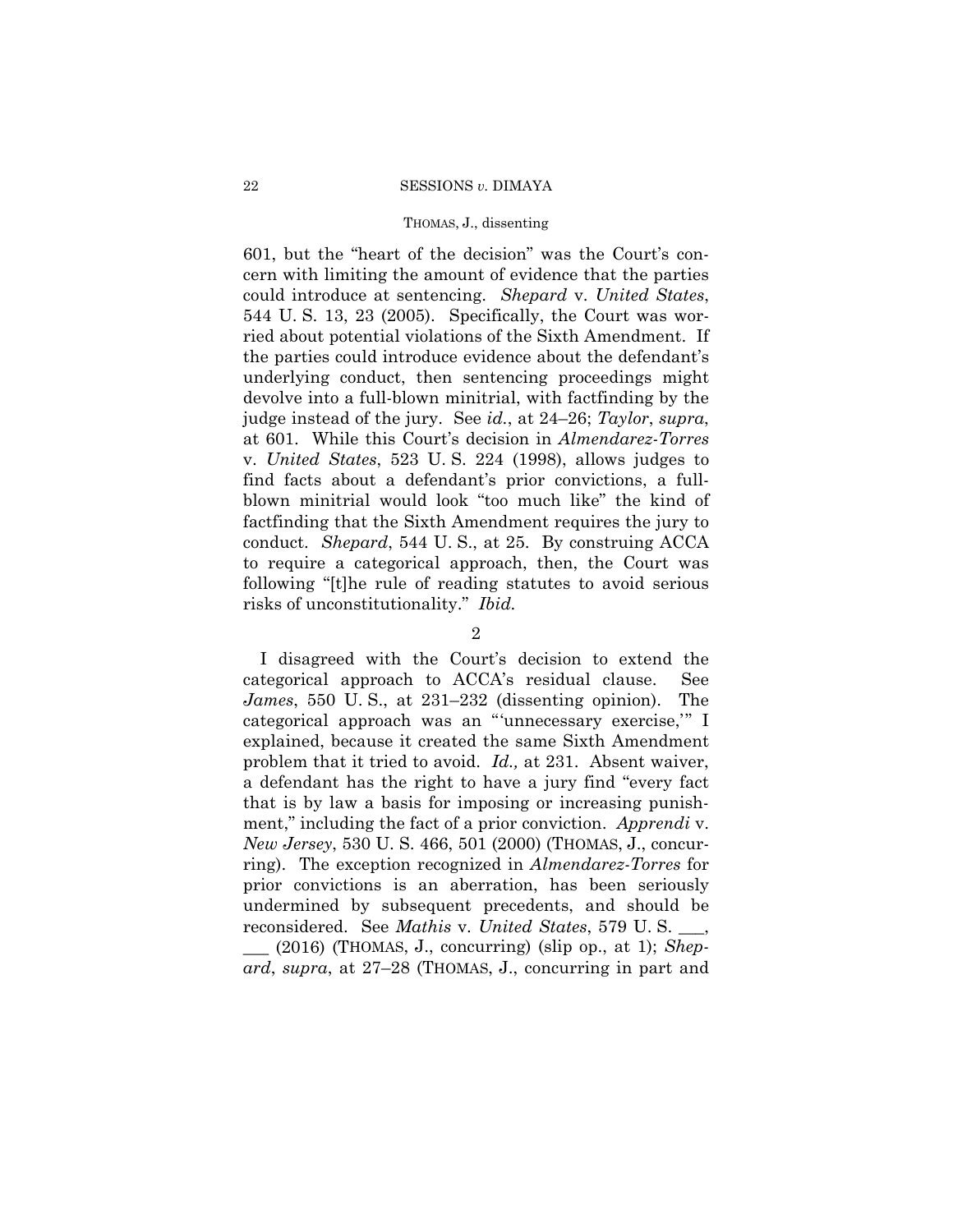concurring in judgment). In my view, if the Government wants to enhance a defendant's sentence based on his prior convictions, it must put those convictions in the indictment and prove them to a jury beyond a reasonable doubt.6

B

My objection aside, the ordinary-case approach soon created problems of its own. The Court's attempt to avoid the Scylla of the Sixth Amendment steered it straight into the Charybdis of the Fifth. The ordinary-case approach that was created to honor the individual right to a jury is now, according to the Court, so vague that it deprives individuals of due process.

I see no good reason for the Court to persist in reading the ordinary-case approach into  $$16(b)$ . The text of  $$16(b)$ does not mandate the ordinary-case approach, the concerns that led this Court to adopt it do not apply here, and there are no prudential reasons for retaining it. In my view, we should abandon the categorical approach for  $§16(b).$ 

1

 proach. The INA declares an alien deportable if he is The text of §16(b) does not require a categorical ap-

——————

<sup>6</sup>The Sixth Amendment is, thus, not a reason to maintain the categorical approach in criminal cases. Contra, *ante,* at 13–14 (plurality opinion). Even if it were, the Sixth Amendment does not apply in immigration cases like this one. See Part II–B–2, *infra*. The plurality contends that, if it must contort the text of §16(b) to avoid a Sixth Amendment problem in criminal cases, then it must also contort the text of §16(b) in immigration cases, even though the Sixth Amendment problem does not arise in the immigration context. See *ante,* at 13–14, 15. But, as I have explained elsewhere, this "lowest common denominator" approach to constitutional avoidance is both ahistorical and illogical. See *Clark* v. *Martinez*, 543 U. S. 371, 395–401 (2005) (dissenting opinion).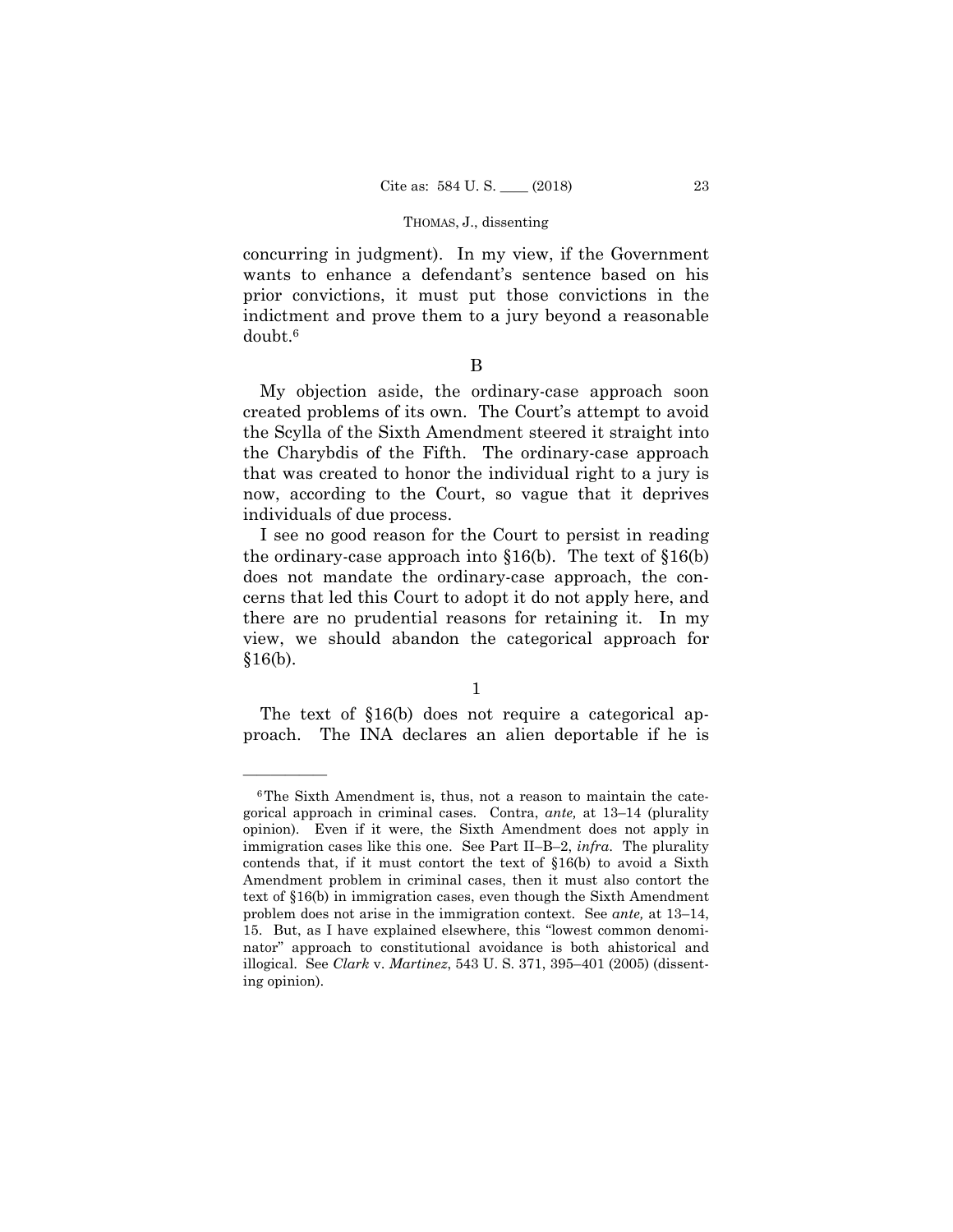"convicted of an aggravated felony" after he is admitted to the United States. 8 U.S.C.  $\S 1227(a)(2)(A)(iii)$ . Aggravated felonies include "crime[s] of violence" as defined in §16. §1101(a) $(43)$ (F). Section 16, in turn, defines crimes of violence as follows:

"(a) an offense that has as an element the use, attempted use, or threatened use of physical force against the person or property of another, or

"(b) any other offense that is a felony and that, by its nature, involves a substantial risk that physical force against the person or property of another may be used in the course of committing the offense."

At first glance, §16(b) is not clear about the precise question it poses. On the one hand, the statute might refer to the metaphysical "nature" of the offense and ask whether it ordinarily involves a substantial risk of physical force. On the other hand, the statute might refer to the underlying facts of the offense that the offender committed; the words "by its nature," "substantial risk," and "may" would mean only that an offender who engages in risky conduct cannot benefit from the fortuitous fact that physical force was not actually used during his offense. The text can bear either interpretation. See *Nijhawan* v. *Holder*, 557 U. S. 29, 33–34 (2009) ("[I]n ordinary speech words such as 'crime,' 'felony,' 'offense,' and the like sometimes refer to a generic crime . . . and sometimes refer to the specific acts in which an offender engaged on a specific occasion"). It is entirely natural to use words like "nature" and "offense" to refer to an offender's actual underlying conduct.7

——————

<sup>7</sup>See, *e.g.,* 18 U. S. C. §3553(a)(2) (directing sentencing judges to consider "the nature and circumstances of the offense"); *Schware* v. *Board of Bar Examiners of N. M.*, 353 U. S. 232, 242–243 (1957) (describing "the nature of the offense" committed by a bar applicant as "recruiting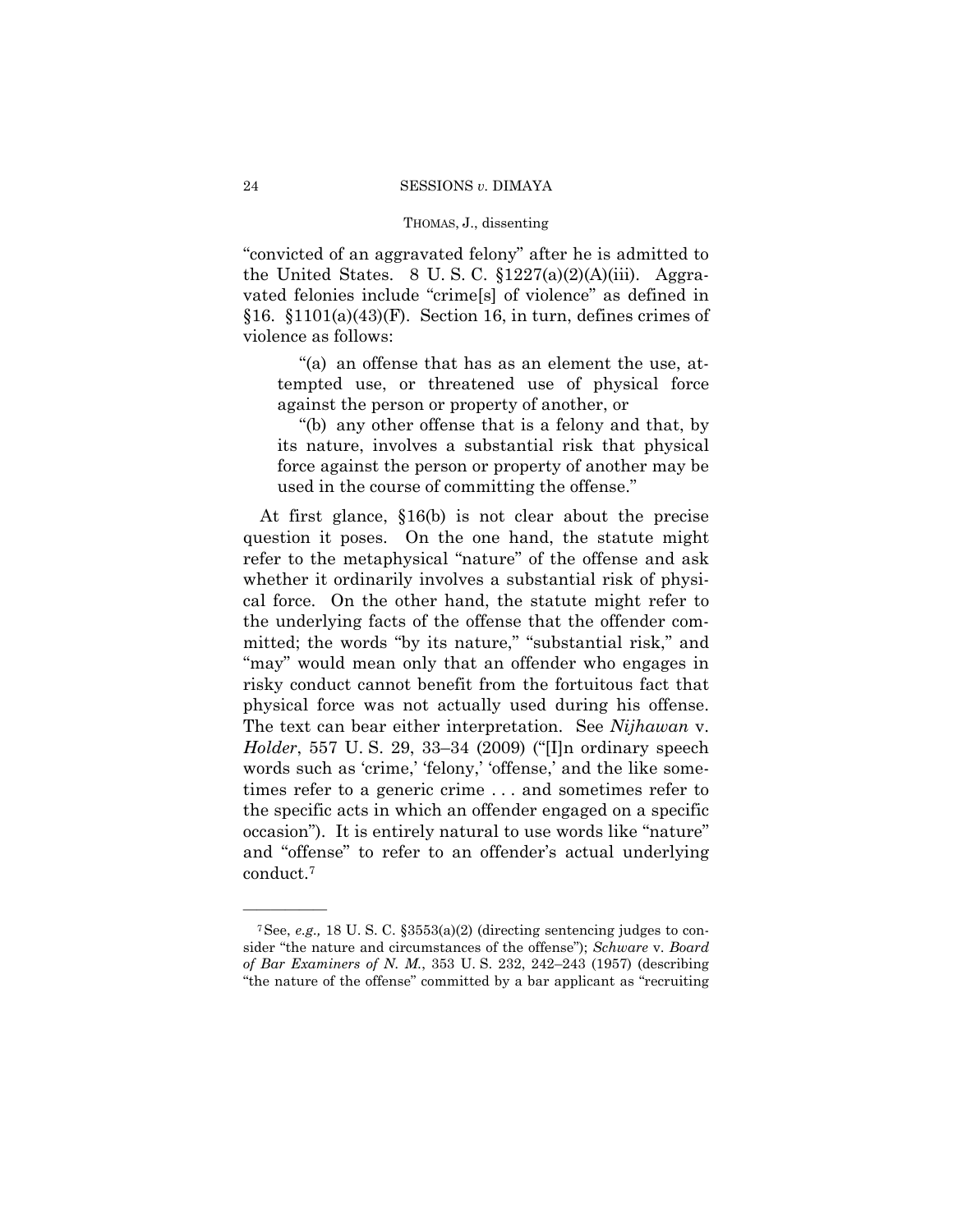Although both interpretations are linguistically possible, several factors indicate that the underlying-conduct approach is the better one. To begin, §16(b) asks whether an offense "involves" a substantial risk of force. The word "involves" suggests that the offense must *necessarily*  include a substantial risk of force. See The New Oxford Dictionary of English 962 (2001) ("include (something) as a necessary part or result"); Random House Dictionary of the English Language 1005 (2d ed. 1987) ("1. to include as

——————

 dog"); P. Ward, Attorney of Convicted Ex-Official Accuses Case's Judge, persons to go overseas to aid the Loyalists in the Spanish Civil War"); *TXO Production Corp.* v. *Alliance Resources Corp.*, 509 U. S. 443, 482 (1993) (O'Connor, J., dissenting) (describing "the nature of the offense at issue" as not "involving grave physical injury" but rather as a "business dispute between two companies in the oil and gas industry"); *United States* v. *Broce*, 488 U. S. 563, 585–587 (1989) (Blackmun, J., dissenting) (describing "the nature of the charged offense" in terms of the specific facts alleged in the indictment); *People* v. *Golba*, 273 Mich. App. 603, 611, 729 N. W. 2d 916, 922 (2007) ("[T]he underlying factual basis for a conviction governs whether the offense 'by its nature constitutes a sexual offense against an individual who is less than 18 years of age.'" (quoting Mich. Comp. Laws  $\S 28.722(e)$ (xi) (2006))); A Fix for Animal Abusers, Boston Herald, Nov. 22, 2017, p. 16 ("prosecutors were so horrified at the nature of his offense—his torture of a neighbor's Pittsburgh Post-Gazette, Nov. 10, 2015, p. B1 (identifying the "nature of his offense" as "taking money from an elderly, widowed client, and giving it to campaign funds"); Cross-Burning–Article Painted an Inaccurate Picture of Young Man in Question, Seattle Times, Aug. 12, 1991, p. A9 ("[The defendant] took no steps to prevent the cross that was burned from being constructed on his family's premises and later . . . assisted in concealing a second cross . . . . This was the nature of his offense"); N. Libman, A Parole/Probation Officer Talks With Norma Libman, Chicago Tribune, May 29, 1988, p. I31 (describing "the nature of the offense" as "not serious" if "there was no definitive threat on life" or if "the dollar- and cents- amount was not great"); E. Walsh, District– U. S. Argument Delays Warrant for Escapee's Arrest, Washington Post, May 29, 1986, p. C1 (describing "the nature of Murray's alleged offenses" as "point[ing] at two officers a gun that was later found to contain one round of ammunition").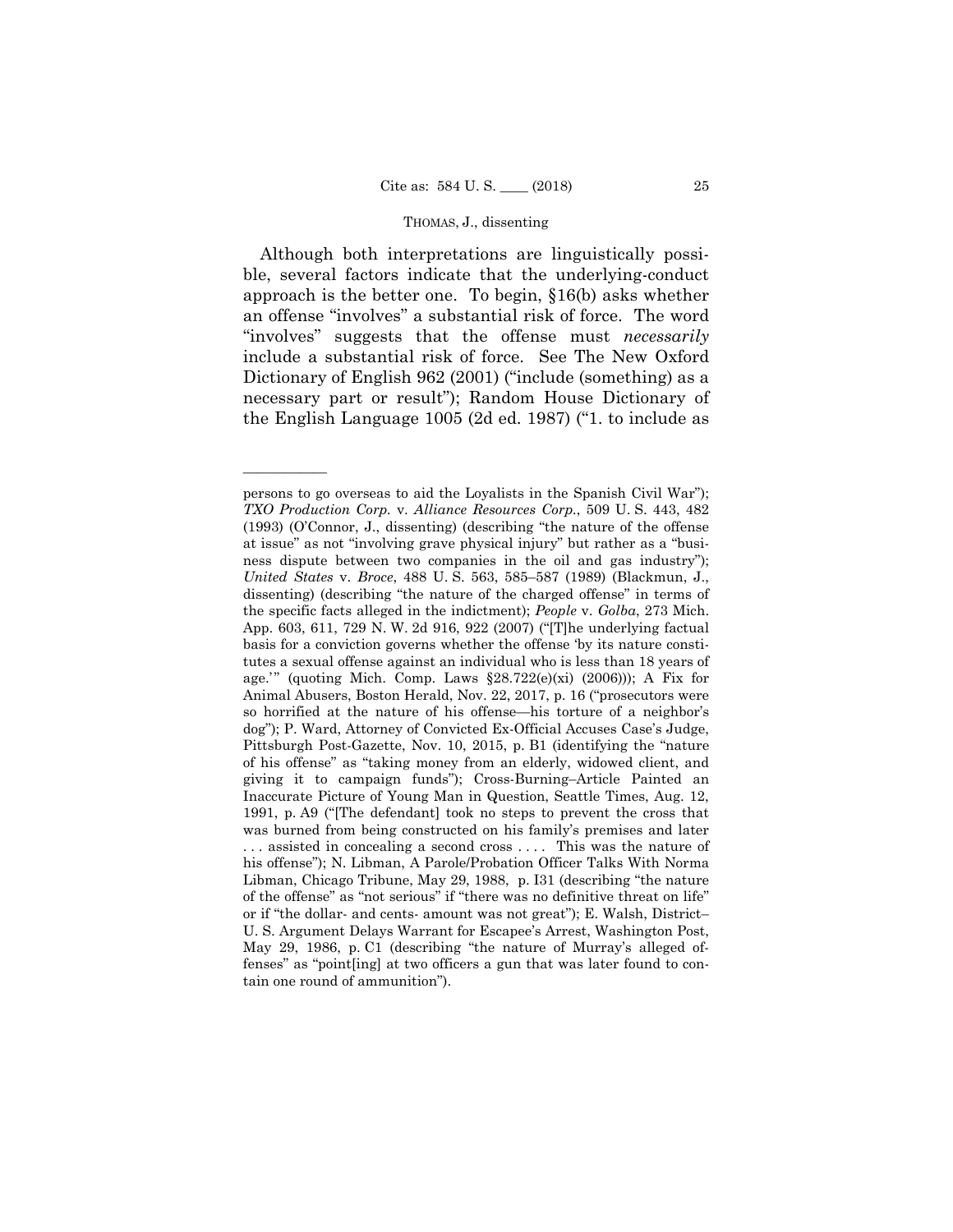# THOMAS, J., dissenting

a necessary circumstance, condition, or consequence"); Oxford American Dictionary 349 (1980) ("1. to contain within itself, to make necessary as a condition or result". That condition is always satisfied if the Government must prove that the alien's underlying conduct involves a substantial risk of force, but it is not always satisfied if the Government need only prove that the "ordinary case" involves such a risk. See *Johnson*, 576 U. S., at \_\_\_ (ALITO, J., dissenting) (slip op., at 12). Tellingly, the other aggravated felonies in the INA that use the word "involves" employ the underlying-conduct approach. See 8 U. S. C. §1101(a)(43)(M)(i) ("an offense that involves fraud or deceit in which the loss to the victim or victims exceeds  $$10,000$ ");  $$1101(h)(3)$  ("any crime of reckless driving or of driving while intoxicated or under the influence of alcohol or of prohibited substances if such crime involves personal injury to another"). As do the similarly worded provisions of the Comprehensive Crime Control Act of 1984, the bill that contained §16(b). See, *e.g.,* 98 Stat. 2059 (elevating the burden of proof for the release of "a person found not guilty only by reason of insanity of an offense involving bodily injury to, or serious damage to the property of, another person, or involving a substantial risk of such injury or damage"); *id.,* at 2068 (establishing the sentence for drug offenses "involving" specific quantities and types of drugs); *id.,* at 2137 (defining violent crimes in aid of racketeering to include "attempting or conspiring to commit a crime involving maiming, assault with a dangerous weapon, or assault resulting in serious bodily injury").

 natural inference is that §16(b) asks a different question. A comparison of §16(b) and §16(a) further highlights why the former likely adopts an underlying-conduct approach. Section 16(a) covers offenses that have the use, attempted use, or threatened use of physical force "as an element." Because §16(b) covers "other" offenses and is separated from  $$16(a)$  by the disjunctive word "or," the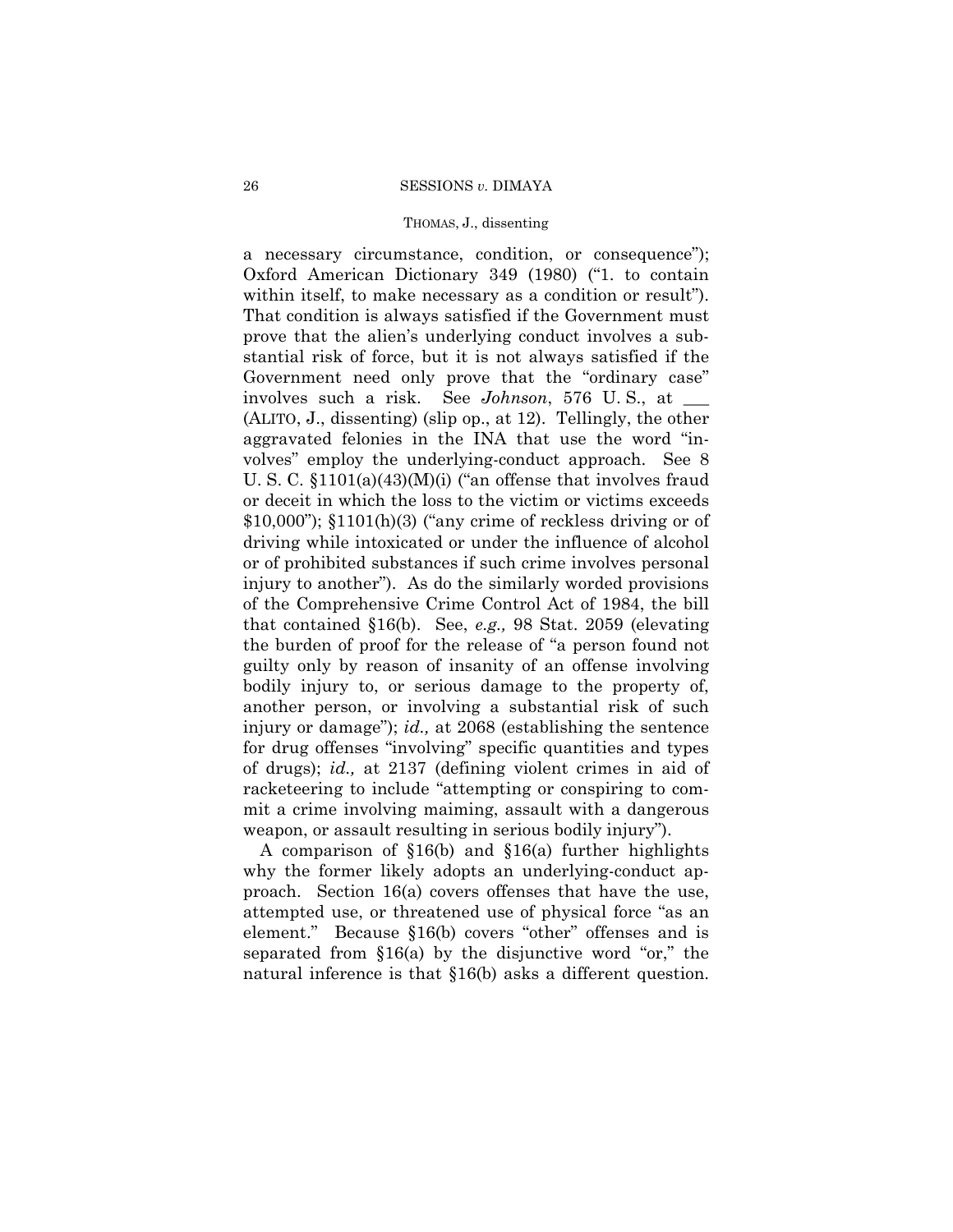In other words, §16(b) must require immigration judges to look beyond the elements of an offense to determine whether it involves a substantial risk of physical force. But if the elements are insufficient, where else should immigration judges look to determine the riskiness of an offense? Two options are possible, only one of which is workable.

The first option is to consult the underlying facts of the alien's crime and then assess its riskiness. This approach would provide a definitive answer in every case. And courts are already familiar with this kind of inquiry. Cf. *Johnson*, *supra,* at \_\_\_ (slip op., at 12) (noting that "dozens" of similarly worded laws ask courts to assess "the riskiness of conduct in which an individual defendant engages *on a particular occasion*"). Nothing suggests that Congress imposed a more limited inquiry when it enacted §16(b) in 1984. At the time, Congress had not yet enacted ACCA's residual clause, this Court had not yet created the categorical approach, and this Court had not yet recognized a Sixth Amendment limit on judicial factfinding at sentencing, see *Chambers* v. *United States*, 555 U. S. 122, 132 (2009) (ALITO, J., concurring in judgment).

The second option is to imagine the "ordinary case" of the alien's crime and then assess the riskiness of that hypothetical offense. But the phrase "ordinary case" does not appear in the statute. And imagining the ordinary case, the Court reminds us, is "hopeless[ly] indetermina[te]," "wholly 'speculative,'" and mere "guesswork." *Ante,* at 7, 24 (quoting *Johnson*, *supra,* at \_\_\_–\_\_\_ (slip op., at 5, 7)); see also *Chambers*, *supra*, at 133 (opinion of ALITO, J.) (observing that the categorical approach is "nearly impossible to apply consistently"). Because courts disfavor interpretations that make a statute impossible to apply, see A. Scalia & B. Garner, Reading Law 63 (2012), this Court should reject the ordinary-case approach for §16(b) and adopt the underlying-facts approach instead.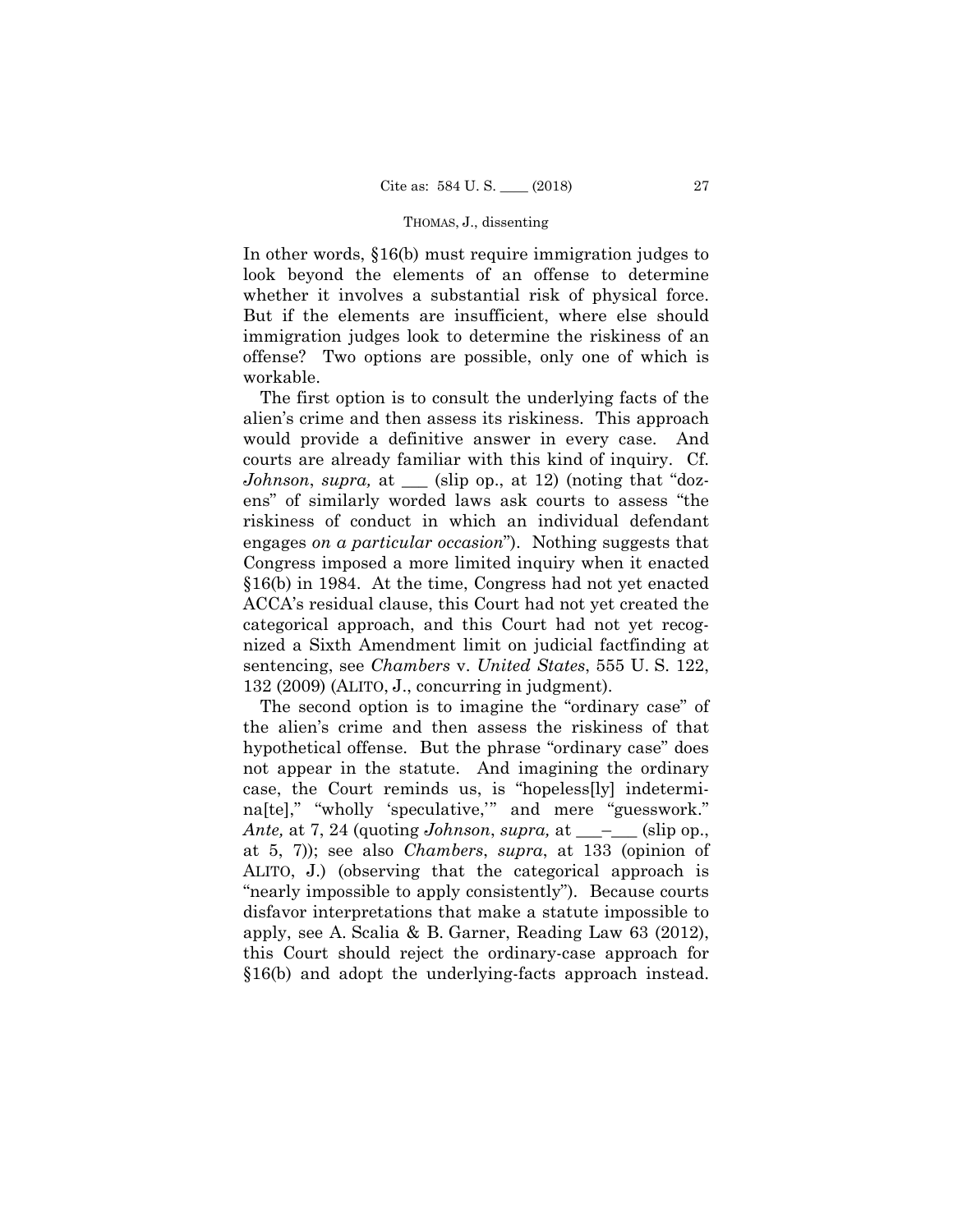# THOMAS, J., dissenting

See *Johnson*, *supra*, at \_\_\_ (ALITO, J., dissenting) (slip op., at 10) ("When another interpretation is ready at hand, why should we assume that Congress gave the clause a meaning that is impossible—or even, exceedingly difficult—to apply").

2

That the categorical approach is not the better reading of §16(b) should not be surprising, since the categorical approach was never really about the best reading of the text. As explained, this Court adopted that approach to avoid a potential Sixth Amendment problem with sentencing judges conducting minitrials to determine a defendant's past conduct. But even assuming the categorical approach solved this Sixth Amendment problem in criminal cases, no such problem arises in immigration cases. "[T]he provisions of the Constitution securing the right of trial by jury have no application" in a removal proceeding. *Turner*, 194 U. S., at 290. And, in criminal cases, the underlying-conduct approach would be perfectly constitutional if the Government included the defendant's prior conduct in the indictment, tried it to a jury, and proved it beyond a reasonable doubt. See *Johnson*, 576 U. S., at \_\_\_ (ALITO, J., dissenting) (slip op., at 12). Nothing in §16(b) prohibits the Government from proceeding this way, so the plurality is wrong to suggest that the underlying-conduct approach would necessarily "ping-pong us from one constitutional issue to another." *Ante,* at 14.

 quires us to *reject* the categorical approach for §16(b). If constitutional avoidance applies here at all, it re-According to the Court, the categorical approach is unconstitutionally vague. And, all agree that the underlyingconduct approach would not be. See *Johnson*, 576 U. S., at

 $(majority opinion)$  (slip op., at 12) ("[W]e do not doubt the constitutionality of laws that call for the application of a qualitative standard such as 'substantial risk' to real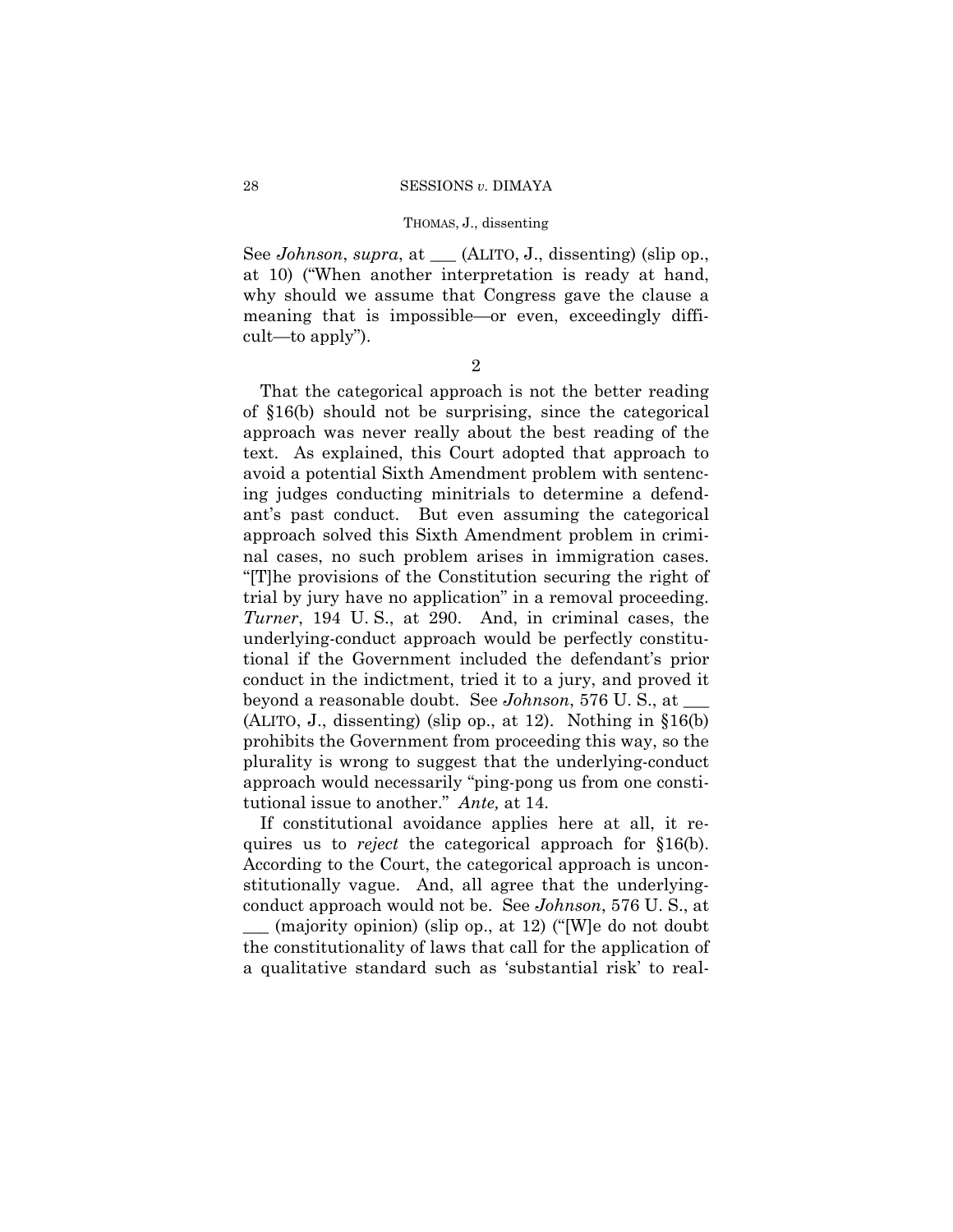world conduct"). Thus, if the underlying-conduct approach is a "reasonabl[e]" interpretation of §16(b), it is our "plain duty" to adopt it. *United States ex rel. Attorney General* v. *Delaware & Hudson Co.*, 213 U. S. 366, 407 (1909). And it is reasonable, as explained above.

In *Johnson*, the Court declined to adopt the underlyingconduct approach for ACCA's residual clause. See 576 U. S., at  $\_\_\_\_\_$  (slip op., at 12–13). The Court concluded that the categorical approach was the only reasonable reading of ACCA because the residual clause uses the word "convictions." *Id.*, at \_\_ (slip op., at 13). The Court also stressed the "utter impracticability of requiring a sentencing court to reconstruct, long after the original conviction, the conduct underlying that conviction." *Ibid.* 

Neither of these arguments is persuasive with respect to the INA. Moreover, this Court has already rejected them. In *Nijhawan*, this Court unanimously concluded that one of the aggravated felonies in the INA—"an offense that . . . involves fraud or deceit in which the loss to the victim or victims exceeds  $$10,000$ ,"  $$1101(a)(43)(M)(i)$ —applies the underlying-conduct approach, not the categorical approach. 557 U. S., at 32. Although the INA also refers to "convict[ions]," §1227(a)(2)(A)(iii), the Court was not swayed by that argument. The word "convict[ion]" means only that the defendant's underlying conduct must "'be tied to the specific counts covered by the conviction,'" not "acquitted or dismissed counts or general conduct." *Id.,* at 42. As for the supposed practical problems with proving an alien's prior conduct, the Court did not find that argument persuasive either. "[T]he 'sole purpose' of the 'aggravated felony' inquiry," the Court explained, "'is to ascertain the nature of a prior conviction; it is not an invitation to relitigate the conviction itself.'" *Ibid.* And because the INA places the burden on the Government to prove an alien's conduct by clear and convincing evidence,  $$1229a(c)(3)(A),$  "uncertainties caused by the passage of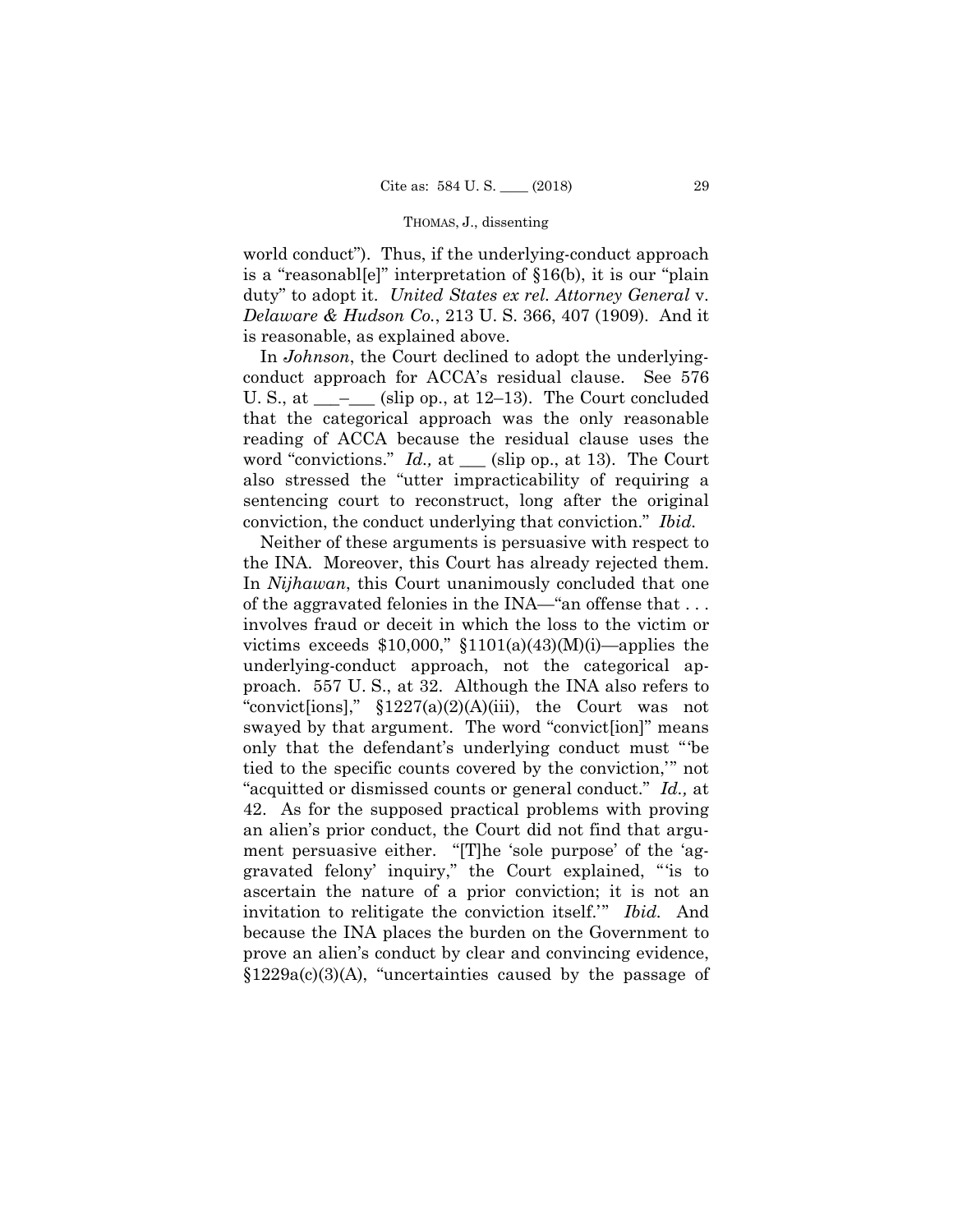time are likely to count in the alien's favor," *id.*, at 42.

There are additional reasons why the practical problems identified in *Johnson* should not matter for §16(b)—even assuming they should have mattered for ACCA's residual clause, see *Lewis* v. *Chicago*, 560 U. S. 205, 217 (2010) ("[I]t is not our task to assess the consequences of each approach and adopt the one that produces the least mischief. Our charge is to give effect to the law Congress enacted"). In a removal proceeding, any difficulties with identifying an alien's past conduct will fall on immigration judges, not federal courts. But those judges are already accustomed to finding facts about the conduct underlying an alien's prior convictions, since some of the INA's aggravated felonies employ the underlying-conduct approach. The BIA has instructed immigration judges to determine such conduct based on "any evidence admissible in removal proceedings," not just the elements of the offense or the record of conviction. See *Matter of Babaisakov*, 24 I. & N. Dec. 306, 307 (2007). No one has submitted any evidence that the BIA's approach has been "utter[ly] impracticab[le]" or "daunting[ly] difficul[t]" in practice. *Ante,* at 15. And even if it were, "how much time the agency wants to devote to the resolution of particular issues is . . . a question for the agency itself." *Ali* v. *Mukasey*, 521 F. 3d 737, 741 (CA7 2008). Hypothetical burdens on the BIA should not influence how this Court interprets §16(b).

In short, we should not blithely assume that the reasons why this Court adopted the categorical approach for ACCA's residual clause also apply to the INA's list of aggravated felonies. As *Nijhawan* explained, "the 'aggravated felony' statute, unlike ACCA, contains some language that refers to generic crimes and some language that almost certainly refers to the specific circumstances in which a crime was committed." 557 U. S., at 38. "The question" in each case is "to which category [the aggravated felony] belongs." *Ibid.* As I have explained, §16(b)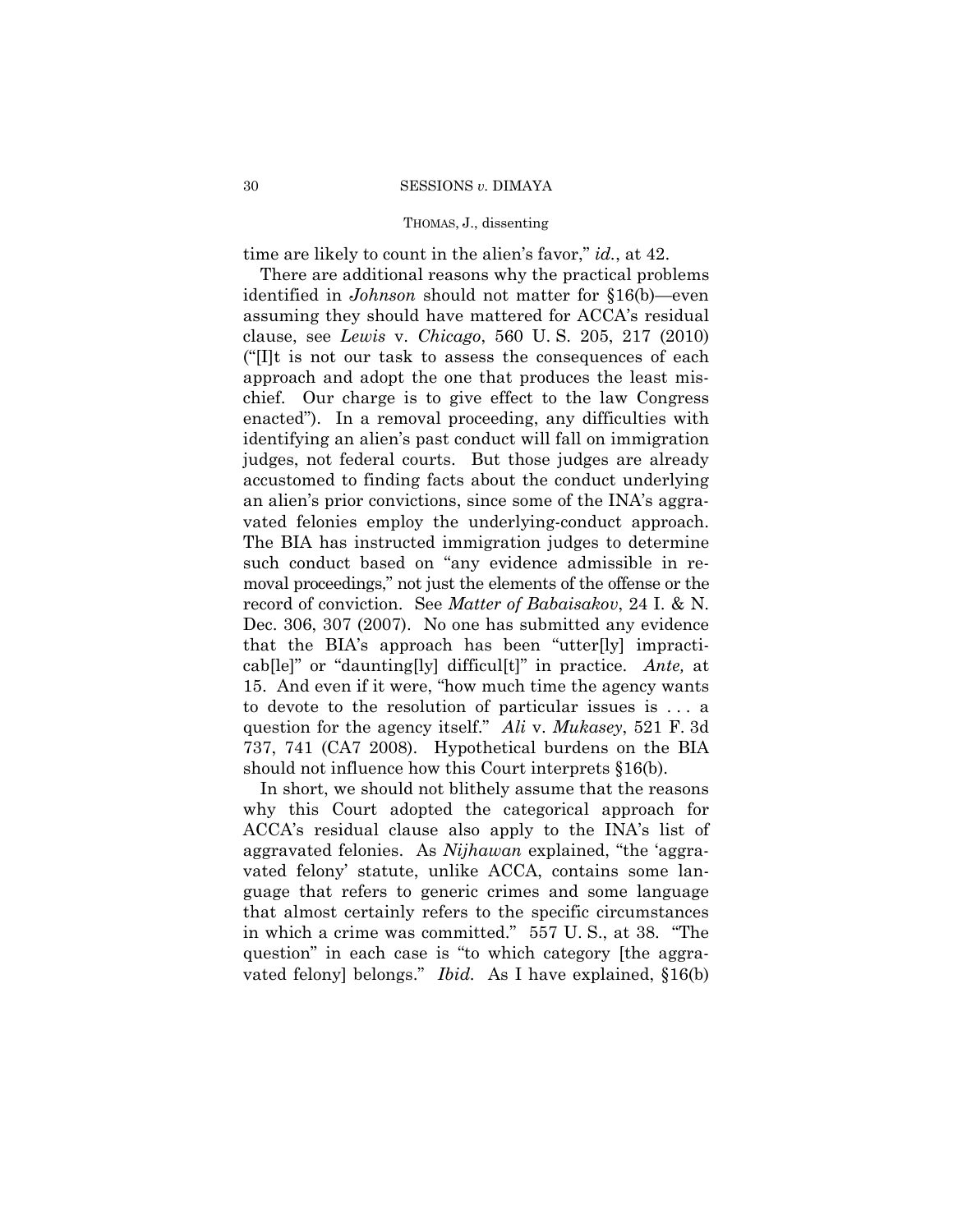belongs in the underlying-conduct category. Because that is the better reading of §16(b)'s text—or at least a reasonable reading—the Court should have adopted it here.

3

I see no prudential reason for maintaining the categorical approach for §16(b). The Court notes that the Government "explicitly acknowledges" that §16(b) employs the categorical approach. *Ante,* at 9. But we cannot permit the Government's concessions to dictate how we interpret a statute, much less cause us to invalidate a statute enacted by a coordinate branch. See *United States Nat. Bank of Ore.* v. *Independent Ins. Agents of America, Inc.*, 508 U. S. 439, 446–447 (1993); *Young* v. *United States*, 315 U. S. 257, 258–259 (1942). This Court's "traditional practice" is to "refus[e] to decide constitutional questions" when other grounds of decision are available, "whether or not they have been properly raised before us by the parties." *Neese* v. *Southern R. Co.*, 350 U. S. 77, 78 (1955) (*per curiam*); see also Vermeule, Saving Constructions, 85 Geo. L. J. 1945, 1948–1949 (1997) (explaining that courts commonly "decide an antecedent statutory issue, even one waived by the parties, if its resolution could preclude a constitutional claim"). This Court has raised potential saving constructions "on our own motion" when they could avoid a ruling on constitutional vagueness grounds, even in cases where the Government was a party. *United States* v. *L. Cohen Grocery Co.*, 255 U. S. 81, 88 (1921). We should have followed that established practice here.

 Nor should *stare decisis* prevent us from rejecting the categorical approach for §16(b). This Court has never held that §16(b) incorporates the ordinary-case approach. Although *Leocal* held that §16(b) incorporates a version of the categorical approach, the Court must not feel bound by that decision, as it largely overrules it today. See *ante,* at 22, n. 7. Surely the Court cannot credibly invoke *stare*